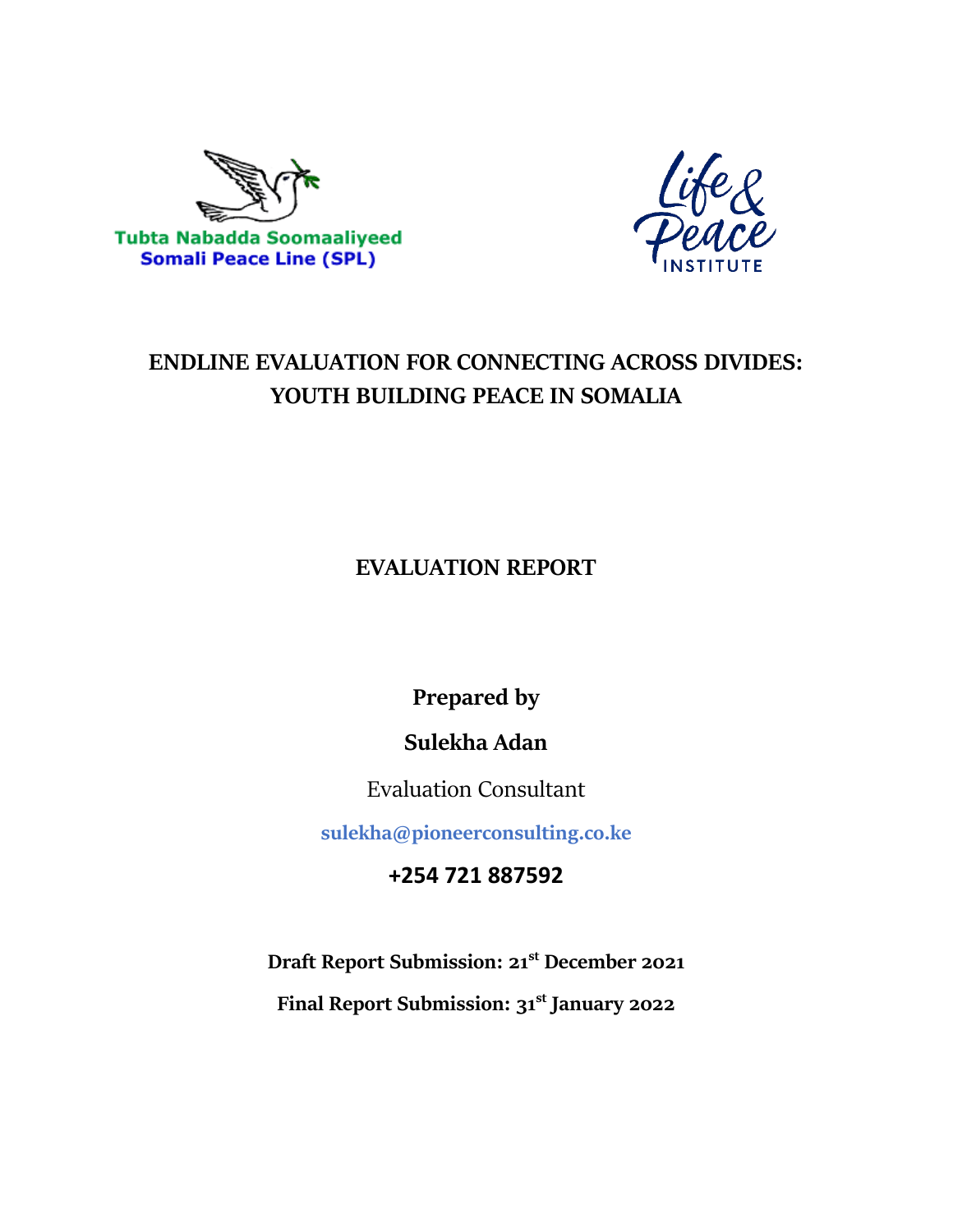# <span id="page-1-0"></span>**Table of Contents**

| 1.1 |  |
|-----|--|
| 1.2 |  |
| 1.3 |  |
|     |  |
| 2.1 |  |
| 2.2 |  |
| 2.3 |  |
| 2.4 |  |
|     |  |
| 2.5 |  |
| 2.6 |  |
| 2.7 |  |
|     |  |
| 3.1 |  |
| 3.2 |  |
| 4.1 |  |
| 4.2 |  |
|     |  |
| 4.3 |  |
| 4.4 |  |
| 4.5 |  |
| 4.6 |  |
|     |  |
|     |  |
|     |  |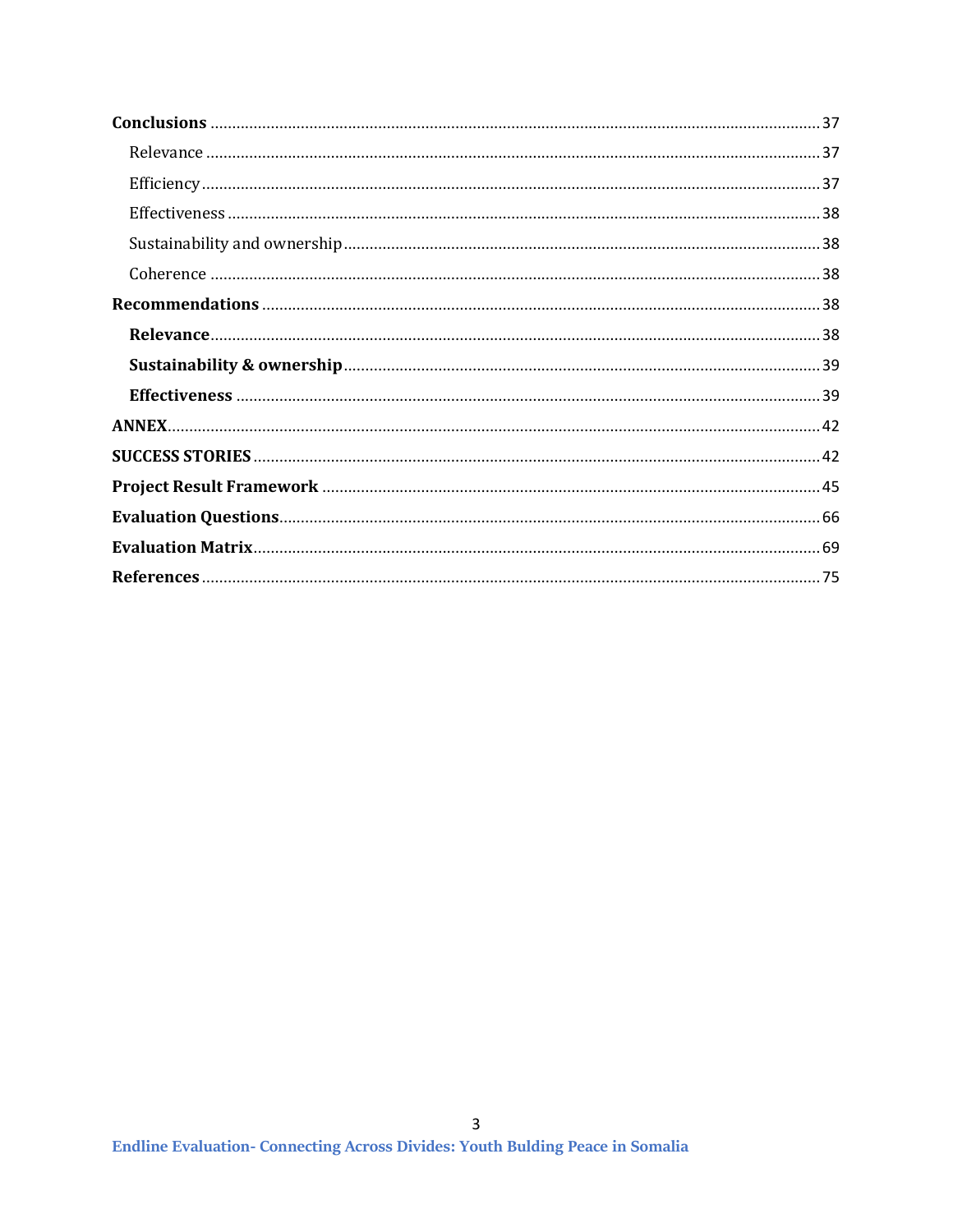# <span id="page-3-0"></span>**List of Acronyms**

| COVID-19    | Coronavirus Disease                      |
|-------------|------------------------------------------|
| FGDs        | Focus Group Discussion                   |
| <b>KIIs</b> | Key informant Interviews                 |
| LPI.        | Life & Peace Institute                   |
| SD.         | Sustained Dialogue                       |
| <b>SPL</b>  | Somali Peace Line                        |
| UNPBF       | <b>United Nations Peacebuilding Fund</b> |

# <span id="page-3-1"></span>**List of Tables**

| Table 6: Comparison of Participants understanding of each other and wanting to work with them-Baseline |  |
|--------------------------------------------------------------------------------------------------------|--|
|                                                                                                        |  |
|                                                                                                        |  |
|                                                                                                        |  |
|                                                                                                        |  |
|                                                                                                        |  |
|                                                                                                        |  |
|                                                                                                        |  |
|                                                                                                        |  |
|                                                                                                        |  |
|                                                                                                        |  |
|                                                                                                        |  |

# <span id="page-3-2"></span>**List of Figures**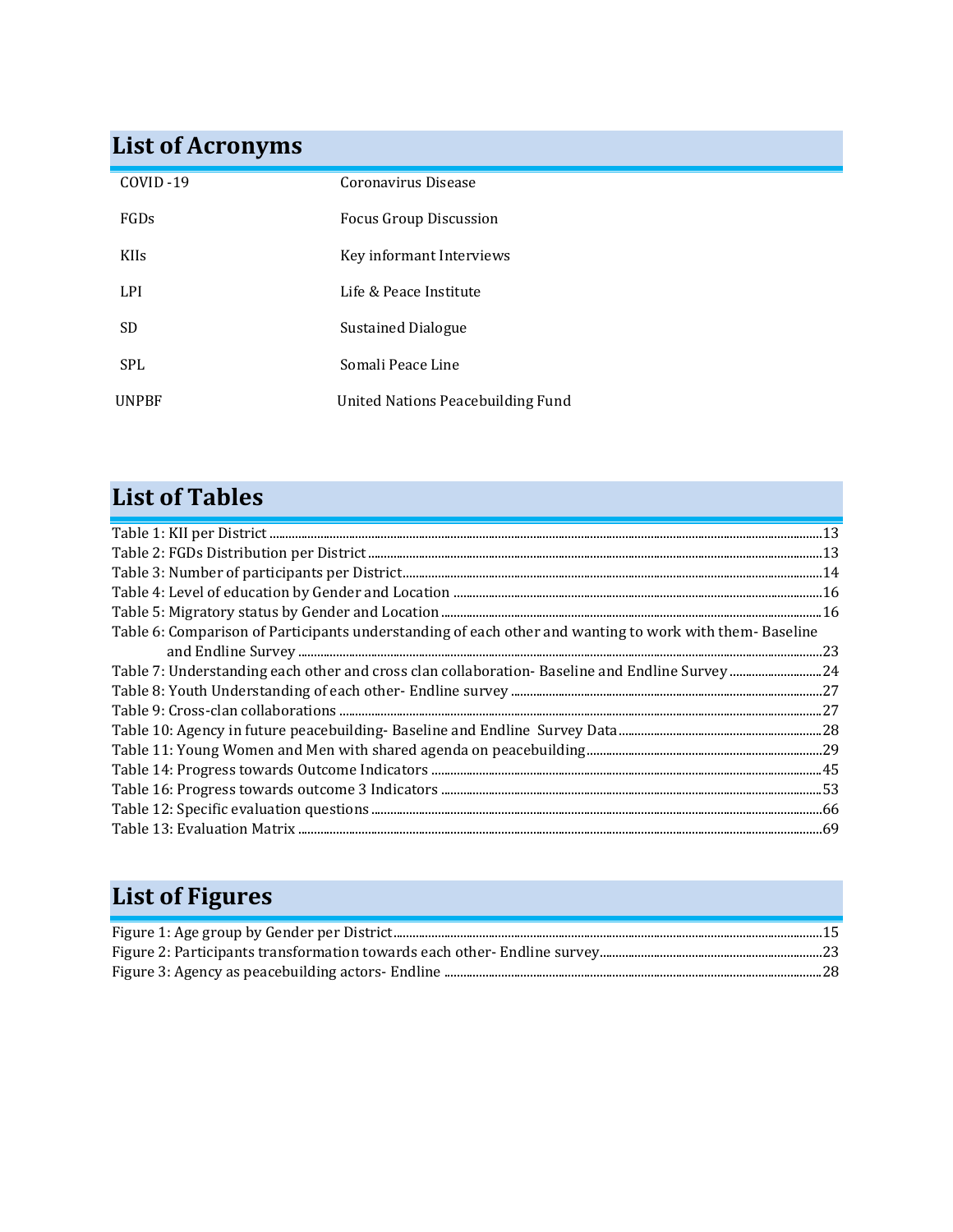# <span id="page-4-0"></span>**EXECUTIVE SUMMARY**

The Connecting Across Divides: Youth Building Peace in Somalia successfully implemented all planned activities in the four thematic areas benefiting 540 youths (270 young women and 270 young men) beneficiaries. The thematic areas are: (i) Personal Empowerment/ self-actualization, (ii) Inter-group Trust Building and social cohesion, (iii) consensus building and joint action among youth and, (iv) Inclusion of youth in Peace and Conflict Decision making. Among activities successfully implemented were: Sustained Dialogue, motivational events, youth-led dialogues, youth-led peace initiatives and peace actions, town hall meetings, training on advocacy, strategic thinking, advocacy and negotiation skills, project buy-in relationships building, youth summit, exchange meetings, and radio shows.

The project worked to build on the beneficiaries' empowerment and self-actualization by facilitating motivational events and training on strategic thinking, advocacy and negotiation skills. There were nine motivational sessions (3 in each District) connected with TEDx- like platform involving the following number of participants and moderators: 120 (60 female and 60 male) in Abudwak, 240 (120 female and 120 male) in Baidoa, and 180 (90 female and 90 male) in Jowhar. The motivational sessions allowed the youth to present speeches, poems, and plays. Twenty (20) young men and women presented inspirational and motivational topics, drama, and poetry during the sessions. During the sessions, the Sustained Dialogues (SD) participants and guests from different sectors of the society attended the motivational activities. Well known lecturers and motivational speakers made presentations to the participants. As a result, female and male youth gained agency to be peace actors as they gained the right skills in public speaking and advocacy on peacebuilding. They had their self-esteem boosted and became better public speakers as they had the confidence to handle the challenges in their various communities.

To work towards inter- group trust building and social cohesion, the project implemented SD, collaborative peace initiatives, peace actions, and one-off initiative events. LPI implemented SD sessions for a continuous seven-month period in a 5-stage process. There were 630 SD sessions of 45 groups covering the three districts, each having 14 sessions. In Abudwak, there were 10 groups of 120 participants having 14 sessions, totaling 140. In Baidoa, there were 20 groups of 240 participants having 14 sessions, totaling 280. In Jowhar, there were 15 groups of 180 participants having 14 sessions, totaling 210. SD participants reported increased understanding of their cross-clan SD groups and change in stereotypes about other clans, increasing awareness that all people are equal and equipped with skills. At the end of the SD sessions, the moderators reported improved facilitation and communication skills. The moderators could work together irrespective of the clans they belong to, place of origin, gender, or education level.

After collaborative peace initiatives, the diverse SD participants positively transformed their understanding of each other and increased cross-clan collaboration on crucial issues. By the end of the project, there was a total of 66 peace actions( 21 Abudwak, 18 Baidoa, and 27 Jowhar) implemented by the SD groups directly targeting elders and local authorities' leadership. During these peace actions, the SD groups discussed which issues to take further through mentorship by the project team. In the end, they identified 15 key thematic issues (5 in each area). The community leaders pledged to support the youth's efforts to solve the issues.

Consensus building and action among youth thematic areas saw implementation of activities such as youth change agents' events, training on strategic thinking, advocacy and negotiation skills, interactive sessions, and youth summit events. During the SD sessions, the groups identified 90 young change agents/representatives (20 in Abudwak, 30 in Jowhar, and 40 in Baidoa) selected based on conflict-sensitive criteria. Each group chose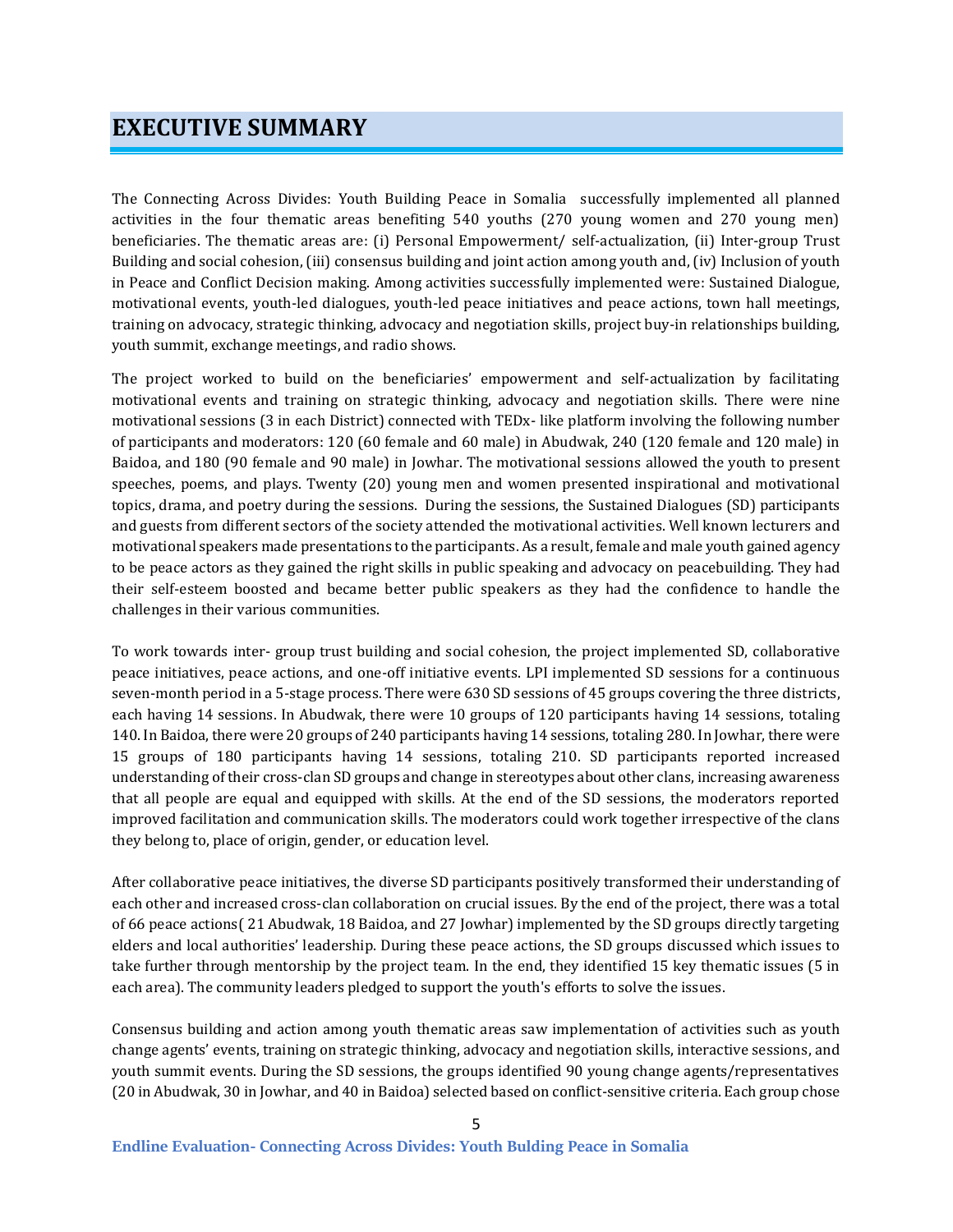their representatives to continue communicating about the implementation of responses to the SD youth's issues and to coordinate with other relevant stakeholders, including elders and government officials. A threeday exchange was held between the Kismayo Women Platform and prominent youth peace promoters from Baidoa, Jowhar and Abudwak. The participants were selected from the SD groups who were trained in advocacy and negotiation skills. They were 33 participants (19 female and 14 male) of whom 25 (12 female and 13 male) were from SD youth and the rest were from Kismayo women platform. The different groups from different towns updated each other on the status of their action plans in their respective areas and the challenges they face. They also shared information about the general context including the situation of COVID-19 in their areas.

There were four interactive sessions held in Baidoa, Jowhar and Abudwak. In Abudwak one of the sessions was organized for the elders in town. Attendance and participation saw 16 elders involved who were all male and 14 youth (4 female and 10 male) who were SD participants. The interactive session aimed to break the barriers between the youth and the council of elders to enhance working together to resolve misunderstandings between the youth and the local leaders. A three-day youth summit was organized from 15 to 19 September 2021 in Mogadishu, involving the project District's beneficiaries. The meeting brought together 30 participants (15 female and 15 male). During the summit, each group selected four to five experienced and diverse panelists who shared their experience of participation in the project. MOIFAR also made presentations on the national Reconciliation Framework (NRF) process. The Youth Summit had equal representation of male and female youth. Strategic thinking, advocacy, and negotiation had 90 participants (45M, 45F), where 20 Participants were from Abudwak, 40 were from Baidoa, and 30 were from Jowhar.

In the end, the youth from different diverse groups, having been brought together with one agenda - consensus building - for seven months during the project implementation, have managed to understand each other and have formed lasting partnerships. Out of this group, they came up with their groupings, with one of the groups being one dollar (1\$) Youth Foundation, which comprised 30 SD youth from Jowhar. They reached out to vulnerable communities within their districts, and they also did Iftar (evening food for breaking fast) program during the holy month of Ramadhan where they contributed one dollar each to buy food for the vulnerable communities. This is due to the Connecting Across Divides: Youth Building Peace in Somalia.

Inclusion of youth in peace and conflict decision-making was the fourth thematic area of the project. To achieve this, the activities implemented were: (a) project buy-ins and relationship building, (b) training on strategic thinking, advocacy, and negotiation skills, (c) youth-led dialogue, (d) youth-led peace initiatives, and (e) town hall meetings. Four buy-in meetings were held with key government stakeholders to introduce the project and get their approval to build working relationships. There were 121 participants (37 female and 84 male) from the three districts comprising local administration, elders, religious leaders, women groups, youth groups, minority groups, and marginalized groups.

The youth-led dialogues brought together youth with local authorities, including regional members of parliament (MPs), district administrators, the business community, and women organizations. SD group members shared their experiences of the SD process and the impact of key issues for the larger community. On 15 May 2021, the project participants celebrated the Somali Youth Day in the 3 Districts. In the commemoration, 218 people (98 female and 120 male) participated in the events, including the SD youth, other youth in the towns, and Ministry of Youth (MOYS) officials. There were three strategic advocacy town hall meetings conducted that focused on conflict and peacebuilding dynamics in the three Districts. Elders and the local authorities were the key targets of the meetings. Leaders and local authorities attended and shared their perspectives on youth inclusion in peacebuilding and community decision-making. Youth representatives presented their common positions and discussed district and region-based peace and conflict dynamics with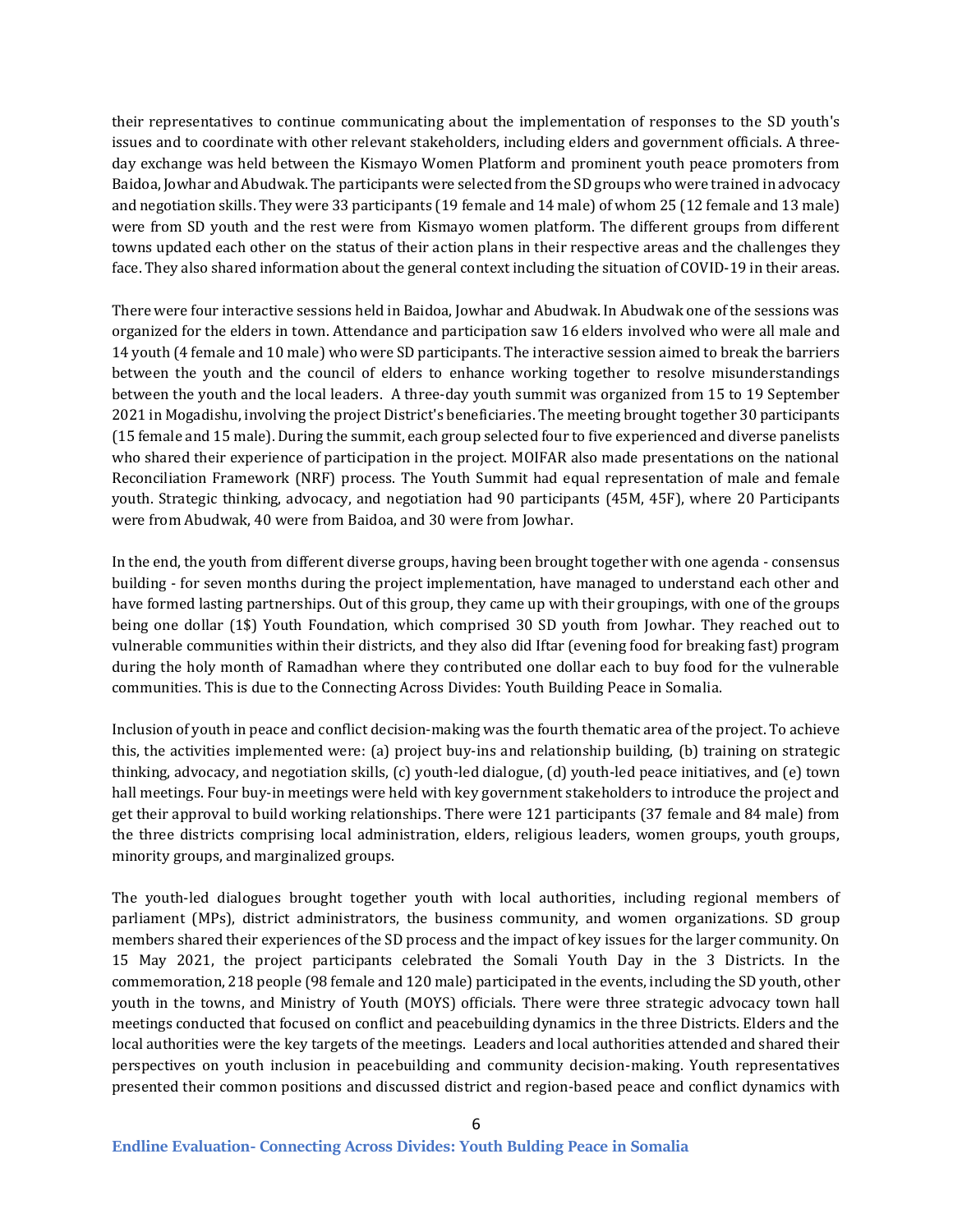the participants. In Abudwak, 15 elders, religious leaders, and local authorities who attended the interactive dialogue forum strongly emphasized their support and commitment to youth inclusion in peacebuilding and political representation.

In conclusion, the local administration and the clan elders welcomed the idea of working with youth by involving them in the day-to-day affairs of the community. They agreed to engageengage the youth fully in peace initiatives at clan, community, and even national levels. One of the local administration respondents highlighted that they are tired of endless conflicts and are ready to work with the youth to promote peaceful co-existence.

Even though the implementation of the project activities was successful with all the planned activities being implemented, the Endline evaluation noted some areas that can be explored to inform future peacebuilding projects:

- Scaling up of the project to include Justice component as is aligned in SDG 16
- Issues of Drug Abuse, Rape, and GBV affect peacebuilding initiatives, and
- Conducting project activities at night.

Based on the findings of the end-term evaluation, the following are the recommendations:

#### • **Scaling up of the project to include justice component**

In perspective, justice, particularly transitional justice, is a central issue in peacebuilding initiatives. Transitional justice is a set of judicial and non-judicial measures that different countries have implemented to address massive human rights abuses. The measures include prosecutions, truth commissions, reparation programs, and institutional reforms. Through transitional justice, emphasis is put on accountability, redress to victims, recognition, civic trust, and the rule of law.

Through transitional justice, attention will be given to exploring more restorative approaches to justice that do not necessarily include criminal prosecutions. The UN's brief transitional justice policy emphasizes compliance with international laws and standards.

Evaluation findings documented the gains achieved through the implemention of the Connecting Across Divides: Youth Building Peace in Somalia Project, whereby through the peace actions carried out, the participants obtained among many skills, conflict resolution skills which was evidenced by how a rape case that happened was handled. The perpetrator of the rape was held accountable in a manner that emphasized on accountability, redress to victim and exploration of restorative approaches to justice that doesn't necessarily include criminal justice. It is important to note that, holding the rape perprtaror accountable was an in direct benefit resulting from the conflict resolution mechanisms the project was focusing on, thus the need to explore more on the justice component and have it included in the project should there be a scale up.

#### • **School-based peace education interventions**

Peace education activities im to produce small, positive effects on the children and adolescents who participate in the programmes based on trust, willingness to participate, willingness to help, and acceptance of diversity. This intervention can be used to promote individual effects on a sense of belonging and help identify negative effects on measures of students' sense of self-efficacy, particularly for girls. This intervention can be used to open students' eyes to the harm of discrimination without making them feel disempowered to address it. School-based peace education will also solve the challenge of conducting activities at night as it was the case in Abudwak where some sessions were conducted at night.

• **Promote young people's participation as an essential condition for successful peacebuilding**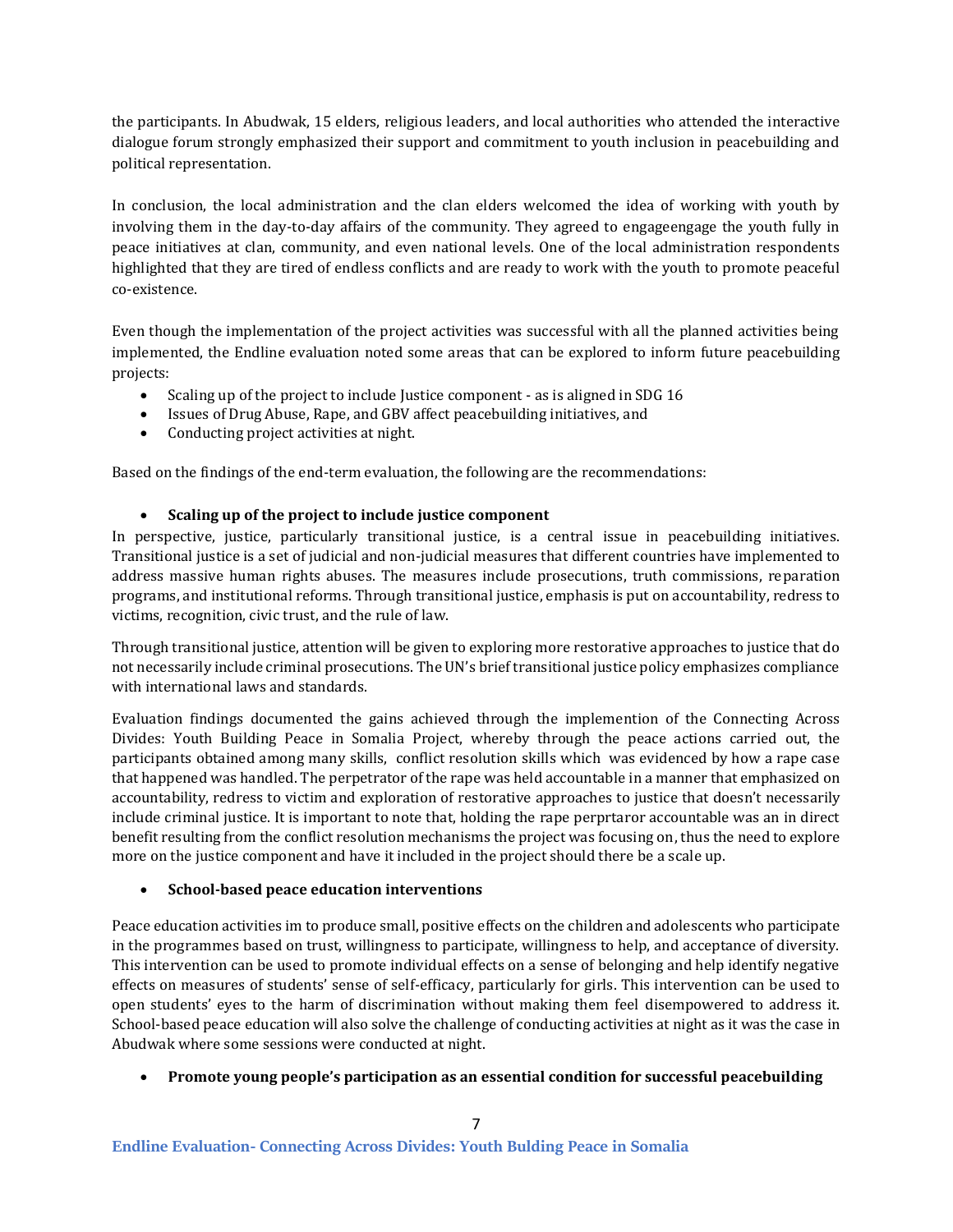**Prioritize regular, systematic, meaningful participation** of young people as an essential condition for the sustainability, inclusiveness and success of peacebuilding efforts. This is of particular importance given that young people constitute a majority of the population. **Promote and abide** by the understanding that the majority of young people strive for peace and stability and that a number of them are actively engaged in peacebuilding efforts; only a minority of young people engage in violence. **Link young people's participation in peacebuilding** to all sectors (social, economic, cultural and political) and levels (family, school, community, local, regional and national governance). **Promote sustainable, long-term and collaborative initiatives** for and with young people, including joint initiatives that build on existing efforts and interventions at scale; Avoid short-term projects that will only benefit a few.

#### • **Inclusion of the persons with disabilities (PWDs) in future projects.**

There is a need to strengthen the inclusion of persons with disabilities in the project design. Just as Gender aspect was well incorporated in this project's design, disability inclusion also need to be given much attention. In the project, there were disabled people included in the project but more can be done. In the event that the project is scaled up, the disability aspect should be a set criteria for selection of the benefeciaries. This criteria should be aligned to the UN standards on disability inclusion in development projects. The PWDs input in peacebuilding is critical as it will help in contributing to attainment of SGD16, which advocates for total inclusion of community members in peacebuilding initiatives. Ultimately, they are part of their communities and they need to be heard too.

#### • **Inclusion of local Authorities in peacebuilding processes**

The results from the project indicate that local authorities proactively support peacebuilding processes and that they are one of the most important links to the achievement of a peaceful society. Local authorities should be engaged through tailored capacity development, relationship-building, and evidence sharing by partners, and these peacebuilding platforms should carefully assist in resolving structural tensions when feasible. **In this case,** the local authorities would deepen their experience of non-violent conflict management. This may subsequently contribute to the development of proactive strategies to address conflict, focus on the long-term political gains, consider all clans in the area and become open to inclusivity. This is because capacity enhancement will respond to self-identified expressed needs and change mindsets in a safe learning environment.

The state should create and facilitate safe communication spaces for youth and between youth and policymakers to foster intergenerational learning and mentorship and ensure that youth express and engage on concerns and grievances that affect them.

### • **Support Interventions combining workshop-based peace education with intergroup contact and economic support**

These interventions aim to trigger three mechanisms to build intergroup social cohesion: 'seeing the other', 'talking with the other' and 'working with the other.' Compared to other groups, interventions included in this category tend to be of larger scope, both in geographic coverage and in intensity of the interventions. The peace education component can be delivered through workshops or training sessions to adult community members, often targeting local leaders. As participants build skills designed to strengthen intergroup cohesion, the interventions then provide platforms through which intergroup contact and dialogue may be facilitated. Finally, the interventions provide a form of economic support to trigger 'working together', in which both groups are given the opportunity to collaboratively design and implement projects that will support both communities, such as small infrastructure projects.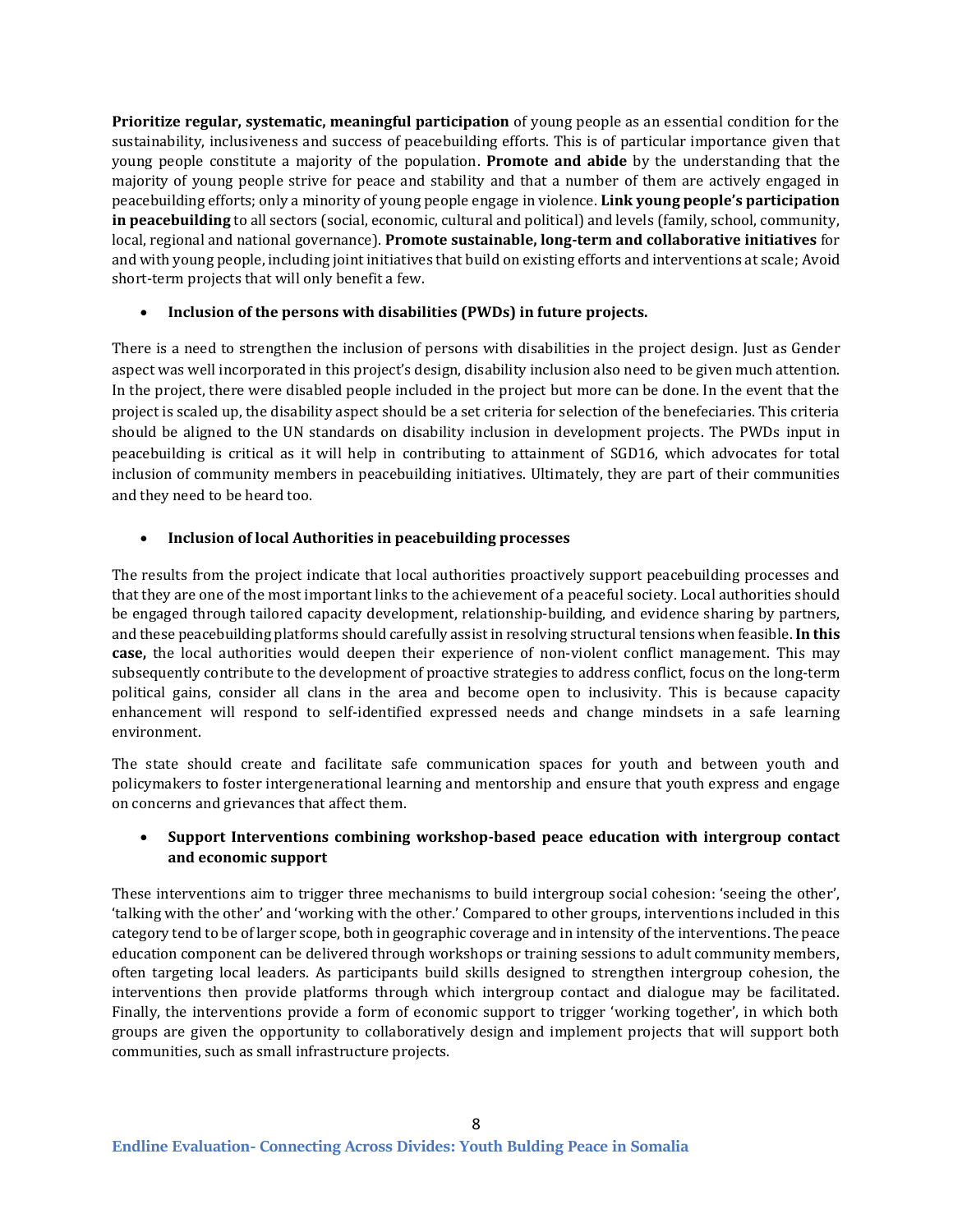#### • **Supporting youth visioning exercises (identifying priorities)**

By nature, conflict analyses identify vast ranges of key conflict factors and resources for peace – far too many for any single programme or project to address. Moreover, some key drivers of conflict may be so harmful that they require other kinds of change to lay the groundwork before progress can be achieved. By undertaking a visioning exercise to identify the big picture, we can pinpoint strategic priorities that can help us decide which programming directions will be the most effective for achieving that vision. Launching a visioning exercise requires us to contemplate what a more peaceful context would look like 5, 10 or even 20 years down the road. Given these time horizons, youth's future is being decided on in such exercises. Including youth in visioning exercises, however, not only recognizes young people's right to have a say in defining their own future but – equally important – supports them in the positive roles they play today to realize that future. However, in practice, young women and men struggle to get a seat at the strategic planning table. Strategic priorities may include broad topics, such as support for the security sector or security sector reform, increasing employment, access to transitional justice, peace negotiations, DDR and tackling corruption.

#### • **Investing in inter-generational partnerships in young people's communities**

**Increase dialogue**, understanding and opportunities for cooperation among children, young people, parents and elders, to collaborate to prevent and resolve violence and transform conflicts; **Work with adults so that they see the empowerment of young people** as a positive change, not a threat to their power and position; **Recognize and promote the role of local**, regional and national governments to support young people's participation in processes and decisions which affect their lives.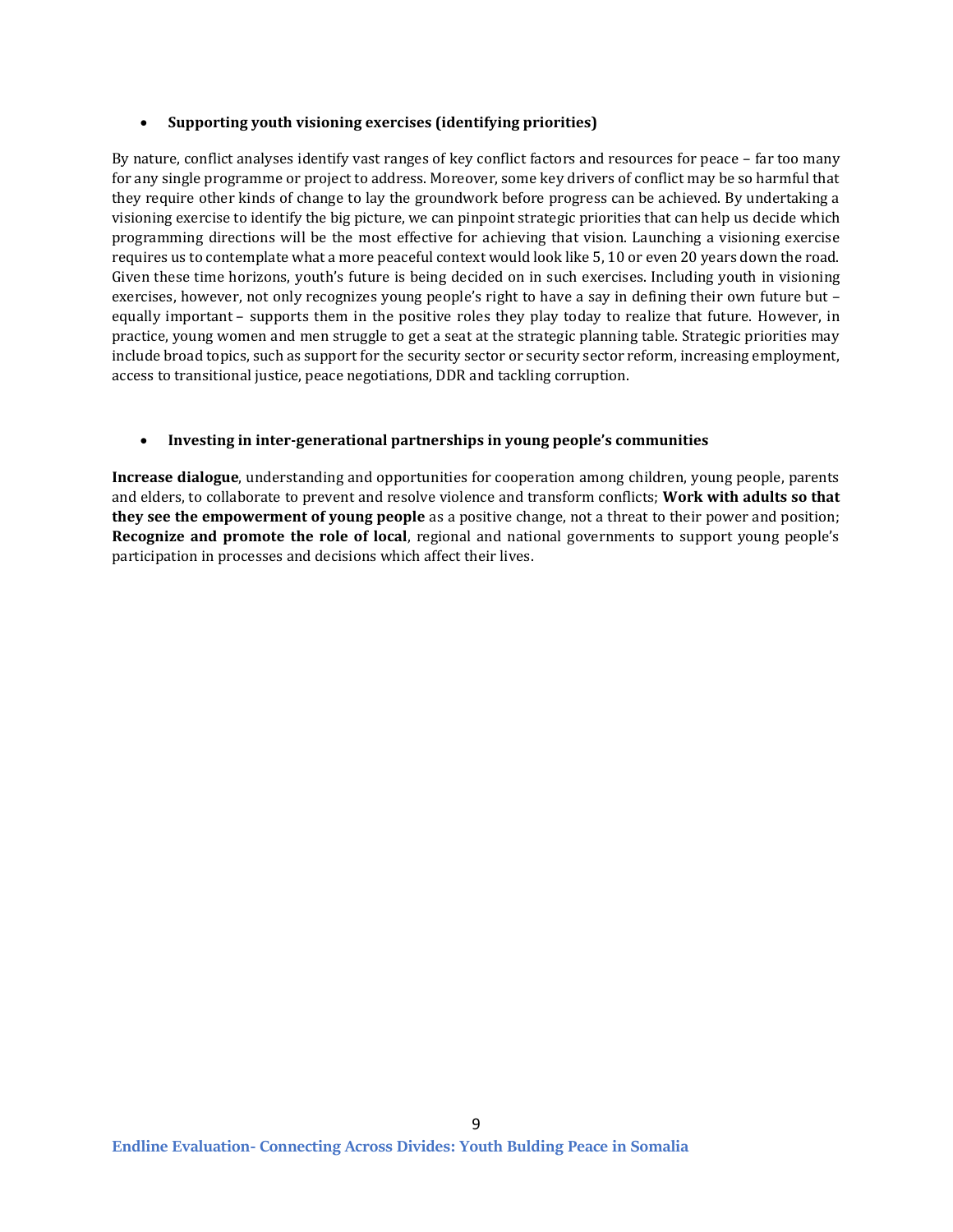# <span id="page-9-0"></span>**INTRODUCTION/BACKGROUND**

# <span id="page-9-1"></span>**1.1Background on the project**

Connecting Across Divides: Youth building Peace in Somalia was a 21-month long project implemented by Life & Peace Institute (LPI) and Somali Peace Line (SPL) that aimed to bring in new innovative methods by seeking to effect both relational and socio-cultural change (social cohesion), thereby contributing to the sustainable transformation of local conflicts and Youth inclusion in local peace and conflict decision making processes in the target areas.

The project aimed to transform the deeply personal, psycho-social and non-material factors behind clan and identity-based local conflicts in three Federal Member States of Somalia (Baidoa in South-West, Jowhar in Hirshabelle and Abudwak in Galmadug), by building meaningful relationships among young men and women across diverse socioeconomic, political, religious and clan identity lines. The project deviated from traditional peacebuilding approaches in two ways: one, it included interventions towards personal transformation and self-efficacy/ self-actualization of participants as agents of peace (i.e., beyond skills building); and two, it brought conflicting communities together not only in times of violent conflict to end hostilities but also in times of greater stability to build relationships. It is built on the belief that once people respect and appreciate their relationships they can amicably resolve differences that may otherwise erupt in a non-violent manner.

The project directly targeted 540 strategically selected female and male youth (18-30 years of age) in and around Baidoa, Jowhar and Abudwak towns. Residents of these three cities – approximately 47, 000 in Jowhar, 129,000 in Baidoa, and 41,500 in Abudwak – were secondary targets of the project.

# <span id="page-9-2"></span>**1.2Evaluation Purpose**

The purpose of the final evaluation was to provide evidence and analysis on the extent to which the project (Connecting Across Divides: Youth Building Peace in Somalia) has contributed to the sustainable transformation of local conflicts and enhanced youth inclusion in peace and conflict decision making processes in the target areas (Baidoa, Jowhar, and Abudwak).

The evaluation also explored the effectiveness of the Sustained Dialogues that were carried out and their contribution to sustained conflict transformation locally and nationally.

# <span id="page-9-3"></span>**1.3Evaluation outcomes**

The evaluation was guided by the following 4 outcomes

**Outcome 1**: Inter-group trust-building and social cohesion strategically selected young women and men from diverse backgrounds have positively transformed their understanding of each other and increased cross-clan collaboration on conflict issues.

**Outcome 2**: Personal transformation young women and men have strengthened their agency as peacebuilding actors.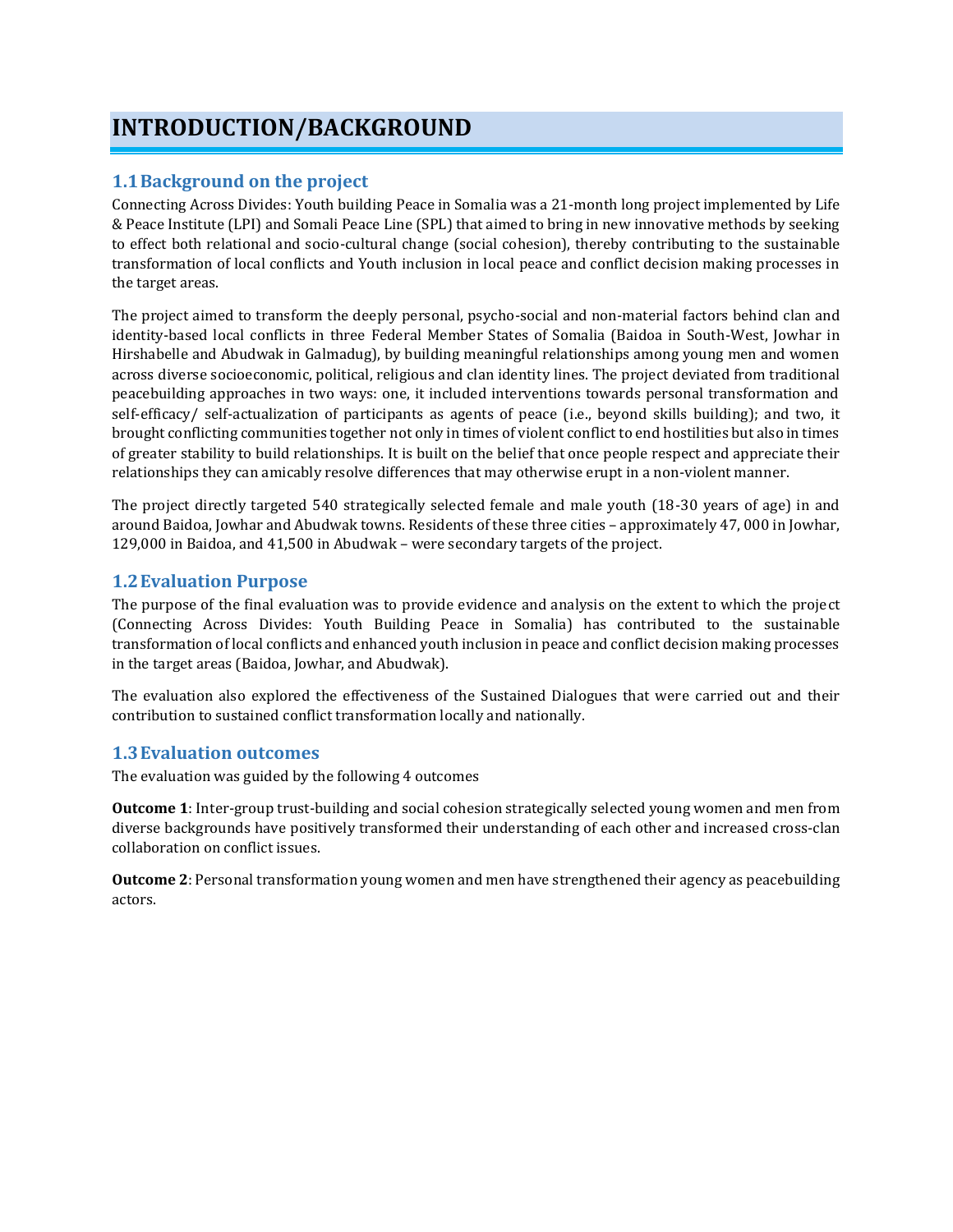**Outcome 3**: Consensus building and joint action among youth. Young women and men develop a shared agenda and strategy to increase youth influence in peacebuilding in their area.

**Outcome 4**: Outcome 4: Inclusion of youth in peace and conflict decision-making Clan Leaders and Administration demonstrate increased willingness to create space for youth inclusion in peacebuilding processes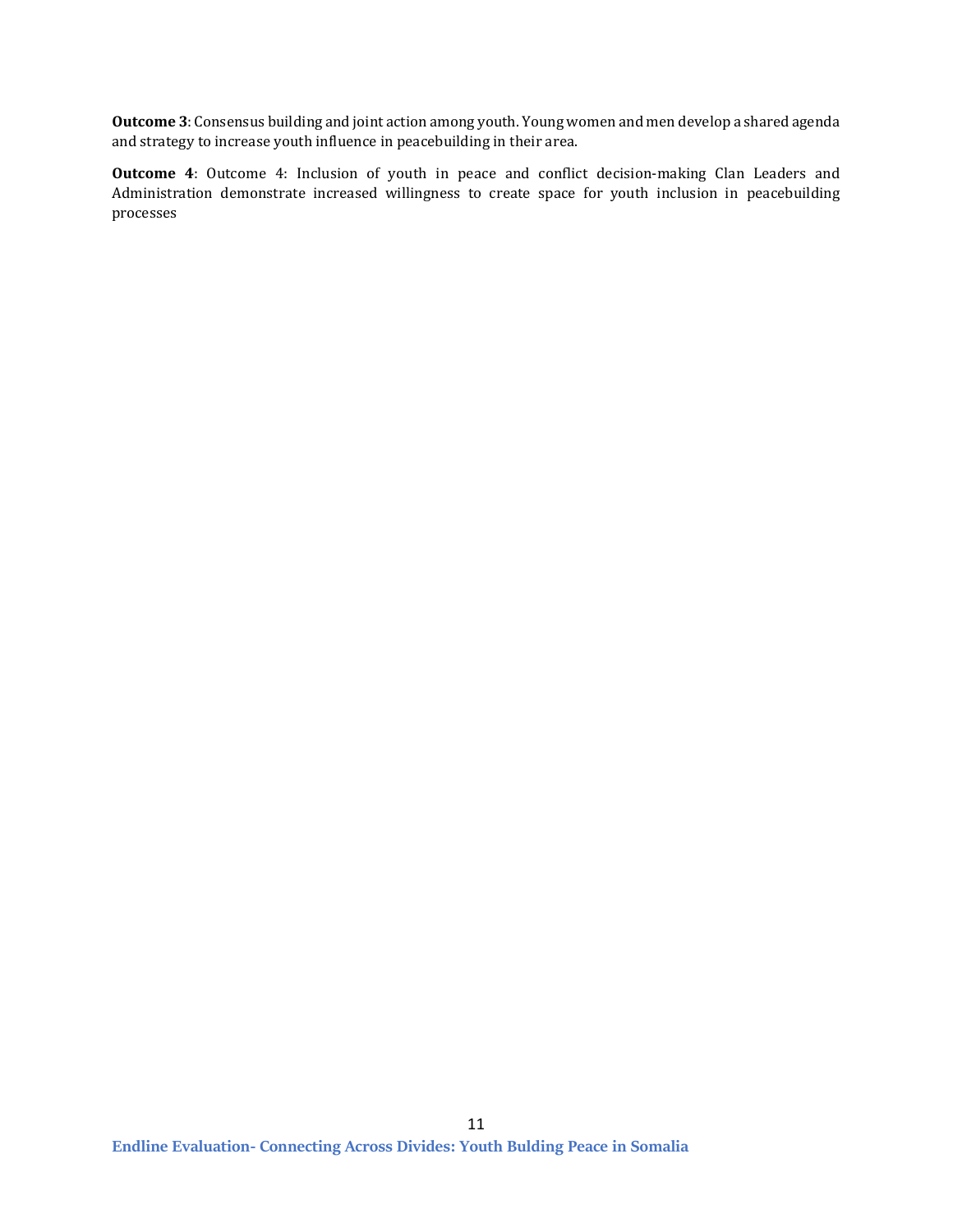# <span id="page-11-0"></span>**EVALUATION METHODOLOGY**

The Endline evaluation of Connecting across Divides: Youth Building Peace in Somalia Project employed a mix of qualitative and quantitative data collection techniques, including desk review, Key Informant Interviews (KIIs), Focused Group Discussions (FGD), and beneficiary survey.

Field data collection took place in the three project Districts of Baidoa, Jowhar, and Abudwak. Pioneer consulting used physical data collection during the beneficiary survey, FGDs and KIIs on clan elders, local administration and SPL team, and remote data collection on KIIs to LPI and UNPBF team.

The data collection took place between 27/11/2021 and 2/12/2021

#### <span id="page-11-1"></span>**2.1Desk review**

The desk review phase of the evaluation gathered all documentation received from LPI, focusing on the baseline survey report, progress reports, mid-term report, partner reports, and end-of-the-project report. The desk review findings are used in this report to complement the findings obtained through beneficiary surveys and the interviews and to triangulate data to ensure the validity of findings. The desk review is of particular importance when assessing the alignment of the project with the Somalia Development Plan, National Reconciliation Framework (NRF), Wadajir frameworks and the UN Peacebuilding mandate, and the SDGs, particularly SDG 16, as well as the comparison between Baseline Survey and Endline Survey findings.

### <span id="page-11-2"></span>**2.2Key Informant Interviews (KIIs)**

These were conducted with key individuals involved in the project. For this reason, purposive sampling was utilized to ensure that the selection of key informants was appropriate to collect the most relevant information required to achieve the goals of the end-term evaluation. Pioneer Consulting conducted interviews with UNPBF staff, Somali Peace Line Team, LPI team, Local Administration, and clan elders in each of the three Districts.

There were 25 participants for the KII distributed among the three Districts. Baidoa had 8 participants (7 male and 1 female), Jowhar had 8 participants (7 male and 1 female) for the KII, and Abudwak had 9 participants (7 male and 2 female) for the KIIs. The table below highlights the number of KIIs conducted in each of the three Districts of Baidoa, Jowhar and Abudwak. The key informants' participants included the clan elders, local administration officials, LPI team, SPL team, and UNPBF. It is noticeable that the male participants were dominant in all the 3 districts, this could be attributed to the fact that in Somalia, most of the clan elders and local administration leaders are predominantly male. The female participants were from UNPBF and LPI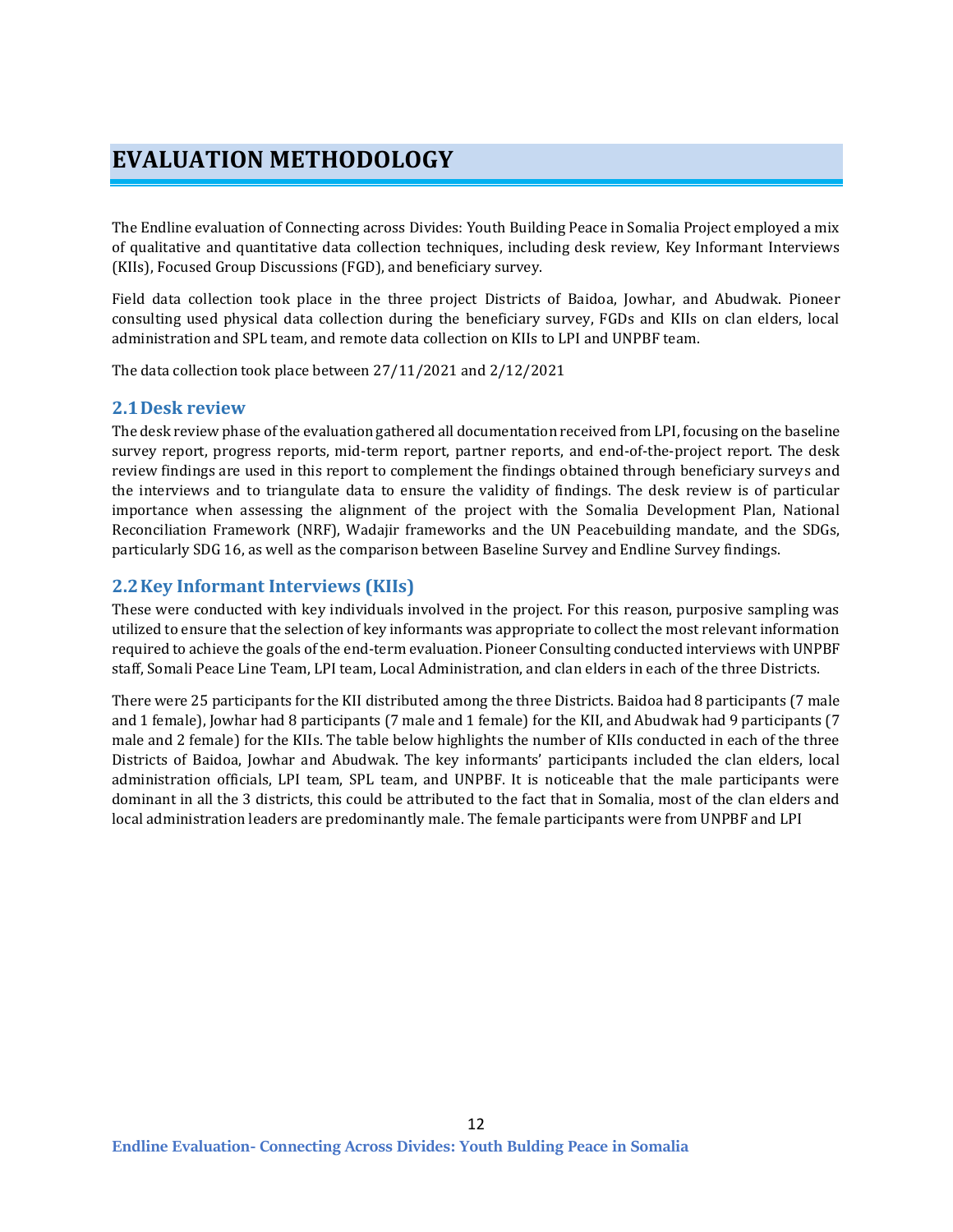#### <span id="page-12-1"></span>*Table 1: KII per District*

| <b>Baidoa</b>                        |        | <b>Jowhar</b>   |        | <b>Abudwak</b> |        |  |
|--------------------------------------|--------|-----------------|--------|----------------|--------|--|
| Interviewee                          | Number | Participant     | Number | Participant    | Number |  |
| <b>SPL</b> Team                      |        | <b>SPL Team</b> |        | SPL team       |        |  |
| Local                                |        | Local           |        | Local          |        |  |
| Administration                       |        | Administration  |        | Administration |        |  |
| Clan elders                          | າ      | Clan Elder      |        | Clan elders    |        |  |
|                                      |        |                 |        |                |        |  |
| <b>UNPBF and LPI Representatives</b> |        |                 |        |                |        |  |

# <span id="page-12-0"></span>**2.3Focused Group Discussions (FGDs)**

FGDs were conducted with key groups involved in the project. For this reason, purposive sampling was utilized to ensure that the selection of FGD participants were appropriate to collect the most relevant information required to achieve the goals of the end-term evaluation. Pioneer Consulting conducted group interviews with male and female moderators, youth participants both male and female, civil society groups, and Youth participants both male and female.

There were 18 FGDs in all three Districts. 6 in Baidoa, 6 in Jowhar and 6 in Abudwak. The number in an FGD was 10 participants, per District distributed as below;

| <b>Baidoa</b>                       | Participant<br>s in group | N <sub>o</sub><br><b>of</b><br><b>FGD</b><br>$\mathbf{s}$ | Jowhar                              | Participant<br>s in group | N <sub>o</sub><br><b>of</b><br><b>FGD</b><br>S | <b>Abudwak</b>                      | Participant<br>s in group | No<br><b>of</b><br><b>FGD</b><br>S |
|-------------------------------------|---------------------------|-----------------------------------------------------------|-------------------------------------|---------------------------|------------------------------------------------|-------------------------------------|---------------------------|------------------------------------|
| Women<br>moderator<br>S             | 10                        | $\mathbf{1}$                                              | Women<br>moderator<br>S             | 10                        | $\mathbf{1}$                                   | Women<br>moderator<br>S             | 10                        | $\mathbf{1}$                       |
| Men<br>moderator<br>S               | 10                        | $\overline{1}$                                            | Men<br>moderator<br>$\mathbf S$     | 10                        | $\mathbf{1}$                                   | Men<br>moderator<br>S               | 10                        | $\mathbf{1}$                       |
| Female<br>youth<br>participant<br>S | 10                        | $\mathbf{1}$                                              | Female<br>youth<br>participant<br>S | 10                        | $\mathbf{1}$                                   | Female<br>youth<br>participant<br>S | 10                        | $\mathbf{1}$                       |
| Male youth<br>participant<br>S      | 10                        | $\mathbf{1}$                                              | Male youth<br>participant<br>S      | 10                        | $\mathbf{1}$                                   | Male youth<br>participant<br>S      | 10                        | $\mathbf{1}$                       |
| Female<br>civil<br>society          | 10                        | $\mathbf{1}$                                              | Female<br>civil<br>society          | 10                        | $\mathbf{1}$                                   | Female<br>civil<br>society          | 10                        | $\mathbf{1}$                       |
| civil<br>Male<br>society            | 10                        | $\mathbf{1}$                                              | Male<br>civil<br>society            | 10                        | $\mathbf{1}$                                   | Male<br>civil<br>society            | 10                        | $\mathbf{1}$                       |
| Total                               | 60                        | 6                                                         | Total                               | 60                        | 6                                              | Total                               | 60                        | 6                                  |

#### <span id="page-12-2"></span>*Table 2: FGDs Distribution per District*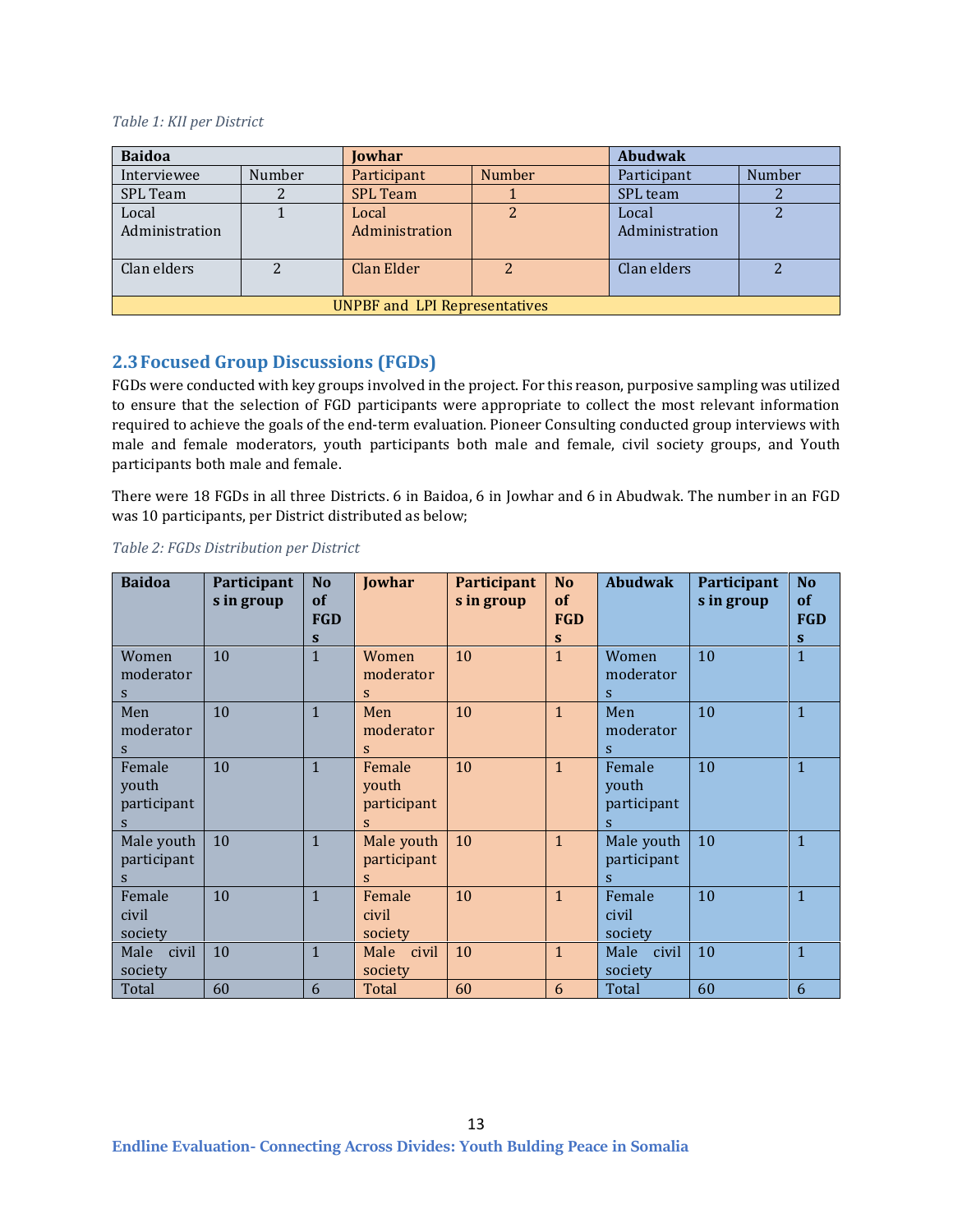#### <span id="page-13-0"></span>**2.4 Quantitative Data (Survey)**

The source of the quantitative data presented in this report is a survey conducted with target communities in Baidoa, Jowhar, and Abudwak. This survey collected data on a variety of components that are related to outcomes 1 and 2.

However, even though the survey collected information related to outcomes 1 and 2 only and included the project participants only, its findings were complemented by the information gathered from the KIIs and the FGDs, thereby resulting in very rich findings.

#### <span id="page-13-1"></span>Profile of Respondents Districts, gender, and education level

A total of 225 respondents (sampled through 95% confidence level and 5% margin of error from the total beneficiaries of 540) were surveyed. The sample consisted of 113 (50.2%) male respondents and 112 (49.8%) female respondents. The respondents were from 3 districts: Baidoa, Jowhar, and Abudwak. The proportion of respondents was equal in the three Districts, i.e., 75 respondents per District.

| Location     | <b>Male</b> | <b>Female</b> | <b>Total</b> |
|--------------|-------------|---------------|--------------|
| Abudwak      | 40          | 35            | 75           |
| Baidoa       | 37          | 38            | 75           |
| Jowhar       | 36          | 39            | 75           |
| <b>Total</b> | 113         | <b>112</b>    | 225          |

#### <span id="page-13-2"></span>*Table 3: Number of participants per District*

Overall, 45% of the participants in the evaluation survey were aged between 21 – 25 years; 35% were aged between 26 – 30 years; and 18% were aged between 18 – 20 years. Only 2% of the survey participants were aged 31 & above years. In terms of location, more (54%) of the survey participants from Baidoa were aged 21 – 25 years as compared to other locations – 43% in Jowhar and 40% in Abudwak. In terms of gender, more females (46%) were aged between 21 – 25 years as compared to their male (44%) counterparts of the same age bracket.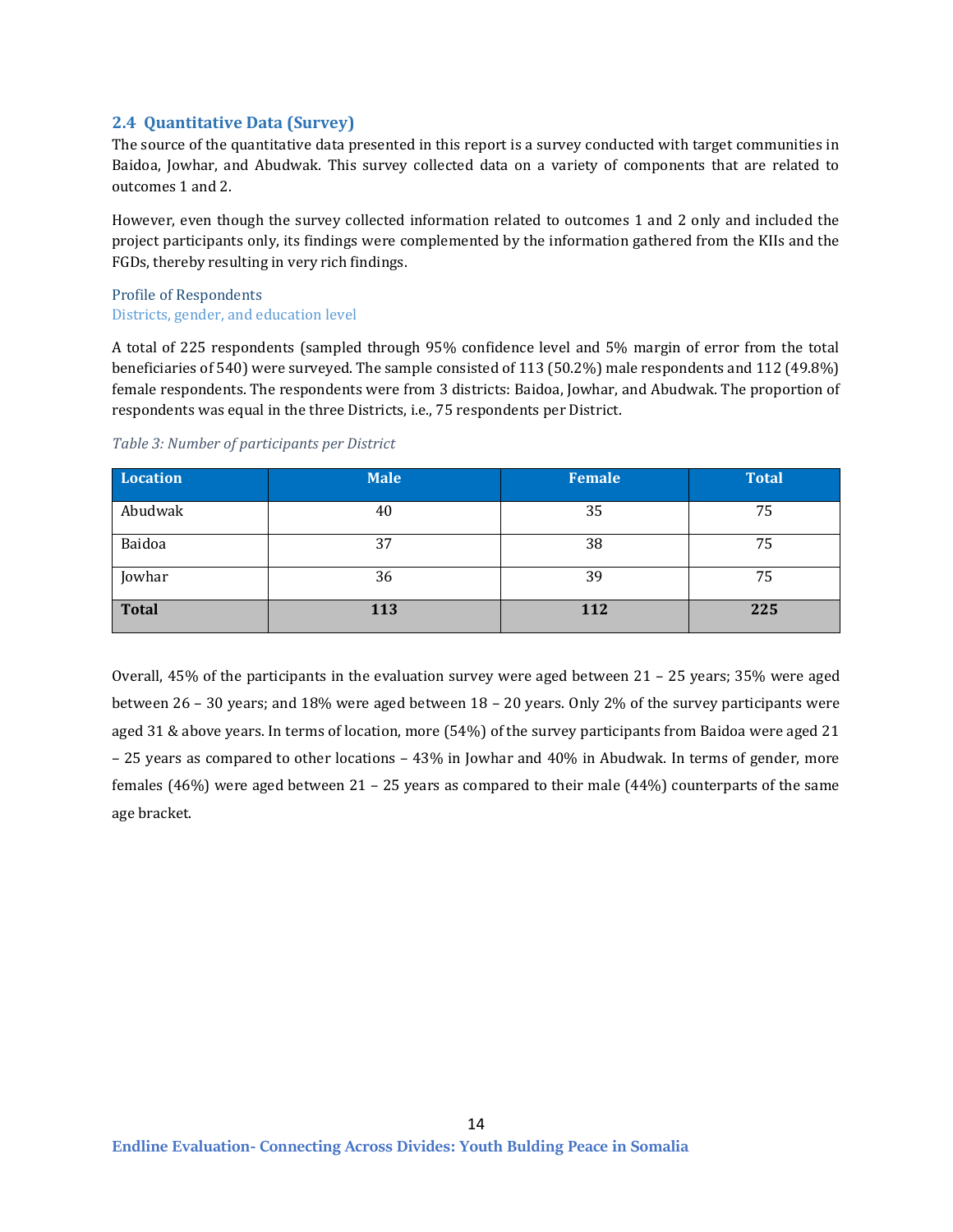

<span id="page-14-0"></span>*Figure 1: Age group by Gender per District*

Over half (53%) of the survey participants had a university level of education and over a quarter (28%) had a secondary level of education, and 14% had a primary level of education. In terms of location, Baidoa had the highest (77%) of university graduates participating in the survey as compared to other locations, 51% in Jowhar and 32% in Abudwak. In terms of gender, more males (60%) were university graduates as compared to their female (46%) counterparts.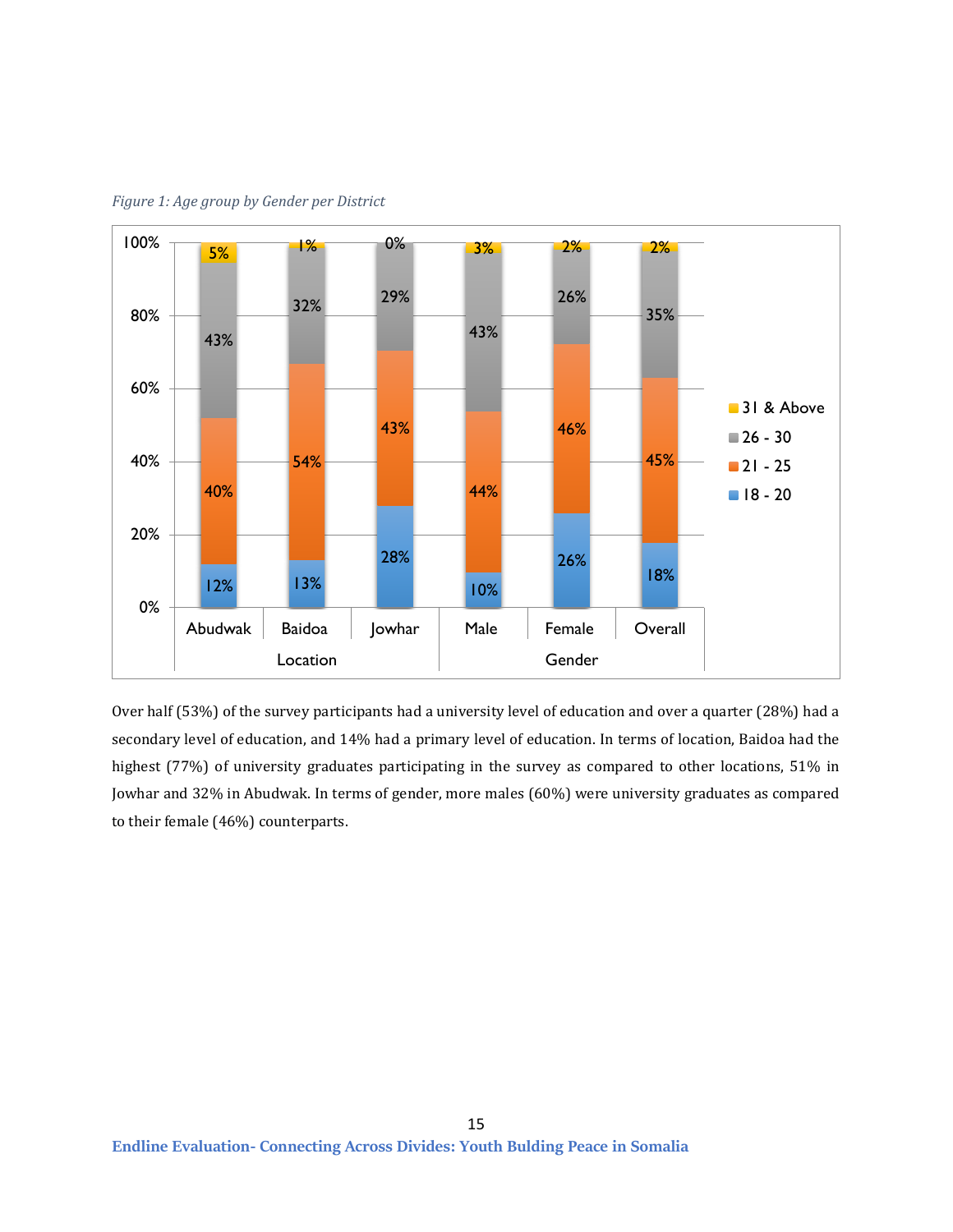|                | <b>Location</b>            |                           |                           | <b>Gender</b>            |                            |                             |
|----------------|----------------------------|---------------------------|---------------------------|--------------------------|----------------------------|-----------------------------|
| Educati<br>on  | <b>Abudwak</b><br>$(n=75)$ | <b>Baidoa</b><br>$(n=75)$ | <b>Jowhar</b><br>$(n=75)$ | <b>Male</b><br>$(n=113)$ | <b>Female</b><br>$(n=112)$ | <b>Overall</b><br>$(n=225)$ |
| Madrasa        | 3%                         | 3%                        | 4%                        | 2%                       | 4%                         | 3%                          |
| Primary        | 24%                        | 1%                        | 17%                       | 11%                      | 18%                        | 14%                         |
| Seconda<br>ry  | 37%                        | 19%                       | 28%                       | 26%                      | 30%                        | 28%                         |
| College        | 4%                         | 0%                        | 0%                        | 2%                       | 1%                         | 1%                          |
| Universi<br>ty | 32%                        | 77%                       | 51%                       | 60%                      | 46%                        | 53%                         |
| <b>Total</b>   | 100%                       | 100%                      | 100%                      | 100%                     | 100%                       | 100%                        |

<span id="page-15-1"></span>*Table 4: Level of education by Gender and Location*

# **Migratory status by location and gender**

Overall, nearly all (96%) of the participants in the survey evaluation were residents. Only 1% (n=2) of the survey participants were IDPs, and 3% (n=7) were returnees interviewed.

|                                   | <b>Location</b>            |                           |                    | Gender                   |                            |                             |
|-----------------------------------|----------------------------|---------------------------|--------------------|--------------------------|----------------------------|-----------------------------|
| <b>Migratory</b><br><b>status</b> | <b>Abudwak</b><br>$(n=75)$ | <b>Baidoa</b><br>$(n=75)$ | Jowhar<br>$(n=75)$ | <b>Male</b><br>$(n=113)$ | <b>Female</b><br>$(n=112)$ | <b>Overall</b><br>$(n=225)$ |
| Resident                          | 92%                        | 96%                       | 100%               | 97%                      | 95%                        | 96%                         |
| <b>IDP</b>                        | 1%                         | 1%                        | $0\%$              | 1%                       | 1%                         | 1%                          |
| Returnees'                        | 7%                         | 3%                        | $0\%$              | 2%                       | 4%                         | 3%                          |
| <b>Total</b>                      | 100%                       | 100%                      | 100%               | 100%                     | 100%                       | 100%                        |

<span id="page-15-2"></span>*Table 5: Migratory status by Gender and Location*

# <span id="page-15-0"></span>**2.5Ethical Considerations**

Ethical considerations were integral to the whole process of data collection (FGDs and KIIs) and data management during the evaluation. Pioneer Consulting team sought the consent of all the participants; no person was compelled to participate in the FGD and KIIs, nor were they made to remain if they wanted to leave/stop participating in the interviews. We also provided a clear statement of the purpose of the Focus group and KIIs; we allowed participants to make an informed decision. Besides, we ensured the information collected is used for the intended purpose and that it would not be disseminated to any other place. Moreover, we ensure confidentiality to protect the views of the participants during and after the interviews and that their information will not be divulged.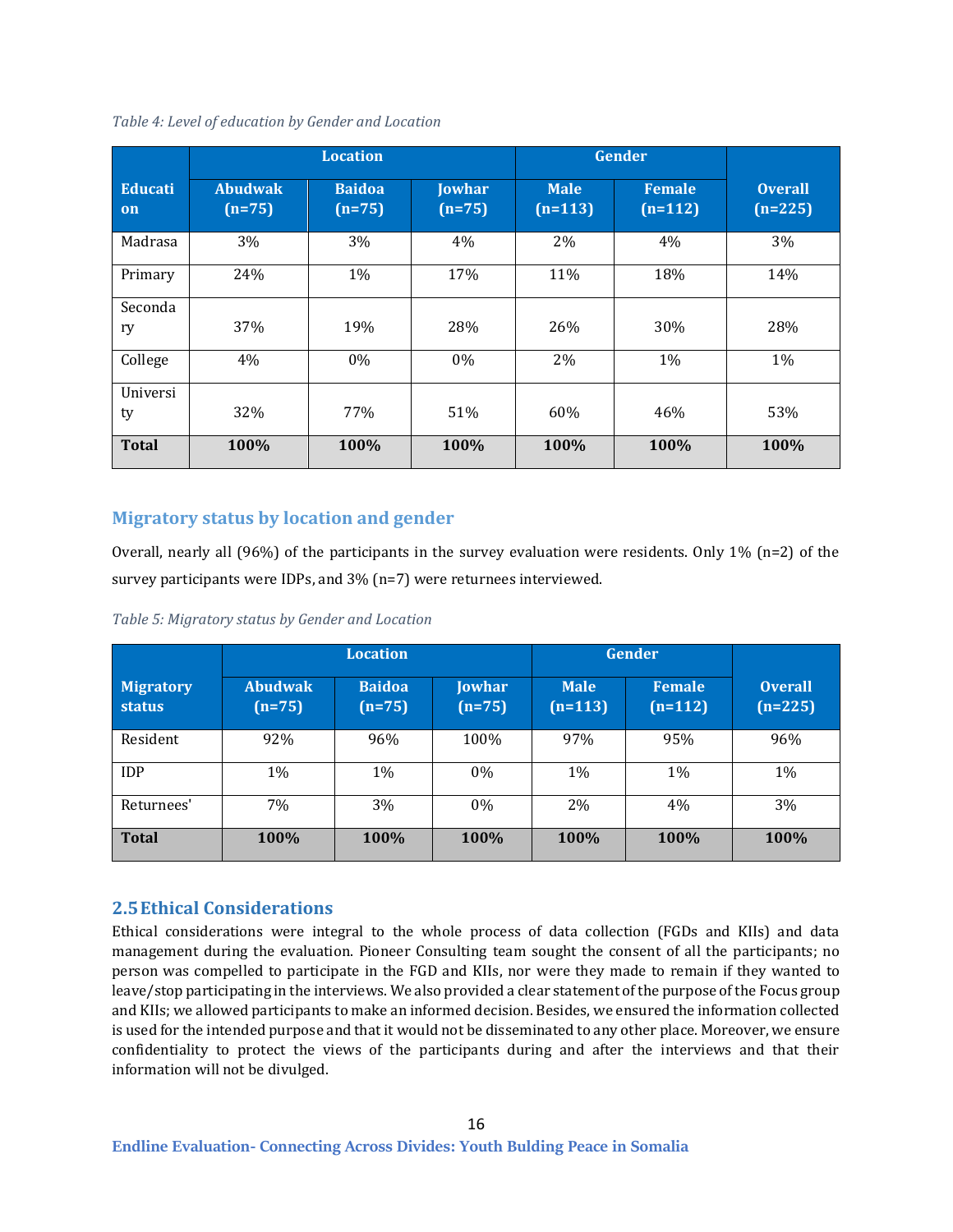### <span id="page-16-0"></span>**2.6Conflict Sensitivity.**

During the interview, we ensured the cultural sensitivity and beliefs of people were respected. The interviewers took into consideration all the sensitive issues and areas that have arisen due to conflict in the recent past and as much as possible did not invoke emotions that made the participant relive the past experiences. We upheld the principle of ethics in research and ensure data collected was accurate and objective.

### <span id="page-16-1"></span>**2.7Challenges to evaluation methodology**

Getting the same respondents that participated in the baseline survey was a little challenging. The busy schedule of the SPL team resulted in the scheduled KII delays by two days. The busy schedule of the local authorities' personnel also resulted in one not being interviewed in Baidoa. The personnel kept postponing the interview time until the data collection time elapsed. The training of enumerators took an extra day, this affected the data collection schedule. In Abudwak FGDs were conducted at night because the youth attend school during the day. The youth were mostly college students. Having these in mind, it is safe to mention that the evaluation did not face major challenges that could have jeopardized the process. The few issues encountered were addressed and the evaluation exercise concluded as per the schedule.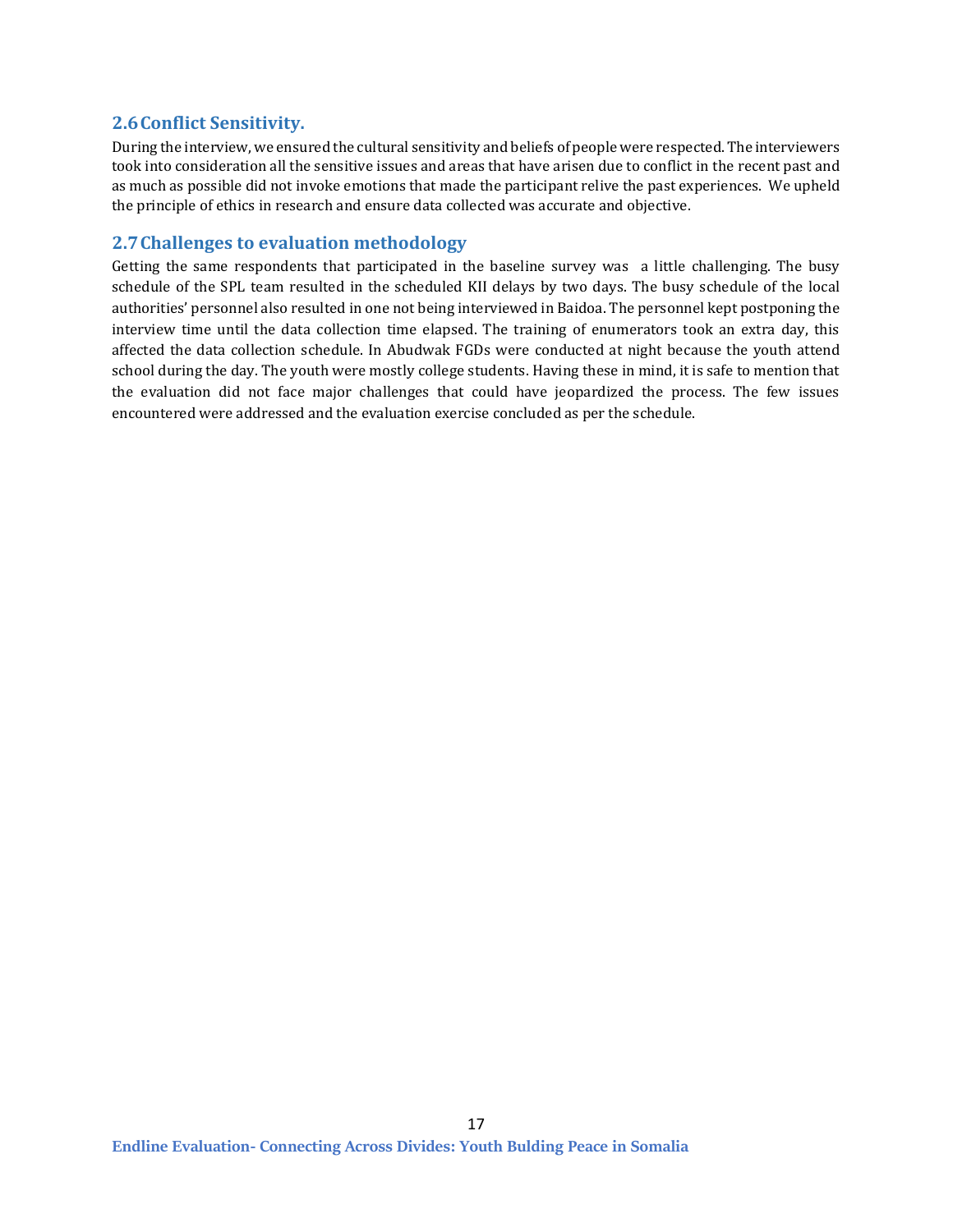# <span id="page-17-0"></span>**EVALUATION FINDINGS AND ANALYSIS**

Based on the evaluation criteria, some findings were reached and analysis developed from the evaluation as discussed below.

### <span id="page-17-1"></span>**3.1Relevance**

Under this evaluation criteria, the evaluation seeks to find justifiable answers to the following questions:

#### **Any congruence with any global development tools/policies?**

The project is aligned to SDG 5 (gender equality) and SDG 16, which outlines peaceful coexistence. The project was fully compliant with a 50-50 gender balance, with the primary target beneficiaries being 540 (270 male and 270 female). Out of the 540, there were 90 moderators (45 male and 45 female). The project was also in line with UN 2250, Somali National Development Plan, National Reconciliation Framework (Pillar 2 and 4, which deal with relationships and trust-building), and Wadajir Framework (security and job inclusion).

#### **Is there congruence with the UN Peacebuilding mandate and specifically SDG 16?**

The project met SDG 16, which advocates for promoting peaceful and inclusive societies for sustainable development, providing access to justice for all and building effective, accountable, and inclusive institutions at all levels. There was an inclusion of youth and young women who are often left out of peacebuilding initiatives. There were behavioural changes in the institutions, such as the local administration and the clan elders committing to involve the youth and young women in peacebuilding initiatives. The project did not satisfactorily address the justice component in the SDG 16 goal. This could be because the project did not delve much into it as it was not an area of focus during the project design. This is one area that LPI can look at further for project improvement.

#### **Any coherence to Somali peacebuilding goals and the challenges at the time of the PBF project design**

On SDG 5 and 16; the project was fully compliant with a 50-50 gender balance with the total primary target beneficiaries being 540 (270 male and 270 female). Out of the 540, there were 90 moderators (45 male and 45 female). The project was also in line with UN 2250. It also relates to the Somali Government's National Development Plan (NDP) and its primary objective of creating a secure environment, open politics, and reconciliation. It is in line with the government's objectives of abolishing gender and clan-based discriminatory, exclusive political process and stimulating vibrant civil society.

The project's focus on inter-group relationship building and dialogue is aligned to the fundamental objectives of the National Reconciliation Framework (Pillar 2 and 4, which deal with relationships and trust-building). The project also aligns with the social reconciliation and civic engagement components of the Wadajir Framework—as participants of the project will engage with local authorities on issues of their own choosing.

#### **Did the interventions address the conflict drivers and factors for peace identified in the conflict analysis and baseline findings?**

The conflict drivers such as revenge killings and counter revenge killings in Abudwak as an active conflict zone had the youth sidelined in the past. Still, with the impact caused by the project, the youth currently take an active role by organizing peaceful demonstrations condemning the killings.

Drug abuse is another conflict driver. Through training in strategic thinking, advocacy, and activity, the youth have undergone awareness training on drug and substance abuse impacts.

#### **Do the project outcomes address identifiable problems?**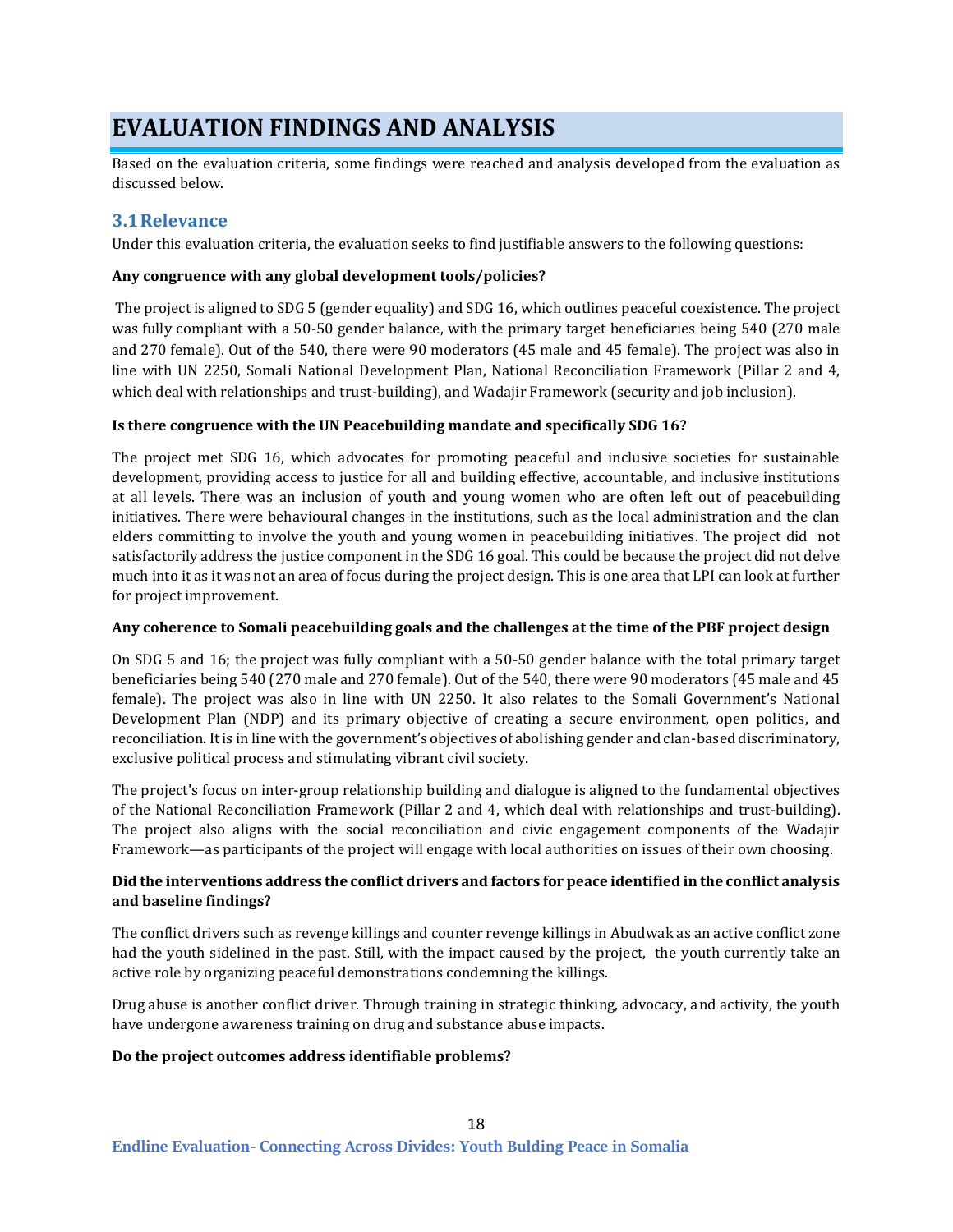The project outcomes identified problems that are key to peacebuilding. The problems include rape, genderbased violence, and early marriages. These are some of the same issues that were identified in the baseline.

### **Did the project address pertinent issues for Somali youth according to the NDP, UNCF, and the project conflict analysis?**

Under the humanitarian-development-peacebuilding nexus, the Somali NDP advocated building national capacity if sustainable development is to be a reality. The NDP 9 outlines development interventions to be undertaken by the Somali governments and the Somali people. According to NDP 9: empowerment is the characteristic of a society where members have the voice and the agency to pursue goals they value. A lack of empowerment is evident when one has no voice to change things and when significant barriers exist to prevent access to necessities of life. One such mark of lack of empowerment is uneven access to justice.

The project addressed the issues for Somali youth by providing them with platforms for peace actions, interactive dialogue sessions, and strategic advocacy, one-off initiatives where the youth presented pertinent issues to them, their local administrations, and clan leaders. There was a total of 66 peace actions( 21 Abudwak, 18 Baidoa, and 27 Jowhar) activities directly targeting elders and authorities implemented (themes include security, discrimination, youth and women participation in politics and peace). Three (3) interactive dialogue sessions targeting elders and authorities as community stakeholders, one-off initiatives addressing youth inclusion in peacebuilding and other decision-making processes, and 3 strategic advocacy town hall meetings focused on conflict and peacebuilding dynamics in the 3 districts.

# <span id="page-18-0"></span>**3.2Effectiveness**

The extent to which the approaches were undertaken has contributed to the intended outcomes.

#### **1 Enhanced relationship between the elders and the youth.**

Through this project, the clan elders have embraced working together with the youth to realize the important part the youth play in peacebuilding initiatives in their various communities. One of the elders stated: "as an elder, I perceive that the Connecting Across Divides: Youth Building peace Project has been implemented well and I realize that the project has played a big role in the peacebuilding in the district. The project united the youth in the district and it has also brought the elders and youth together at one table to discuss matters that pertain to peace in the country as a whole" <sup>1</sup>

As a result of this enhanced relationship between the clan elders and the youth, 72 SD Youth in Abudwak were invited to attend an inter-clan dialogue between Marehan and Ogaden clans. The Marehan Ugas invited the youth to participate in an inter-clan peacebuilding event on the border of Ethiopia and Somalia.

In Abudwak, the Gurti (council of elders), has allocated 10 positions (5 females and 5 males) for the youth to learn the dispute resolutions mechanisms.

#### **2 Youth collaborations in government programmes**

Since the project's inception, the youth have been involved in undertaking various activities that promote their partnership with the government authorities.

The Youth collaboration in government programmes played a big role in the Jowhar flood emergency response. The youth helped in building the gabions along the river banks to prevent the river from bursting into the adjacent communities. The government authorities applauded these efforts.

<sup>1</sup> KII Clan Elder Jowhar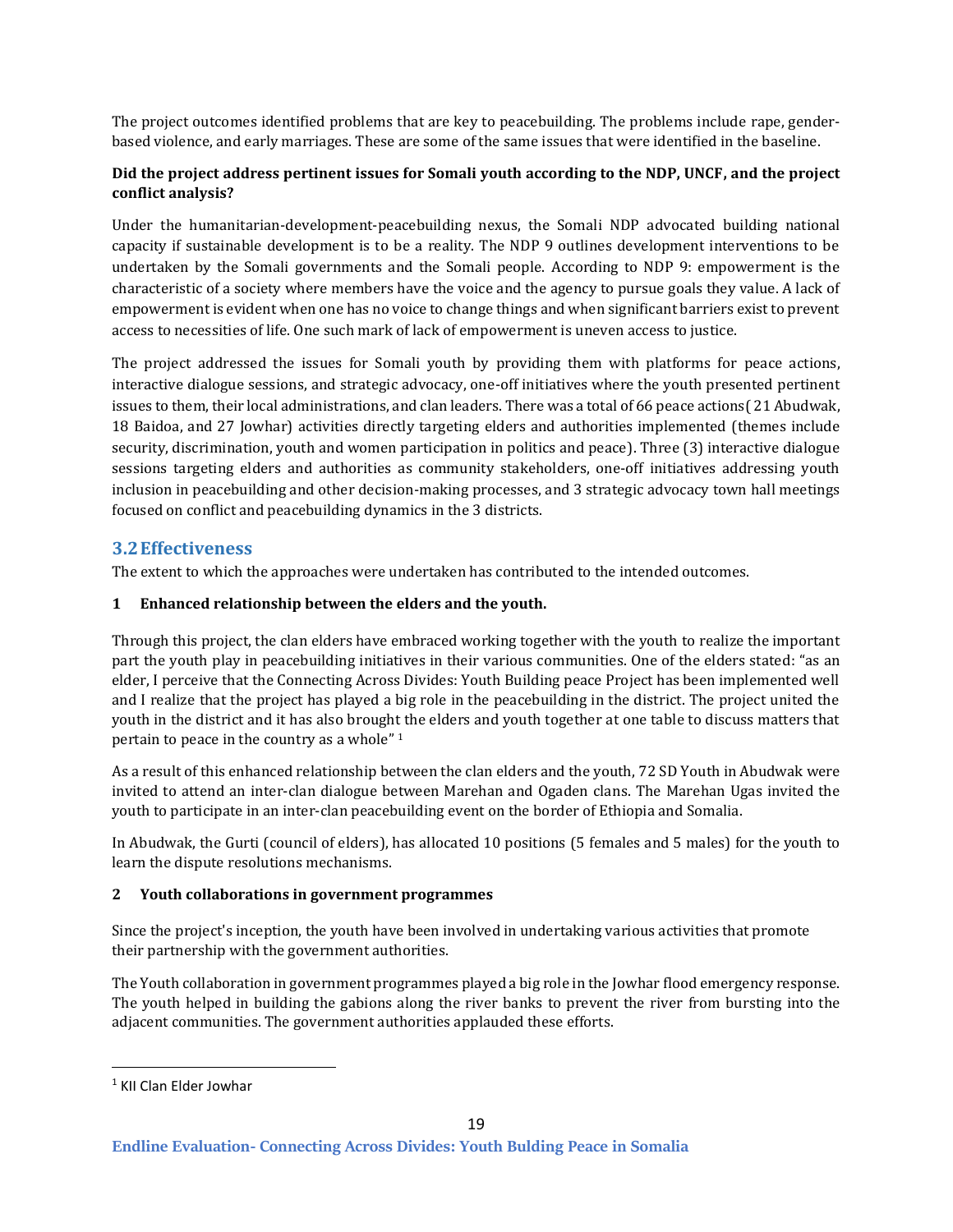In Baidoa, the Ministry of labour has engaged the youth who participated in the project to formulate the TVET policy. This is a step towards ensuring the voice and issues of the youth are captured in government policy formulations by various departments.

The Ministry of Youth is recognising the Baidoa Youth chairperson who is a beneficiary of the project and he is active in the political arena as he gets to speak at public events.

In Abudwak, an SD youth participant has been appointed a District Commissioner. In this position, the youthful Commissioner can now focus and champion the issues that affect the youth in his district and beyond. From the evaluatiors lens, this appointment is very beneficial to the youth and the community at large as it has allowed them to sit at the table where security and peacebuilding initiatives are drafted.

#### **3 Enhanced relationships among the youth from the different clans**

The youth participated in this project for 21 months and, as a result, they formed relationships with each other continuing even after the project. For instance, 30 SD youth from Jowhar have formed a One-Dollar Club whereby they reach out to vulnerable community members within their clans. They contribute one dollar each to buy food for the vulnerable communities. Poverty has a way of driving individuals to join rebel groups because they are offered money in exchange for their cooperation. The intervention by the Jowhar youth is a game-changer as it will motivate the vulnerable by showing them that people in society cares for them.

The youth have also participated in peaceful demonstrations voicing their concerns against revenge killings in Abudwak.

As a result of the consensus-building, youth are also creating awareness on the effects of drugs and substance abuse.

#### **4 Personal self- empowerment**

The youth reported having gained the necessary skills to boost their self-esteem and improve their selfempowerment. They can speak well publicly and lead in developing their respective clans through the mentorship skills they acquired.

*"I had no confidence to sit with the elders, youth and local administration to collaborate on Peacebuilding regardless of the clan, but now I am active and able to sit with them and managed to improve my communication skills*". <sup>2</sup>

The following evaluation questions guided research on the effectiveness criteria.

#### **To what extent did the project achieve its intended objectives?**

The project's main objective is to transform the deeply personal, psycho-social, and non-material factors behind clan and identity-based local conflicts by including the youth and young women in the decision-making process in their respective communities.

The project achieved its objective by involving the youth who were the major target of the project and achieving the gender balance. Overall, 45% of the participants in the evaluation survey were aged between 21 – 25 years, 35% were aged between 26 – 30 years and 18% were aged between 18 – 20 years. Only 2% of the survey participants were aged 31 years and above. In terms of location, more (54%) of the survey participants from Baidoa were aged 21 – 25 years as compared to other locations – 43% in Jowhar and 40% in Abudwak.

#### **To what extent were outputs and targets achieved?**

<sup>2</sup> FGD female youth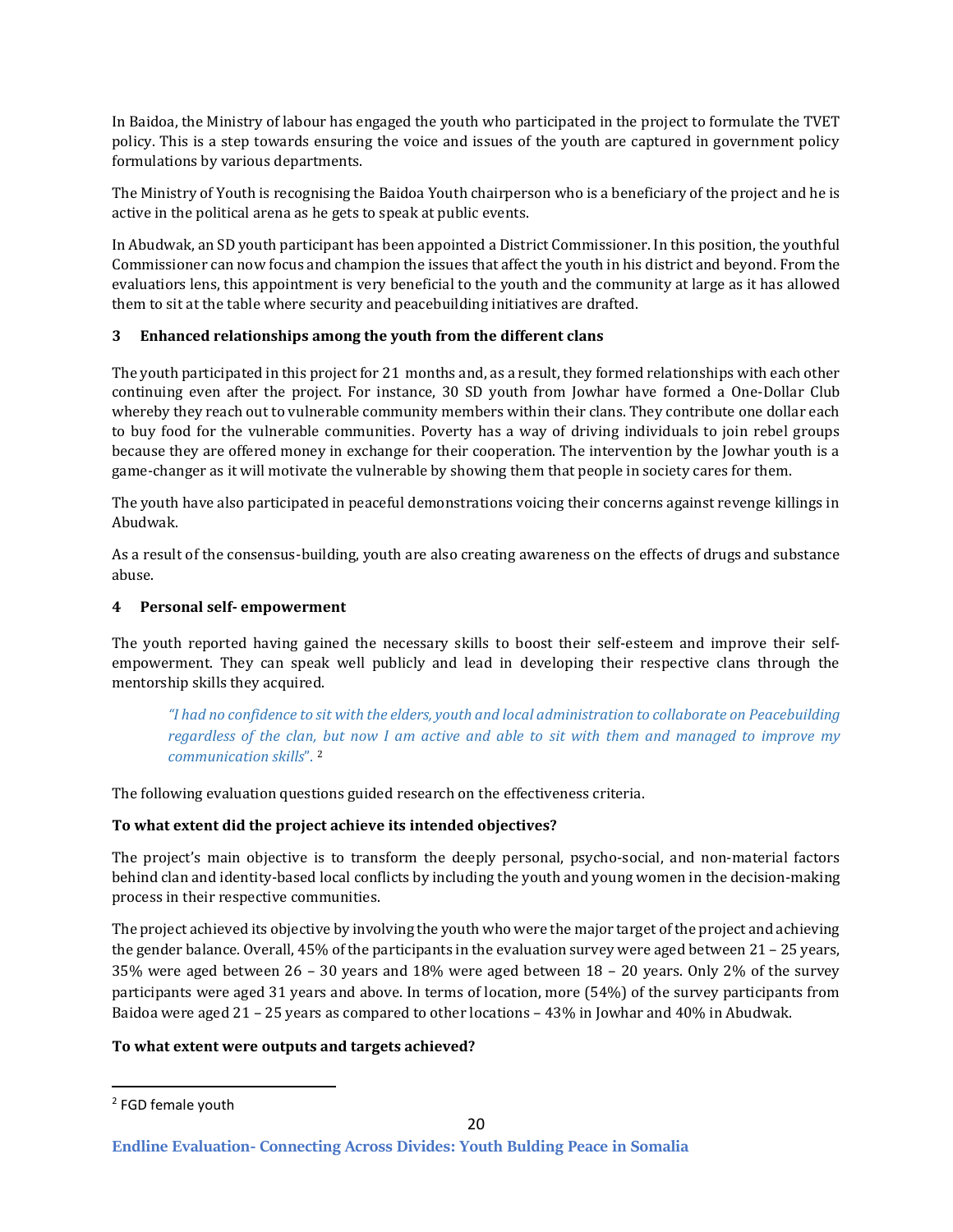The targets were achieved, as outlined below.

**Output 1.1.** the **Target** was to reach 270 female and 270 male beneficiaries of broad diversity, have 45 groups and conduct 14 SD sessions over 7 months. A total of 630 sessions should have been conducted, 280 in Baidoa, 210 in Jowhar, 140 in Abudwak,

By the end of the project. There were 10 groups in Abudwak, 15 groups in Jowhar, 20 groups in Baidoa. Each group had 12 members (6 female and 6 male). In the respective locations, the following pertained:

- Abudwak conducted 14 sessions for each group giving 140 sessions,
- Baidoa conducted 14 sessions for the 20 groups resulting in 280 sessions and
- Jowhar conducted 14 sessions each for the 15 groups giving 210 sessions.

This resulted in a total of 630 sessions with 540 participants (225 female and 225 male) and 90 moderators (45 female and 45 male).

**Output 1.2.** the end project **target** was for (i) moderators to experience growth in their facilitation skills and quality throughout the process and (ii) participants to experience SD as a safe space where young women and men can express themselves and listen, and where barriers (gender or otherwise) for participation are eliminated.

The moderators through their FGD pointed out that they had undertaken training on peacebuilding and moderation skills, people interaction, conflict resolution and community development, which are key in achieving peacebuilding. The women were given equal opportunity to be moderators (45 female and 45 male).

All the moderators who were youth have taken part in peacebuilding in their communities more than three times. They are prepared to be peace agents as they have acquired the peacebuilding knowledge.

The moderators are qualified. They have developed skills like public speaking which has boosted the confidence of the ladies who were very shy before the program and couldn't speak in public. They have also developed skills in advocacy.

**Output 2.1.** The target was to reach 540 young women and men to help them develop a can-do attitude, selfconfidence and feel empowered.

There were 9 motivational sessions (3 in each area) connected with a TEDx-like platform held in each project location involving participants and moderators 120 (60 female and 60 male) in Abudwak, 240 (120 female and 120 male) in Baidoa and 180 (90 female and 90 male) in Jowhar. The participants reported having developed skills such as public speaking which has boosted their self-esteem.

*"I had no confidence to sit with the elders, youth and local administration to collaborate on Peacebuilding regardless of the clan but now I am active and able to sit with the them and managed to improve my communication skill*". <sup>3</sup> *Female FGD participant*

**Output 3**: had a **Target** of 80% participating youth having learned from each other and women peace builders about negotiating space.

The Endline evaluation findings indicate that 100% of the participating young men and women, as well as women peacebuilders who participated in the exchange visit, have enhanced their influence in engaging community issues, increasing interaction and networking. Some of the impacts that have been created as a result are explained in detail at the end of this criteria.

**Output 4. 2: the** target was for 75% of the youth to feel that they have been heard to some extent by the end of the project. This target was met. Evaluation findings report that 100% of youth representatives reported

<sup>3</sup> FGD female youth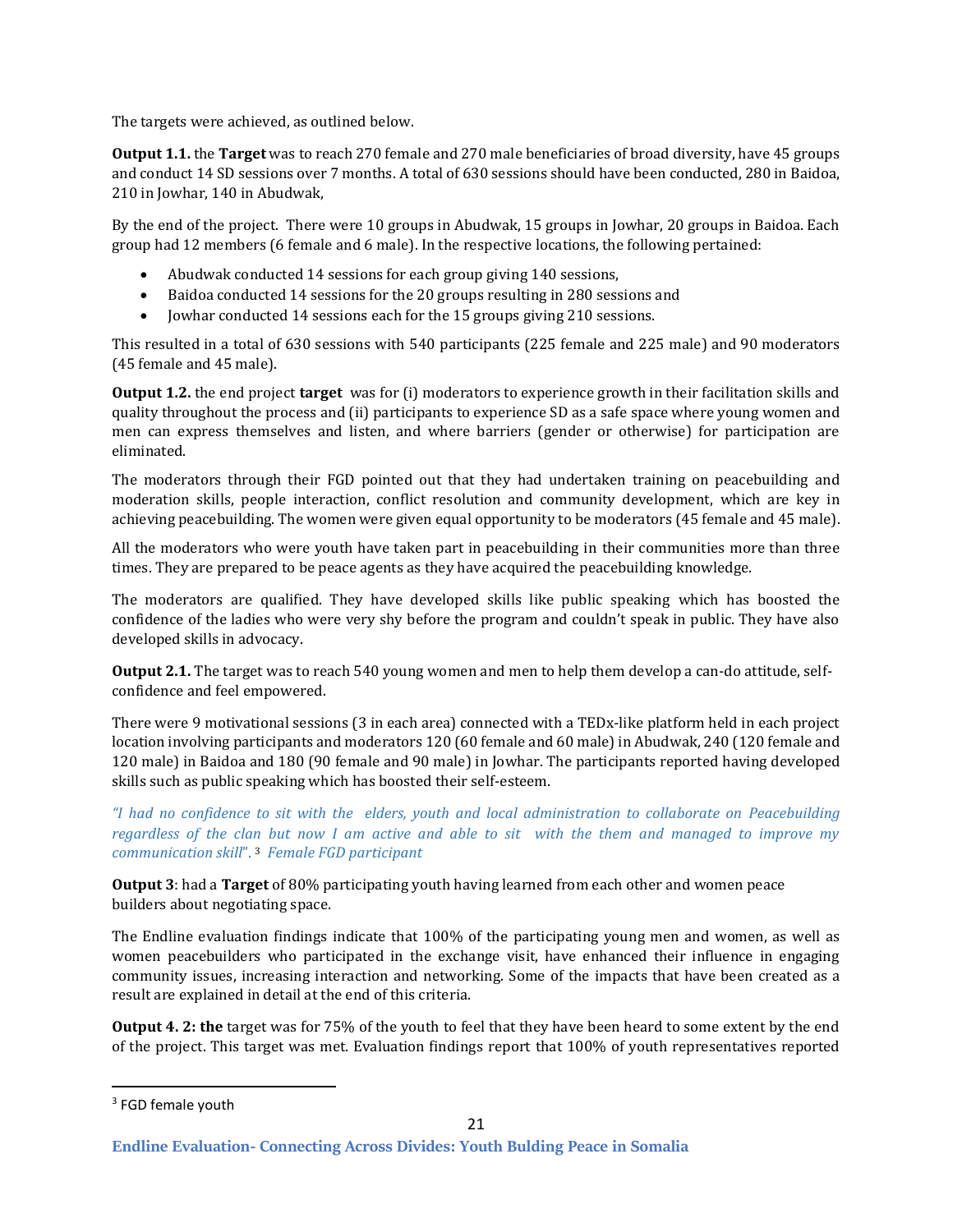that their positions have been received, listened to, and welcomed by both the elders and local administrations. This can be attributed to how the elders and the local authorities have been involved in the implementation of peace actions and the receptiveness in attending youth-led activities.

#### **Are some components better achieved than others?**

The project achieved the set components in equal measure. As was envisaged, the implementation saw the undertaking of all the activities including SD sessions, peace actions, radio shows, one-off initiatives, exchange meetings, and mentorship training. A comprehensive result is annexed as progress towards indicators.

#### **To what extent did the project contribute to its strategic vision?**

Strategically, the project envisioned to explore new innovative methods by seeking to effect both relational and socio-cultural change (social cohesion), to contribute to the sustainable transformation of local conflicts in the target areas (Baidoa, Jowhar and Abudwak), and inclusion of youth in local peace and conflict decision-making processes. In so doing, the project employed a range of participatory approaches and methodologies to achieve these results, such as coaching and mentoring; Sustained Dialogue; community service; collaborative action; creating safe spaces; and engagement and training. All these activities that are necessary to the achievement of the strategic vision were implemented. The results are documented in this report.

#### **Are there adequate arrangements for indicators and monitoring?**

There were adequate arrangements indicators and monitoring. There was an indicator tracking matrix that was used to track the progress on the indicators. The indicator tracking progress is outlined in table 8 below.

There were different activities performed that informed monitoring of the project. LPI/SPL conducted a baseline survey to assess the status of beneficiary perceptions before the project evaluation. There were two reports annually submitted to the funding partner UNPBF and the team kept constant communication. An SD monthly moderator reflection meeting, activity reporting by the partner (SPL), an outcome harvesting activity and annual reporting were all done internally.

#### **To what extent did the PBF Project contribute to gender mainstreaming and support of gender response to peacebuilding?**

The project was very keen on maintaining equal participation of male and female participants. Even though the project activities such as Sustained Dialogues were held together for all the participants, there was equal participation of both male and female beneficiaries. The female youth participants had the opportunity to voice their concerns and address issues that affect them.

The moderators explained that the project brought up the issues of drug abuse and GBV and how they affect peacebuilding. Through the project, they acquired skills that helped in creating awareness towards the effects of drug abuse, rape and GBV. Since the commencement of the project, the cases surrounding these issues have been reduced and the perpetrators held accountable.

Peace actions were addressing GEWE with a total of 4 out of the 15 thematic issues developed by the participants addressing GEWE. This includes SGBV, early marriages, female youth employment, male and female participation in politics and other decision-making processes.

The Endline survey had a total of 225 respondents (113 male and 112 female); an equal representation of both gender at the evaluation stage. In terms of gender, more females (46%) were aged between 21 – 25 years as compared to their male (44%) counterparts of the same age bracket.

#### **To what extent did the youth in the project feel that the interventions positively transformed their relationships with each other?**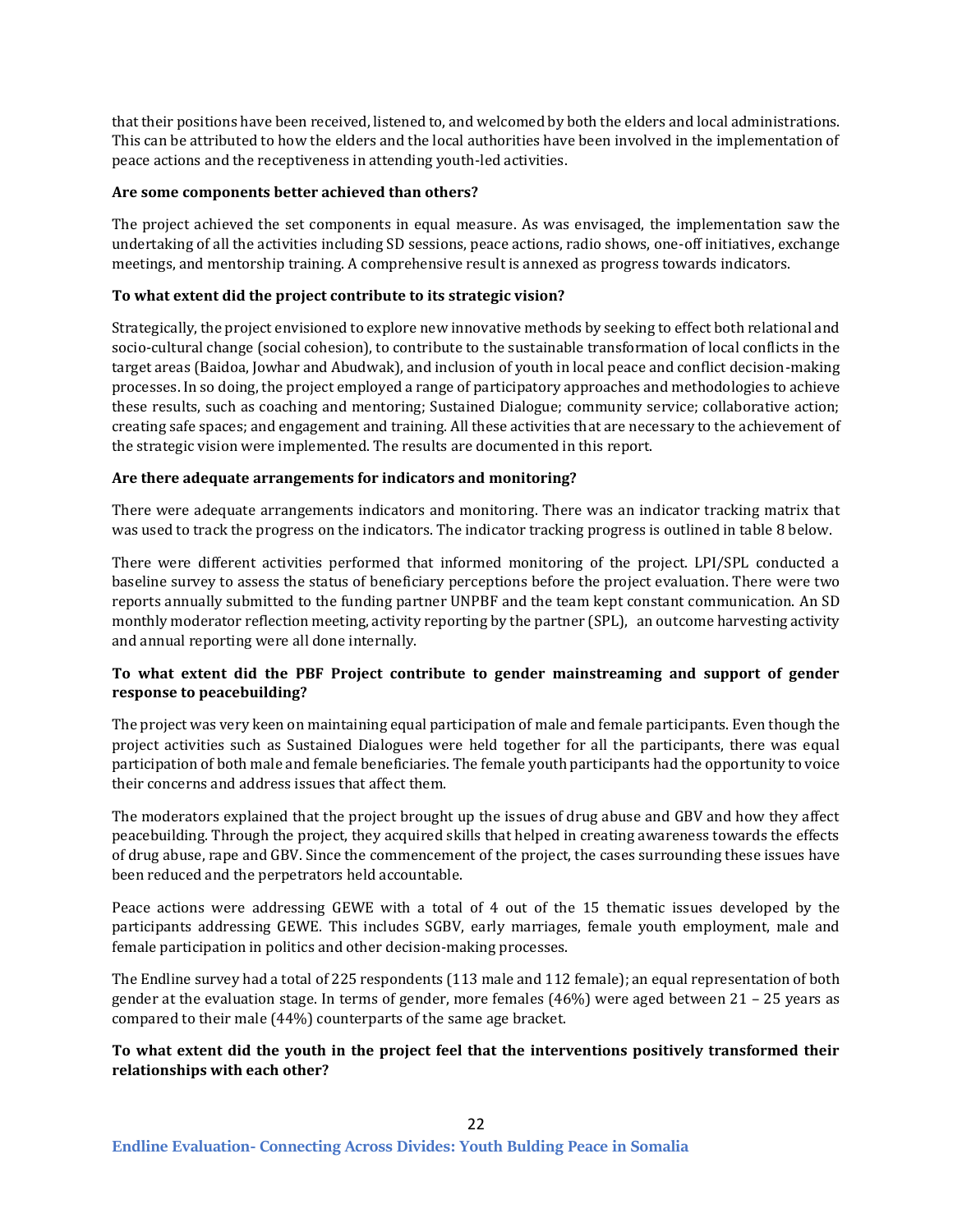From the beneficiary survey, a majority (79%) of the survey participants reported *always* as the extent to which they have appreciated other individuals and want to work with them. Seventeen percent (17%) mentioned *often*, 3% indicated *sometime* and few (1%) reported *rarely* as the extent to which they have appreciated the other individuals and want to work with them. A majority (85%) of residents of Jowhar as compared to Abudwak (83%) and Baidoa (63%) reported *always* as the extent to which they have appreciated the other individuals and want to work with them. More males (80%) as compared to females (76%) reported *always* as the extent to which they have appreciated other individuals and want to work with them.



<span id="page-22-1"></span>*Figure 2: Participants transformation towards each other- Endline survey*

|               | <b>Location</b>              |                    |                            |                    |                            |                    |  |  |
|---------------|------------------------------|--------------------|----------------------------|--------------------|----------------------------|--------------------|--|--|
|               | Abudwak -<br><b>Baseline</b> | <b>Endlin</b><br>e | Baidoa-<br><b>Baseline</b> | <b>Endlin</b><br>e | Jowhar-<br><b>Baseline</b> | <b>Endlin</b><br>e |  |  |
| Always        | 77%                          | 83%                | 17%                        | 68%                | 29%                        | 85%                |  |  |
| <b>Often</b>  | 9%                           | 12%                | 21%                        | 28%                | 39%                        | 12%                |  |  |
| Sometime<br>S | 9%                           | 4%                 | 35%                        | 3%                 | $0\%$                      | 3%                 |  |  |
| Rarely        | 2%                           | $1\%$              | 12%                        | 1%                 | $0\%$                      | 0%                 |  |  |
| Never         | 2%                           | $0\%$              | 21%                        | 0%                 | $0\%$                      | 0%                 |  |  |

<span id="page-22-0"></span>*Table 6: Comparison of Participants understanding of each other and wanting to work with them- Baseline and Endline Survey*

**Endline Evaluation- Connecting Across Divides: Youth Bulding Peace in Somalia**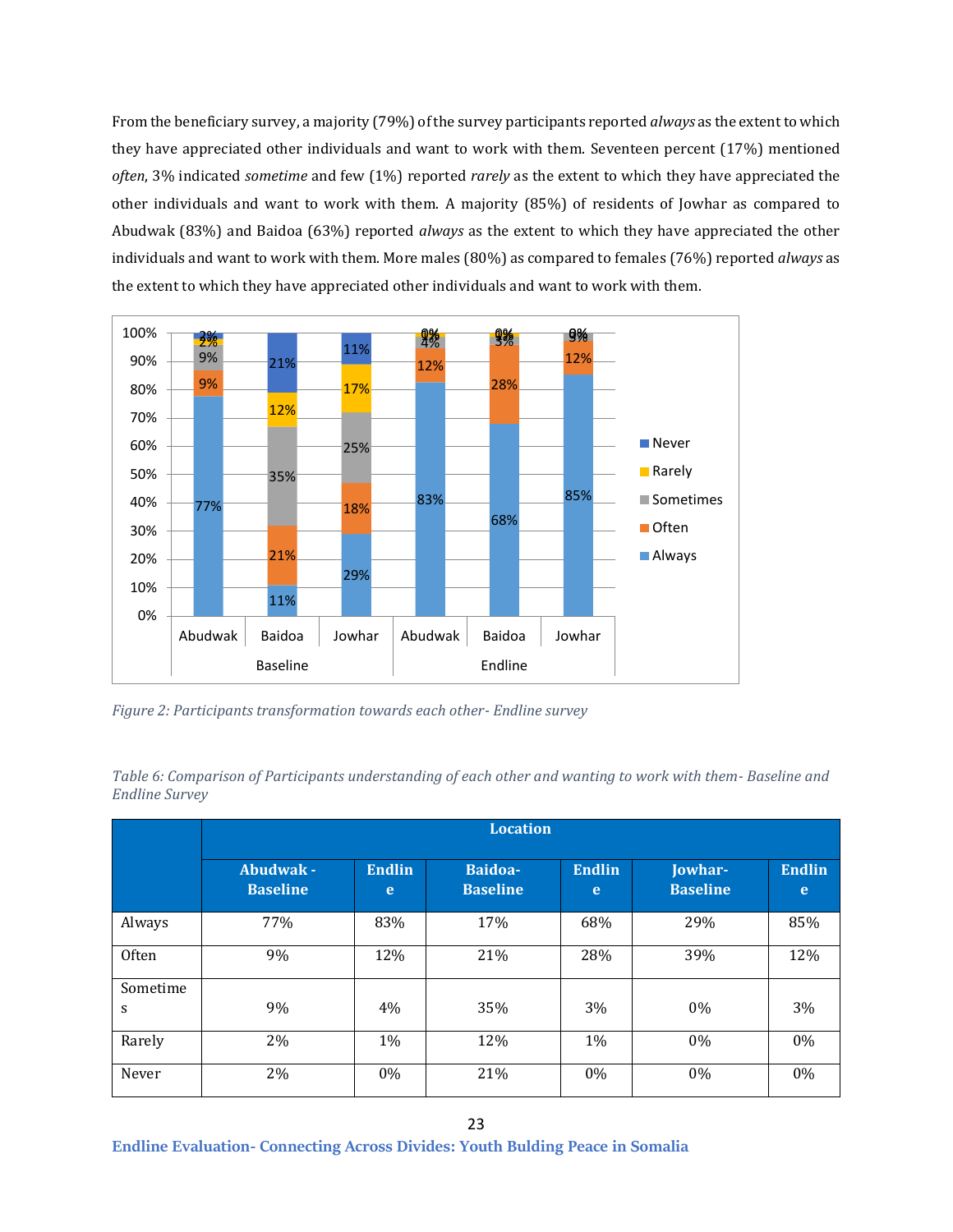| <b>Total</b> | 100% | 100% | 100% |
|--------------|------|------|------|
|              |      |      |      |

Comparison between Baseline and Endline data concerning young women and youth understanding of each other and wanting to work with them indicates that there is a lot of positive change that has happened since the project implementation.

In Abudwak, in the baseline survey, 77% of respondents always understood each other and were ready to work with them. During the Endline survey, 83% of the same respondents recorded that they always understand each other and are ready to work with them. This indicates that after the project implementation there was a 6% positive change in the perception of the beneficiaries on their understanding of each other and collaboration to work together. It is also important to note that the Abudwak respondents' perception of each other was high even before the project. The project has however increased the perception by 5%. The same trend of positive change is noted in Baidoa where there was a 51% positive change (17% baseline survey and 68% Endline survey) and in Jowhar there was a 50% positive change(29% baseline survey and 79% Endline survey). With 51% and 50% respectively, Baidoa and Jowhar have shown the most transformation.

In Abudwak, in the baseline survey, 2% of respondents said they never understood each other and were not ready to work with others. In the Endline survey, none of the respondents strongly disagreed to not understanding each other and are not ready to collaborate to work with them. After the project there was a 2% positive change in Abudwak in perception. In Baidoa, the perception change was 20% positive (21% Baseline Survey never agree and 1% Endline survey strongly disagree). In Jowhar the respondents' perception did not change, as none of the respondents was recorded during the baseline survey as having a never response to understanding each other and not working with them. Similarly, in the Endline survey, none of the respondents was recorded to have strongly disagreed opinions to understanding each other and working with them.

The compared data from the baseline and Endline shows that there was a measure of positive change in the perceptions of the respondents. All of the respondents in the Baseline and Endline survey were project beneficiaries. This shows that the implemented project activities indeed have an impact on the participants and the community by extension.

#### **To what extent was youth cross-clan collaboration achieved in the three districts?**

The data from the surveyed participants indicate that, overall, 64% of the survey participants strongly agreed that they have increased their understanding and acceptance of youth from other clans. Similarly, 33% of the survey participants also agreed that they have increased their understanding and acceptance of the youth from other clans. Abudwak had the highest proportions (87%) as compared to Jowhar (61%) and Baidoa (47%) of the residents who strongly agreed that they have increased their understanding and acceptance of youth from other clans. More males (66%) as compared females (63%) strongly agreed that they have increased their understanding and acceptance of youth from other clans.

<span id="page-23-0"></span>*Table 7: Understanding each other and cross clan collaboration- Baseline and Endline Survey*

| Location |
|----------|
|          |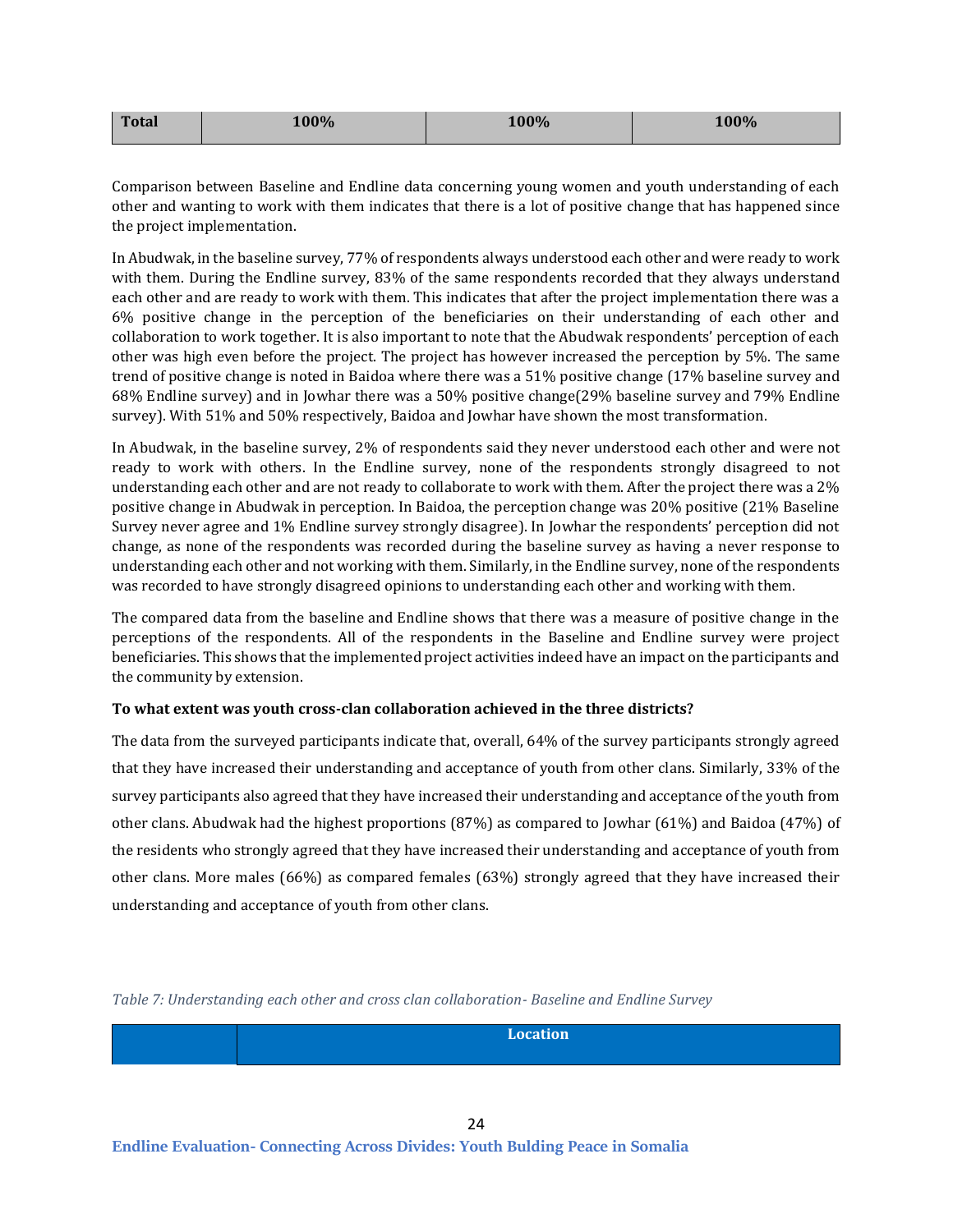|                      | Abudwak-<br><b>Baseline</b> | <b>Endlin</b><br>e | <b>Baidoa</b><br><b>Baseline</b> | <b>Endlin</b><br>e | <b>Jowhar-</b><br><b>Baseline</b> | <b>Endlin</b><br>e |
|----------------------|-----------------------------|--------------------|----------------------------------|--------------------|-----------------------------------|--------------------|
| Strongly agree       | 77%                         | 87%                | 11%                              | 47%                | 29%                               | 61%                |
| Agree                | 9%                          | 13%                | 21%                              | 47%                | 18%                               | 39%                |
| <b>Disagree</b>      | 9%                          | $0\%$              | 35%                              | $1\%$              | 25%                               | 0%                 |
| Strongly<br>disagree | 2%                          | $0\%$              | 12%                              | 1%                 | 17%                               | 0%                 |
| Neutral              | 2%                          | $0\%$              | 21%                              | 4%                 | 11%                               | 0%                 |
| <b>Total</b>         | 100%                        |                    | 100%                             |                    | 100%                              |                    |

#### **What evidence is there and measure the effectiveness of whether youth supported through this project have strengthened their agency as peacebuilding actors?**

Based on the achievement of the effective criteria deliverables highlighted, it is safe to say that the project connecting Across Divides: Youth Building Peace in Somalia met its intended objective of building meaningful relationships among young men and women across diverse socioeconomic, political, religious and clan identity lines. There are established relationships among the beneficiary youth, clan elders and local authorities that are geared towards maintaining peaceful communities and Somalia at large. The benefits of the project are spreading as evidenced below.

Seventy-two (72) SD Youth were invited to attend an inter-clan dialogue between Marehan and Ogaden clans where the Ugas of Marehan invited the youth to participate in the event. The event took place at the border of Somalia and Ethiopia.

In Abudwak, the Gurti (council of elders), has allocated 10 positions for the youth to learn the dispute resolutions mechanisms. The positions include 5 males and 5 females.

Thirty (30) SD youth from Jowhar have formed a One-Dollar Club whereby they reach out to vulnerable communities' members within their clans. They contribute one dollar each to buy food for the vulnerable communities. Hunger has a way of driving individuals to join rebel groups because they are offered money in exchange for their cooperation. The intervention by the Jowhar youth is a game-changer as it will motivate the vulnerable in that it shows them that people in the society cares for them.

Youth collaboration in government programmes played a big role in the Jowhar flood emergency response. Building of Gabions along the river banks to prevent the river bursting into the adjacent communities.

#### <span id="page-24-0"></span>**4.1Efficiency**

In this section we examine the evaluation questions used to measure evaluation criteria.

#### **Are outputs and outcomes achieved within expected cost and time?**

Data from the project reports indicate that all the outputs and outcomes were achieved in the stipulated time. Connecting across Divides: Youth Building Peace in Somalia was a 21-month project. The project started on 18th December 2019 and ended on 30<sup>th</sup> September 2021. This is in line with the 21 months long designed timeline.

#### **Did any issues emerge? Which issues?**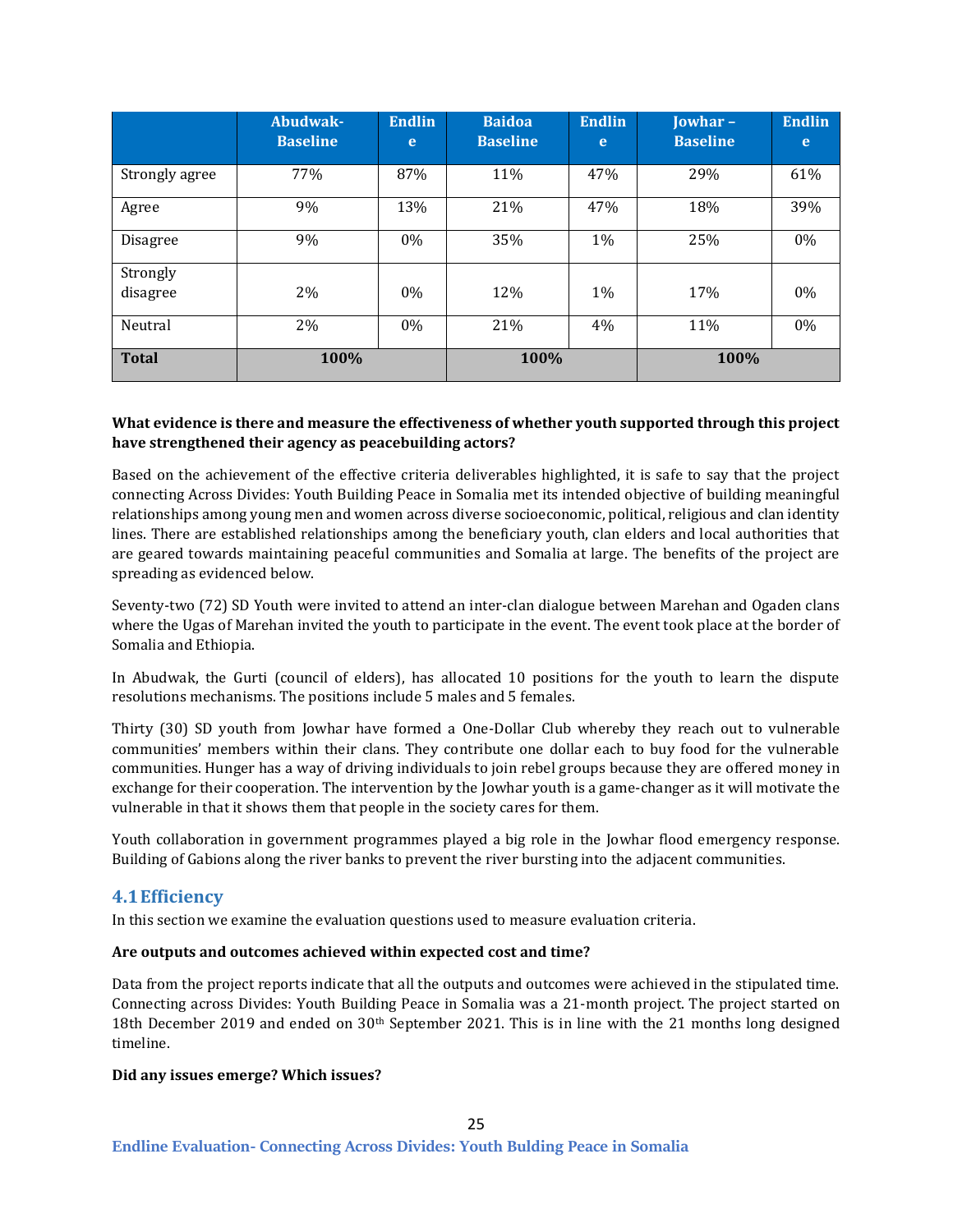There were no major issues that arose from the project implementation. However, there was the challenge of the COVID-19 pandemic that hit the whole country and the world at large. Due to the pandemic, implementation of the activities was halted for some time because of the resultant restrictions. LPI managed to apply for noncost extension of which they were granted. Thereafter, they used the time to expedite the implementation of the remaining activities without jeopardizing the quality of work and finally, the project was completed as planned.

#### **How effective are project management (planning, design, implementation, supervision) and monitoring systems? And how did they contribute to the achievement of the project results?**

Response for the KII indicated that the project was implemented as planned, with all the activities undertaken as planned. For example, all the stakeholders in the districts were involved, the selection of beneficiaries was done by the local authorities, community leaders, and youth groups/umbrellas.Youth Summit was held in Mogadishu integrating youth within the country from different states and the youth even participated in the 15<sup>th</sup> of May, Somali Youth Day and World Peace Day on 21st September 2021.

The strong coordination between project partners and the donor organization allowed the donor to be informed of the progress of the project promptly, allowing for adjustments to the project to respond to conditions on the ground such as the insecurity and COVID-19 pandemic.

#### **Was the project managed as planned? Were there any challenges encountered and how were they addressed?**

Information collected from the implementing partners LPI/SPL through KII indicates that the project had access to sufficient financial and human resources for the implementation of its planned activities. Therefore, resource shortages were not among the challenges faced by the project. LPI also reported that the project management structure was efficient at achieving expected results. A key feature in the project management structure that supported efficient project implementation was the sequencing of activities and their associated documents.

The project started with the buy-in from the stakeholders, followed by the SD beneficiary selection, training of the moderators, kick-off induction meetings and finally the actual SD sessions. The project management structure was clear and coordination between SPL and all other stakeholders was very effective. This is especially true in that during the Endline evaluation there was total cooperation among all the stakeholders and even the beneficiaries.

#### **How were the communication between the project team and the implementing partners, stakeholders, and project beneficiaries?**

KII with the UNPBF highlighted that the project was very smooth in implementation both the LPI and SPL team were very transparent and that the reporting was consistent and good. The respondent felt the project was focused exclusively on sustained dialogue and felt everything was perfect e.g., consistency in progress reporting.

# <span id="page-25-0"></span>**4.2Outcomes/impact**

#### **How many young women and men have positively transformed their understanding of each other and increased their cross-clan collaborations on conflict issues?**

Analysis from the beneficiary survey points out that, 64% of the survey participants strongly agreed that they have increased their understanding and acceptance of youth from other clans. Similarly, 33% of the surveyed participants agreed that they have increased their understanding and acceptance of youth from other clans. Abudwak had the highest (87%) proportions of the residents as compared to Jowhar (61%) and Baidoa (47%) who strongly agreed that they have increased their understanding and acceptance of youth from other clans.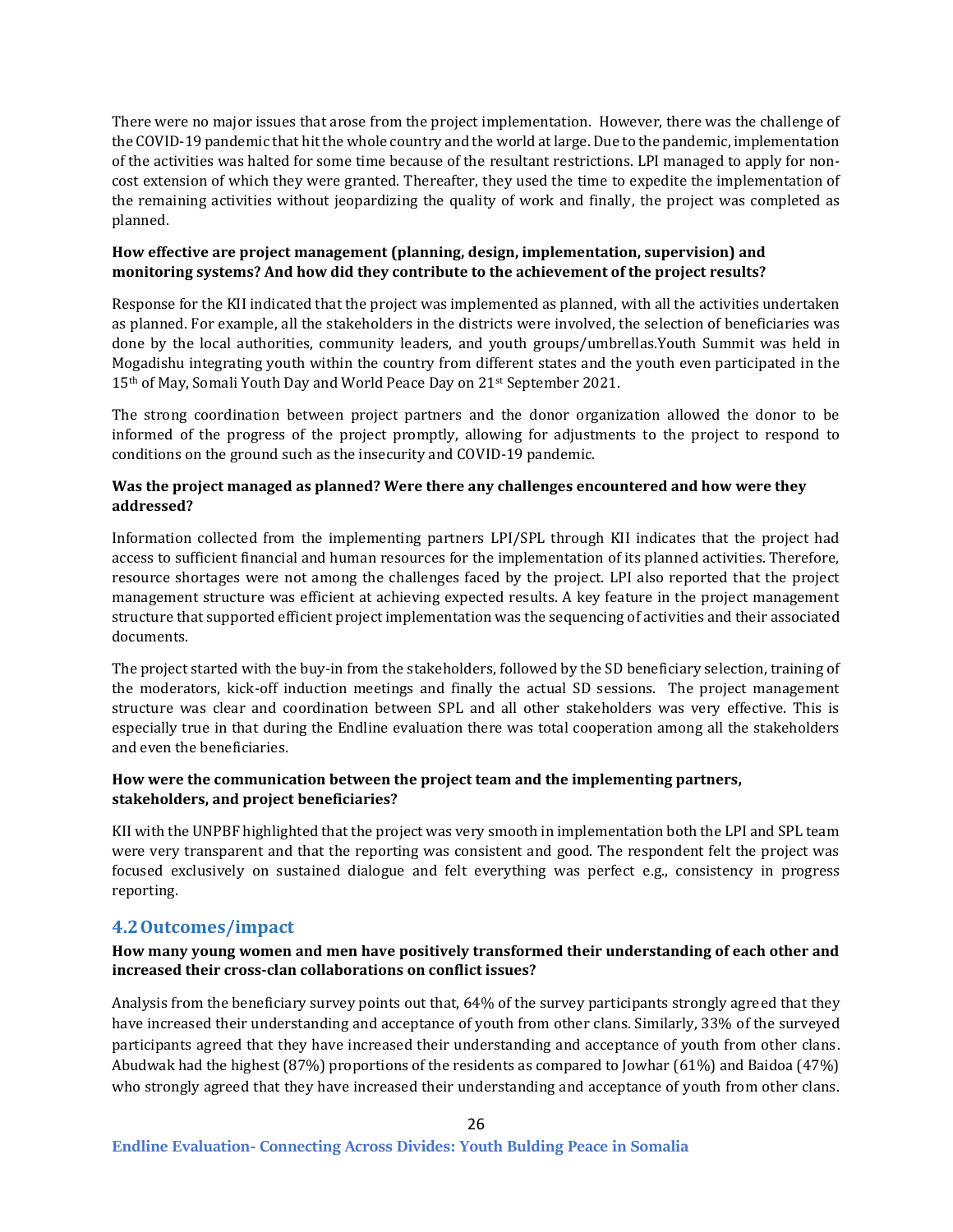More males (66%) as compared females (63%) strongly agreed that they have increased their understanding and acceptance of youth from other clans. Baidoa is standing out for having low percentage numbers of young men and men who have positively transformed their understanding of each other. This should be an area to explore further.

The participants in the FGD also pointed out that they have learnt a lot about each other for the 7-month period they have been together and are looking forward to working together.

|                      |                            | <b>Location</b>           |                           | <b>Gender</b>            |                            |                             |
|----------------------|----------------------------|---------------------------|---------------------------|--------------------------|----------------------------|-----------------------------|
|                      | <b>Abudwak</b><br>$(n=75)$ | <b>Baidoa</b><br>$(n=75)$ | <b>Jowhar</b><br>$(n=75)$ | <b>Male</b><br>$(n=113)$ | <b>Female</b><br>$(n=112)$ | <b>Overall</b><br>$(n=225)$ |
| Strongly<br>agree    | 87%                        | 47%                       | 61%                       | 66%                      | 63%                        | 64%                         |
| Agree                | 13%                        | 47%                       | 39%                       | 31%                      | 35%                        | 33%                         |
| <b>Disagree</b>      | 0%                         | $1\%$                     | 0%                        | 1%                       | 0%                         | 1%                          |
| Strongly<br>disagree | 0%                         | 1%                        | 0%                        | 0%                       | 1%                         | 1%                          |
| Neutral              | 0%                         | 4%                        | 0%                        | 2%                       | 1%                         | 1%                          |
| <b>Total</b>         | 100%                       | 100%                      | 100%                      | 100%                     | 100%                       | 100%                        |

<span id="page-26-0"></span>*Table 8: Youth understanding of each other- Endline survey*

The outcome target was to decrease by 5% points for the rarely and never categories and increase for always and often categories combined by 10%. The Endline survey indicates that the feeling that one is understanding others has increased for very much and much combined by 38% point, and decreased to 19% points for the Little. This shows that the end of the project target was achieved.

Similarly, nearly three quarters (71%) of survey participants strongly agreed that as a result of the project, they can collaborate with youth from other clans. A quarter (25%) also agreed on the same. A majority (93%) of residents of Abudwak strongly agreed as compared to Jowhar (63%) and Baidoa (56%). And more males (78%) as compared to females (63%) strongly agreed that as a result of the project, they can collaborate with youth from other clans.

<span id="page-26-1"></span>

|  |  | Table 9: Cross-clan collaborations |
|--|--|------------------------------------|
|--|--|------------------------------------|

|                | <b>Location</b>            |                           |                           | Gender                   |                            |                             |
|----------------|----------------------------|---------------------------|---------------------------|--------------------------|----------------------------|-----------------------------|
|                | <b>Abudwak</b><br>$(n=75)$ | <b>Baidoa</b><br>$(n=75)$ | <b>Jowhar</b><br>$(n=75)$ | <b>Male</b><br>$(n=113)$ | <b>Female</b><br>$(n=112)$ | <b>Overall</b><br>$(n=225)$ |
| Strongly agree | 93%                        | 56%                       | 63%                       | 78%                      | 63%                        | 71%                         |
| Agree          | 7%                         | 32%                       | 37%                       | 17%                      | 34%                        | 25%                         |

**Endline Evaluation- Connecting Across Divides: Youth Bulding Peace in Somalia**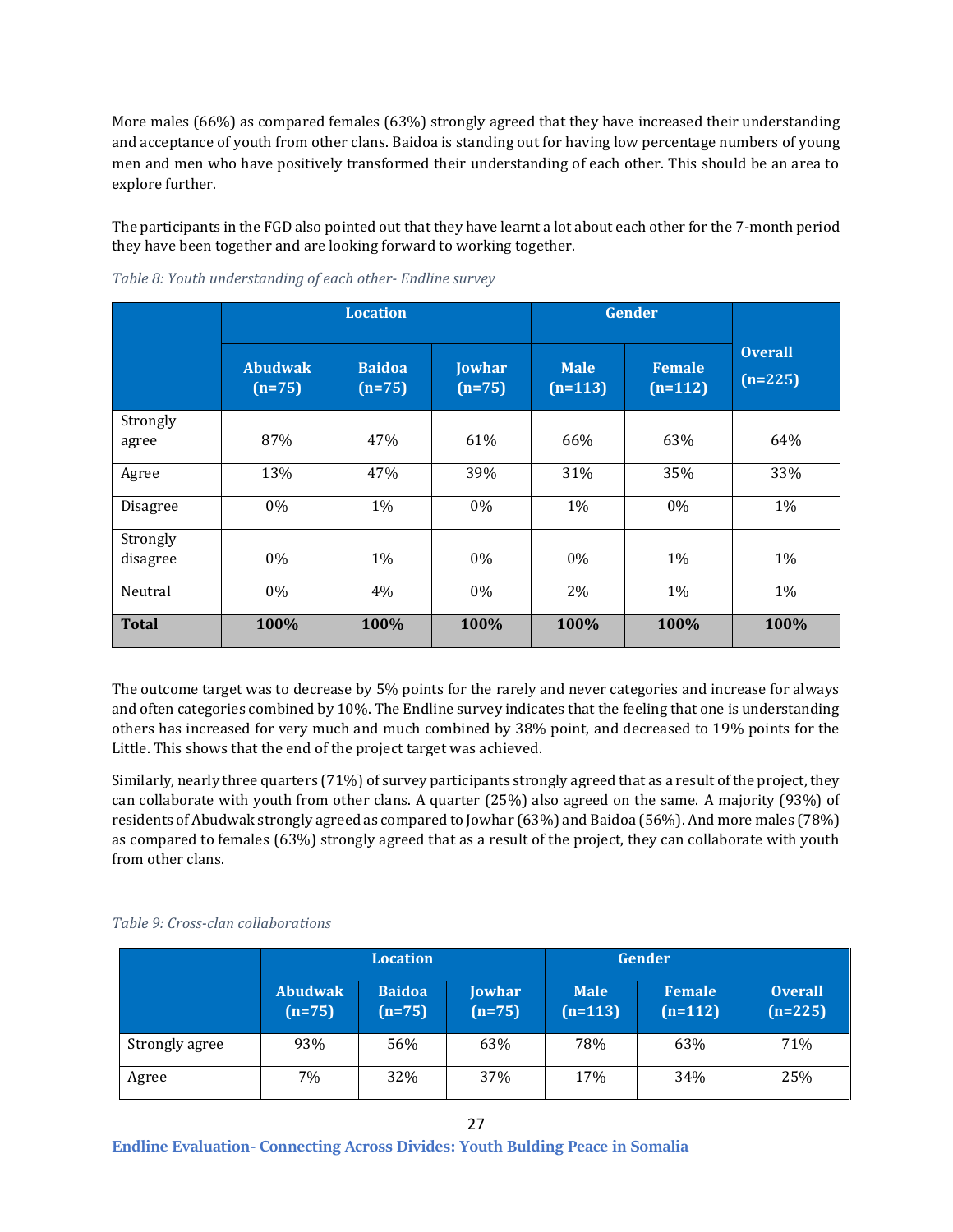| Strongly disagree | 0%   | 3%   | 0%   | 1%   | 1%   | 1%   |
|-------------------|------|------|------|------|------|------|
| Neutral           | 0%   | 9%   | 0%   | 4%   | 2%   | 3%   |
| <b>Total</b>      | 100% | 100% | 100% | 100% | 100% | 100% |

#### **How many young women and men have strengthened their agency as peacebuilding actors?**

A majority (69%) of survey participants strongly agreed that they see themselves actively involved in Peacebuilding processes in future with another 26% agreeing on the same. In terms of location, more (80%) of Abudwak as compared to Jowhar (76%) and Baidoa (51%) strongly agreed they see themselves actively involved in Peacebuilding processes in future. In terms of gender, more males (72%) as compared to females (65%) strongly agreed they see themselves actively involved in Peacebuilding processes in future. Based on these statistics it would be beneficial to find out why there is a low number of women in Baidoa (51%) who have strengthened their agency as Peacebuilding actors as compared to the two districts, Jowhar and Abudwak respectively as well as explore their position nationally.



Figure 3: Agency as peacebuilding actors- Endline

# <span id="page-27-1"></span><span id="page-27-0"></span>*Table 10: Agency in future peacebuilding- Baseline and Endline Survey Data*

|                | <b>Location</b>             |                    |                            |                    |                            |                    |  |  |
|----------------|-----------------------------|--------------------|----------------------------|--------------------|----------------------------|--------------------|--|--|
|                | Abudwak-<br><b>Baseline</b> | <b>Endlin</b><br>e | Baidoa-<br><b>Baseline</b> | <b>Endlin</b><br>e | Jowhar-<br><b>Baseline</b> | <b>Endlin</b><br>e |  |  |
| Strongly agree | 44%                         | 80%                | 7%                         | 51%                | 43%                        | 76%                |  |  |

**Endline Evaluation- Connecting Across Divides: Youth Bulding Peace in Somalia**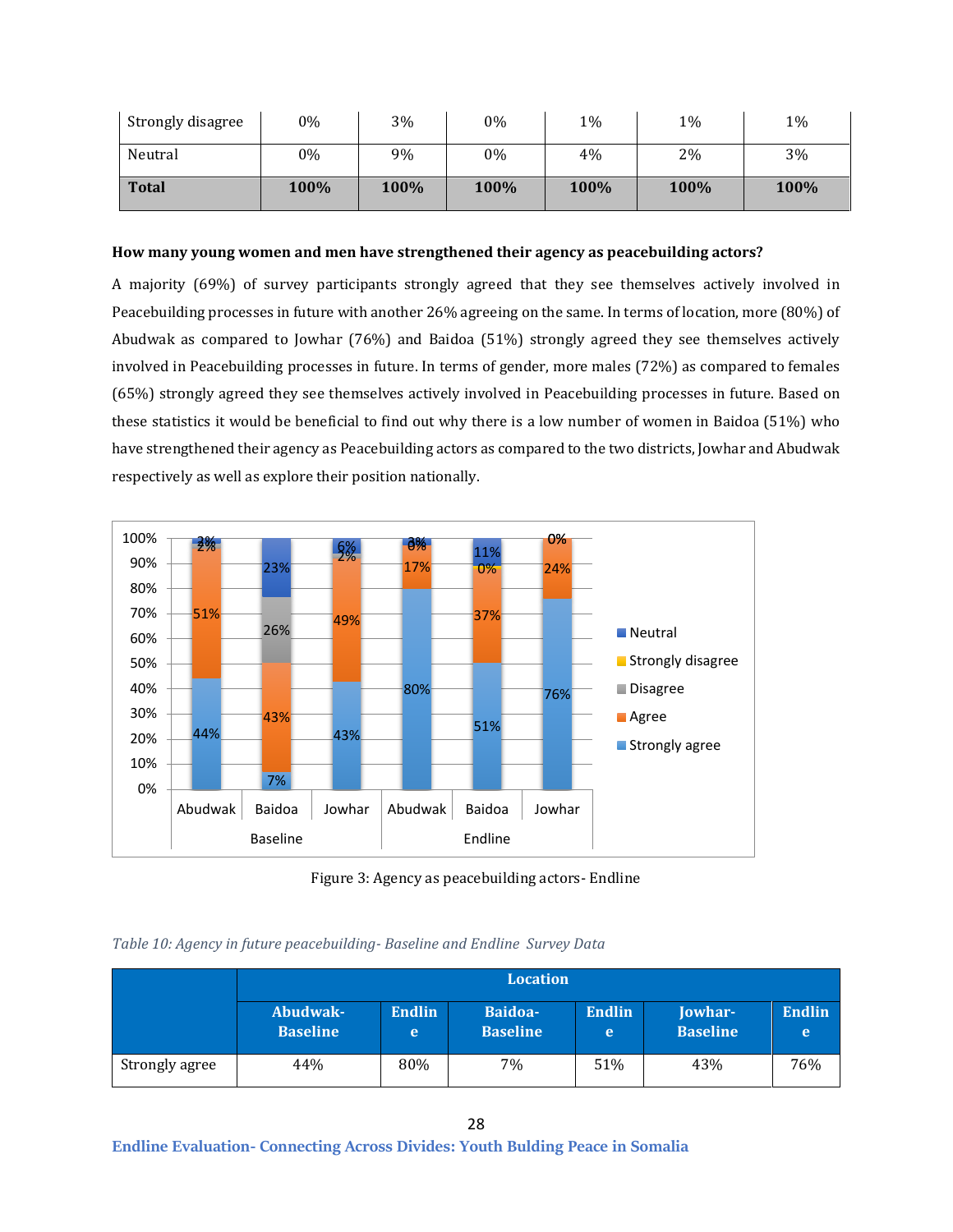| Agree                | 51%  | 17% | 43%  | 37% | 49%   | 24%   |
|----------------------|------|-----|------|-----|-------|-------|
| <b>Disagree</b>      | 2%   | 0%  | 26%  | 1%  | 2%    | 0%    |
| Strongly<br>disagree | 0%   | 0%  | 0%   | 0%  | $0\%$ | $0\%$ |
| Neutral              | 2%   | 3%  | 23%  | 11% | 6%    | 0%    |
| <b>Total</b>         | 100% |     | 100% |     | 100%  |       |

Data comparison between the baseline and Endline survey shows that the project implementation has resulted in positive perception change concerning young men and women involved in peacebuilding processes in future. In Abudwak for example, the number of young women and men who strongly agree that they would get involved in peacebuilding in future has increased by 36% (44% in Baseline to 80% in Endline Survey. Baidoa has a 44% positive change (7% Baseline to 51% Endline). Jowhar has a positive change of 33% (43% in Baseline to 76% in Endline survey).

In addition, in Baidoa the percentage of respondents who were neutral concerning their participation in future peacebuilding has reduced by 12% (baseline 23% to 11%). This shows that with continuous SD sessions coupled with other activities like training on advocacy and strategic thinking, the probability of changing the young women and mean perception is very high.

#### **How many young women and men have developed a shared agenda and strategy to increase youth influence in peacebuilding in their area?**

Overall, 67% of the survey participants strongly agreed that they have things to teach others on how to build peace and would be comfortable doing so. Similarly, 26% of survey participants also agreed. Baidoa had the lowest (55%) proportion of survey participants strongly agreed as compared to Abudwak (73%) and Jowhar (73%). On the other hand, more males (73%) as compared to females (62%) strongly agreed that they have things to teach others on how to build peace and would be comfortable doing so.

|                   |                            | <b>Location</b>           |                           | <b>Gender</b>            |                     |                             |
|-------------------|----------------------------|---------------------------|---------------------------|--------------------------|---------------------|-----------------------------|
|                   | <b>Abudwak</b><br>$(n=75)$ | <b>Baidoa</b><br>$(n=75)$ | <b>Jowhar</b><br>$(n=75)$ | <b>Male</b><br>$(n=113)$ | Female<br>$(n=112)$ | <b>Overall</b><br>$(n=225)$ |
| Strongly<br>agree | 73%                        | 55%                       | 73%                       | 73%                      | 62%                 | 67%                         |
| Agree             | 20%                        | 32%                       | 27%                       | 22%                      | 30%                 | 26%                         |
| Disagree          | $0\%$                      | 1%                        | $0\%$                     | 1%                       | $0\%$               | 1%                          |
| Neutral           | 7%                         | 12%                       | 0%                        | 4%                       | 8%                  | 6%                          |
| <b>Total</b>      | 100%                       | 100%                      | 100%                      | 100%                     | 100%                | 100%                        |

#### <span id="page-28-0"></span>*Table 11: Young Women and Men with shared agenda on peacebuilding*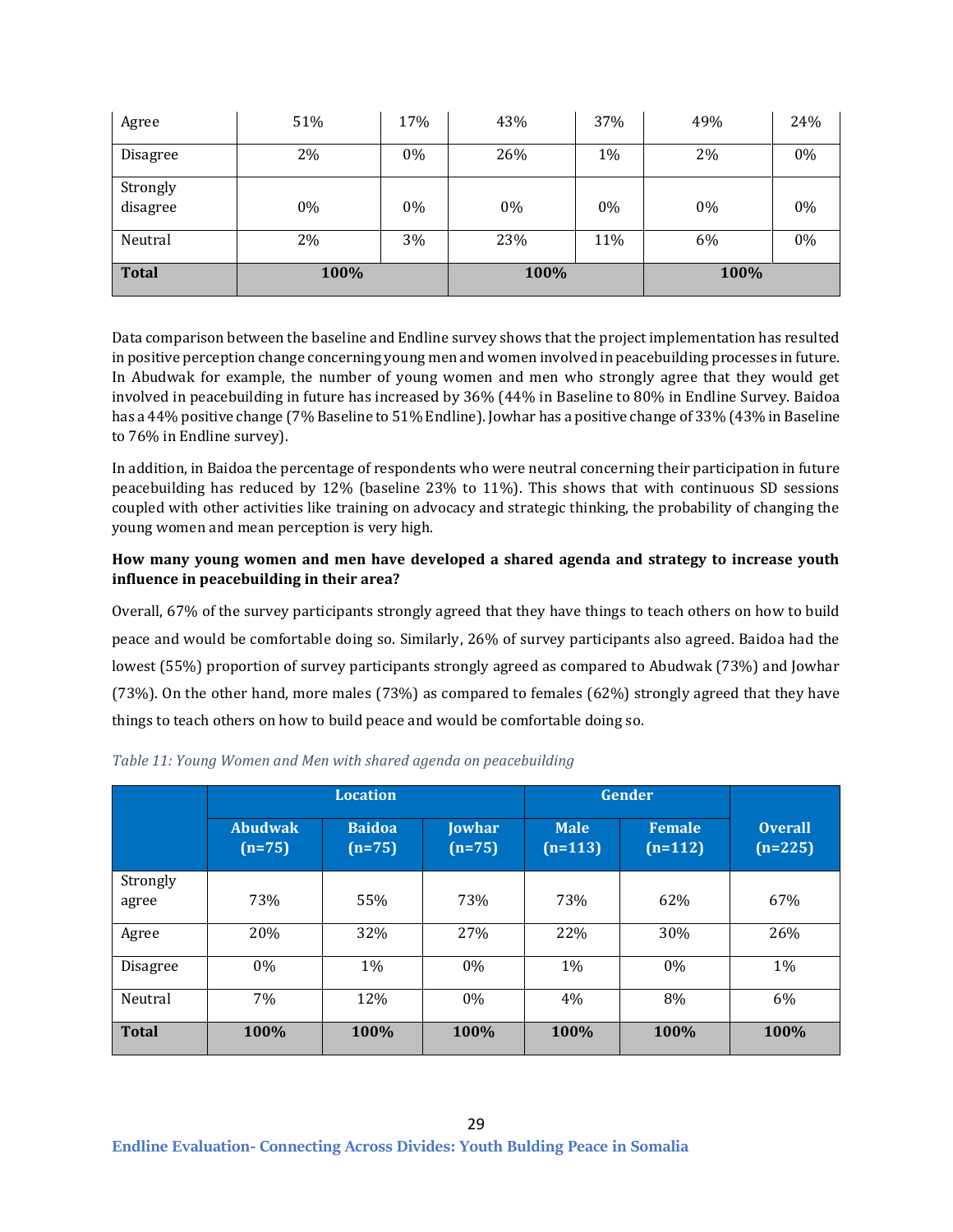#### **Have Clan Leaders and Administration demonstrated increased willingness to create space for youth inclusion in peacebuilding processes?**

The local administration representative pointed out that the project was very useful to the youth because it is the youth who are perceived to always cause conflict in the country and, therefore, giving them capacity building will promote love, peace and coexistence among them and there will be prosperity in the nation.

The local administration and the clan elders welcomed the idea of working with youth by involving them in the day-to-day affairs of the community. They agreed to take the initiative of engaging the youth fully in peace initiatives held in the clans, community and even the country at large. One of the local administration respondents highlighted that they are tired of endless conflict as such they are ready to work with the youth to promote peaceful co-existence in the country.

The clan elder explained that the project has contributed to the youth a lot for example, in the integration of the people, they now participate in the political issues of the government. It has also created the connection between the youth and the local administration as well as elders of the community.

#### **Are the project's benefits spreading?**

The benefits of the projects are spreading in the communities. The community leaders are embracing the youth as they are ready to listen and work with them. In Abudwak, the Gurti (council of elders), has allocated 10 positions for the youth to learn the dispute resolutions mechanisms. The positions include 5 males and 5 females.

The youth participants in Baidoa have been allowed by the Ministry of Labour to participate in the formulation of the TVET policies. This is a milestone for the youth involved. It clearly shows that through the project they have been heard and are being consulted on key issues that affect them.

The Baidoa Youth chairperson who is a beneficiary of the project is also being recognised by the Ministry of Youth and he is currently active in the political arena and does get chances to speak at public events.

#### <span id="page-29-0"></span>Unintended positive outcomes from the project implementation

#### i. **Awareness on effects of drug abuse;**

A corroborated narrative from the FGDs indicates that drug abuse has been an issue that affects peacebuilding. Through the project, the beneficiaries have been able to discuss more concerning the issue and are now at the forefront of creating awareness on the effects of drug abuse for young addicts.

#### **ii. Employment creation**

One of the success stories has a male youth beneficiary who has managed to start his own business and is currently employing others. He attributes his motivation to start the business to the skills he acquired through motivational events. His self-esteem has improved thus he feels empowered.

The measurement of all the indicators necessary for the achievement of the outcomes/impact indicates that Baidoa had a low number of findings in all the quantifiable data. It will be of major importance to explore why this is so and address the underlying issues for sustainability purposes.

# <span id="page-29-1"></span>**4.3Sustainability/ownership**

The evaluation addressed the following questions to ascertain the sustainability/ ownership of the project.

#### **Are the project's benefits sustainable?**

This question was qualitatively discussed with KII participants and the FGDs participants and the feedback were all affirmative. All the respondents/participants agreed that the benefits of the project will be sustained.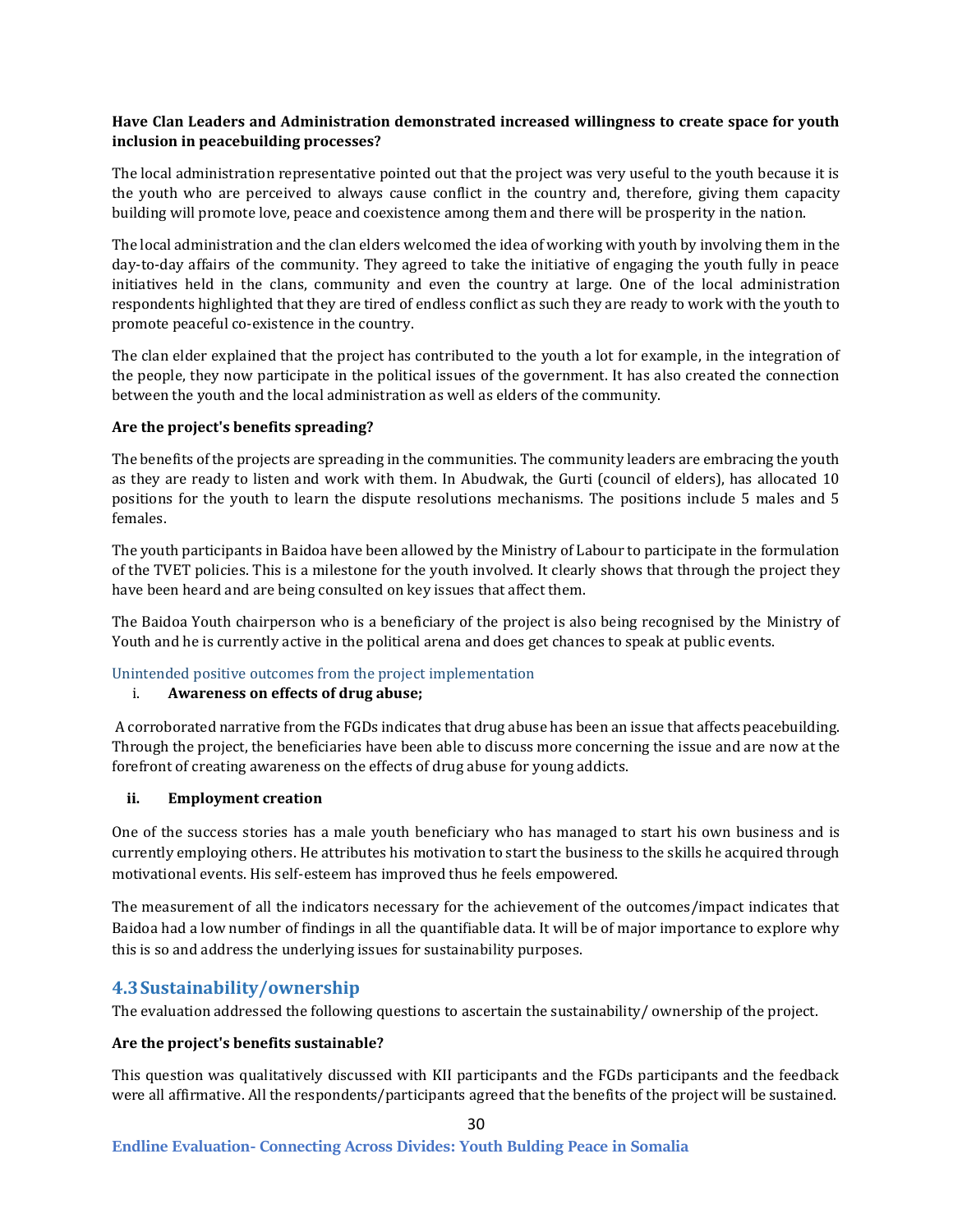The youth respondents believed that skills achieved such as public speaking and advocacy can be applied in other community development projects.

The moderators pointed out that they have undertaken training on Peacebuilding and moderation skills, people interaction, conflict resolution and community development which are key in achieving peacebuilding. Additionally, all the youth moderators who were project beneficiaries have taken part in Peacebuilding in their communities more than three times and they are ready to be peace agents as they have gotten the knowledge for Peacebuilding and they are ready to take care of their community.

The benefits are sustainable, particularly the impact on relationship building, trust and confidence-building among the youth from different diverse groups and clans. Their interaction will continue even after the end of the project. The skills acquired are valid such as public speaking and advocacy. The beneficiary youth are already meeting on their own after the end of SD sessions; the youth in Jowhar have already formed a One-Dollar Foundation to help vulnerable community members<sup>4</sup>.

There is an increase of interest of the youth in political offices as evidenced by two ladies vying for lower house parliamentary seats in Jowhar.

There is a change of perception of leaders and elders on youth participation in the Peacebuilding process.

#### **Are the state and non-state stakeholders committed to sustaining the results of the projects?**

The state and non-state stakeholders are committed to sustaining the results of the project. The clan elders and local administrative leaders have already started involving the youth in Peacebuilding initiatives.

#### **Which are some of the results that the stakeholders are committed to sustaining?**

The clan elders and local administration are committed to attending the peace actions organized by the youths in their various communities. This will help them continue listening to their issues. They have also committed to the inclusion of the youth in Peacebuilding initiatives in the communities.

#### **Has the PBF funding been used to scale up to other peacebuilding work or has it helped to create broader platforms for peacebuilding?**

The fund has not been used to scale up to other peacebuilding work. However, it has been used to create broader platforms for peacebuilding. The project has managed to attract the attention of local leaders who are now taking strides in involving the youth in Peacebuilding initiatives. The project has elicited conversation on the importance of the inclusion of women in peacebuilding initiatives. As a result of the project, conversations around SGBV, early marriages are now being discussed on how they impact peacebuilding initiatives.

#### <span id="page-30-0"></span>**4.4Coherence**

#### **To what extent did the project complement the work of other national stakeholders in Somalia including the UN?**

The project was in line with the UN Peacebuilding mandate as it had a strong Peacebuilding core. A respondent pointed out that the project was strong of SDG 16, however, she was not sure justice component in the project. In her opinion, she felt the justice component was missing and so it is an aspect that can be looked further into.<sup>5</sup>

#### **How were the stakeholders involved in the project's design and implementation?**

<sup>4</sup> KII LPI Team

<sup>&</sup>lt;sup>5</sup> KII UNPBF Team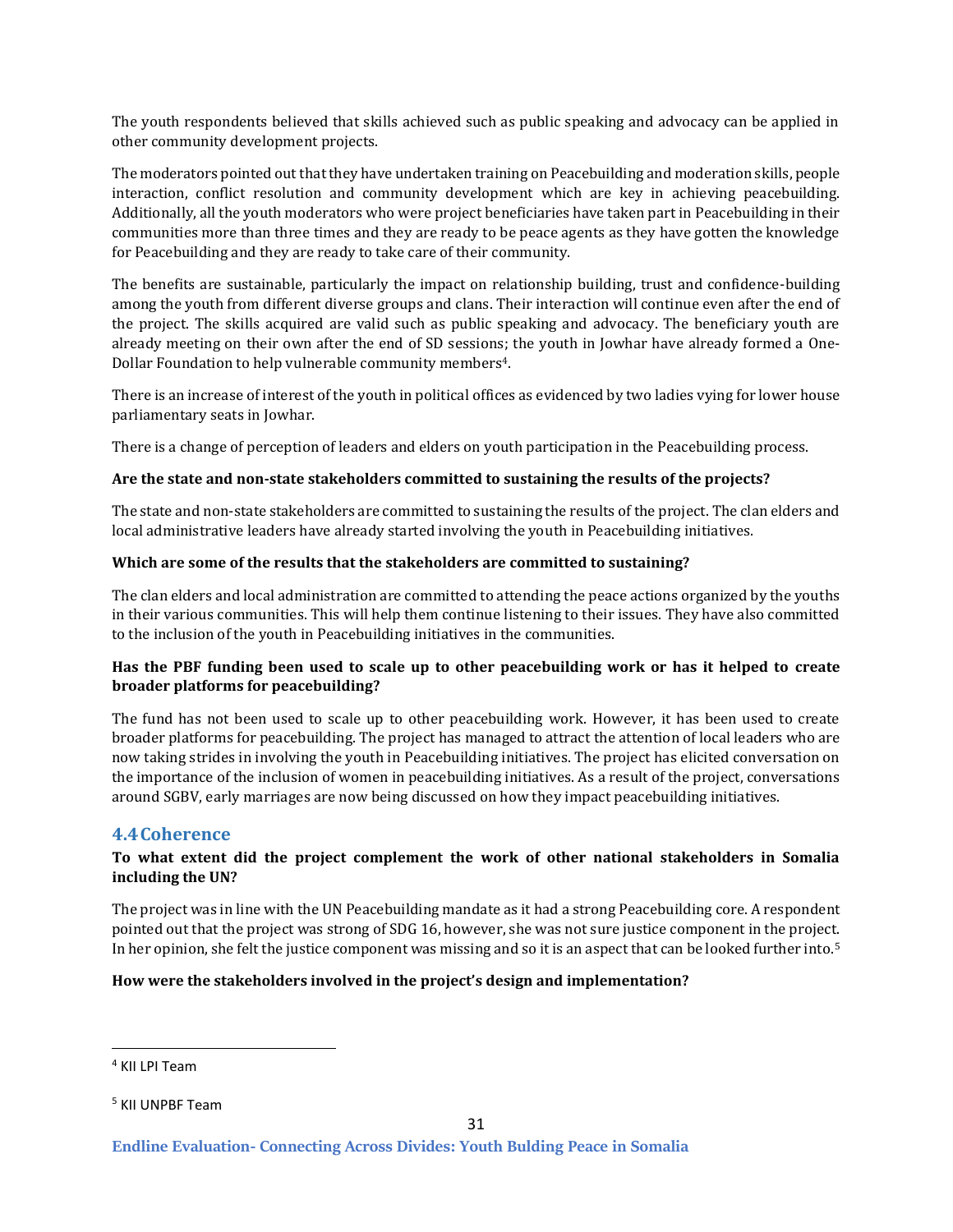SPL program team did community engagement in peacebuilding and interactions with the community at large. The project target was to involve the youth in peacebuilding in their various communities.

The project started with the buy-in from the stakeholders, followed by the SDS beneficiary selection, training of the moderators, kick-off induction meetings and finally the actual SD sessions. The project management structure was clear and coordination between SPL and all other stakeholders was very effective. This is especially true in that during the Endline evaluation there was total cooperation among all the stakeholders and even the beneficiaries.

# <span id="page-31-0"></span>**4.5Conflict sensitivity**

#### **Did the PBF project have an explicit approach to conflict sensitivity?**

The project did have an explicit approach to conflict sensitivity. LPI/SPL through a code of ethics that governs project implementation, such as respecting the cultural beliefs of the communities, ensured that no harm was done to any participant knowingly or not.

#### **Were RUNOs and NUNOs' internal capacities adequate for ensuring an ongoing conflict-sensitive approach?**

LPI/SPL are NUNOs' (Non-United Nations Organisation). Both the organizations' have working research ethics and a code of conduct that governs project implementation.

Both SPL and LPI have developed rapport with clan elders, local government authorities, and civil society leaders in the target areas through previous peacebuilding engagement. There has been positive feedback from various stakeholders during the evaluation process. The project team are also very experienced in peacebuilding having implemented similar projects in the past.

#### **Was the project responsible for any unintended negative impacts?**

Data and information from the Endline beneficiary survey and the qualitative interviews respectively, indicates that there were no unintended negative impacts caused by the impacts. On the contrary, the project impact has created an unintended impact that is economic empowerment.

"*I am now a stable person as a result of the on-the-job training I received. I have launched my shop in the district selling sports clothing and have employed two ladies who work for me, which I enjoy very much".<sup>6</sup>*

#### **Were an ongoing process of context monitoring and a monitoring system that allows for monitoring of unintended impacts established?**

The project underwent continuous internal monitoring and reporting. LPI/SL undertook outcome harvesting per activity and progress reporting thus any unintended impacts would easily be detected. SPL also undertook activity reporting that was necessary for identifying any unintended impacts.

# <span id="page-31-1"></span>**4.6Risk tolerance and Innovation**

#### **Was the project characterised as high risk, and were the risks adequately monitored and mitigated?**

Information collected from the review of project documents indicates that the project was not characterised as high risk. The Project had a Risk Marker: 1

#### **How innovative was the project?**

<sup>6</sup> FGD male youth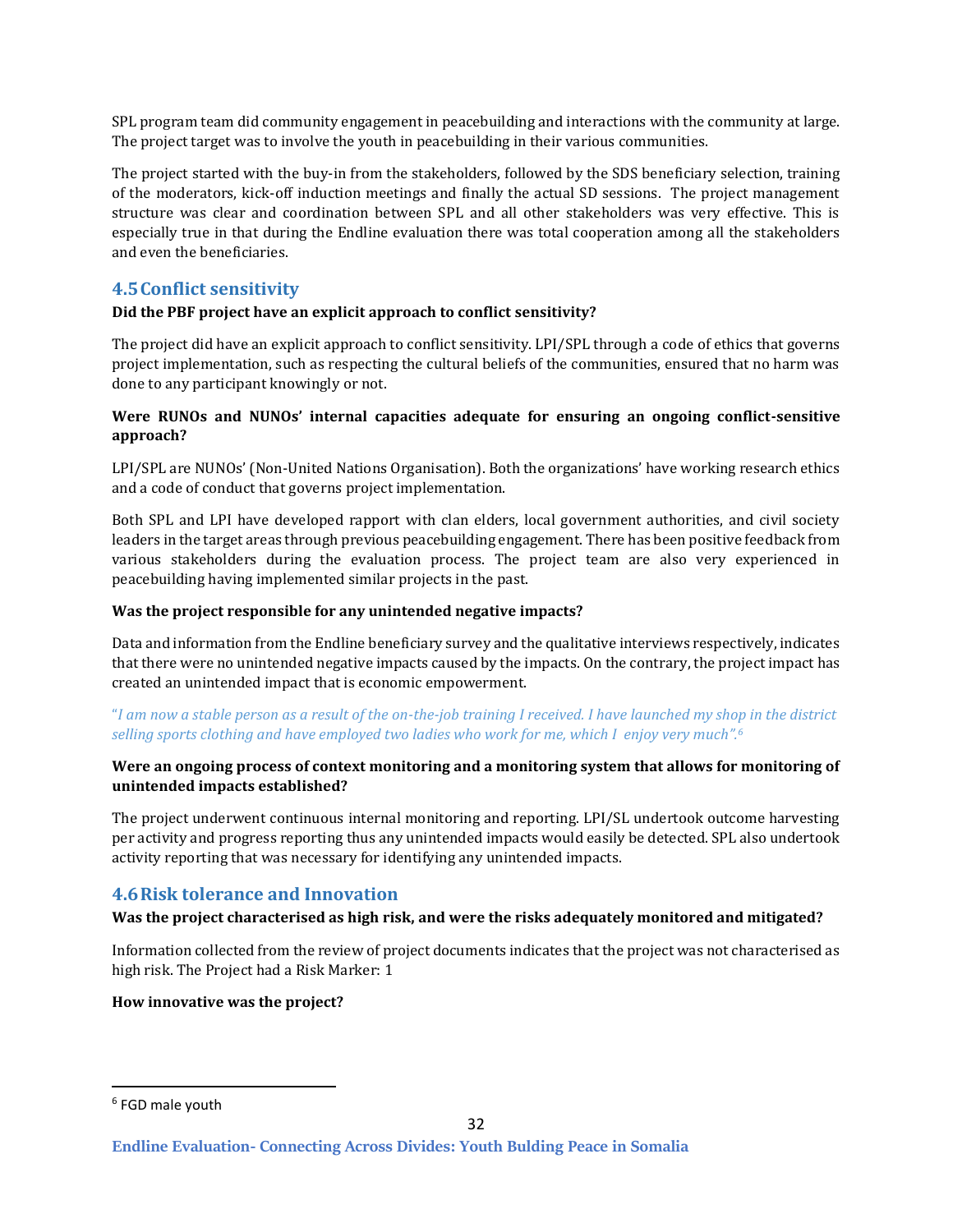The project managed to bring out new approaches to peacebuilding. Through it, the youth have a boost in their self-esteem and enhanced abilities in public speaking and address. They can mediate between conflicting groups and enable them reach amicable solutions.

#### **What are some of the lessons that can be drawn and applied to inform similar approaches elsewhere?**

1. Creating a space for the youth and community (breaking barriers relationship building, interactive forums

Through the peace actions, it was clear that the youth have pressing issues, which need to be heard. Therefore, giving them space through peace actions activities goes a long way in involving the youth in peace initiatives in their communities and beyond.

2. SD is a very effective method of peacebuilding not only among the youth but it can be used among adults too

It is an efficient method in addressing existing challenges among the youth and even adults. In addition, it is a noble method for creating community cohesion. The effectiveness of SD is credited with the fact that it is a continuous process, thus the more the participants stay together the more they gain interest in each other resulting in socially cohesive individuals.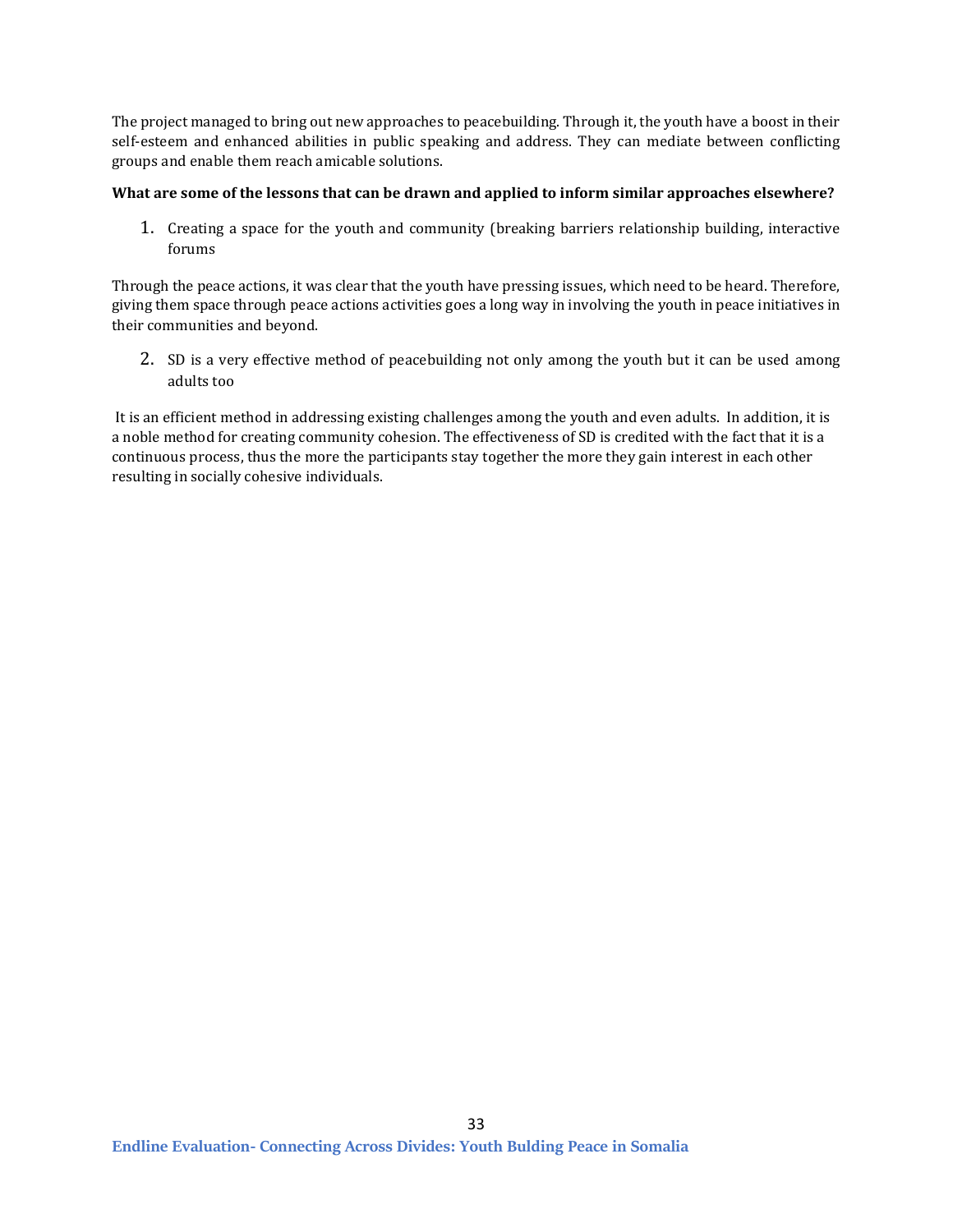# <span id="page-33-0"></span>**GOOD PRACTICES AND LESSONS**

### • **Strong coordination with the donor allows for project flexibility and responsiveness to the volatile context of Somalia.**

Coordination between project partners and the donor organization was very strong and reporting to the donor was done regularly. This allowed for the donor to be informed of the progress of the project promptly, allowing for adjustments to the project to respond to conditions on the ground such as the insecurity and COVID-19 pandemic. When COVID-19 hit the country resulting in to halt of project activities, LPI applied for a no-cost extension of the project. This was granted by the funding partner UNPBF and the activities ended in September as planned.

The UNPBF through KII with their staff reported that the project was very smooth in implementation in that both the LPI and SPL team were very transparent and that their reporting was consistent and good. The staff stated that the project's main interventions were sustained dialogues and felt interventions went according to plan based on the reports from the project and communications with the teams.

SPL explained that the project was implemented as planned with all the activities undertaken according to plan. For example, all the stakeholders in the districts were involved, the selection of beneficiaries was done by the local authorities, community leaders and youth groups/umbrellas, Youth Summit was held in Mogadishu integrating youth within the country from different states and the youth even participated in the 15<sup>th</sup> of May, Somali Youth Day and World Peace Day on 21<sup>st</sup> September, 2021.

Coordination with stakeholders was also beneficial for the project implementation when the country was in an election mood in early 2021. The social cohesion that has been built among the youth made them come together to ensure the implementation of the activities.

### • **Strong coordination with other stakeholders and beneficiaries resulted in the complete ownership of the project which will result in effective sustainability**

The local government representative pointed out that the project was very useful to the youth because it is the youth who are always perceived to cause conflicts in the country and so building their capacities will promote love, peace and coexistence. The local administration and the clan elders welcomed the idea of working with youth by involving them in the day-to-day affairs of their communities. They agreed to take the initiative of engaging the youth fully in peace initiatives held in the clans, community and even the country at large.

The clan elders explained that the project has contributed to the youth a lot for example in the integration of the people; the people now participate in the political issues of the government. It has also created the connection between the youth and the local administration as well as elders of the community

### • **Positive interactions between different groups in target communities are highly effective approaches in enhancing social cohesion.**

The surveyed beneficiaries reported experiencing higher levels of social cohesion as a result of the project. It is likely that while formal decision-making might not be inclusive, positive interactions between diverse community members on platforms awareness campaigns and radio broadcasts had significant impacts on social cohesion.

From the surveyed beneficiaries, a majority (79%) of the survey participants reported always as the extent they have appreciated for the other individuals and want to work with them. Seventeen percent (17%) mentioned often, 3% indicated sometime and few (1%) reported rarely as the extent to which they have appreciated other individuals and want to work with them. A majority (85%) of residents of Jowhar as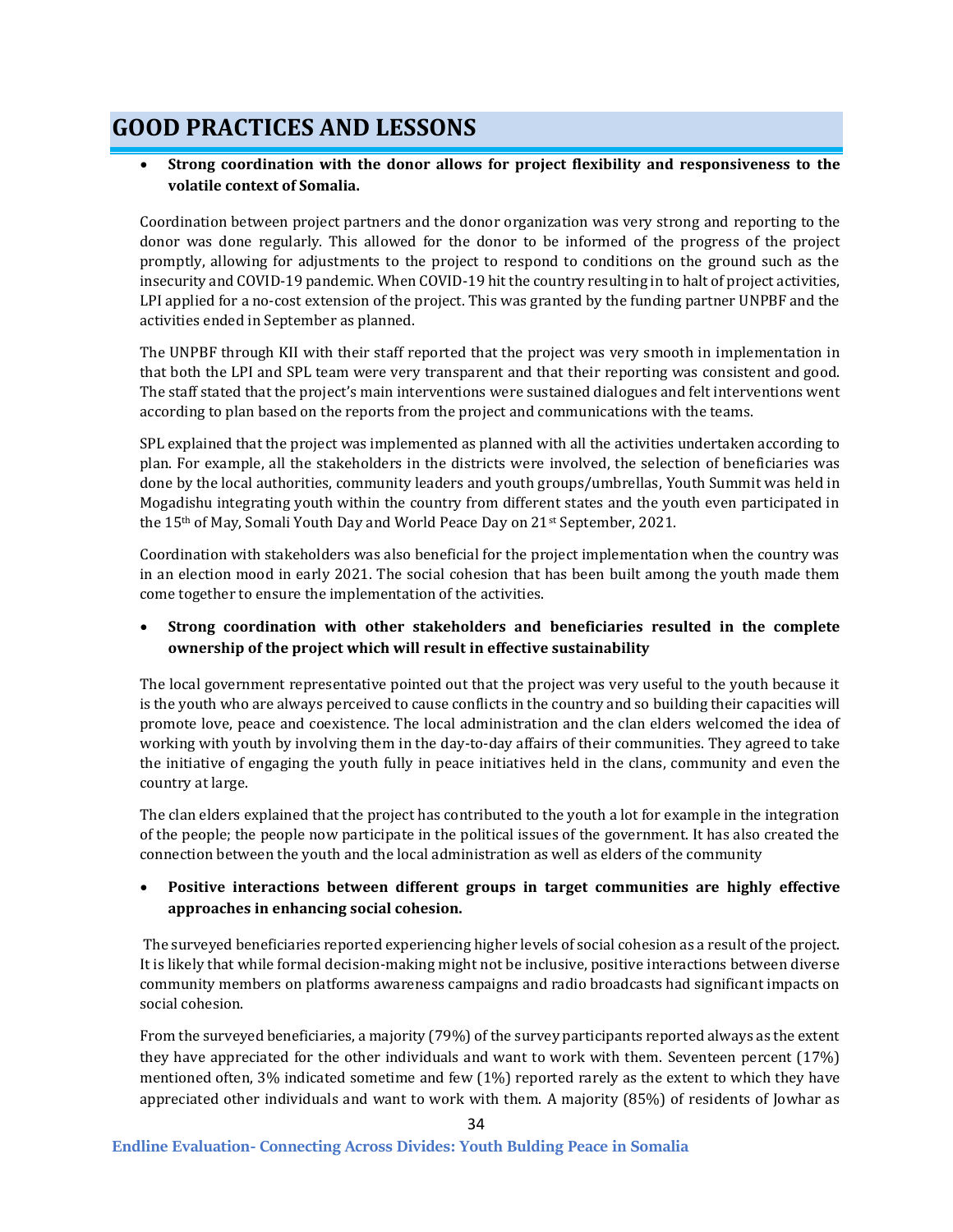compared to Abudwak (83%) and Baidoa (63%) reported always as the extent to which they have appreciated other individuals and want to work with them. More males (80%) as compared to females (76%) reported always as the extent to which they have appreciated other individuals and want to work with them.

### • **The development of capacity-building, advocacy and mentorship programs plays a role in providing beneficiaries with knowledge on sustainable solutions**

The youth reported having gained the necessary skills that have boosted their self-esteem and empowerment. They can speak well publicly and lead in the development of their respective clans through the mentorship skills they acquired.

*"I had no confidence to sit with the elders, youth and local administration to collaborate on Peacebuilding regardless of the clan but now I am active and able to sit with the them and managed to improve my communication skill*". <sup>7</sup>

One of the lessons learnt from the Connecting Across Divides: Youth Building Peace in Somalia Project was self-empowerment through skills such as public speaking is the key to effective peacebuilding and overall development in any given community.

#### • **Inclusion of women in peacebuilding initiatives**

The project was very keen on maintaining equal participation of male and female participants. The activities were all held inclusively for both men and females and the participation of females was highly encouraged. The female youth participants had the opportunity to voice their concerns and address issues that affect them. It is from the female participants that issues such as Rape, Drug abuse and Gender-Based Violence came into the limelight and how they are drivers of conflicts in the communities.

<sup>7</sup> FGD female youth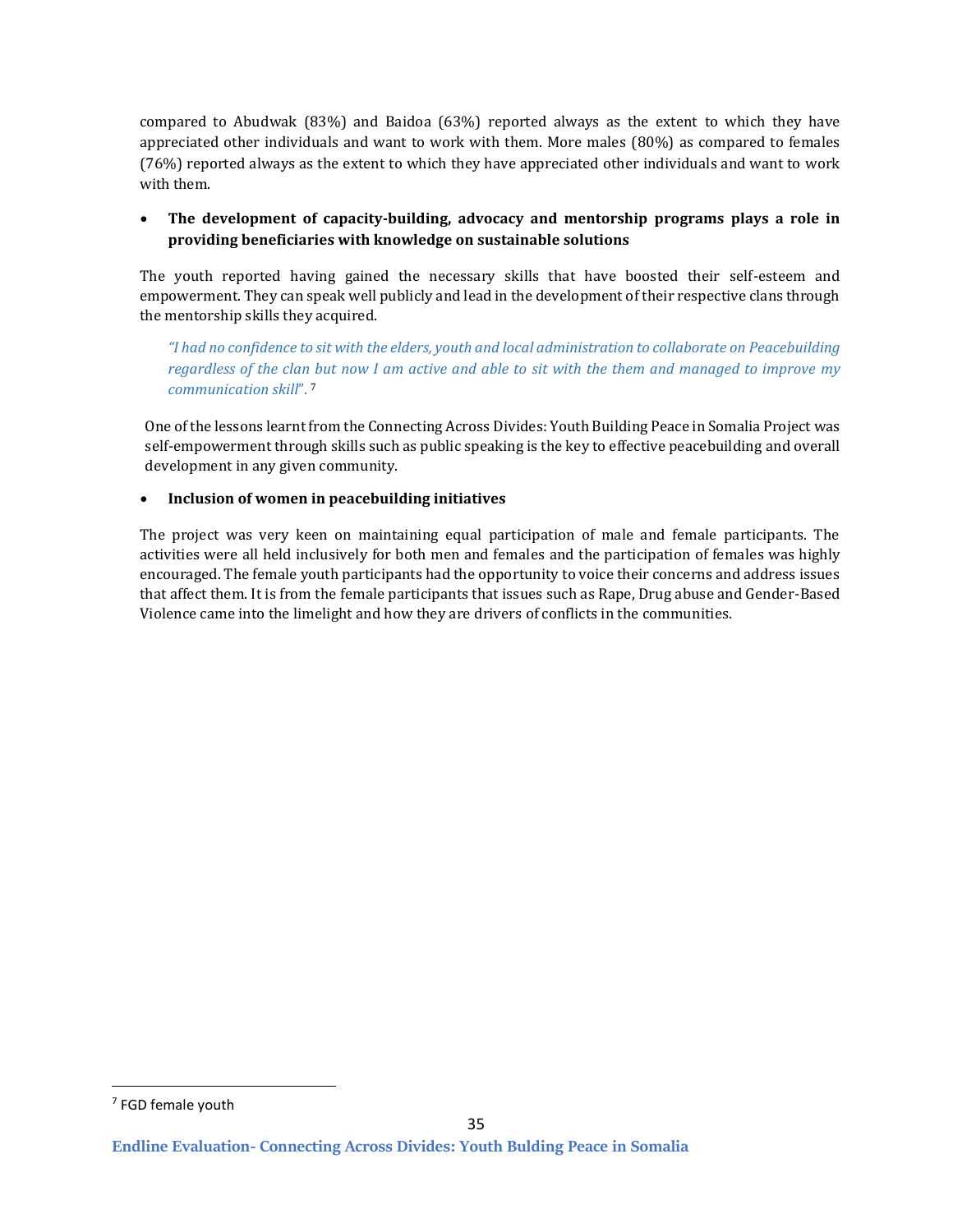# <span id="page-35-0"></span>**CHALLENGES**

The following are some of the challenges that were experienced during the project implementation

#### • **COVID-19 Pandemic**

The pandemic caused the implementation of activities to halt for some time. LPI then applied for a noncost extension which they were granted and resumed the implementation of project activities in September. The pandemic also affected the collection of qualitative data during the baseline survey. Because of the pandemic, only quantitative data were collected during the baseline survey. To mitigate this, LPI ensures that during the external evaluation, the data collection included both qualitative and quantitative to improve the quality of information gathered through triangulation.

#### • **Somalia National Election**

During election time the mood of the country changes and it comes with some form of violence which brought fear to the participants. They were however assured of their security and they participated in the activities.

#### • **Al Shabaab attacks in Baidoa**

The insurgence of Al Shabaab is always a security threat to the whole country. The violence caused by the insurgent group results in communication breakdown affecting communication with the field team

• **Inter-clan conflict in Abudwak; fear of revenge killing among the SD participants led to a suspension for some few months.**

During the activities, there was an incidence of inter-clan conflict in the Abudwak District. This elicited fear among the participants because of the fear of revenge killings. This led to the suspension of the SD sessions for a few months. The activities then resumed also the conflict receded.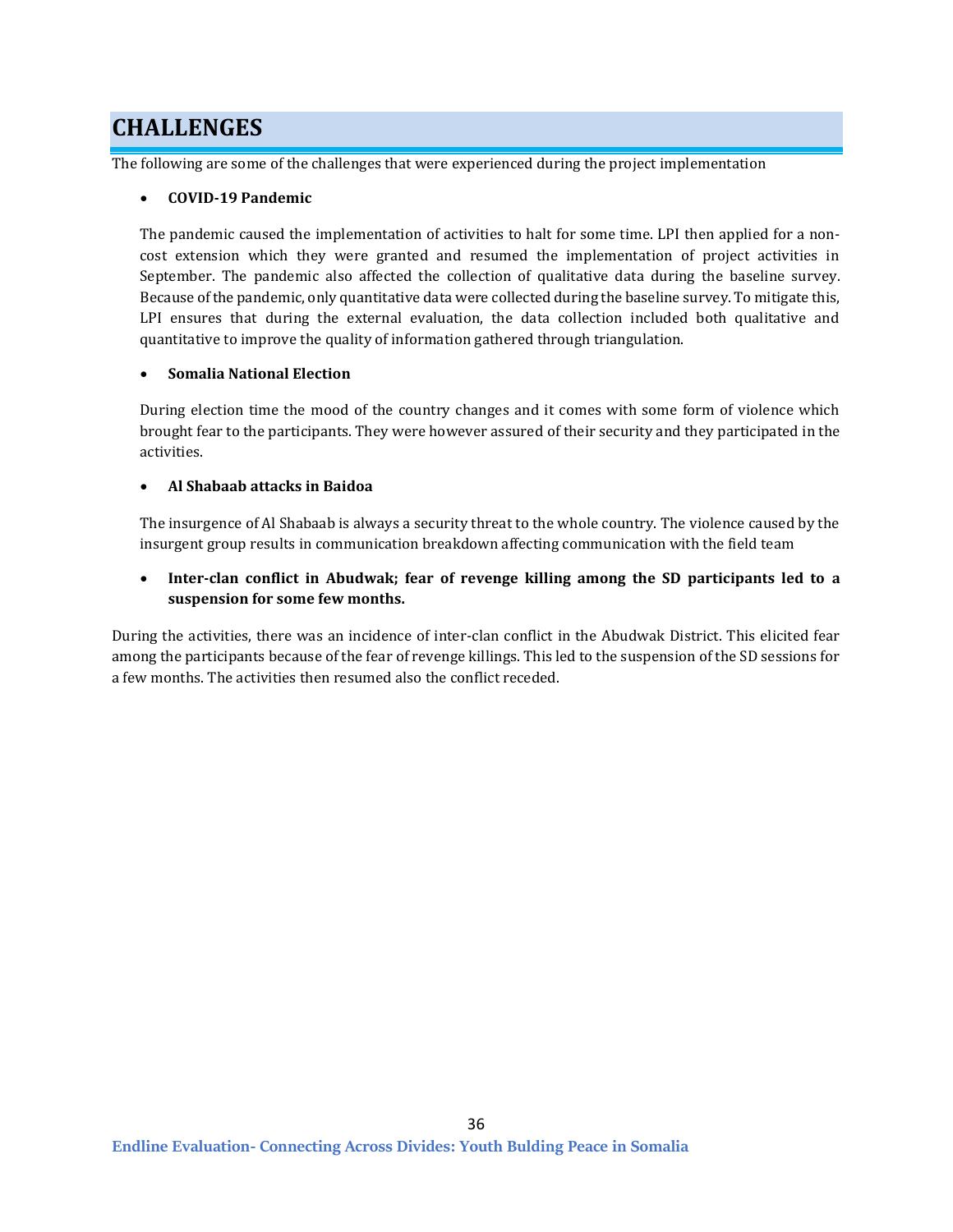# **Conclusions**

The project was effectively implemented. The project design was relevant to the implementation context. The project conducted a range of activities to facilitate the inclusion of youth and peacebuilding initiatives and the design enabled the attainment of most of the specific objectives. The activities conducted include; sustained dialogue, mentorship, peace actions, youth-led peace initiatives, town hall meetings, training on advocacy, strategic thinking, and negotiation skills, exchange meetings and motivational events. The project achieved its purpose through the implementation of the activities. At the end of the project, the beneficiaries are left wellequipped with the knowledge and skills necessary to take up the peacebuilding roles in their respective communities.

## Relevance

The project addressed the drivers of conflict among them drug abuse, SGBV, early marriages and revenge killings. The youth underwent awareness training on drug and substance abuse. As a result of the project, the youth in Abudwak raised their voice through peaceful demonstrations condemning the killings and revenge killings in their community.

Apart from the project contributing to SDG 5 which advocates for gender equality, the project ensured gender sensitivity was maintained at all times with the beneficiaries having equal representation of male and female participants (270 female and 270 male). This practice was emulated throughout the implementation of the activities. The project also contributed to SDG 16 which advocates for the promotion of peaceful and inclusive societies for sustainable development, providing access to justice for all and building effective, accountable and inclusive institutions at all levels.

The project: Connecting Across Divides: Youth Building Peace in Somalia's intervention logic was hinged on the Sustained Dialogue for women and youth to provide them with the opportunity and space to engage with each other across clans and other dividing lines; which, in turn, improved their interactions and enabled them to develop a better understanding on issues affecting them and their broader communities. Thus, experiencing personal transformation in their attitudes towards each other and their skills enable them to collaborate to implement strategic problem-solving actions relevant to peacebuilding and politics; reinforce confidence, and increase the understanding of the roles they play in peacebuilding, and political decision-making. Hence, strengthened their motivation for engagement in peacebuilding and politics, and improved their relationships with other stakeholders, thus creating openness for their more meaningful participation.

### **Efficiency**

The project was implemented as planned with all the activities implemented as scheduled. There was stakeholder involvement in the project and all activities about it were undertaken as planned. For example, all the stakeholders in the districts were involved, the selection of beneficiaries was done by the local authorities, community leaders, youth grouos/umbrellas and youth summit was held in Mogadishu integrating youth within the country from different states and the culminating with the youth the 15th of May, and the participants also participated in the Somali Youth Day and World Peace Day on 21st September 2021. Coordination of all the stakeholders including beneficiaries to undertake training in Mogadishu shows a high level of planning and coordination by LPI/ SPL indicating how efficient the project was run from the start to end.

Different clans coming together to work towards a common goal shows that the project has indeed achieved outcome 1 when was geared towards Inter-group trust-building and social cohesion, whereby strategically selected young women and men from diverse backgrounds have positively transformed their understanding of each other and increased cross-clan collaboration on conflict issues.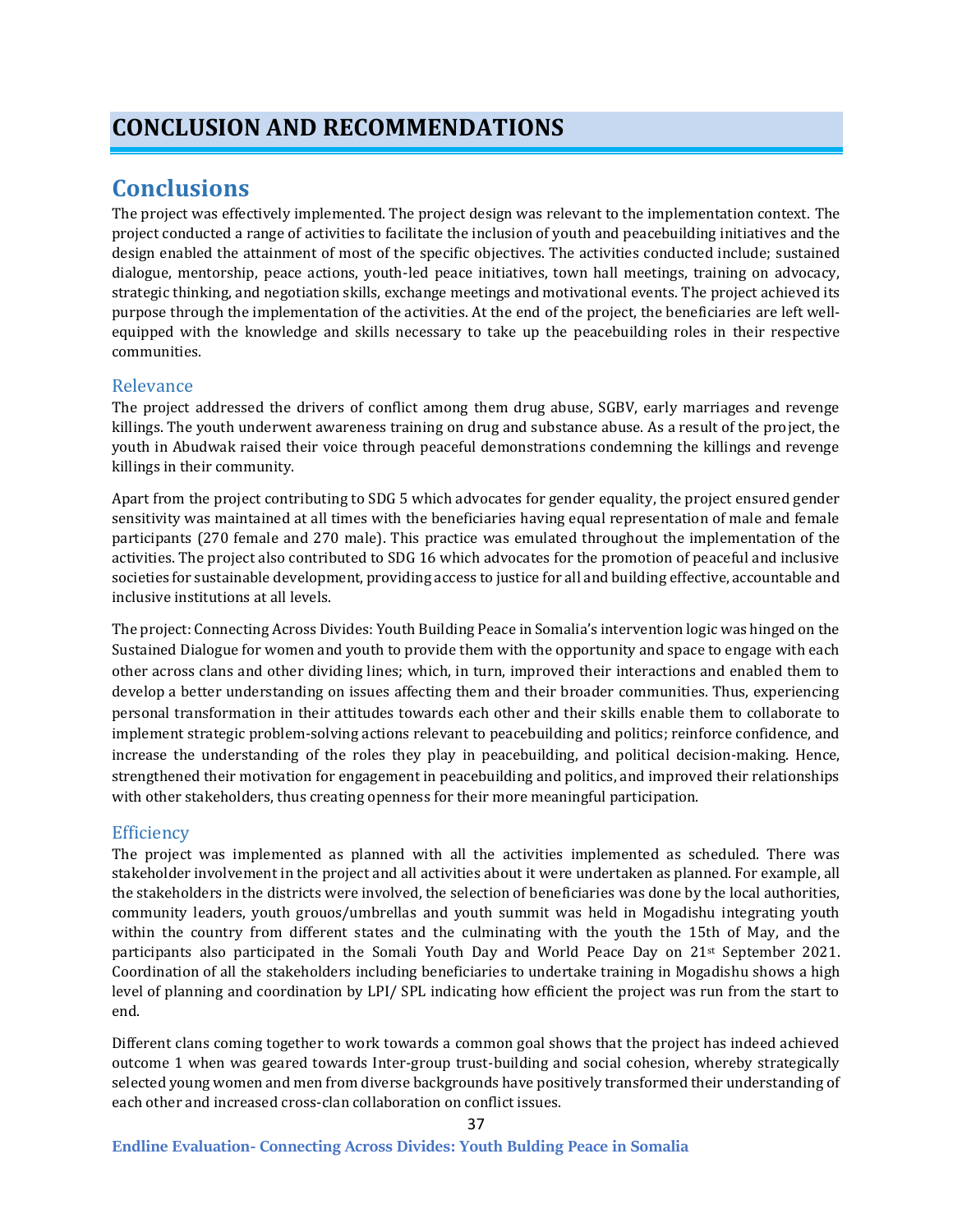### **Effectiveness**

The project achieved its objective by involving the youth who were the major target of the project and also the achievement of gender balance. The youth participant in the project was remarkable. The youth - both female and male - unanimously agreed to be peace actors because they gained the right skills such as public speaking and advocacy on peace issues and conflict resolution among others.

The project was very keen on maintaining equal participation of male and female participants. The activities were held together for both men and women and the participation of females was highly encouraged. The female youth participants had the opportunity to voice their concerns and address issues that affect them. In the Endline survey, in terms of gender, more females (46%) were aged between 21 – 25 years as compared to their male (44%) counterparts of the same age bracket.

### Sustainability and ownership

The local administration and the clan elders welcomed the idea of working with youth by involving them in the day-to-day affairs of the community. They agreed to take the initiative of engaging the youth fully in peace initiatives held in the clans, community and even the country at large. One of the local administration respondents highlighted that they are tired of endless conflict as such they are ready to work with the youth to promote peaceful co-existence in the country.

Through the project activities, the issues of drug abuse, rape and GBV and how they affect peacebuilding initiatives came to the forefront. The project also promoted financial empowerment with the beneficiary youth acquiring the right skill to open businesses.

### **Coherence**

At the onset of the project, four buy-in and relationship building meetings were held with key government stakeholders such as the Ministry of Youth Affairs (MOYS) and respective District Commissioners to introduce the project to the stakeholders, get their approval, develop better working relationships and formulate mechanisms to involve them in the process. Community-wide buy-in and sensitization meetings with different levels of community stakeholders were conducted in the three target areas. More than hundred (121) participants (37 female and 84 male) comprising representatives of local administration, elders, religious leaders, women groups, youth groups and minority and marginalized groups participated.

## **Recommendations**

Even though the project activities were implemented as planned, there are some areas of the project that needs improvement. The following recommendations can be drawn from the project.

### **Relevance**

### • **Scaling up of the project to include justice component**

In perspective, justice, particularly transitional justice, is a central issue in peacebuilding initiatives. Transitional justice is a set of judicial and non-judicial measures that different countries have implemented to address massive human rights abuses. The measures include prosecutions, truth commissions, reparation programs, and institutional reforms. Through transitional justice, emphasis is put on accountability, redress to victims, recognition, civic trust, and the rule of law.

Through transitional justice, attention will be given to exploring more restorative approaches to justice that do not necessarily include criminal prosecutions. The UN's brief transitional justice policy emphasizes compliance with international laws and standards.

Evaluation findings documented the gains achieved through the implemention of the Connecting Across Divides: Youth Building Peace in Somalia Project, whereby through the peace actions carried out, the participants obtained among many skills, conflict resolution skills which was evidenced by how a rape case that happened was handled. The perpetrator of the rape was held accountable in a manner that emphasized on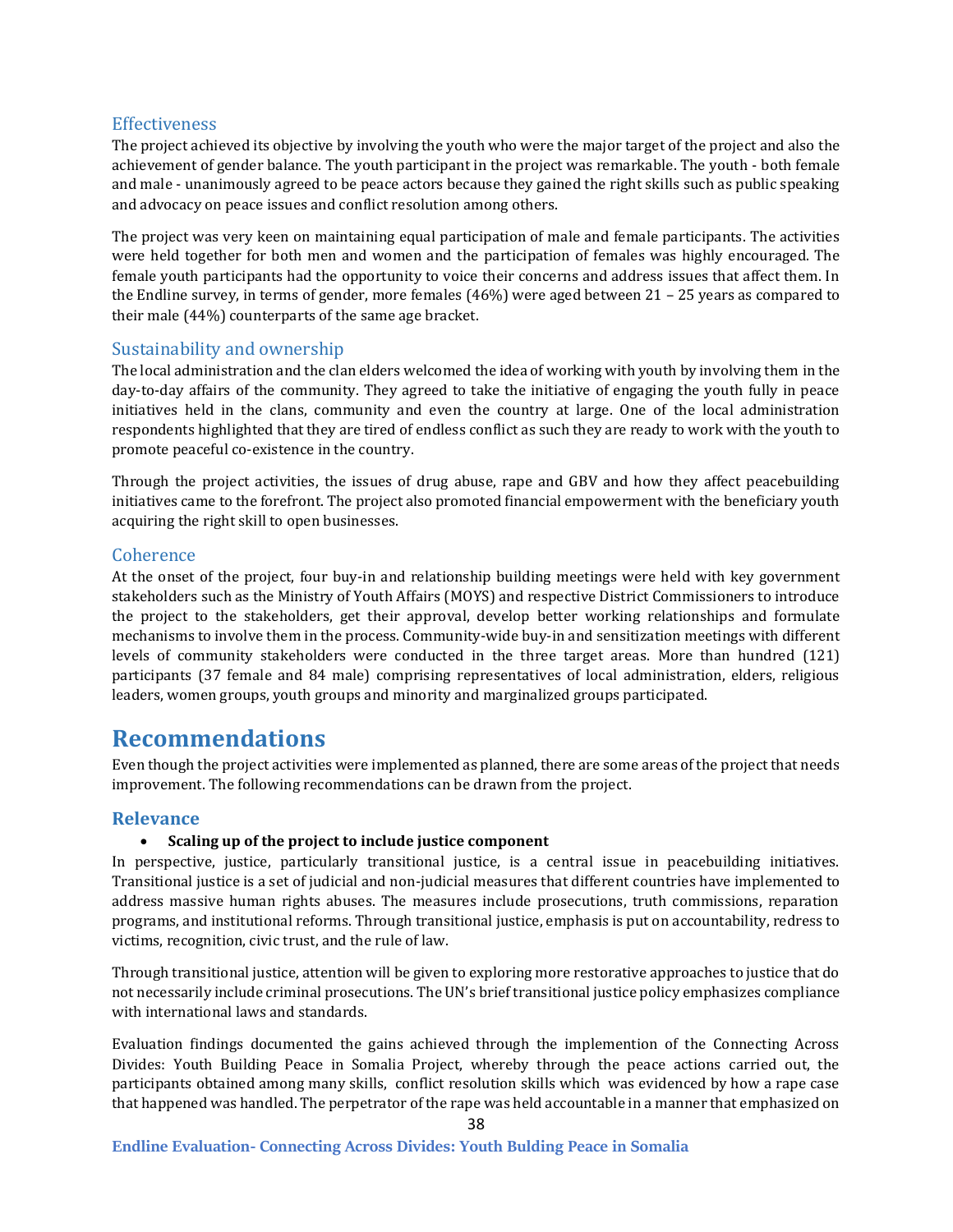accountability, redress to victim and exploration of restorative approaches to justice that doesn't necessarily include criminal justice. It is important to note that, holding the rape perprtaror accountable was an in direct benefit resulting from the conflict resolution mechanisms the project was focusing on, thus the need to explore more on the justice component and have it included in the project should there be a scale up.

## **Sustainability & ownership**

The timeline for activities implementation should be considered beforehand more so if it overlaps with the school calendar. For example, with this kind of project with activity designs that target the youth, project LPI/SPL should consider holding activities in the institutions of learning so as not to miss on important participants and also have the opportunity of engaging the youth where learning critical information is the core mandate. There were instances in Abudwak where project activities and even FGDs were held at night. The reason given by the respondents was that they are in college during the day thus they could not participate in the daytime activities. In as much as attending activities at night is deemed justifiable going by the hot weather in Abudwak, it was not welcomed by all the parents of the female participants. At first, some parents did not permit their female children to participate at night citing insecurity issues but after they were assured of the security of all participants, they let the female youth participate.

This fact shows that there could have been other female youth in Abudwak that would have wished to participate but because of night activities, they could not. In context, in Baidoa, for example, the Ministry of Labour engaged Baidoa youth in the formulation of TVET policies. TVET Training is designed to build on the skills of the learners as well as promote self-reliance. For the Ministry of Labour to engage the Baidoa youth, it shows that the benefits of the project are spreading and the Ministry of Labour, for example, has experienced these benefits of the peacebuilding initiatives implemented through the project and this promotes the sustainability of the project. This is evidenced by the fact that they have taken the step of involving Baidoa Youth in TVET Policy formulation. As a result, for long term peacebuilding initiatives in Somalia, RUNOs and NUNOs should consider working with the Ministry of Education and Ministry of Labour and all other relevant Ministries to have the key activities geared toward achieving a peaceful Somalia in cooperated in the Cocurriculum activities in the schools. This will go a long way in fostering peaceful co-existence in Somalia.

### **Effectiveness**

Drug abuse, Rape and GBV cases were very conspicuous in the responses and from the contributions. There seems to be a correlation between the three issues and peacebuilding. As such more research should be carried out to find out the best approach to address the issues.

Young women participation was recommendable thus moving forward they should be involved more as they have shown the willingness to also be peace actors by getting involved in their community development.

From the evaluation lens, to determine the full impact of the project, it is important to include community-level respondents in the survey including those who did not participate in the project or were not beneficiaries. This group of respondents are critical in determining the impact of the project at the ground level. They can give objective information concerning the project.

The above recommendations are broadly explained as below.

### **1. Scaling up of the project to include justice componenet**

In perspective, justice, particularly transitional justice, is a central issue in peacebuilding initiatives. Transitional justice is a set of judicial and non-judicial measures that different countries have implemented to address massive human rights abuses. The measures include prosecutions, truth commissions, reparation programs, and institutional reforms. Through transitional justice, emphasis is put on accountability, redress to victims, recognition, civic trust, and the rule of law.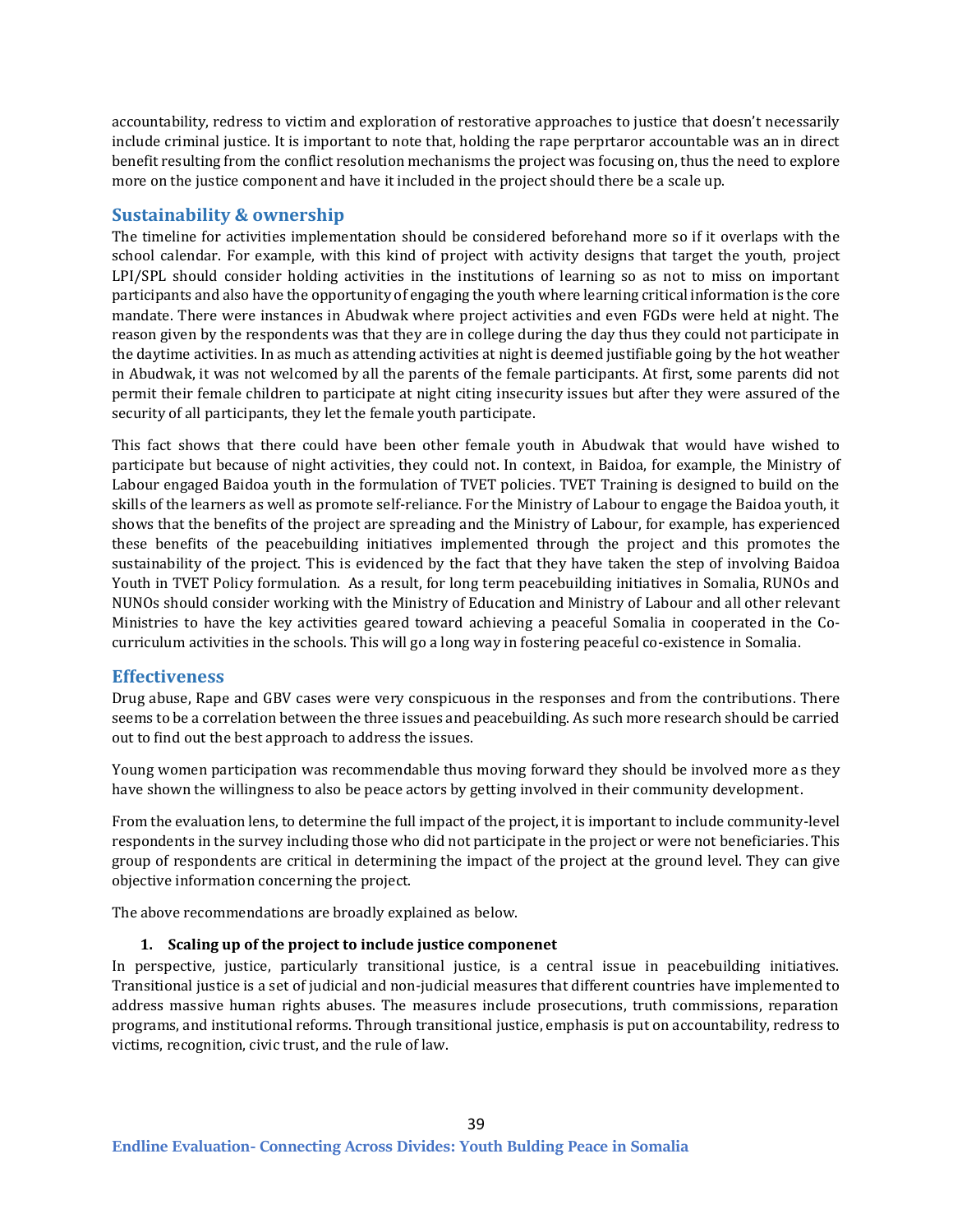Through transitional justice, attention will be given to exploring more restorative approaches to justice that do not necessarily include criminal prosecutions. The UN's brief transitional justice policy emphasizes compliance with international laws and standards.

Evaluation findings documented the gains achieved through the implemention of the Connecting Across Divides: Youth Building Peace in Somalia Project, whereby through the peace actions carried out, the participants obtained among many skills, conflict resolution skills which was evidenced by how a rape case that happened was handled. The perpetrator of the rape was held accountable in a manner that emphasized on accountability, redress to victim and exploration of restorative approaches to justice that doesn't necessarily include criminal justice. It is important to note that, holding the rape perprtaror accountable was an in direct benefit resulting from the conflict resolution mechanisms the project was focusing on, thus the need to explore more on the justice component and have it included in the project should there be a scale up.

### **2. School-based peace education interventions**

Peace education activities are aimed at producing small, positive effects on the children and adolescents who participate in the programmes on trust, willingness to participate, willingness to help, and acceptance of diversity. This intervention can be used to promote individual effects on a sense of belonging and help identify negative effects on measures of students' sense of self-efficacy, particularly for girls. This intervention can be used to open students' eyes to the harm of discrimination without making them feel empowered to address it. School-based peace education will also solve the challenge that comes with conducting activities at night as it was the case in Abudwak where some sessions were conducted at night.

### **3. Promote young people's participation as an essential condition for successful peacebuilding**

**Prioritize regular, systematic, meaningful participation** of young people as an essential condition for the sustainability, inclusiveness and success of peacebuilding efforts. This is of particular importance where young people constitute a majority of the population; **Promote and abide** by the understanding that the majority of young people strive for peace and stability and that a number of them are actively engaged in peacebuilding efforts; only a minority of young people engages in violence; **Link young people's participation in peacebuilding** to all sectors (social, economic, cultural and political) and levels (family, school, community, local, regional and national governance); **Promote sustainable, long-term and collaborative initiatives** for and with young people, including joint initiatives that build on existing efforts and interventions at scale. Avoid short-term projects that will only benefit a few.

### **4. Inclusion of the persons with disabilities (PWDs) in future projects.**

There is a need to strengthen the inclusion of persons with disabilities in the project design. Just as Gender aspect was well incorporated in this project's design, disability inclusion also need to be given much attention. In the project, there were disabled people included in the project but more can be done. In the event that the project is scaled up, the disability aspect should be a set criteria for selection of the benefeciaries. This criteria should be aligned to the UN standards on disability inclusion in development projects. The PWDs input in peacebuilding is critical as it will help in contributing to attainment of SGD16, which advocates for total inclusion of community members in peacebuilding initiatives. Ultimately, they are part of their communities and their inclusive voices need to be heard too.

### **5. Inclusion of local authorities in peacebuilding processes**

The results from the project indicate that local authorities proactively support peacebuilding processes and that they are one of the most important links to the achievement of a peaceful society. If local authorities, are engaged through tailored capacity development, relationship-building, and evidence sharing by partners, and peacebuilding platforms and these peacebuilding platforms carefully assist in resolving structural tensions when feasible, then the local authorities will deepen their experience of non-violent conflict management, and may develop proactive strategies to address conflict, focus on the long term political gains, consider all clans in the area and become open to inclusivity because capacity enhancement will respond to self-identified expressed needs and allow for changing mindsets in a safe learning environment.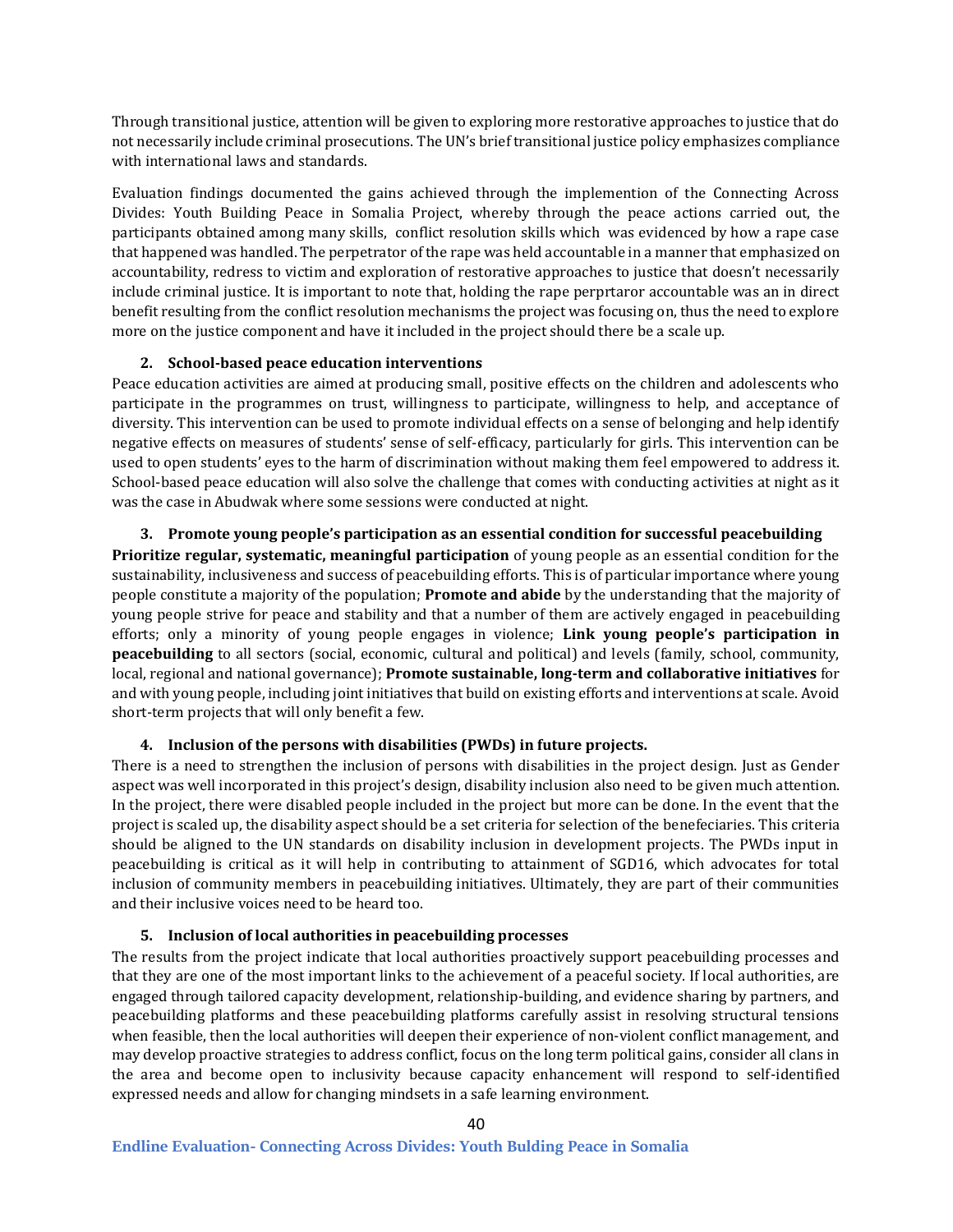The state should create and facilitate safe communication spaces for youth, and between youth and policy makers to foster intergenerational learning and mentorship as well as ensure that youth express and engage on concerns and grievances that affect them.

### **6. Support interventions combining workshop-based peace education with inter-group contact and economic support**

These interventions are aimed to trigger three mechanisms to build intergroup social cohesion: 'seeing the other', 'talking with the other' and 'working with the other'. Compared to other groups, interventions included in this category tend to be of larger scope, both in geographic coverage and in intensity of the interventions. The peace education component can be delivered through workshops or training sessions to adult community members, often targeting local leaders. As participants build skills designed to strengthen inter-group cohesion, the interventions then provide platforms through which inter-group contact and dialogue may be facilitated. Finally, the interventions provide a form of economic support to trigger 'working together', in which both groups are given the opportunity to collaboratively design and implement projects that will support both communities, such as small infrastructure projects.

### **7. Supporting youth visioning exercises (identifying priorities)**

By nature, conflict analyses identify vast ranges of key conflict factors and resources for peace – far too many, in fact, for any single programme or project to address. Moreover, some key drivers of conflict may be so harmful that they require other kinds of change to lay the groundwork before progress can be achieved. By undertaking a visioning exercise to identify the big picture, we can pinpoint strategic priorities that can help us make informed decisions about which programming directions will be the most effective for achieving that vision. Launching a visioning exercise requires us to contemplate what a more peaceful context would look like 5, 10 or even 20 years down the road. Given these time horizons, it is youth's future that is being decided on in such exercises. Including youth in visioning exercises, however, not only recognizes young people's right to have a say in defining their own future but – equally important – supports them in the positive roles they play today to realize that future. In practice, however, young women and men struggle to get a seat at the strategic planning table. Strategic priorities may include broad topics, such as support for the security sector or security sector reform, increasing employment, access to transitional justice, peace negotiations, DDR and tackling corruption.

### **8. Investing in inter-generational partnerships in young people's communities**

**Increase dialogue**, understanding and opportunities for cooperation among children, young people, parents and elders, in order to act jointly to prevent and resolve violence and transform conflicts; **Work with adults so that they see the empowerment of young people** as a positive change, not a threat to their own power and position; **Recognize and promote the role of local**, regional and national governments to support young people's participation in processes and decisions which affect their lives.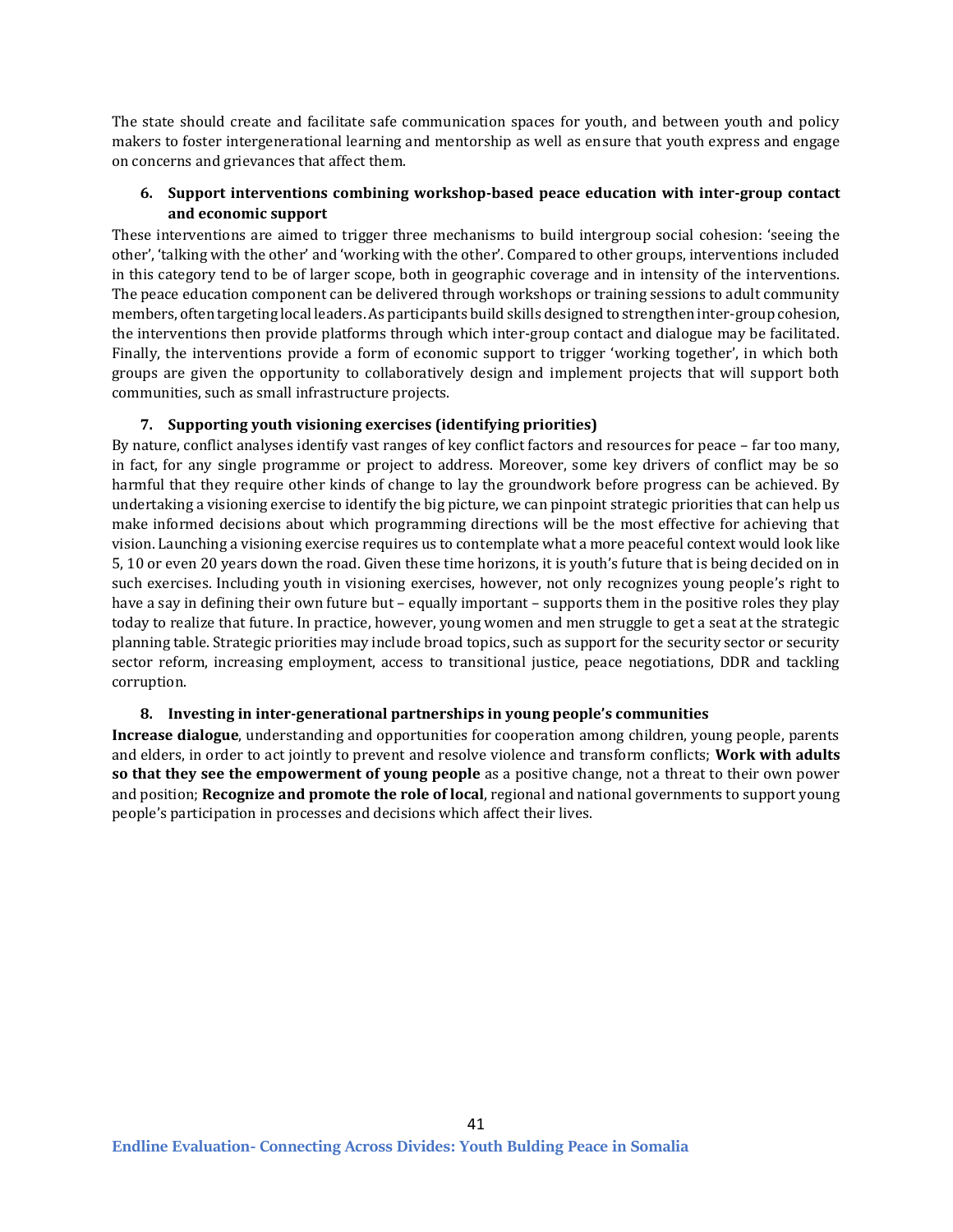**ANNEX**

# **SUCCESS STORIES**

### **TITLE OF STORY: Jowhar- Youth building peace project-**

#### **FGD Youth Participant**

### **Theme: Personal empowerment/ self-actualization and Consensus building and joint action among youth**

The participant is 27 years old. Born in Halgan village, grew up in Jowhar, and completed both primary and high school in the district. He moved to Mogadishu to pursue further education. He attended Plasma University in Mogadishu's main campus and studied for Bachelors in Business Administration, where he excelled and graduated with honours. After that, he was influenced by friends who wanted to go to Europe because he had completed his studies and was unemployed. He was disappointed, and his parents could not afford the cost of travel to Europe.

"After several sittings and counselling from my elder brother I decided to be a part of the project that was implemented by the Somali Peace Line in the district. The first time I attended the brainstorming training, I thought it was a waste of time, but the second week, my mind changed, and I became engaged as if I were working for the organization, mentoring the other youth in the district to participate in the peacebuilding process. They enjoyed it, and I thanked them" participant narrated

### "*I am now a stable person as a result of the on-the-job training I received. I have launched my shop in the district selling sports clothing and have employed two ladies who work for me, which I very enjoy". He narrated*

His story illustrates the impact that the project has created on youth like him. Initially, he was not receptive to the project but after the SD sessions, he had a mind change. The survey findings indicate that 67% of the survey participants strongly agreed that they have things to teach others on how to build peace and would be comfortable doing so. Similarly, 26% of survey participants also agreed. Baidoa had the lowest (55%) proportion of survey participants strongly agreed as compared to Abudwak (73%) and Jowhar (73%). On the other hand, more males (73%) as compared to females (62%) strongly agreed that they have things to teach others on how to build peace and would be comfortable doing so. In addition, the mentorship sessions have opened up their minds making them become self-reliant and change agents in their communities.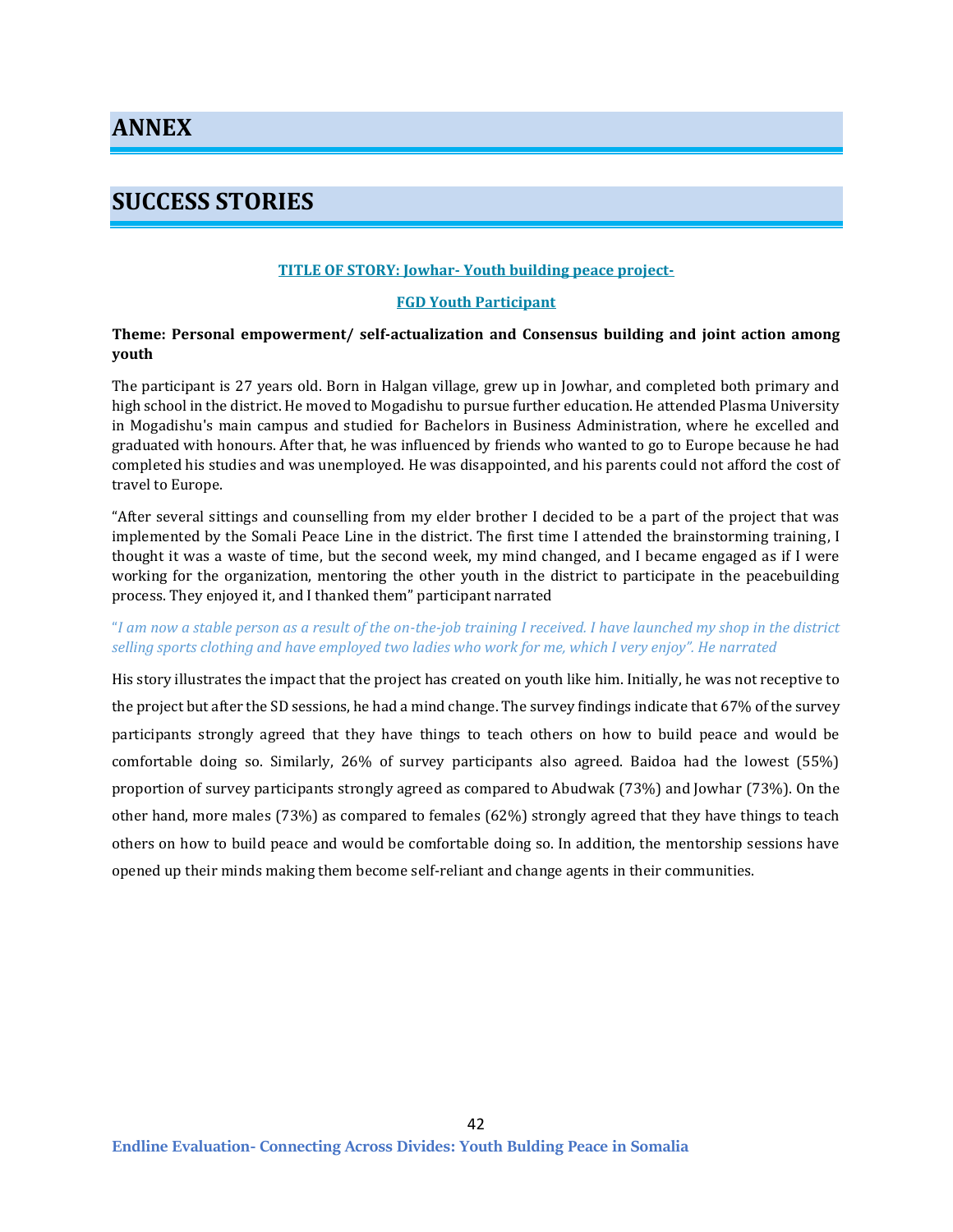### **TITLE OF STORY: Baidoa- Youth building peace project**

### **FGD female Youth Participant**

#### **Theme: Inclusion of youth in peace and conflict decision making**

The participant is a 32 old girl living in Baidoa, she had the opportunity to participate in the youth peacebuilding. She grew and was raised in Baidoa. Before the program, she didn't know how to speak in public but now she is active to ask anyone questions and sharing with them ideas on their dialogue sessions. And also, she used to believe that women have no chance in politics but now "*we have to participate and some of our teams have become leaders and ministers with help of SD program"*. She didn't have any skill and knowledge on peacebuilding to help herself and other communities but now she is a well-skilled person who can make informed decisions.

"Fortunately, after the program, I have managed to solve the problems within the community for instance the other day, I had a case where two ladies were fighting in our neighbourhood both were having knives and I decided to take over the knives and settle with them by asking and listening both sides what caused this fighting by following the strategy of conflict resolution we have learnt from SD and finally I have solved without consulting elders. Now she feels Self-confident where she was shy before" she stated:

### *"I had no confidence to sit with the elders, youth and local administration to collaborate on Peacebuilding regardless of the clan but now I am active and able to sit with the them and managed to improve my communication skill***".**

She stated, "Before the project, there was no coordination and information sharing between the youth and elders in peacebuilding but now there is great coordination that we have never realized before. Now some of the SD team are part of the new federal member state that is one of the great successes of the SD project. Furthermore, we have formed groups that create awareness on the effect of the GBV, Forced Marriage and Early Marriage".

The project met its objective of inclusion of youth in peacebuilding initiatives. This was achieved through various activities including, youth peace actions, training on strategic thinking, advocacy and negotiation skills. Fatuma Ali acquired the skills of strategic thinking and negotiation thus she was able to separate two conflicting individuals.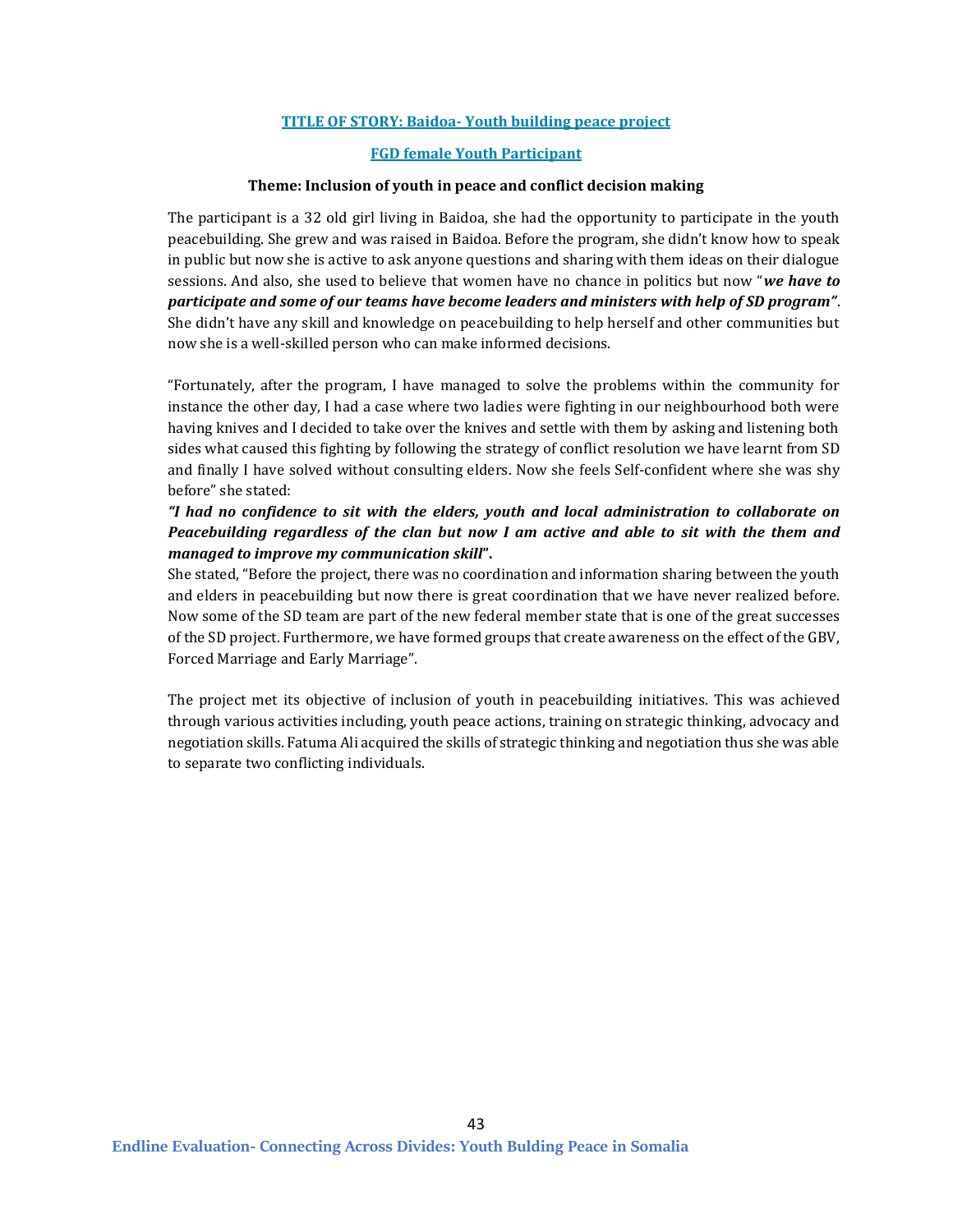### **TITLE OF STORY: Abudwak- Youth building peace project**

### **FGD Female youth**

She was among the youth in Abudwak town, who had the opportunity to be enrolled as a participant of connecting **across divides: youth building peace project in Somalia**. The people in Abudwak faced continued insecurity in their lives and livelihood due to drought and inter-communal violence that resulted in the displacement of rural communities. LPA and SPL provided critical assistance to help cover gaps in peacebuilding as women and youth trained as peacebuilders in the region.

Before the implementation of the project, she had no clue about what peacebuilding means and the process for conflict resolution. Therefore, after attending months of exclusive peacebuilding training, she emerged to be one of the best youths at the centre and initiated her peacebuilding community awareness to curb the conflict of local rural communities on competition over resources that could create significant tensions within communities and encouraged local youth and women as mediators in conflict prevention.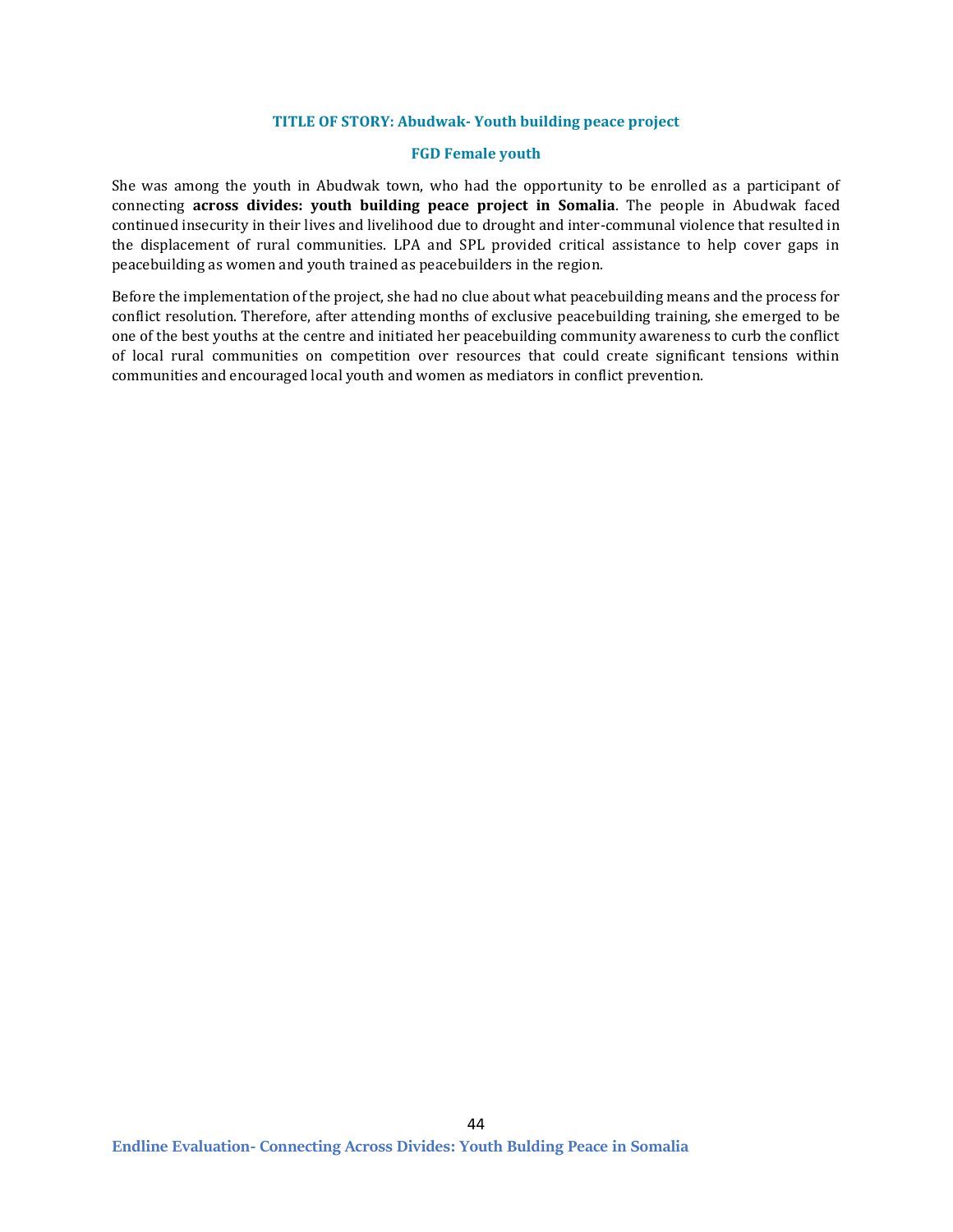# **Project Result Framework**

## *Table 12: Progress towards Outcome Indicators*

| Outcome 1                                                                                                                                                                                                                                                                                               | Performance Indicator                                                                                                                                                                                                                                                       | <b>Indicator baseline</b>                                                                                                                                                                                                                                                                                                                                                                                                                                                                                                             | End<br>project                                                                                                                                                                 | <b>Indicator evaluation</b>                                                                                                                                                                                                                                                                                                                                                                                                                                                                                         | Variance                                                                                                                                                                                                                                                                                                                                                                                                                                                                                                                                                          |
|---------------------------------------------------------------------------------------------------------------------------------------------------------------------------------------------------------------------------------------------------------------------------------------------------------|-----------------------------------------------------------------------------------------------------------------------------------------------------------------------------------------------------------------------------------------------------------------------------|---------------------------------------------------------------------------------------------------------------------------------------------------------------------------------------------------------------------------------------------------------------------------------------------------------------------------------------------------------------------------------------------------------------------------------------------------------------------------------------------------------------------------------------|--------------------------------------------------------------------------------------------------------------------------------------------------------------------------------|---------------------------------------------------------------------------------------------------------------------------------------------------------------------------------------------------------------------------------------------------------------------------------------------------------------------------------------------------------------------------------------------------------------------------------------------------------------------------------------------------------------------|-------------------------------------------------------------------------------------------------------------------------------------------------------------------------------------------------------------------------------------------------------------------------------------------------------------------------------------------------------------------------------------------------------------------------------------------------------------------------------------------------------------------------------------------------------------------|
| <b>Outcome 1</b><br>Inter-group trust-<br>building and social<br>cohesion<br>Strategically selected<br>young women and<br>men from diverse<br>backgrounds have<br>positively<br>transformed their<br>understanding of<br>each other and<br>increased cross-clan<br>collaboration on<br>conflict issues. | Indicator 1 a<br>% of surveyed SD participants<br>who<br>report<br>they<br>have<br>increased understanding and<br>respect towards the "other",<br>disaggregated by sex, location,<br>clan affiliation, socio-economic<br>status, level of education and<br>migratory status | <b>Outcome Indicator</b><br>1a<br>% of surveyed SD<br>participants<br>who<br>report they<br>have<br>increased<br>and<br>understanding<br>respect towards the<br>"other",<br>disaggregated by sex,<br>location,<br>clan<br>affiliation,<br>socio-<br>economic<br>status,<br>level of education<br>and migratory status.<br>Baseline (collected<br>in July/August 2020<br>before kick-off)<br>Feeling clan is<br>understood: Always<br>32%, Often 13%,<br>Sometimes 30%,<br>Rarely 12%, Never<br>14%<br>Feeling one is<br>understanding | indicator target<br>Target: Decrease<br>to 5% points for the<br>"rarely"<br>and<br>"never" categories;<br>increase for Always<br>and<br>Often<br>categories<br>combined by 10% | <b>Outcome Indicator</b><br>1a<br>% of surveyed SD<br>participants<br>who<br>report they<br>have<br>increased<br>understanding<br>and<br>respect towards the<br>"other",<br>disaggregated by sex,<br>location,<br>clan<br>affiliation,<br>socio-<br>economic<br>status,<br>level of education and<br>migratory status.<br>Endline (Collected<br>Nov 2021)<br>Feeling their clan,<br>understood Always<br>64%, often 19%,<br>sometimes 15% and<br>Rarely (2%)<br>Feeling one is<br>understanding<br>others very much | Feeling their clan,<br>understood increase<br>for Always and Often<br>combined by 38%<br>point. Decrease to<br>10% points for the<br>rarely.<br>Feeling<br>one<br>is<br>understanding others<br>increase for<br>very<br>much<br>and<br>much<br>combined by<br>38%<br>point. Decrease to<br>19% points for the<br>Little<br>Feeling that other<br>individuals<br>respect<br>your clan: increase<br>for Always and Often<br>combined by 29%<br>point. Decrease to 7%<br>points for the rarely.<br>Appreciate<br>others<br>and want to engage<br>with them: increase |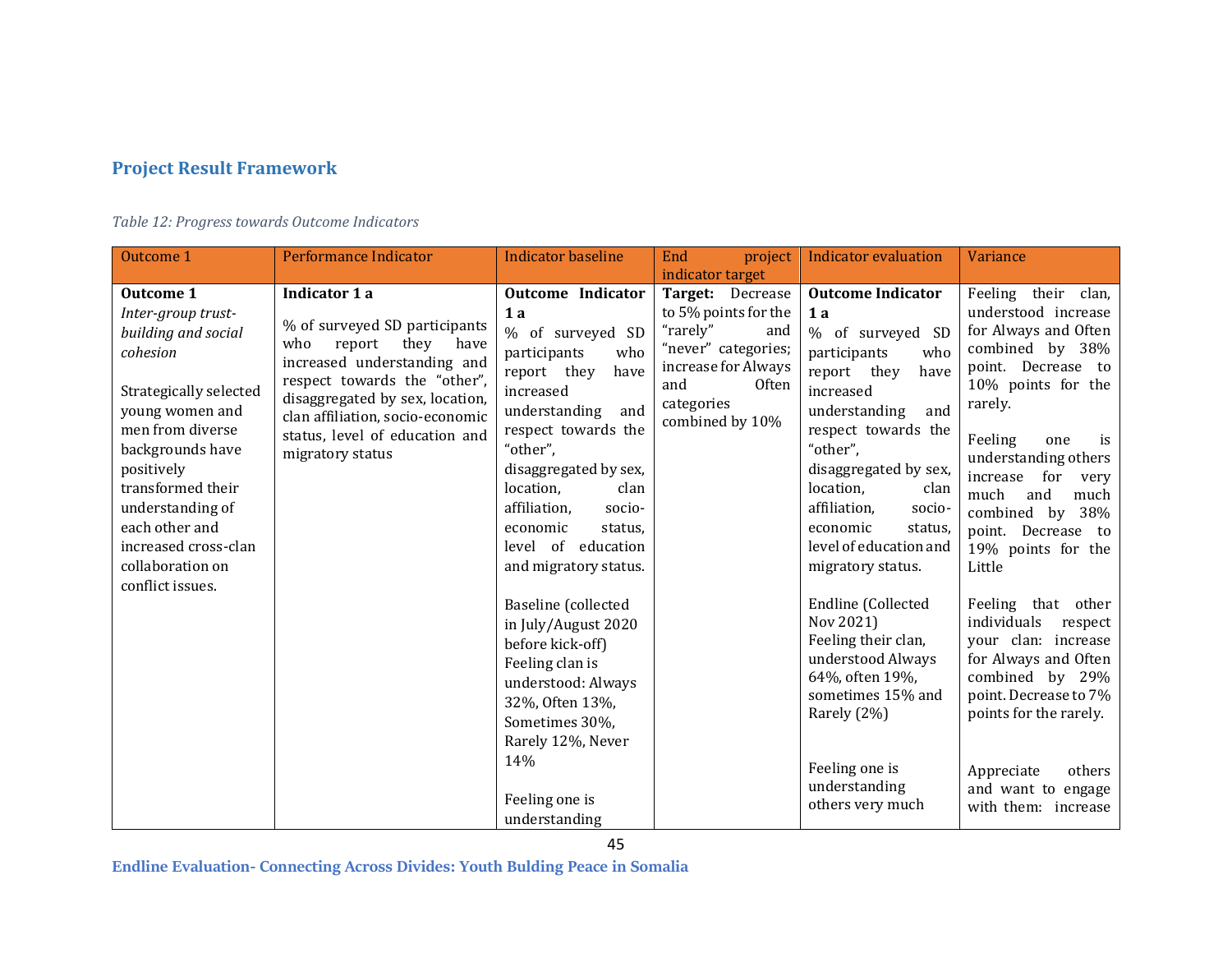|                                                                                                                                                                                                              | others: very much<br>26%, much 32%,<br>little 23%, very little<br>19%<br>Feeling that other<br>individuals respect<br>your clan: Always<br>(32%), Often (25%),<br>Sometimes<br>(32%)<br>Rarely (9%), Never<br>(2%)<br>Appreciate others<br>and want to engage<br>with them: Always<br>(32%), Often (18%),<br>Sometimes (26%),<br>Rarely (12%), Never<br>(13%) |                                                                                      | (76%), Much (20%),<br>Little $(4%)$ .<br>Feeling that other<br>individuals<br>respect<br>your clan: Always<br>(68%), Often (18%),<br>Sometimes<br>$(9\%)$<br>Rarely (4%).<br>Appreciate<br>others<br>and want to engage<br>with them: Always<br>(79%), Often (17%),<br>Sometimes<br>(3%)<br>Rarely (1%). | for Always and Often<br>combined by 46%<br>point. Decrease to<br>11% points for the<br>rarely. |
|--------------------------------------------------------------------------------------------------------------------------------------------------------------------------------------------------------------|---------------------------------------------------------------------------------------------------------------------------------------------------------------------------------------------------------------------------------------------------------------------------------------------------------------------------------------------------------------|--------------------------------------------------------------------------------------|----------------------------------------------------------------------------------------------------------------------------------------------------------------------------------------------------------------------------------------------------------------------------------------------------------|------------------------------------------------------------------------------------------------|
| <b>Indicator 1b</b><br>Verifiable changes in the<br>behaviour and relationships of<br>targeted<br>youth<br>towards<br>understanding & collaboration<br>to which the project has<br>plausibly contributed to. | N/A<br>Target: Evidence of<br>such changes in<br>forms of outcomes<br>found in all groups.                                                                                                                                                                                                                                                                    |                                                                                      |                                                                                                                                                                                                                                                                                                          |                                                                                                |
| Indicator 1c (Change in<br><b>Gender Relations)</b><br>% of surveyed SD participants<br>who report an improved<br>understanding of specific                                                                  | Collected<br>in<br>2020<br>July/August<br>before kick-off.                                                                                                                                                                                                                                                                                                    | Target: increase in<br>10<br>percentage<br>points for "Strongly<br>agree" that there | Endline<br>(Collected<br>Nov 2021)<br>Degree of agreement<br>that<br>there<br>are<br>gender-specific                                                                                                                                                                                                     | Degree of agreement<br>there<br>that<br>are<br>gender-specific<br>challenges: increase         |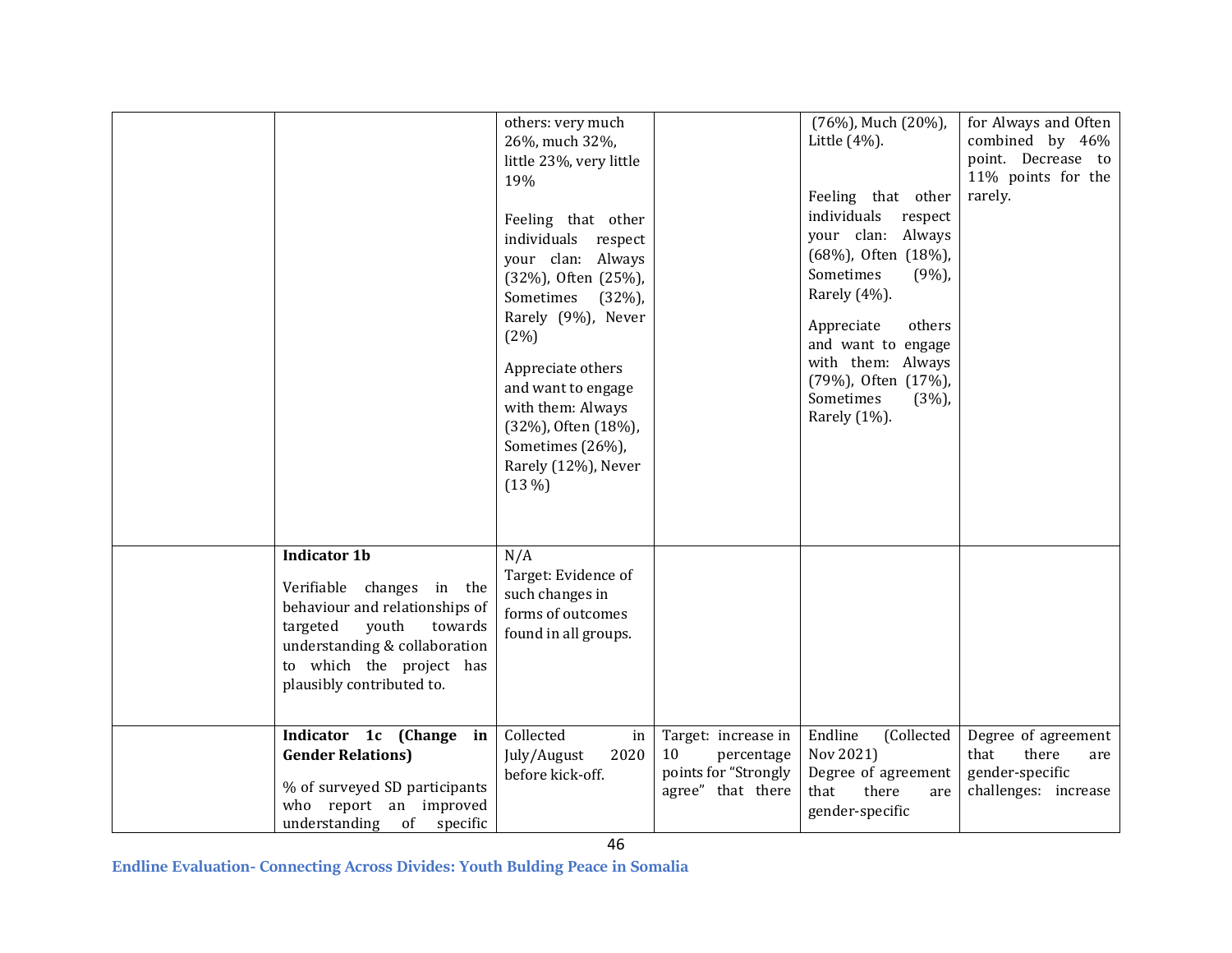|                                                                                                                                                                         | challenges and opportunities<br>connected to gender identity                                            | Degree of agreement<br>that<br>there<br>are<br>gender-specific<br>challenges: Strongly<br>agree (23%), agree<br>(69%)<br>disagree<br>$(2\%)$<br>strongly<br>disagree (3%) and<br>neutral (3%) | are gender-specific<br>challenges                                                                                                                                                                                    | challenges: Strongly<br>agree (66%), agree<br>(27%)<br>disagree<br>(4%)<br>strongly<br>disagree (1%).                                                                                                                                                                                                                                                                                                                                                                                                                                                              | 43%<br>points<br>for<br>Strongly agree |
|-------------------------------------------------------------------------------------------------------------------------------------------------------------------------|---------------------------------------------------------------------------------------------------------|-----------------------------------------------------------------------------------------------------------------------------------------------------------------------------------------------|----------------------------------------------------------------------------------------------------------------------------------------------------------------------------------------------------------------------|--------------------------------------------------------------------------------------------------------------------------------------------------------------------------------------------------------------------------------------------------------------------------------------------------------------------------------------------------------------------------------------------------------------------------------------------------------------------------------------------------------------------------------------------------------------------|----------------------------------------|
| Output 1.1<br>540 young people<br>(F270, M270) have<br>engaged in Sustained<br>Dialogue<br>(SD) on<br>various<br>peacebuilding-<br>related issues, over<br>seven months | <b>Indicator 1.1.1</b><br>Number of dialogue sessions<br>(by location) and number of SD<br>participants | <b>Baseline: NA</b>                                                                                                                                                                           | Target: 270F and<br>270 M,<br>broad<br>diversity,<br>45<br>groups conduct 14<br>sessions over 7<br>months - in total<br>630<br>sessions<br>conducted, 280 in<br>Baidoa,<br>210<br>in<br>Jowhar, 140<br>in<br>Abudwak | Endline<br>(Collected<br>Nov 2021)<br>10<br>groups<br>in<br>Abudwak, 15 groups<br>in Jowhar, 20 groups<br>in Baidoa. Each group<br>has 12 members (6F,<br>6M).<br>Abudwak<br>14<br>$\overline{\phantom{a}}$<br>sessions for each<br>group $x$ 10 groups=<br>140 sessions<br>Baidoa - 14 sessions<br>for each group each x<br>20<br>$groups = 280$<br>sessions<br>Jowhar - 14 sessions<br>each<br>$\mathbf X$<br>15<br>groups=210 sessions<br><b>TOTAL</b><br>630<br>$\equiv$<br>sessions<br><b>SD</b><br>No.<br>of<br>540<br>participants:<br>Participants (225 F, | The target was met                     |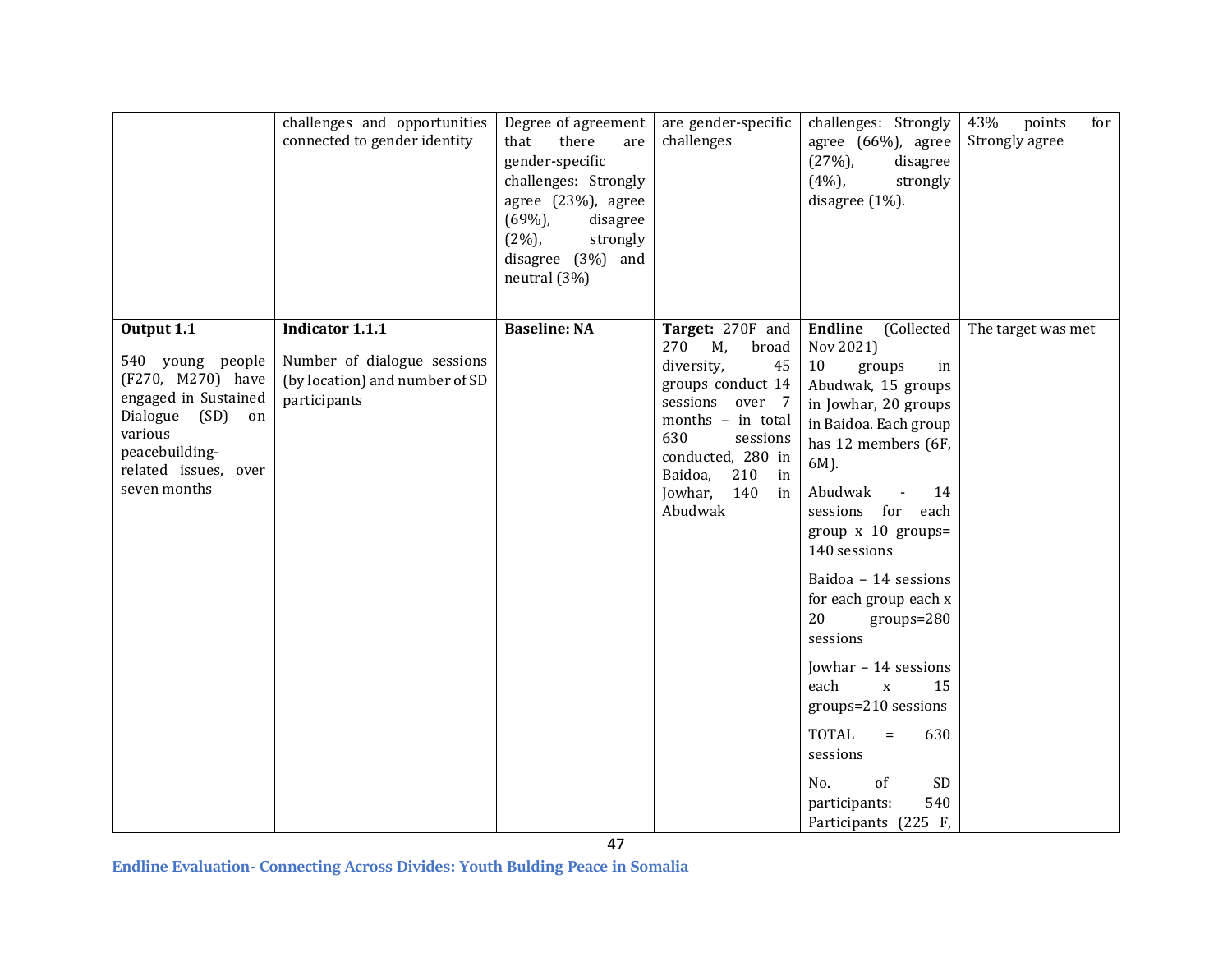|                              |                                  |                     |                                    | 225<br>and<br>90<br>$M$ )         |                                           |
|------------------------------|----------------------------------|---------------------|------------------------------------|-----------------------------------|-------------------------------------------|
|                              |                                  |                     |                                    | Moderators (45 F, 45              |                                           |
|                              |                                  |                     |                                    | $M$ )                             |                                           |
|                              |                                  |                     |                                    |                                   |                                           |
| Output 1.2                   | <b>Indicator 1.2</b>             | <b>Baseline: NA</b> | Target:                            | All<br>the<br>youth               | The target for this                       |
|                              |                                  |                     | Moderators                         | moderators who took               | indicator was met.                        |
| SD participants have         | Quality of                       |                     | experience growth                  | part in Peacebuilding             |                                           |
| organized                    | facilitation/moderation as       |                     | in their facilitation              | in their communities              |                                           |
| collaborative peace          | assessed by moderators &         |                     | skills and quality                 | more<br>than<br>three             |                                           |
| initiatives in their         | participants (data to be         |                     | throughout<br>the                  | times are ready to be             |                                           |
| area.                        | disaggregated by sex, location,  |                     | process;                           | peace agents as they<br>have      |                                           |
|                              | clan affiliation, socio-economic |                     | Participants<br>experience SD as a | gotten<br>the<br>for<br>knowledge |                                           |
|                              | status, level of education and   |                     | safe space where                   | Peacebuilding<br>and              |                                           |
|                              | migratory status)                |                     | young women and                    | they are ready to take            |                                           |
|                              |                                  |                     | men can express                    | care<br>of<br>their               |                                           |
|                              |                                  |                     | themselves<br>and                  | community                         |                                           |
|                              |                                  |                     | listen, and where                  |                                   |                                           |
|                              |                                  |                     | barriers (gender or                |                                   |                                           |
|                              |                                  |                     | otherwise)<br>for                  |                                   |                                           |
|                              |                                  |                     | participation<br>are               |                                   |                                           |
|                              |                                  |                     | not there                          |                                   |                                           |
| of activities<br><u>List</u> | 1.2.1<br>Indicator               | <b>Baseline: NA</b> | Target: 90% of SD                  | 100%                              | 100% (50%F, 50%M)<br>SD participants have |
| under this Output:           | % of SD participants who took    |                     | participants<br>engaged, including |                                   | been engaged                              |
| <b>Activity 1.2.1</b>        | part in implementing the peace   |                     | at least 45 %                      |                                   |                                           |
|                              | initiatives                      |                     | female participants                |                                   |                                           |
| Peace Action strategy:       |                                  |                     |                                    |                                   |                                           |
| Mentor each dialogue         |                                  |                     |                                    |                                   |                                           |
| group to develop joint       |                                  |                     |                                    |                                   |                                           |
| peacebuilding                |                                  |                     |                                    |                                   |                                           |
| initiatives.                 |                                  |                     |                                    |                                   |                                           |
| Action<br>Peace              |                                  |                     |                                    |                                   |                                           |
| implementation:              |                                  |                     |                                    |                                   |                                           |
| Select and support 5         |                                  |                     |                                    |                                   |                                           |
| projects in each area        |                                  |                     |                                    |                                   |                                           |
| be<br>collectively<br>to     |                                  |                     |                                    |                                   |                                           |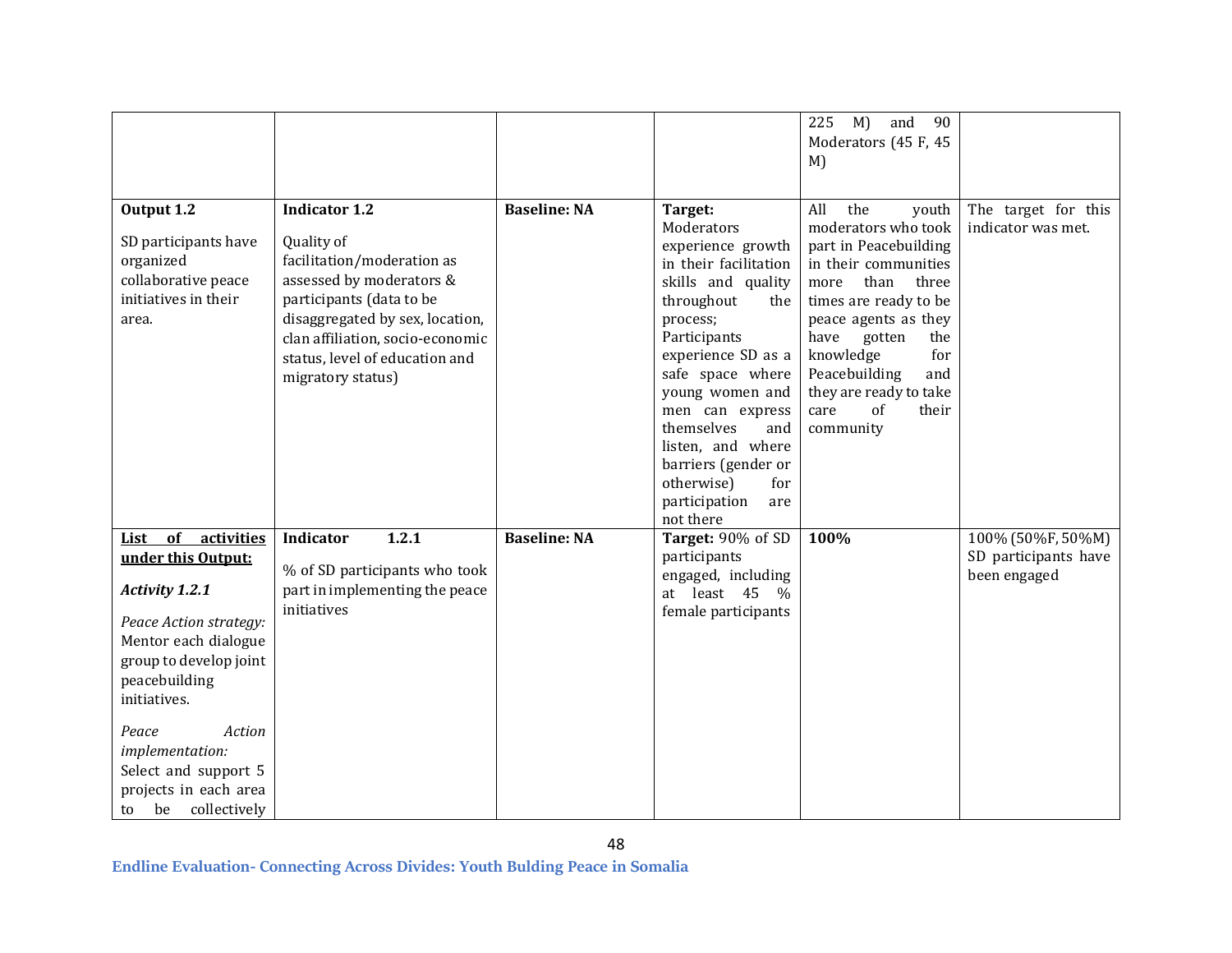| by<br>implemented<br>dialogue participants.<br>Support<br>one-off<br>Initiated<br><i>initiatives:</i><br>by participants to<br>resolve<br>everyday<br>social and political<br>challenges<br>collectively faced by<br>participants |                                                                                                                                  |                     |                                                                               |                                                                                                                                                                                                                                                                                     |                            |     |
|-----------------------------------------------------------------------------------------------------------------------------------------------------------------------------------------------------------------------------------|----------------------------------------------------------------------------------------------------------------------------------|---------------------|-------------------------------------------------------------------------------|-------------------------------------------------------------------------------------------------------------------------------------------------------------------------------------------------------------------------------------------------------------------------------------|----------------------------|-----|
|                                                                                                                                                                                                                                   | <b>Indicator 1.2.3</b><br>Number of peace actions that<br>address Gender Equality and<br>Women's Empowerment as<br>one dimension | <b>Baseline: NA</b> | Target: At least 3<br>of 15 peace actions<br>address GEWE as<br>one dimension | A total of 4 out of the<br>15 thematic issues<br>developed by the<br>participants' address<br>GEWE. This includes<br>SGBV, early marriage,<br>female<br>youth<br>employment,<br>male<br>female<br>and<br>participation<br>in<br>politics and other<br>decision-making<br>processes. | The<br>target<br>achieved. | was |

| Young women and men have                                          | Indicator 2 a                                                                        | Baseline: Collected in July/August                                          |                                  | <b>Target: 15%-</b>                  | Cumulatively                       | The 15%                        |
|-------------------------------------------------------------------|--------------------------------------------------------------------------------------|-----------------------------------------------------------------------------|----------------------------------|--------------------------------------|------------------------------------|--------------------------------|
| strengthened their agency as<br>peacebuilding actors.             | % of surveyed SD<br>participants who increase                                        | 2020 before kick-off<br>Agreement to "I believe I can build                 |                                  | point<br>decrease in<br>neutral and  | there was a<br>100%<br>decrease in | decrease<br>target was<br>met. |
| (Any SDG Target that this<br>Outcome contributes to)<br>As above. | in perception of their<br>agency in peacebuilding,<br>now."<br>Disaggregated by sex, | peace in this community - between<br>conflicting groups - effectively right |                                  | strongly<br>disagree and<br>disagree | strongly<br>disagree<br>perception |                                |
| (Any Universal Periodic                                           | location, clan affiliation,<br>socio-economic status,                                | <b>Labels</b><br>Strongly agree                                             | <b>Grand Total</b><br><b>16%</b> | labels,<br>cumulatively              |                                    |                                |
| Review of Human Rights<br>(UPR) recommendation that               |                                                                                      |                                                                             |                                  |                                      |                                    |                                |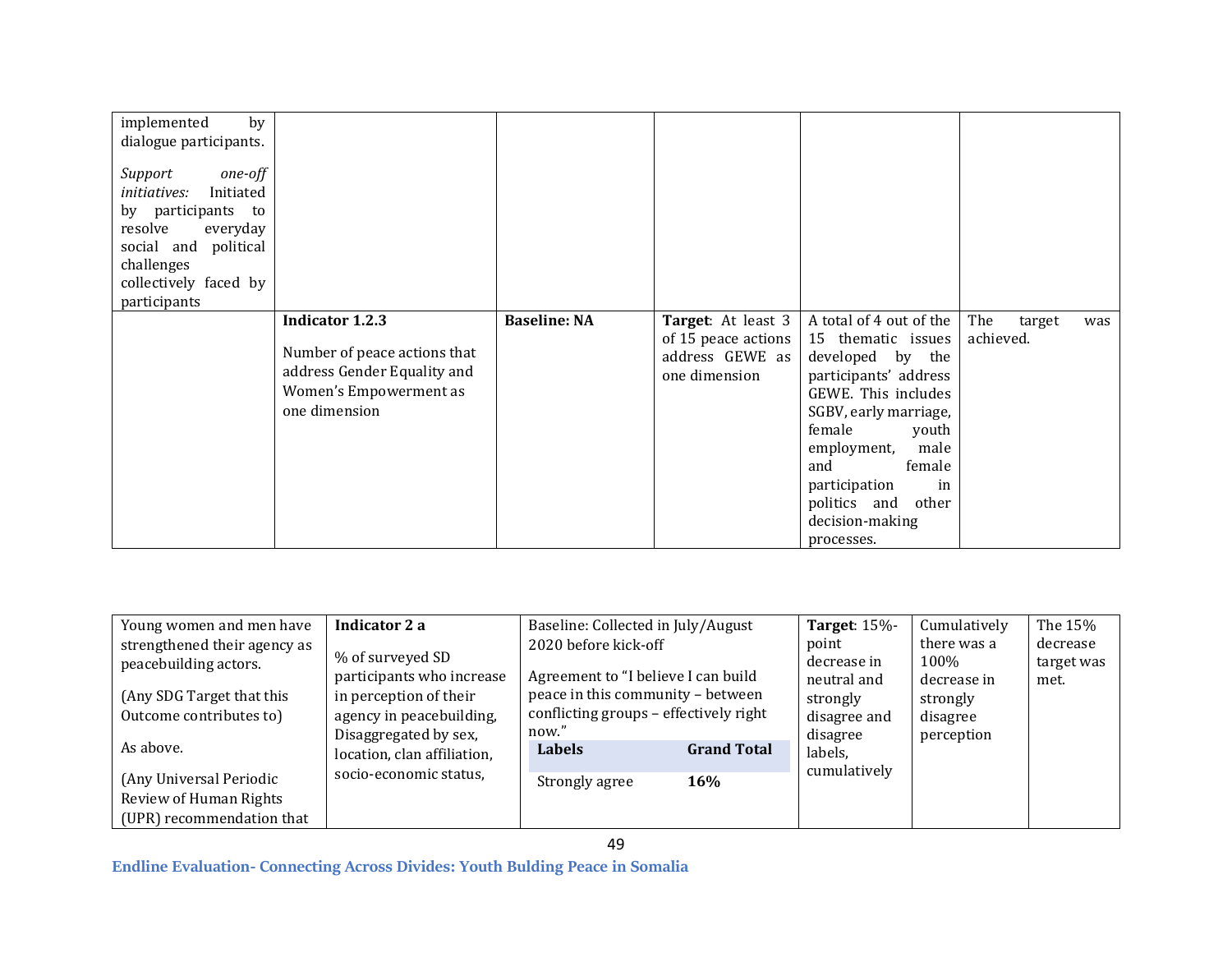| this Outcome helps to<br>implement and if so, year of<br>UPR)                                             | level of education and<br>migratory status)                                                                                                                                                                               | Agree<br>Disagree<br>Strongly disagree<br>Neutral<br><b>Blank</b><br><b>Grand Total</b> | 43%<br>15%<br>13%<br>12%<br>$1\%$<br>100% |                                                 |                                                                                                                                                                                                                                                                                                                |                       |
|-----------------------------------------------------------------------------------------------------------|---------------------------------------------------------------------------------------------------------------------------------------------------------------------------------------------------------------------------|-----------------------------------------------------------------------------------------|-------------------------------------------|-------------------------------------------------|----------------------------------------------------------------------------------------------------------------------------------------------------------------------------------------------------------------------------------------------------------------------------------------------------------------|-----------------------|
|                                                                                                           | <b>Indicator 2 b</b><br>Verifiable changes in the<br>behaviour of participating<br>young women and men<br>(e.g., take up<br>new/enhanced/changed<br>roles in their context) as<br>plausibly influenced by<br>the project. | <b>Baseline: NA</b>                                                                     |                                           | Target: at<br>least 30<br>individual<br>changes | 72 SD Youth<br>were invited<br>to attend an<br>Interclan<br>dialogue<br>between<br>Marehan and<br>Ogaden clan.<br>10<br>(5M,5W)<br>positions<br>allocated<br>to<br>the youth by<br>the the Gurti<br>(council<br>of<br>elders),<br>In<br>Abudwak<br>to<br>learn<br>the<br>dispute<br>resolutions<br>mechanisms. | The target<br>was met |
| Output 2.1<br>Young women and men<br>develop a can-do attitude,<br>self-confidence and feel<br>empowered. | <b>Indicator 2.1.1</b><br>Number of young women<br>and men reached through<br>events (sex, location, clan<br>affiliation, socio-economic                                                                                  | <b>Baseline: NA</b>                                                                     |                                           | Target: 540<br>reached                          | 9 motivational<br>sessions (3 in<br>each area)<br>connected<br>with TEDx-like<br>platform has                                                                                                                                                                                                                  | The target<br>was met |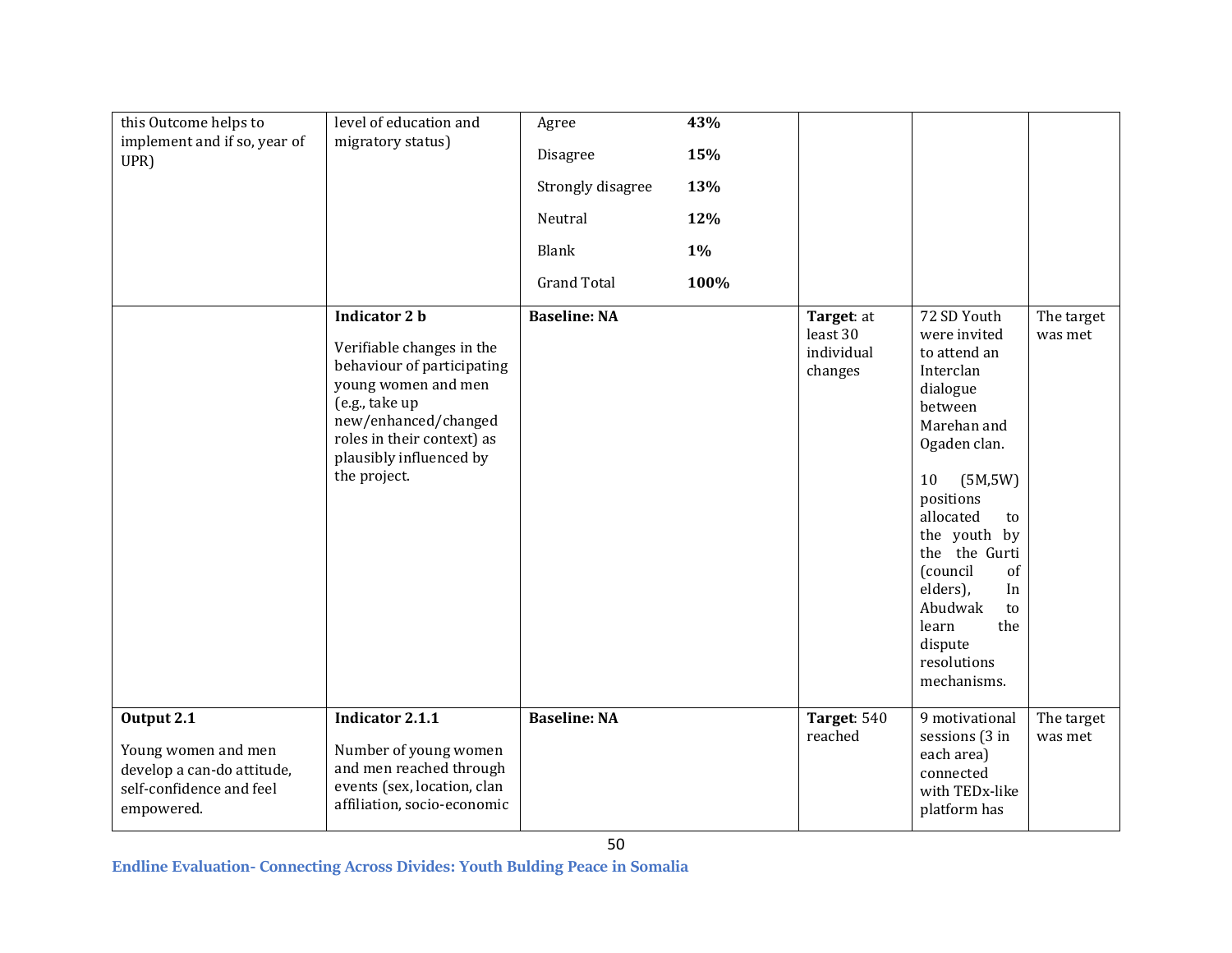| List of activities under this       | status, level of education           |                     |               | happened in    |            |
|-------------------------------------|--------------------------------------|---------------------|---------------|----------------|------------|
| Output:                             | and migratory status)                |                     |               | each project   |            |
|                                     |                                      |                     |               | location.      |            |
| Activity 2.1.1                      |                                      |                     |               | 540            |            |
|                                     |                                      |                     |               | participants   |            |
| <b>Motivational sessions: Guest</b> |                                      |                     |               | were reached   |            |
| speakers who are role               |                                      |                     |               | 120 (60F,      |            |
| models and inspire will be          |                                      |                     |               | 60M) in        |            |
| invited on several occasions        |                                      |                     |               | Abudwak, 240   |            |
|                                     |                                      |                     |               | (120F, 120M)   |            |
| to the project locations and        |                                      |                     |               | in Baidoa and  |            |
| engage with all SD                  |                                      |                     |               | 180 (90F,      |            |
| participants to spark activism      |                                      |                     |               | 90M) in        |            |
| and can-do attitude in young        |                                      |                     |               | Jowhar         |            |
| women and men                       |                                      |                     |               |                |            |
| TEDx: Connected with                |                                      |                     |               | 72 SD Youth    |            |
|                                     |                                      |                     |               | were invited   |            |
| motivational speeches, young        |                                      |                     |               | to attend an   |            |
| people will also get a              |                                      |                     |               | Interclan      |            |
| platform to share about their       |                                      |                     |               | dialogue       |            |
| skills, experiences and             |                                      |                     |               | between        |            |
| insights on young people's          |                                      |                     |               | Marehan and    |            |
| role and contribution in life       |                                      |                     |               | Ogaden clan.   |            |
| and peacebuilding, and              |                                      |                     |               |                |            |
| thereby inspiring others            |                                      |                     |               |                |            |
|                                     |                                      |                     |               |                |            |
| Radio shows: Working with           |                                      |                     |               |                |            |
| local radio stations, monthly       |                                      |                     |               |                |            |
| radio programmes will be            |                                      |                     |               |                |            |
| produced with active                |                                      |                     |               |                |            |
| participation from the              |                                      |                     |               |                |            |
| engaged young women and             |                                      |                     |               |                |            |
| men; to create a platform to        |                                      |                     |               |                |            |
| discuss young people's roles        |                                      |                     |               |                |            |
| and challenges                      |                                      |                     |               |                |            |
|                                     | <b>Indicator 2.1.2</b>               | <b>Baseline: NA</b> | Target: at    | 9 motivational | The target |
|                                     |                                      |                     | least 9 young | sessions (3 in | was        |
|                                     | Number of young women                |                     | women and 9   | each area)     | achieved   |
|                                     | and men who use the                  |                     | young men     | connected      |            |
|                                     | TED <sub>x</sub> platform to inspire |                     |               |                |            |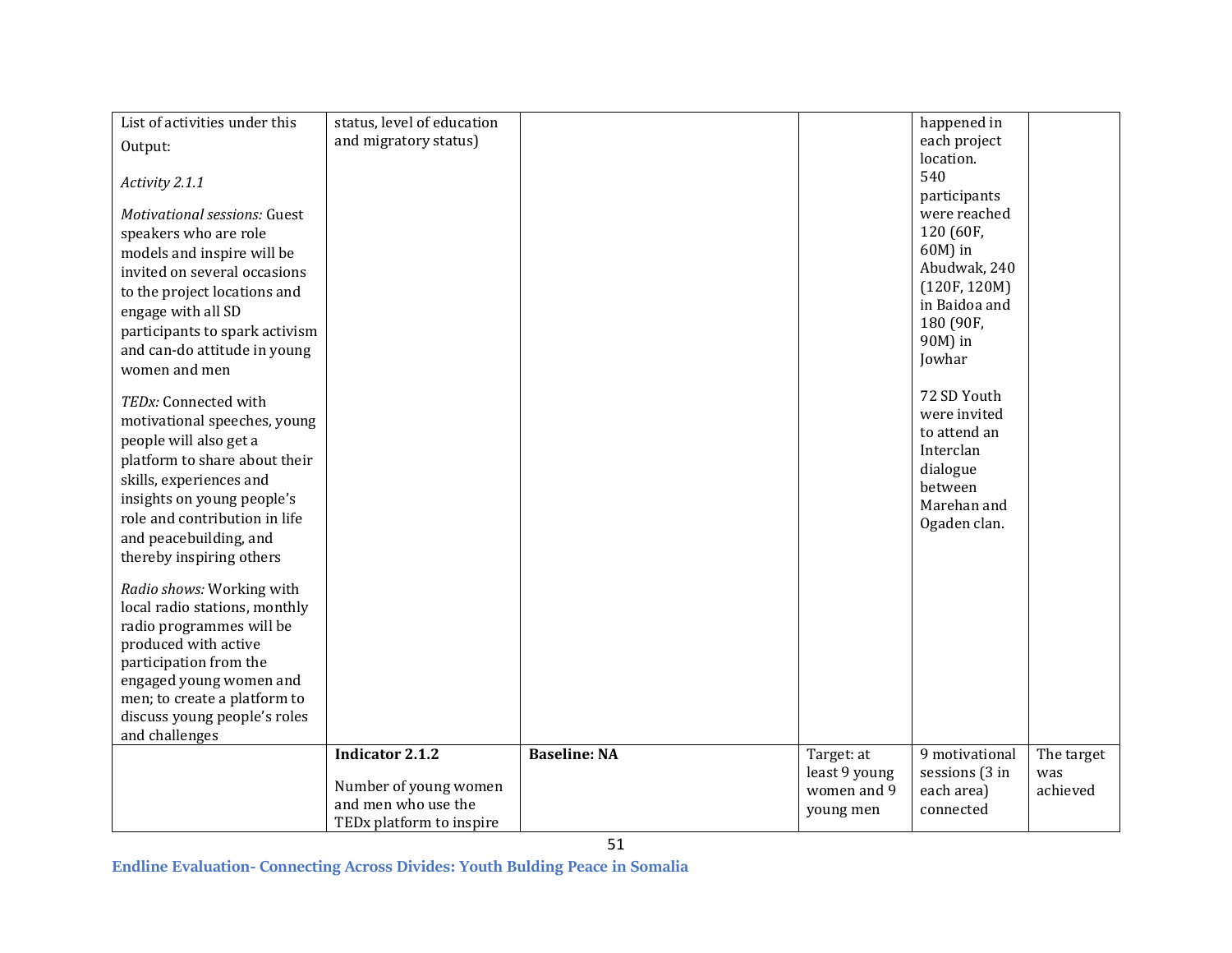|                               | (sex, location, clan        |                      | use the TED <sub>x</sub> | with TEDx-like |            |
|-------------------------------|-----------------------------|----------------------|--------------------------|----------------|------------|
|                               | affiliation, socio-economic |                      | format                   | platform has   |            |
|                               | status, level of education  |                      |                          | happened in    |            |
|                               | and migratory status)       |                      |                          | each project   |            |
|                               |                             |                      |                          |                |            |
|                               |                             |                      |                          | location       |            |
|                               |                             |                      |                          | involving      |            |
|                               |                             |                      |                          | participants   |            |
|                               |                             |                      |                          | and            |            |
|                               |                             |                      |                          | moderators     |            |
|                               |                             |                      |                          | 120 (60F,      |            |
|                               |                             |                      |                          | 60M) in        |            |
|                               |                             |                      |                          | Abudwak, 240   |            |
|                               |                             |                      |                          | (120F, 120M)   |            |
|                               |                             |                      |                          | in Baidoa and  |            |
|                               |                             |                      |                          | 180 (90F,      |            |
|                               |                             |                      |                          | 90M) in        |            |
|                               |                             |                      |                          | Jowhar         |            |
|                               |                             |                      |                          |                |            |
|                               | <b>Indicator 2.1.3</b>      | <b>Baseline: N/A</b> | Target: 2                | There were 9   | The set    |
|                               |                             |                      | radio shows              | radio shows    | target was |
|                               | Number of radio shows       |                      | (2 of 15)                | conducted. 3   | met        |
|                               | who discuss specific        |                      |                          | in each        |            |
|                               | gender-related dynamics     |                      |                          | District       |            |
|                               | of participation in         |                      |                          |                |            |
|                               | peacebuilding               |                      |                          |                |            |
| Young women and men have      | <b>Indicator 2.2.1</b>      | <b>Baseline: N/A</b> | Target:                  | 3 Cross-SD     | The target |
| widened their perspective on  |                             |                      | Young women              | group          | was        |
| potential                     | Accounts that young         |                      | contribute               | discussions, 1 | achieved   |
| outlets/roles/contributions   | women have felt             |                      | actively in              | in each area,  |            |
| in peace and security.        | empowered and confident     |                      | discussions.             | took place.    |            |
|                               | to actively contribute in   |                      |                          | Groups have    |            |
| List of activities under this | the cross-SD-group          |                      |                          | actively       |            |
| Output:                       | discussions                 |                      |                          | contributed to |            |
|                               |                             |                      |                          | the            |            |
| Activity 2.2.1                |                             |                      |                          | discussions,   |            |
|                               |                             |                      |                          | enhanced       |            |
| Cross-SD-group discussions: 1 |                             |                      |                          | interaction,   |            |
| in each area. These           |                             |                      |                          | inspired each  |            |
| discussions will be an        |                             |                      |                          | other and      |            |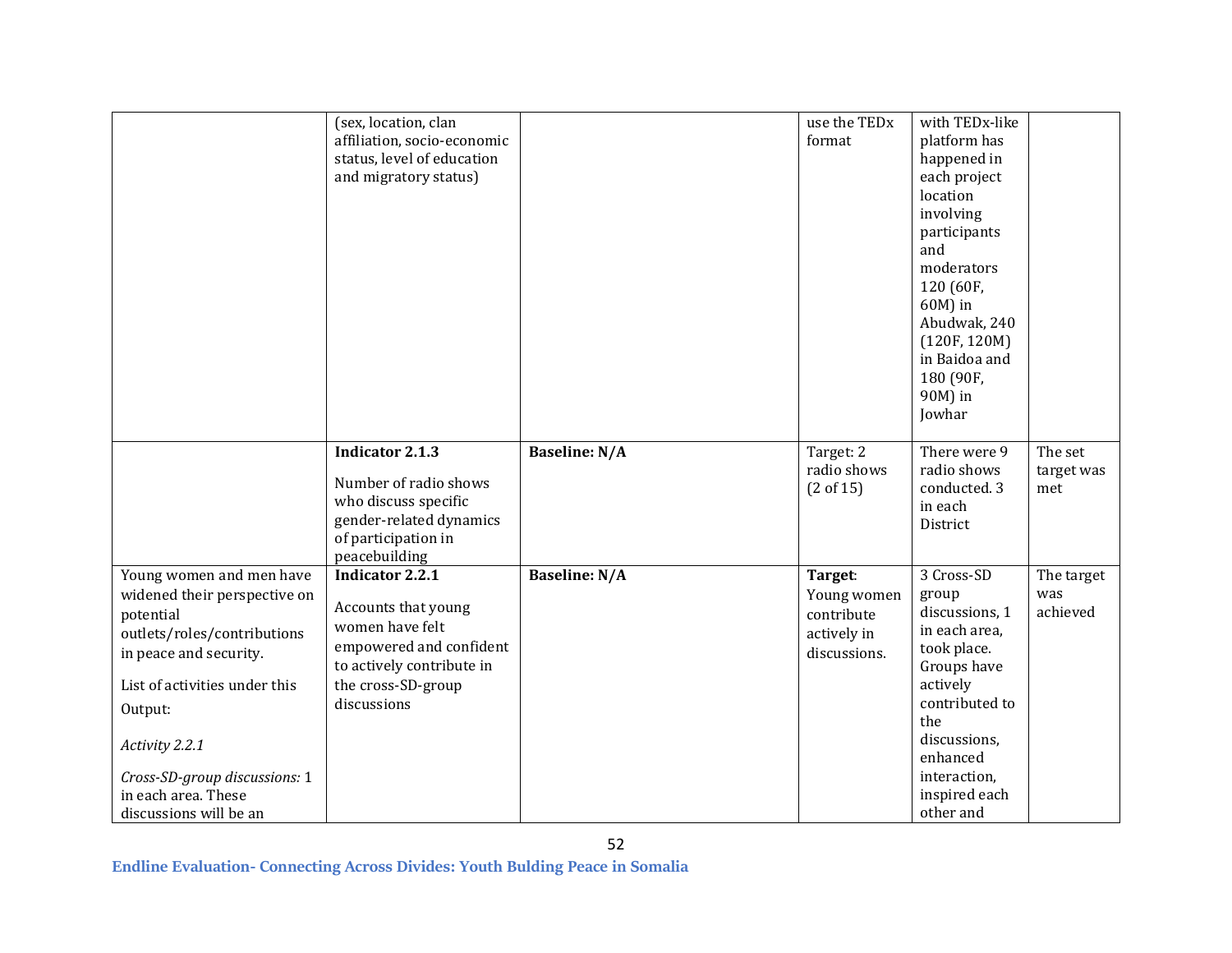| opportunity to share about     |  | formed          |  |
|--------------------------------|--|-----------------|--|
| the SD journey beyond the      |  | collaborative   |  |
| small SD group. These          |  | future          |  |
|                                |  |                 |  |
| conversations will enhance     |  | engagements     |  |
| interactions across the        |  | The             |  |
| diversity of groups engaged    |  | participants    |  |
| and contribute to              |  | through the     |  |
| agency/empowerment             |  | groups FGDs     |  |
| through stepping out of the    |  | expressed       |  |
| safety of the small SD group,  |  | their           |  |
| mutual learning about roles    |  | confidence in   |  |
| in peacebuilding, and the      |  | matter conflict |  |
| realization of being a broader |  | resolution and  |  |
| collective with shared         |  | peacebuilding.  |  |
| aspirations.                   |  |                 |  |
|                                |  |                 |  |

## *Table 13: Progress towards outcome 3 Indicators*

| Consensus building and joint<br>action among youth<br>Young women and men<br>develop a shared agenda and<br>strategy to increase youth<br>influence in peacebuilding in<br>their area.<br>(Any SDG Target that this<br>Outcome contributes to)<br>As above.<br>(Any Universal Periodic<br>Review of Human Rights<br>(UPR) | Indicator 3 a<br>Existence of a shared<br>strategy document<br>signed & endorsed by<br>all representatives<br>and which reflects a<br>clear influencing<br>agenda. Evidence that<br>the strategy reflects<br>specific gender<br>aspects of youth<br>inclusion. | Baseline: NA | Target: Three<br>advocacy strategies<br>were developed,<br>defining clear<br>advocacy targets<br>and messages.<br>Specific gender-<br>related challenges<br>for youth inclusion<br>are reflected in the<br>strategy | Five advocacy<br>training and meetings<br>were conducted<br>including training on<br>strategic thinking,<br>advocacy and<br>negotiation skills, and<br>youth exchange<br>agents' session,<br>exchange meetings<br>between participants,<br>interactive sessions<br>with clan elders and<br>local leaders and<br>youth summit. This<br>training meets<br>SDG16. | The target was<br>achieved by 2 extra<br>advocacy strategy<br>training. |
|---------------------------------------------------------------------------------------------------------------------------------------------------------------------------------------------------------------------------------------------------------------------------------------------------------------------------|----------------------------------------------------------------------------------------------------------------------------------------------------------------------------------------------------------------------------------------------------------------|--------------|---------------------------------------------------------------------------------------------------------------------------------------------------------------------------------------------------------------------|----------------------------------------------------------------------------------------------------------------------------------------------------------------------------------------------------------------------------------------------------------------------------------------------------------------------------------------------------------------|-------------------------------------------------------------------------|
|---------------------------------------------------------------------------------------------------------------------------------------------------------------------------------------------------------------------------------------------------------------------------------------------------------------------------|----------------------------------------------------------------------------------------------------------------------------------------------------------------------------------------------------------------------------------------------------------------|--------------|---------------------------------------------------------------------------------------------------------------------------------------------------------------------------------------------------------------------|----------------------------------------------------------------------------------------------------------------------------------------------------------------------------------------------------------------------------------------------------------------------------------------------------------------------------------------------------------------|-------------------------------------------------------------------------|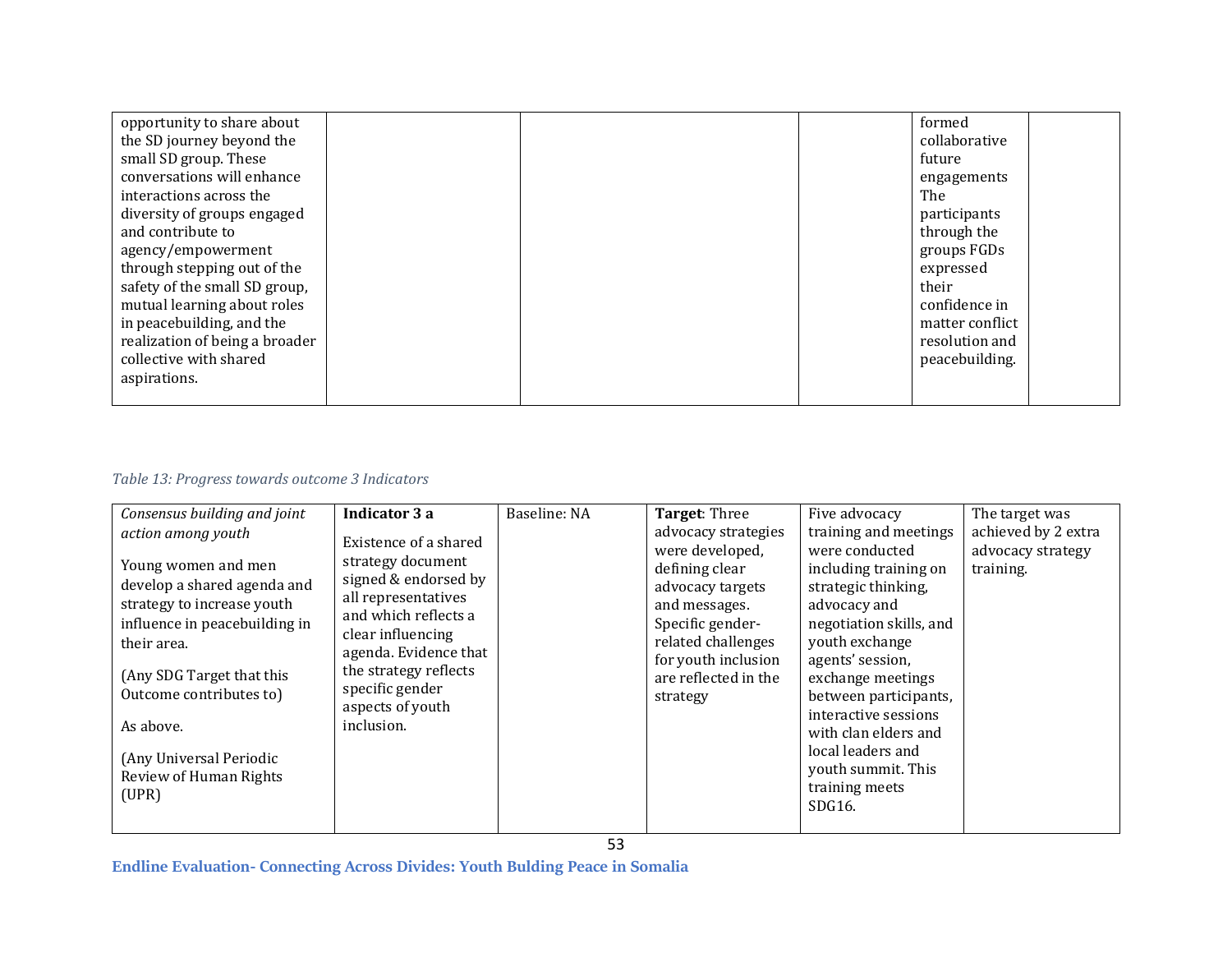| a recommendation that this<br>Outcome helps to implement<br>and if so, year of UPR) |                                                                                                                                                                                                                                                                                          |                     |             | 30 SD youth from<br>Jowhar formed one<br>dollar club and they<br>are reaching out to<br>vulnerable<br>communities within<br>their one dollar to buy<br>food<br>for<br>the<br>vulnerable<br>communities.                                                                                                                                             |                                                                                                                      |
|-------------------------------------------------------------------------------------|------------------------------------------------------------------------------------------------------------------------------------------------------------------------------------------------------------------------------------------------------------------------------------------|---------------------|-------------|-----------------------------------------------------------------------------------------------------------------------------------------------------------------------------------------------------------------------------------------------------------------------------------------------------------------------------------------------------|----------------------------------------------------------------------------------------------------------------------|
|                                                                                     | Indicator 3 b<br>% of surveyed youth<br>reps (90 in total) that<br>report they have<br>shared the strategy<br>with their peers (SD<br>groups) (data<br>disaggregated by sex,<br>location, clan<br>affiliation, socio-<br>economic status, level<br>of education and<br>migratory status) | <b>Baseline: NA</b> | Target: 80% | 90 % of the SD<br>participants involved<br>in the strategy shared<br>their peers in their<br>respective<br>Youth collaboration<br>in govt programmes<br>played a big role in<br>the Jowhar Flood<br>emergency response.<br><b>Building of Gabions</b><br>along the river banks<br>to prevent the river<br>bursting into the<br>adjacent communities | The target was<br>passed by 10%.                                                                                     |
|                                                                                     | Indicator 3 c<br>% of surveyed<br>representatives that<br>report commitment<br>and sense of<br>ownership (data<br>disaggregated by sex,<br>location, clan<br>affiliation, socio-<br>economic status, level                                                                               | <b>Baseline: NA</b> | Target: 75% | 30 SD youth from<br>Jowhar formed one<br>dollar club and they<br>are reaching out to<br>vulnerable<br>communities within<br>their one dollar to buy<br>food<br>for<br>the<br>vulnerable<br>communities.                                                                                                                                             | All the 100% of<br>youth who<br>participated in the<br>SD sessions showed<br>the commitment of<br>project ownership. |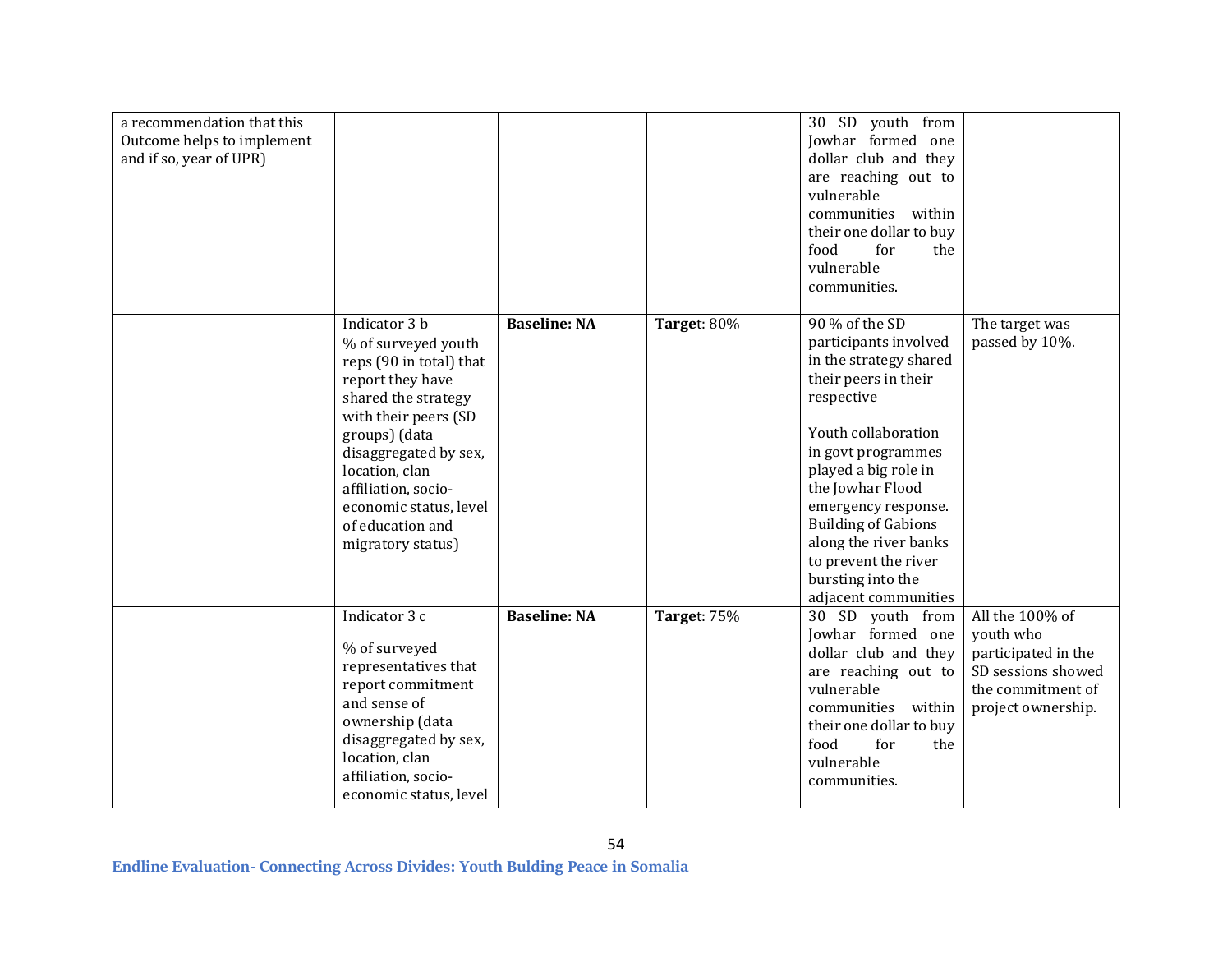|                              | of education and       |                     |                   | 100%<br>of<br>the                |                     |
|------------------------------|------------------------|---------------------|-------------------|----------------------------------|---------------------|
|                              | migratory status       |                     |                   | participating<br>young           |                     |
|                              |                        |                     |                   | men and women, who               |                     |
|                              |                        |                     |                   | participated in the              |                     |
|                              |                        |                     |                   | exchange visit, have             |                     |
|                              |                        |                     |                   | enhanced<br>their                |                     |
|                              |                        |                     |                   | influence in engaging            |                     |
|                              |                        |                     |                   | issues,<br>community             |                     |
|                              |                        |                     |                   | increasing interaction           |                     |
|                              |                        |                     |                   | and<br>networking.               |                     |
|                              |                        |                     |                   | have<br>Participants             |                     |
|                              |                        |                     |                   | established<br>a                 |                     |
|                              |                        |                     |                   | WhatsApp platform to             |                     |
|                              |                        |                     |                   | further communicate.             |                     |
|                              |                        |                     |                   |                                  |                     |
|                              |                        |                     |                   | 30<br>people<br>young            |                     |
|                              |                        |                     |                   | (15F;<br>15M)                    |                     |
|                              |                        |                     |                   | participated in 3 days           |                     |
|                              |                        |                     |                   | youth<br>summit<br>$\mathbf{in}$ |                     |
|                              |                        |                     |                   | Mogadishu<br>shared              |                     |
|                              |                        |                     |                   | their<br>experience,             |                     |
|                              |                        |                     |                   | reflected, learned and           |                     |
|                              |                        |                     |                   | created linkages. They           |                     |
|                              |                        |                     |                   | collaboratively<br>also          |                     |
|                              |                        |                     |                   | developed                        |                     |
|                              |                        |                     |                   | peacebuilding                    |                     |
|                              |                        |                     |                   |                                  |                     |
|                              |                        |                     |                   | strategies that will             |                     |
|                              |                        |                     |                   | increase<br>youth                |                     |
|                              |                        |                     |                   | inclusion.                       |                     |
| Output 3.1                   | <b>Indicator 3.1.1</b> | <b>Baseline: NA</b> | Target: 2 per SD  | 72 SD Youth were                 | The target was met. |
|                              |                        |                     | group (45 groups, | invited to attend an             |                     |
| Participating youth have     | Number of youth        |                     | so 90 in total)   | Interclan dialogue               |                     |
| increased their advocacy and | representatives        |                     |                   | between Marehan                  |                     |
| negotiation skills.          | selected in SD groups  |                     |                   | and Ogaden clan                  |                     |
|                              | who join the three     |                     |                   | where the Ugas of                |                     |
|                              | trainings (data        |                     |                   | Marehan invited the              |                     |
|                              | disaggregated by sex,  |                     |                   |                                  |                     |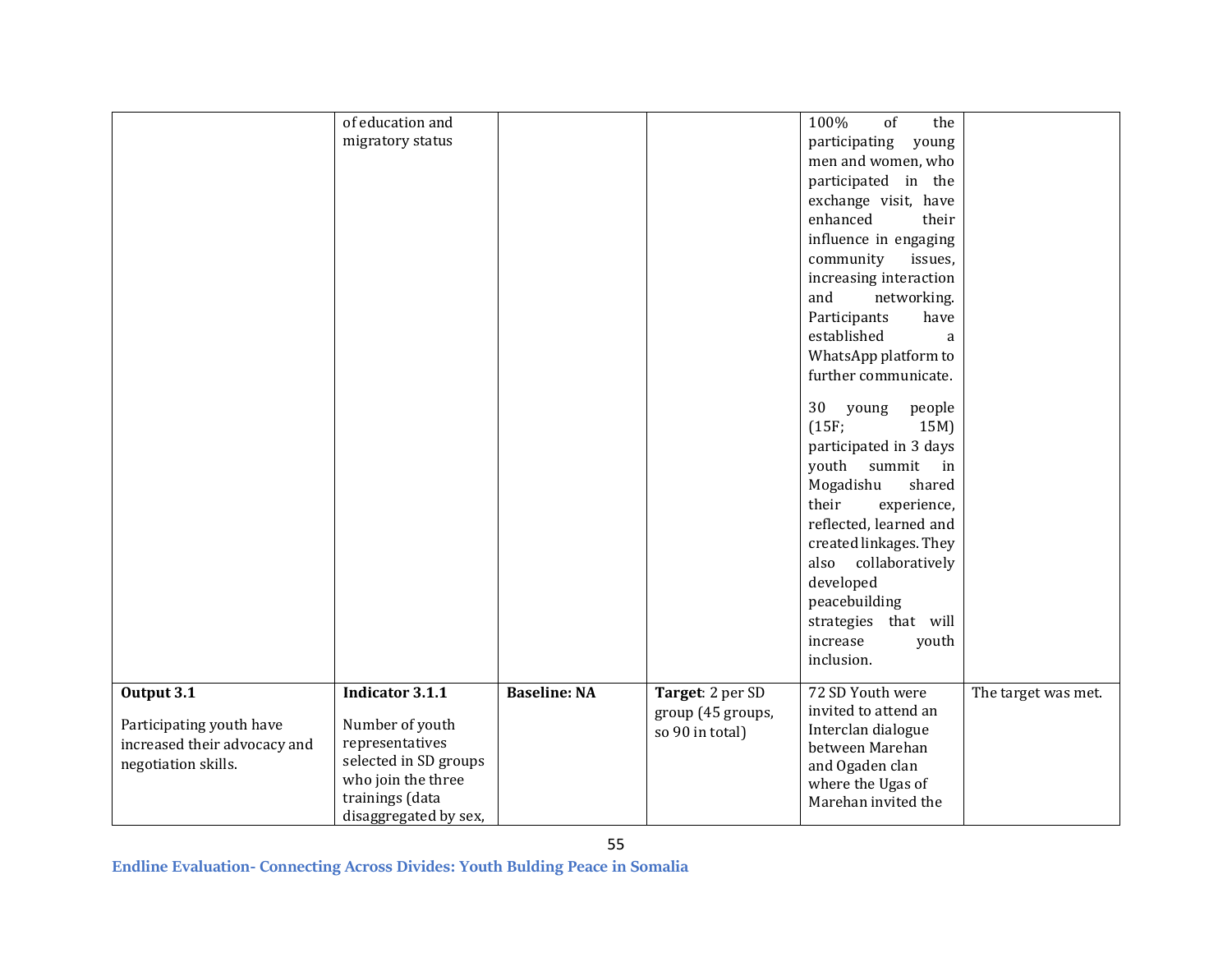| List of activities under this<br>Output:<br>Activity 3.1.1<br>Identify young change<br>agents/representatives:<br>Facilitated SD groups to<br>identify 2 representatives and<br>agreement on how to continue<br>communication<br>Conduct an interactive<br>training: in strategic thinking,<br>advocacy and negotiation<br>skills for 90 selected<br>participants, 2 per group, one | location, clan<br>affiliation, socio-<br>economic status, level<br>of education and<br>migratory status)                                                                                     |                     |                                                               | youth to participate<br>in the event.<br>In Abudwak, the Gurti<br>(council of elders),<br>allocated<br>has<br>10<br>positions<br>for<br>the<br>youth to learn the<br>dispute resolutions<br>mechanisms.<br>The<br>positions include 5<br>males and 5 females.                                                                                                                                                          |                            |
|-------------------------------------------------------------------------------------------------------------------------------------------------------------------------------------------------------------------------------------------------------------------------------------------------------------------------------------------------------------------------------------|----------------------------------------------------------------------------------------------------------------------------------------------------------------------------------------------|---------------------|---------------------------------------------------------------|------------------------------------------------------------------------------------------------------------------------------------------------------------------------------------------------------------------------------------------------------------------------------------------------------------------------------------------------------------------------------------------------------------------------|----------------------------|
| in each area.                                                                                                                                                                                                                                                                                                                                                                       | <b>Indicator 3.1.2</b><br>% of training<br>participants who<br>show an increase in<br>knowledge and skills<br>for advocacy and<br>negotiation through<br>self-assessment pre-<br>post survey | <b>Baseline: NA</b> | Target: 75% of<br>training participants<br>in the three areas | In Abudwak, the Gurti<br>(council of elders),<br>allocated<br>10<br>has<br>for<br>the<br>positions<br>youth to learn the<br>dispute<br>resolutions<br>mechanisms.<br>The<br>positions include 5<br>males and 5 females.<br>72 SD Youth were<br>invited to attend an<br>Interclan<br>dialogue<br>between Marehan and<br>Ogaden clan where<br>the Ugas of Marehan<br>invited the youth to<br>participate in the<br>event | The target was<br>achieved |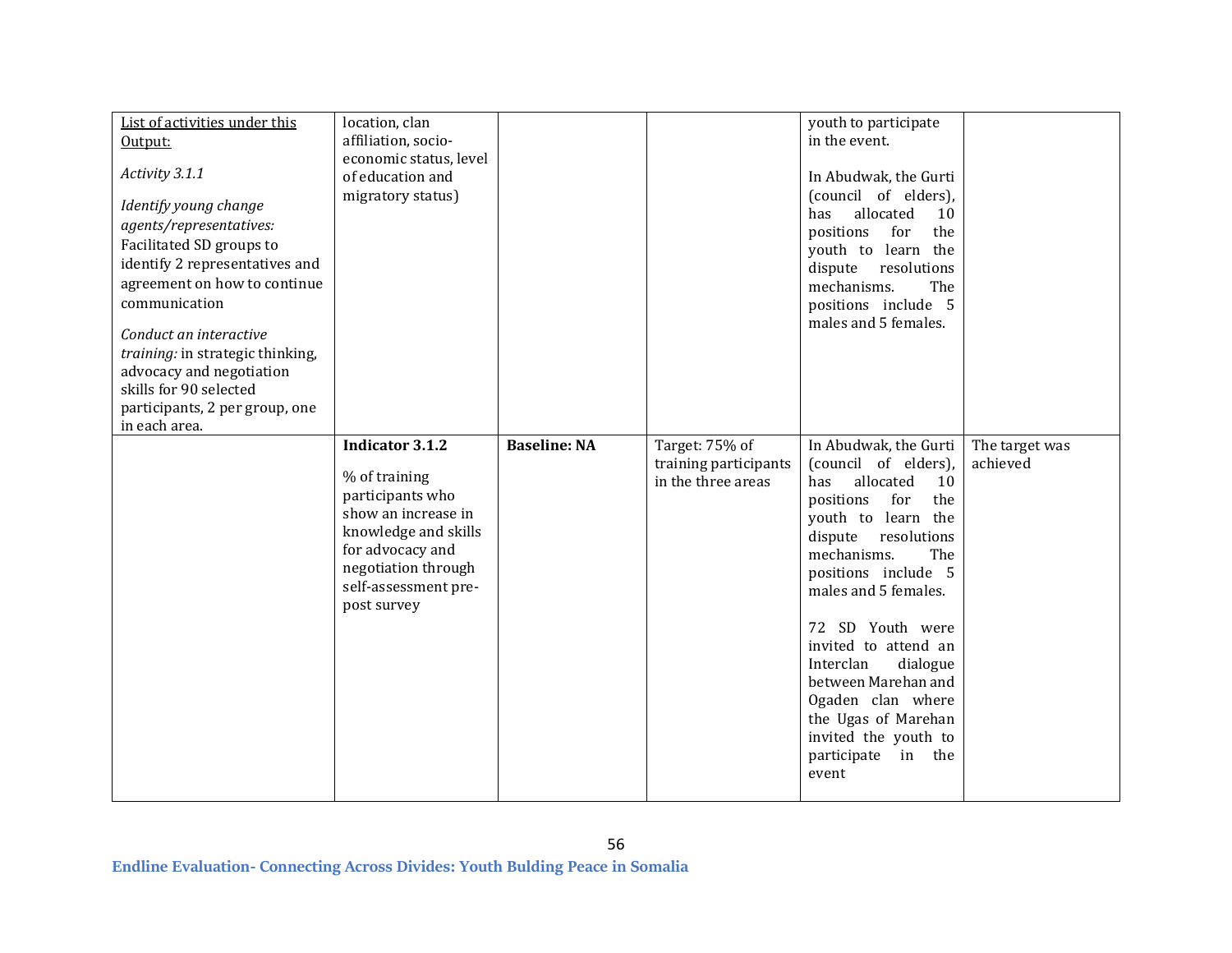| <b>Baseline: NA</b> | Target: 80%                                                            | 100%<br>of<br>the      | The target was met                                                                                                                                                                                                                                                                                                                                                                                                                                                                                                                                                                                                                                                                                         |
|---------------------|------------------------------------------------------------------------|------------------------|------------------------------------------------------------------------------------------------------------------------------------------------------------------------------------------------------------------------------------------------------------------------------------------------------------------------------------------------------------------------------------------------------------------------------------------------------------------------------------------------------------------------------------------------------------------------------------------------------------------------------------------------------------------------------------------------------------|
|                     |                                                                        | participating<br>young | and passed by 20%                                                                                                                                                                                                                                                                                                                                                                                                                                                                                                                                                                                                                                                                                          |
|                     |                                                                        | men and women, as      |                                                                                                                                                                                                                                                                                                                                                                                                                                                                                                                                                                                                                                                                                                            |
|                     |                                                                        | well<br>as<br>women    |                                                                                                                                                                                                                                                                                                                                                                                                                                                                                                                                                                                                                                                                                                            |
|                     |                                                                        | who                    |                                                                                                                                                                                                                                                                                                                                                                                                                                                                                                                                                                                                                                                                                                            |
|                     |                                                                        |                        |                                                                                                                                                                                                                                                                                                                                                                                                                                                                                                                                                                                                                                                                                                            |
|                     |                                                                        |                        |                                                                                                                                                                                                                                                                                                                                                                                                                                                                                                                                                                                                                                                                                                            |
|                     |                                                                        |                        |                                                                                                                                                                                                                                                                                                                                                                                                                                                                                                                                                                                                                                                                                                            |
|                     |                                                                        |                        |                                                                                                                                                                                                                                                                                                                                                                                                                                                                                                                                                                                                                                                                                                            |
|                     |                                                                        |                        |                                                                                                                                                                                                                                                                                                                                                                                                                                                                                                                                                                                                                                                                                                            |
|                     |                                                                        |                        |                                                                                                                                                                                                                                                                                                                                                                                                                                                                                                                                                                                                                                                                                                            |
|                     |                                                                        |                        |                                                                                                                                                                                                                                                                                                                                                                                                                                                                                                                                                                                                                                                                                                            |
|                     |                                                                        |                        |                                                                                                                                                                                                                                                                                                                                                                                                                                                                                                                                                                                                                                                                                                            |
|                     |                                                                        | a                      |                                                                                                                                                                                                                                                                                                                                                                                                                                                                                                                                                                                                                                                                                                            |
|                     |                                                                        |                        |                                                                                                                                                                                                                                                                                                                                                                                                                                                                                                                                                                                                                                                                                                            |
|                     |                                                                        |                        |                                                                                                                                                                                                                                                                                                                                                                                                                                                                                                                                                                                                                                                                                                            |
|                     |                                                                        |                        |                                                                                                                                                                                                                                                                                                                                                                                                                                                                                                                                                                                                                                                                                                            |
|                     |                                                                        |                        |                                                                                                                                                                                                                                                                                                                                                                                                                                                                                                                                                                                                                                                                                                            |
|                     |                                                                        |                        |                                                                                                                                                                                                                                                                                                                                                                                                                                                                                                                                                                                                                                                                                                            |
|                     |                                                                        |                        |                                                                                                                                                                                                                                                                                                                                                                                                                                                                                                                                                                                                                                                                                                            |
|                     |                                                                        |                        |                                                                                                                                                                                                                                                                                                                                                                                                                                                                                                                                                                                                                                                                                                            |
|                     |                                                                        |                        |                                                                                                                                                                                                                                                                                                                                                                                                                                                                                                                                                                                                                                                                                                            |
|                     |                                                                        |                        |                                                                                                                                                                                                                                                                                                                                                                                                                                                                                                                                                                                                                                                                                                            |
|                     |                                                                        |                        |                                                                                                                                                                                                                                                                                                                                                                                                                                                                                                                                                                                                                                                                                                            |
|                     |                                                                        |                        |                                                                                                                                                                                                                                                                                                                                                                                                                                                                                                                                                                                                                                                                                                            |
|                     |                                                                        |                        |                                                                                                                                                                                                                                                                                                                                                                                                                                                                                                                                                                                                                                                                                                            |
|                     |                                                                        | 30<br>people<br>young  |                                                                                                                                                                                                                                                                                                                                                                                                                                                                                                                                                                                                                                                                                                            |
|                     |                                                                        |                        |                                                                                                                                                                                                                                                                                                                                                                                                                                                                                                                                                                                                                                                                                                            |
|                     |                                                                        |                        |                                                                                                                                                                                                                                                                                                                                                                                                                                                                                                                                                                                                                                                                                                            |
|                     |                                                                        | in                     |                                                                                                                                                                                                                                                                                                                                                                                                                                                                                                                                                                                                                                                                                                            |
|                     |                                                                        |                        |                                                                                                                                                                                                                                                                                                                                                                                                                                                                                                                                                                                                                                                                                                            |
|                     |                                                                        |                        |                                                                                                                                                                                                                                                                                                                                                                                                                                                                                                                                                                                                                                                                                                            |
|                     |                                                                        |                        |                                                                                                                                                                                                                                                                                                                                                                                                                                                                                                                                                                                                                                                                                                            |
|                     |                                                                        |                        |                                                                                                                                                                                                                                                                                                                                                                                                                                                                                                                                                                                                                                                                                                            |
|                     |                                                                        |                        |                                                                                                                                                                                                                                                                                                                                                                                                                                                                                                                                                                                                                                                                                                            |
|                     |                                                                        |                        |                                                                                                                                                                                                                                                                                                                                                                                                                                                                                                                                                                                                                                                                                                            |
|                     |                                                                        |                        |                                                                                                                                                                                                                                                                                                                                                                                                                                                                                                                                                                                                                                                                                                            |
| learning to enhance | women peacebuilders<br>who reflect on at least<br>event (disaggregated |                        | peacebuilders<br>participated in the<br>exchange visit, have<br>enhanced<br>their<br>influence in engaging<br>community<br>issues,<br>increasing interaction<br>and<br>networking.<br>Participants<br>have<br>established<br>WhatsApp platform to<br>further communicate.<br>A member of the<br>Kismayo<br>Women<br>Platform<br>who<br>participated in the<br>exchanges has been<br>appointed Jubbaland<br>Minister of Women<br>and Human Right<br>Affairs.<br>(15F;<br>15M)<br>participated in 3 days<br>youth summit<br>Mogadishu<br>shared<br>their<br>experience,<br>reflected, learned and<br>created linkages. They<br>collaboratively<br>also<br>developed<br>peacebuilding<br>strategies that will |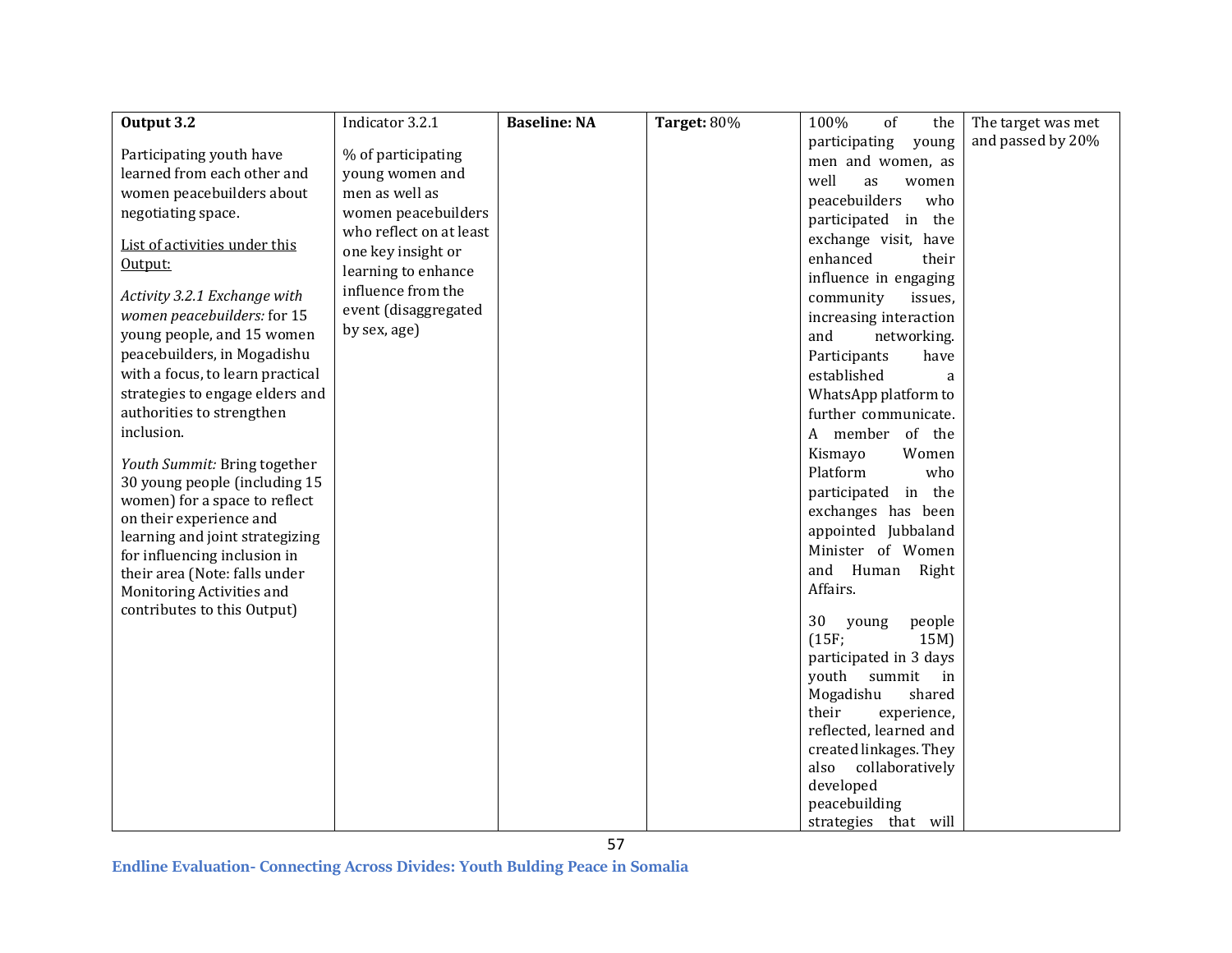|                                                                                                                                              |                                                                                                                                                                                 |                     |                    | increase<br>youth<br>inclusion.<br>In<br>attendance were the<br>Federal Government<br>Ministry of interior-<br>department<br>of<br>Reconciliation                                                                                                                                                                                                                                                                |                                  |
|----------------------------------------------------------------------------------------------------------------------------------------------|---------------------------------------------------------------------------------------------------------------------------------------------------------------------------------|---------------------|--------------------|------------------------------------------------------------------------------------------------------------------------------------------------------------------------------------------------------------------------------------------------------------------------------------------------------------------------------------------------------------------------------------------------------------------|----------------------------------|
| Output 3.3<br>Participants have developed a<br>shared agenda and advocacy<br>strategy for youth influence in<br>peacebuilding in their area. | Indicator $3.\overline{3.1}$<br>% of young women<br>and men who have<br>engaged their SD<br>group at least once<br>during the process to<br>develop a strategy for<br>influence | <b>Baseline: NA</b> | <b>Target: 75%</b> | 100%<br>of<br>the<br>representatives have<br>SD<br>their<br>engaged<br>in<br>the<br>groups<br>development of the<br>strategy and other<br>actions<br>peace<br>for<br>influence.                                                                                                                                                                                                                                  | The target was<br>passed by 25%  |
|                                                                                                                                              | <b>Indicator 3.3.2</b><br>Percentage of<br>representatives who<br>participate in<br>Strategy<br>Development<br>meetings in each<br>area.                                        | <b>Baseline: NA</b> | Target: 90%        | 100%<br>of<br>representatives have<br>participated in the<br>strategy<br>development.<br>Baidoa youth were<br>engaged<br>by<br>the<br>ministry of labour<br>formulating<br>when<br><b>TVET</b> policies<br>Baidoa Youth<br>The<br>chairperson who is a<br>beneficiary<br>of the<br>i <sub>S</sub><br>project<br>being<br>recognised by the<br>ministry of youth and<br>he's active in the<br>political arena and | That target was<br>passed by 10% |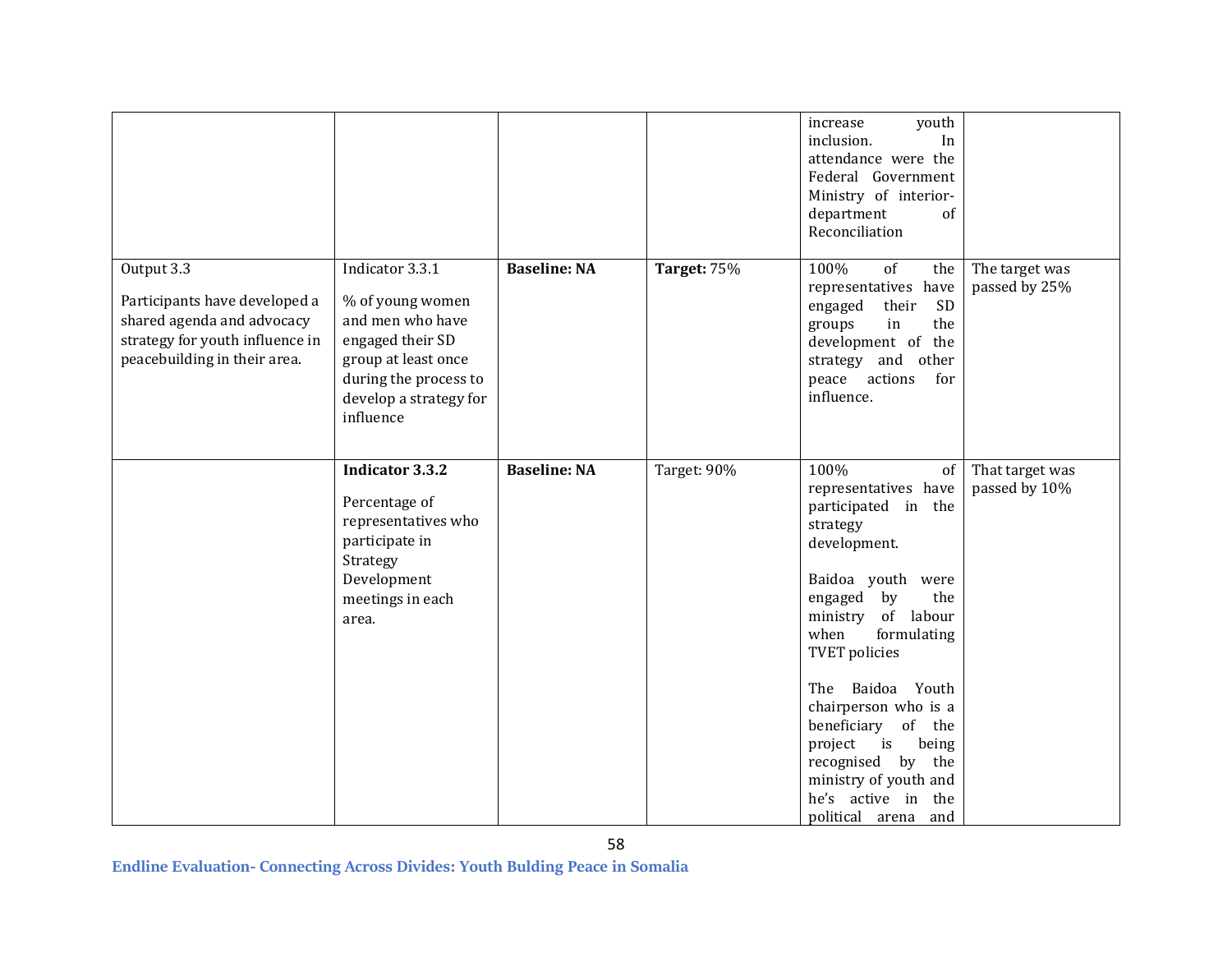|  |  |  |  | .<br>σet<br>cnool<br>t nublic.<br>. .<br>events. |  |
|--|--|--|--|--------------------------------------------------|--|
|--|--|--|--|--------------------------------------------------|--|

| <b>Outcome 4</b>                                                                                                                                                                                                        | Indicator 4 a                                                                      | <b>Baseline: NA</b> | Target: at least 5 | In Abudwak an SD                                                                                                                                                                                                                                                                                                                            | The target was met |
|-------------------------------------------------------------------------------------------------------------------------------------------------------------------------------------------------------------------------|------------------------------------------------------------------------------------|---------------------|--------------------|---------------------------------------------------------------------------------------------------------------------------------------------------------------------------------------------------------------------------------------------------------------------------------------------------------------------------------------------|--------------------|
|                                                                                                                                                                                                                         |                                                                                    |                     | such changes are   | youth participant has                                                                                                                                                                                                                                                                                                                       |                    |
| Inclusion of youth in                                                                                                                                                                                                   | Verifiable changes in                                                              |                     | identified across  | been appointed as the                                                                                                                                                                                                                                                                                                                       |                    |
| peace and conflict                                                                                                                                                                                                      | the attitudes and                                                                  |                     | areas.             | District Commissioner                                                                                                                                                                                                                                                                                                                       |                    |
| decision-making                                                                                                                                                                                                         | actions of targeted                                                                |                     |                    | (DC) of Abudwak.                                                                                                                                                                                                                                                                                                                            |                    |
| Clan Leaders and<br>Administration<br>demonstrate increased<br>willingness to create<br>space for youth<br>inclusion in<br>peacebuilding processes.                                                                     | actors to create space<br>for young women and<br>men in peacebuilding<br>processes |                     |                    | 10 SD male youth were<br>invited to participate in<br>council elders weekly<br>and other meetings in<br>Abudwak- the elders<br>appointed by<br>were<br>'Ugas'<br>(the<br>crown                                                                                                                                                              |                    |
|                                                                                                                                                                                                                         |                                                                                    |                     |                    | elder)                                                                                                                                                                                                                                                                                                                                      |                    |
| (Any SDG Target that<br>this Outcome<br>contributes to)<br>As above.<br>(Any Universal Periodic<br>Review of Human Rights<br>(UPR) recommendation<br>that this Outcome helps<br>to implement and if so,<br>year of UPR) |                                                                                    |                     |                    | 72 SD participants from<br>Abudwak participated<br>cross-border<br>in<br>a<br>(Somalia-Ethiopia)<br>peacebuilding dialogue<br>between two clans.<br>collaboration<br>Close<br>Council of<br>between<br>elders (Mlaaqs) and SD<br>youth. Elders welcome<br>and create space for<br>youth.<br>Clan elders and Local<br>administration<br>from |                    |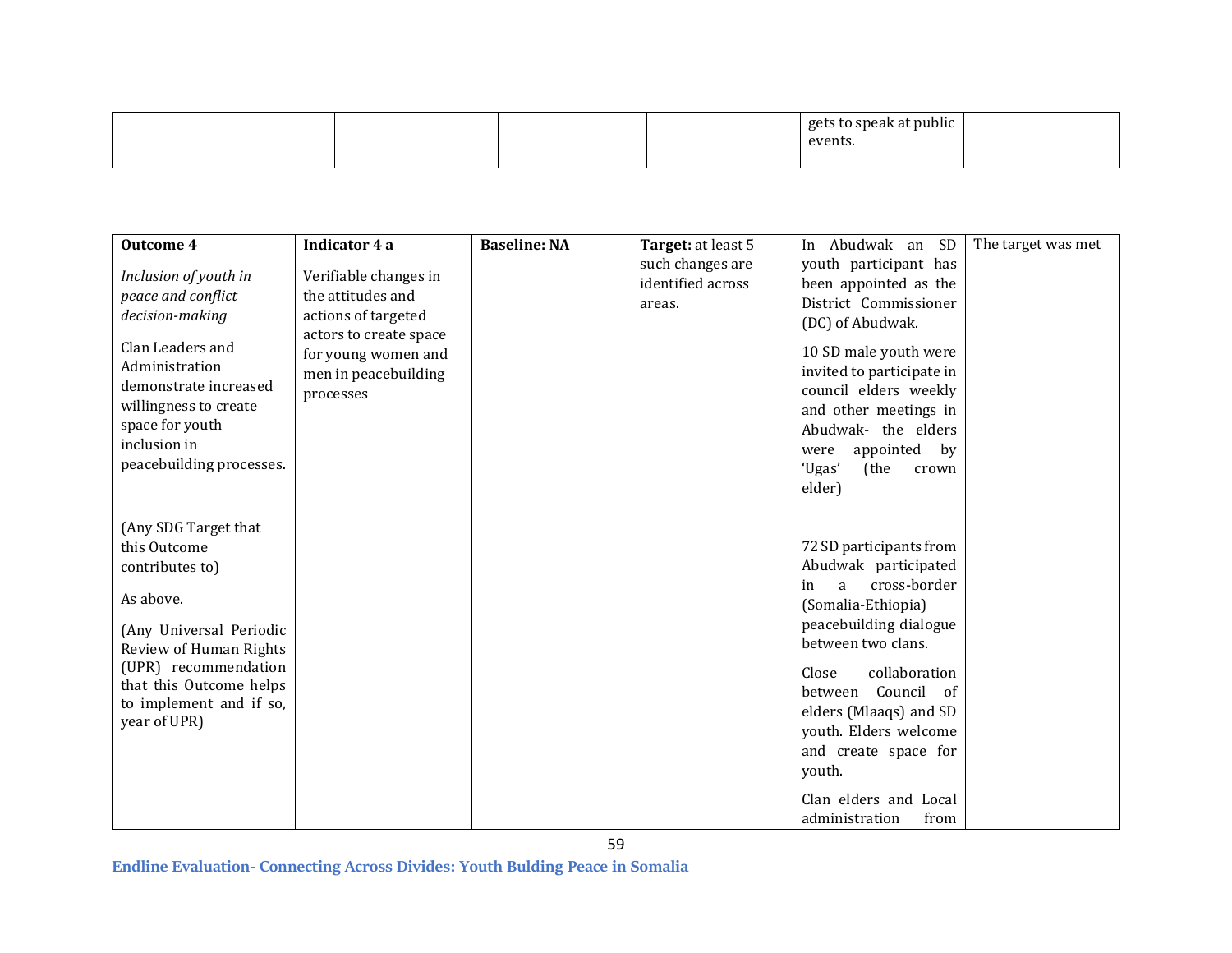|                                                                                                                                                                                                                                                                                                                                                                                                                                                             |                                                                                                               |                     |                                                      | Jowhar have created a<br>close<br>working<br>relationship with SD<br>youth.<br>They invite<br>youth in peacebuilding<br>and other community<br>decision<br>making<br>meetings to have their<br>SD<br>inputs.<br>youth<br>participated in an intra-<br>clan dialogue between<br>two subsections of<br>Somali Bantu held in<br>Jowhar.                                                                                                                                         |                                  |
|-------------------------------------------------------------------------------------------------------------------------------------------------------------------------------------------------------------------------------------------------------------------------------------------------------------------------------------------------------------------------------------------------------------------------------------------------------------|---------------------------------------------------------------------------------------------------------------|---------------------|------------------------------------------------------|------------------------------------------------------------------------------------------------------------------------------------------------------------------------------------------------------------------------------------------------------------------------------------------------------------------------------------------------------------------------------------------------------------------------------------------------------------------------------|----------------------------------|
| Output 4.1<br>Participating youth have<br>enhanced interface with<br>clan elders and<br>authorities in their area<br>List of activities under<br>this Output:<br>Activity 4.1.1<br>Ongoing buy-in and<br>relationship building: (in<br>parallel to outcome 1.3)<br>small-scale information<br>meetings, an invitation<br>to events, etc.<br>The organisation of<br>youth-led dialogue fora:<br>Bringing together<br>relevant leaders and<br>authorities and | Indicator 4.1.1<br>Number of contacts<br>with clan leaders and<br>authorities in the<br>course of the project | <b>Baseline: NA</b> | 20<br>Target:<br>meaningful contacts<br>per location | 66<br>actions<br>peace<br>activities<br>directly<br>targeting elders and<br>authorities have been<br>implemented (Themes<br>include<br>security,<br>discrimination, youth<br>and<br>women<br>participation<br>in<br>politics and peace.)<br>3 interactive dialogue<br>sessions<br>targeting<br>elders and authorities<br>community<br>as<br>stakeholders have been<br>done.<br>3<br>one-off<br>initiatives<br>addressing<br>youth<br>inclusion<br>in<br>peacebuilding<br>and | The<br>target<br>was<br>achieved |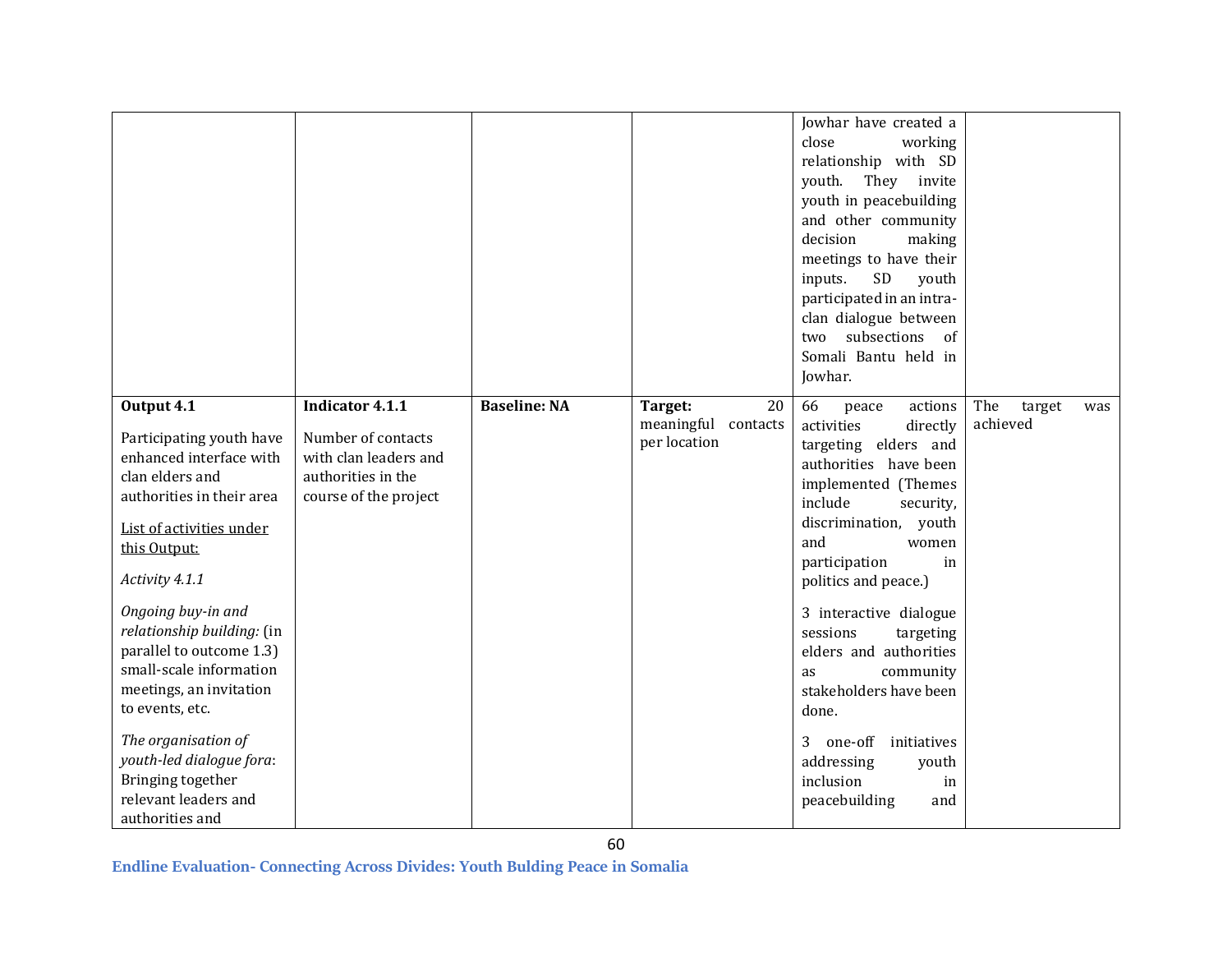| community members, 1<br>per location. This will be<br>an opportunity to bring<br>some of the priority<br>issues identified by<br>youth, share about their<br>journey thus far and<br>listen to elders' and<br>authorities'<br>perspectives/plans on<br>the issues                                                                                                                                                                                                |                                                                                                                                      |                     |                     |           | other decision-making<br>processes.<br>3 strategic advocacy<br>town hall meetings<br>focusing on conflict and<br>peacebuilding<br>dynamics in the 3 areas<br>have been conducted.<br>Elders and authorities<br>as key targets |                                                      |
|------------------------------------------------------------------------------------------------------------------------------------------------------------------------------------------------------------------------------------------------------------------------------------------------------------------------------------------------------------------------------------------------------------------------------------------------------------------|--------------------------------------------------------------------------------------------------------------------------------------|---------------------|---------------------|-----------|-------------------------------------------------------------------------------------------------------------------------------------------------------------------------------------------------------------------------------|------------------------------------------------------|
| Organise Youth-led peace<br>initiatives: Using during<br>internationally<br>recognised events, such<br>as youth and peace day<br>that<br>officially<br>are<br>celebrated in the target<br>areas, youth will create<br>of<br>visibility<br>young<br>people's engagement in<br>peacebuilding and carry<br>key messages to a<br>broader audience. These<br>activities will directly<br>elders<br>involve<br>and<br>authorities and be co-<br>organised if possible. |                                                                                                                                      |                     |                     |           |                                                                                                                                                                                                                               |                                                      |
|                                                                                                                                                                                                                                                                                                                                                                                                                                                                  | <b>Indicator 4.1.2</b><br>Number of elders and<br>authorities who share<br>their perspectives<br>openly during open<br>dialogue fora | <b>Baseline: NA</b> | Target:<br>location | 20<br>per | In Abudwak 18 elders,<br>religious leaders and<br>local<br>authorities<br>attending the dialogue<br>shared<br>their<br>perspective on youth<br>inclusion<br>in<br>peacebuilding<br>and                                        | The target in all the<br>three Districts was<br>met. |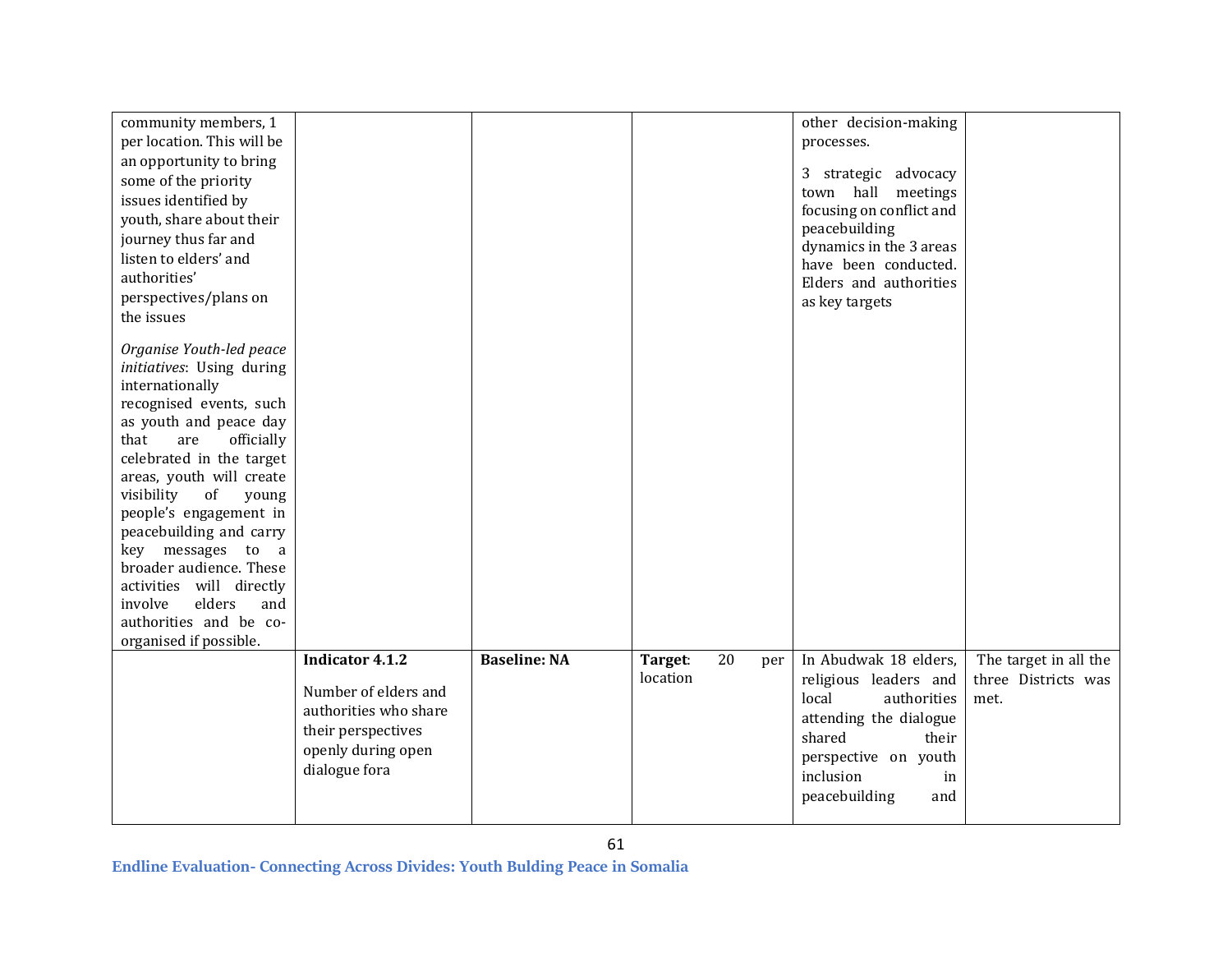|  | decision<br>community    |  |
|--|--------------------------|--|
|  | making.                  |  |
|  |                          |  |
|  |                          |  |
|  |                          |  |
|  | In Abudwak 15 elders     |  |
|  |                          |  |
|  | religious leader and     |  |
|  | local authorities who    |  |
|  | attended<br>interactive  |  |
|  | dialogue<br>forum        |  |
|  |                          |  |
|  | strongly emphasis their  |  |
|  | support<br>and           |  |
|  | commitment to youth      |  |
|  | inclusion<br>in          |  |
|  |                          |  |
|  | peacebuilding<br>and     |  |
|  | political representation |  |
|  |                          |  |
|  | In Baidoa 20 elders,     |  |
|  | religious leaders and    |  |
|  | representatives of the   |  |
|  | local<br>authorities     |  |
|  |                          |  |
|  | attended and shared      |  |
|  | their perspective on     |  |
|  | youth inclusion<br>in    |  |
|  | peacebuilding<br>and     |  |
|  |                          |  |
|  | community decision-      |  |
|  | making.                  |  |
|  |                          |  |
|  | In Jowhar 20 elders,     |  |
|  | religious leaders and    |  |
|  | Local authorities were   |  |
|  | engaged<br>Youth-led     |  |
|  |                          |  |
|  | dialogue Fora. The aim   |  |
|  | of this meeting was for  |  |
|  | SD youth to present      |  |
|  | their positions with     |  |
|  | relevant                 |  |
|  | local                    |  |
|  | and<br>authorities       |  |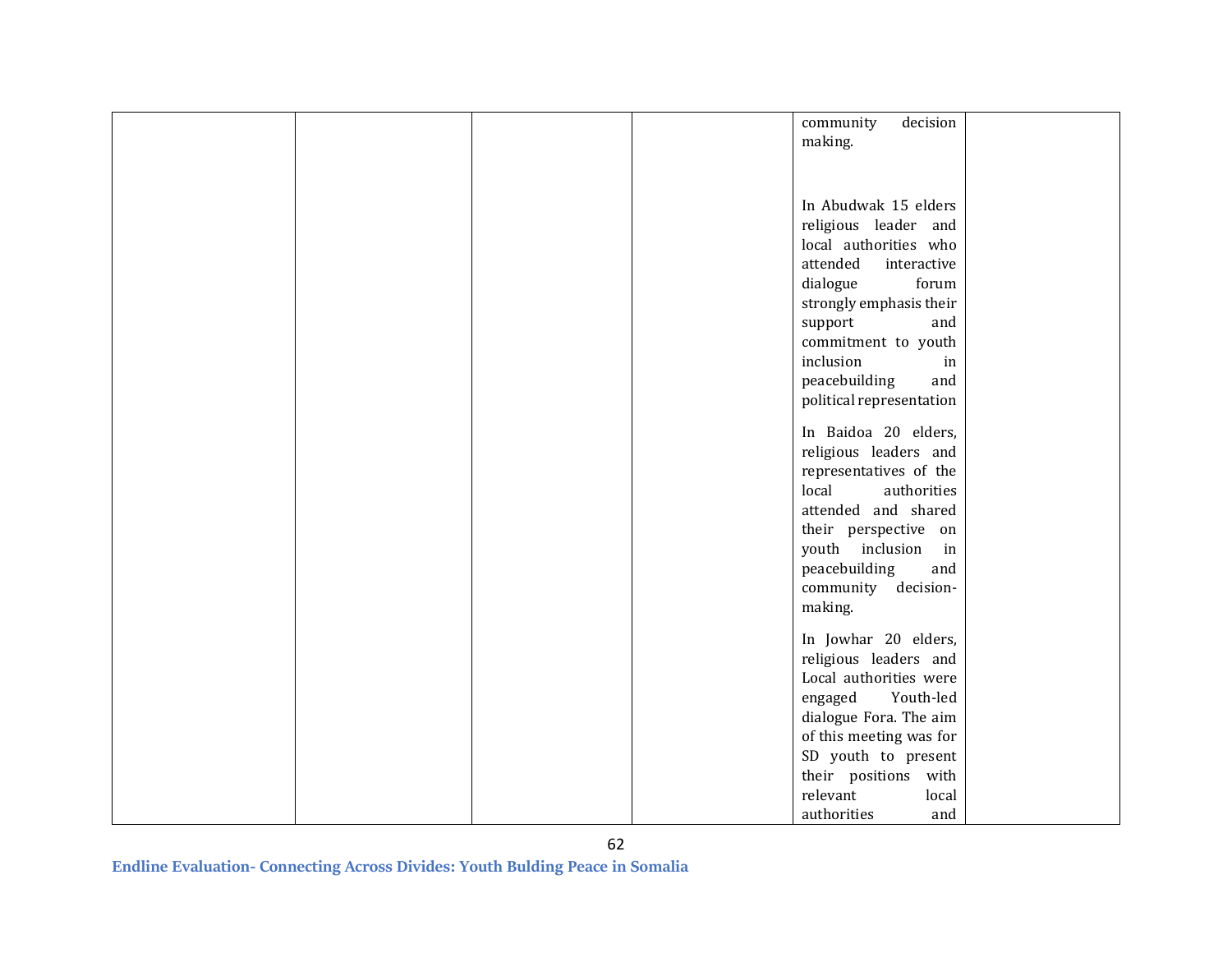|                                                                                                                           | Indicator 4.1.3<br>Number<br>of<br>young<br>and<br>men<br>women<br>mobilized during peace<br>events showcasing the<br>people's<br>young<br>engagement | Baseline: NA        | Target: 100 per<br>location                                     | traditional leaders and<br>listen<br>their<br>to<br>the<br>perspectives on<br>conflict<br>and<br>peacebuilding<br>dynamics in the town.<br>In Jowhar 10 elders,<br>religious leaders and a<br>representative<br>from<br>authorities<br>attended<br>shared<br>their<br>and<br>perspective as well as<br>commitment<br>to<br>youth<br>support<br>inclusion<br>in<br>peacebuilding<br>and<br>community<br>decision<br>making processes.<br>300 participants (145F;<br>155 M) took part in<br>International<br>Peace<br>Day in<br>September<br>2020.<br>220 (100F, 120 M)<br>participated<br>in<br>commemorating<br>Somali Nation Youth<br>Day (SYL) in May 2021. | The target of 100 per<br>location was met                                                                                               |
|---------------------------------------------------------------------------------------------------------------------------|-------------------------------------------------------------------------------------------------------------------------------------------------------|---------------------|-----------------------------------------------------------------|---------------------------------------------------------------------------------------------------------------------------------------------------------------------------------------------------------------------------------------------------------------------------------------------------------------------------------------------------------------------------------------------------------------------------------------------------------------------------------------------------------------------------------------------------------------------------------------------------------------------------------------------------------------|-----------------------------------------------------------------------------------------------------------------------------------------|
| Output 4.2<br>Critical clan elders and<br>government<br>representatives have<br>increased their<br>understanding of youth | <b>Indicator 4.2.1</b><br>The extent to which<br>people<br>young<br>representatives feel that<br>they have been able to<br>share their position and   | <b>Baseline: NA</b> | Target: 75% feel that<br>they have been heard<br>to some extent | 100%<br>$\overline{\text{of}}$<br>youth<br>representatives<br>reported<br>that<br>their<br>positions have been<br>received, listened to,<br>and welcomed by both<br>the elders and Local                                                                                                                                                                                                                                                                                                                                                                                                                                                                      | The number of the<br>youth<br>representatives that<br>reported to have<br>been<br>received<br>listened<br>and<br>to<br>welcomed by both |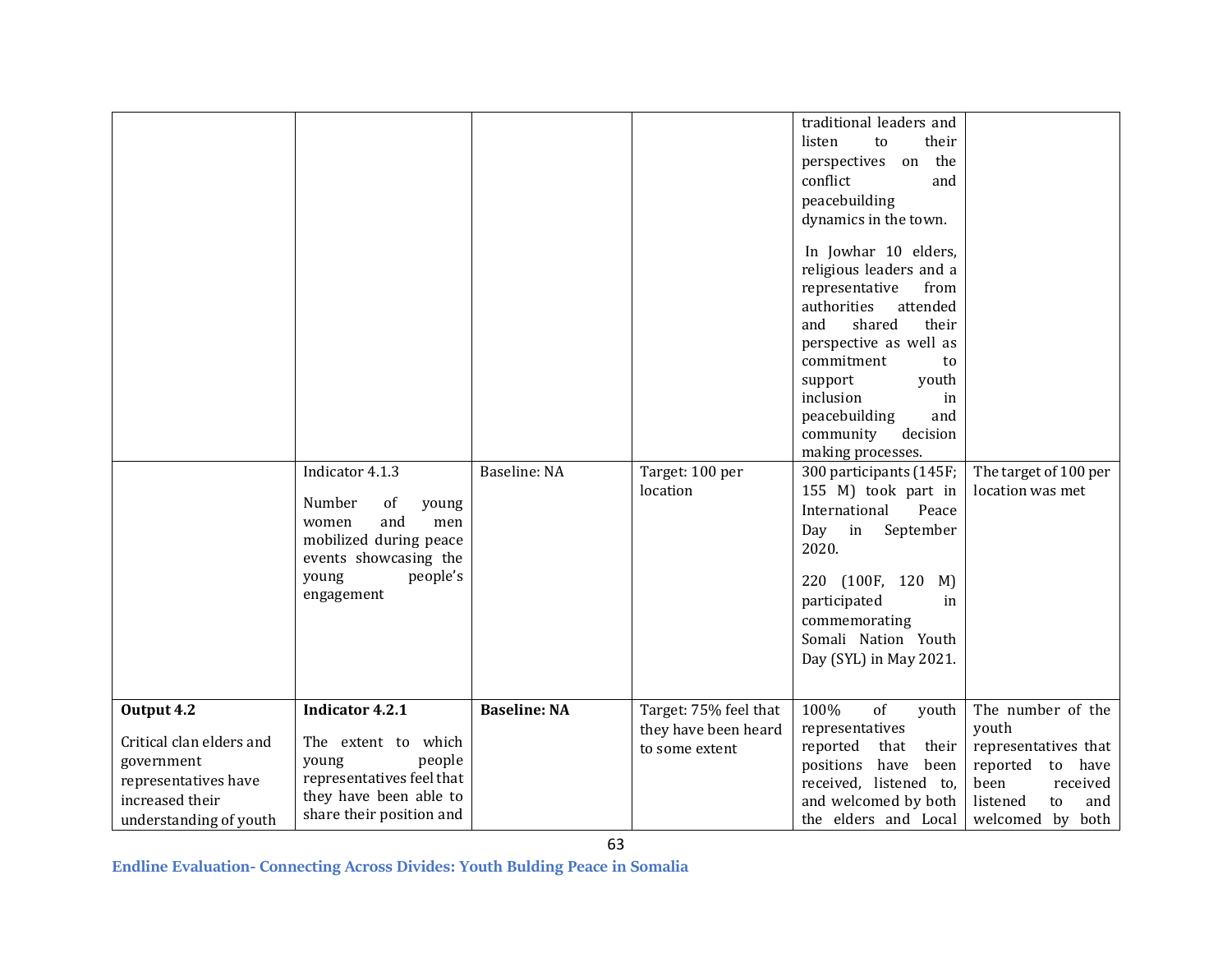| priorities and<br>recommendations.<br>List of activities under<br>this Output:<br>Activity 4.2.1 Townhall:<br>Young women and men<br>representatives<br>(selected change agents)<br>of the target youth | listened<br>been<br>to<br>(disaggregated by sex)                                                                                        |              |         | This<br>administrations.<br>can be attributed to<br>how the elders and the<br>local authorities have<br>been involved in the<br>implementation<br>$\sigma$ f<br>peace actions and the<br>receptiveness<br>in<br>youth-led<br>attending<br>activities.                                                                                                                                                                                      | the elders and local<br>administration has<br>increased by 25%<br>since the project<br>concluded                  |
|---------------------------------------------------------------------------------------------------------------------------------------------------------------------------------------------------------|-----------------------------------------------------------------------------------------------------------------------------------------|--------------|---------|--------------------------------------------------------------------------------------------------------------------------------------------------------------------------------------------------------------------------------------------------------------------------------------------------------------------------------------------------------------------------------------------------------------------------------------------|-------------------------------------------------------------------------------------------------------------------|
| present their common<br>positions, and engage in<br>discussion on district<br>and region-based peace<br>and conflict dynamics                                                                           |                                                                                                                                         |              |         |                                                                                                                                                                                                                                                                                                                                                                                                                                            |                                                                                                                   |
|                                                                                                                                                                                                         | Indicator 4.2.2<br>Evidence<br>of<br>any<br>from<br>commitment<br>reached<br>elders<br>and<br>authorities during the<br>town hall event | Baseline: NA | Target: | In Abudwak a selected<br>20 SD youth conducted<br>a one-day meeting on<br>the discussion of peace<br>and conflict dynamics.<br>The<br>meeting<br>was<br>attended by different<br>community<br>stakeholders such as 4<br>members from district<br>officials (1F; 3<br>M)<br>4memeber<br>of<br>Galmudug MPs (3M;<br>$1F$ ),<br>Galmudug<br>assistance minister of<br>women and Human<br>Rights, a member of the<br>civil society (1 female), | The elders showed<br>commitment after<br>the peace actions to<br>include the youth in<br>peacebuilding<br>events. |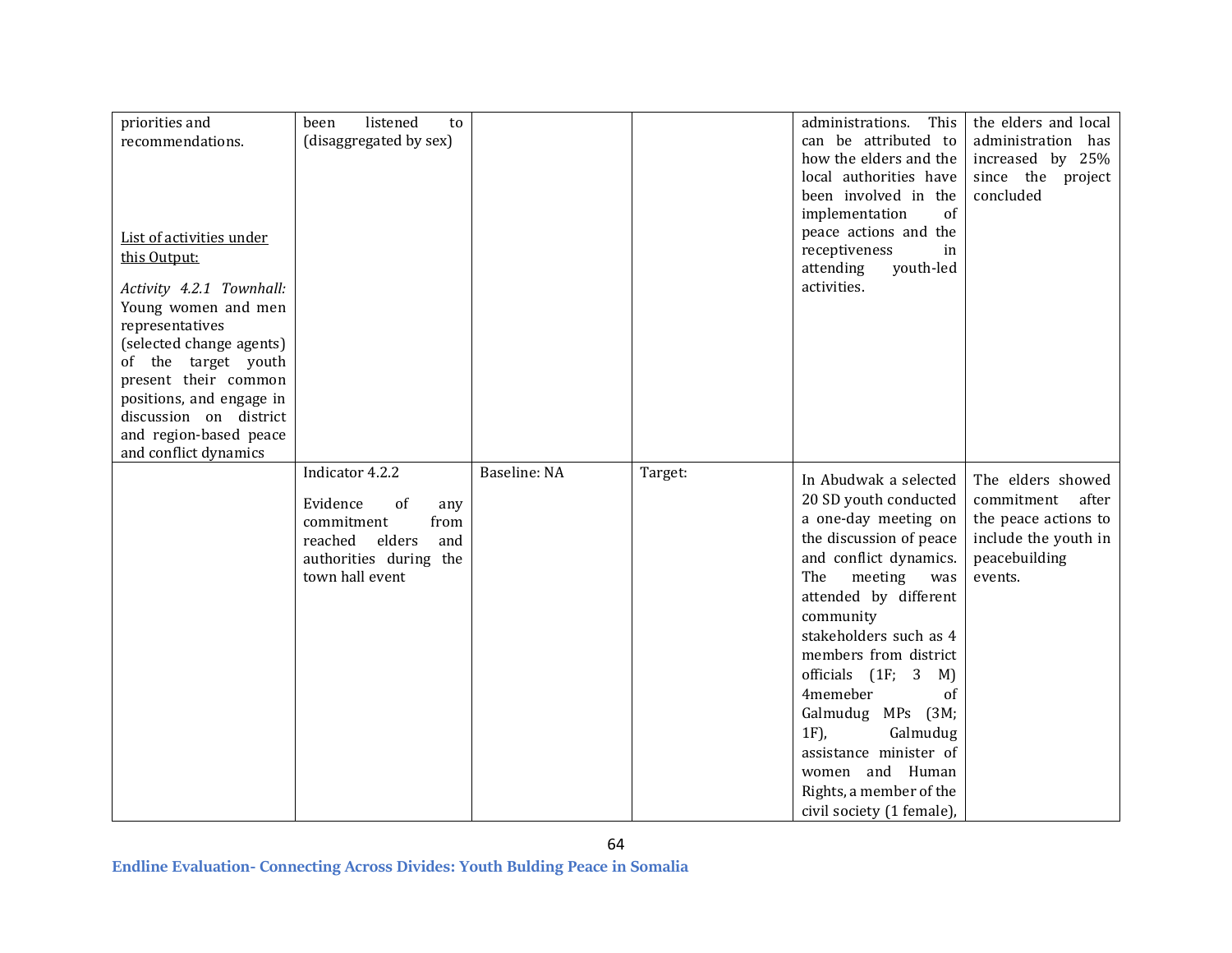|  |  | representatives from      |  |
|--|--|---------------------------|--|
|  |  | the security sector       |  |
|  |  | (3M) 9 community          |  |
|  |  | elders, 5 members         |  |
|  |  |                           |  |
|  |  | from women group, 7       |  |
|  |  | members from other        |  |
|  |  | youth (5F; 3M 1           |  |
|  |  | religious'<br>leader,1    |  |
|  |  | businesswoman,            |  |
|  |  | politician (1M)           |  |
|  |  |                           |  |
|  |  | In Jowhar, a selected 40  |  |
|  |  | SD youth organised a      |  |
|  |  | meeting to present        |  |
|  |  | their positions<br>on     |  |
|  |  | conflict and peace        |  |
|  |  | dynamics that exist in    |  |
|  |  | Jowhar<br>and             |  |
|  |  | Hirshabelle. A total of   |  |
|  |  | 55<br>(29M;<br>26F        |  |
|  |  | participants<br>include   |  |
|  |  |                           |  |
|  |  | elders, women, LGA, SD    |  |
|  |  | youth and other youth.    |  |
|  |  | In Baidoa, a selected 35  |  |
|  |  | SD youth organized a      |  |
|  |  |                           |  |
|  |  | meeting to present        |  |
|  |  | their positions<br>on     |  |
|  |  | conflict and peace        |  |
|  |  | dynamics<br>exist<br>in   |  |
|  |  | Baidoa. A total of 60 (32 |  |
|  |  | Male<br>28<br>Female)     |  |
|  |  | include<br>participants   |  |
|  |  | elders, women, LGA, SD    |  |
|  |  | youth and other youth     |  |
|  |  | attended.                 |  |
|  |  |                           |  |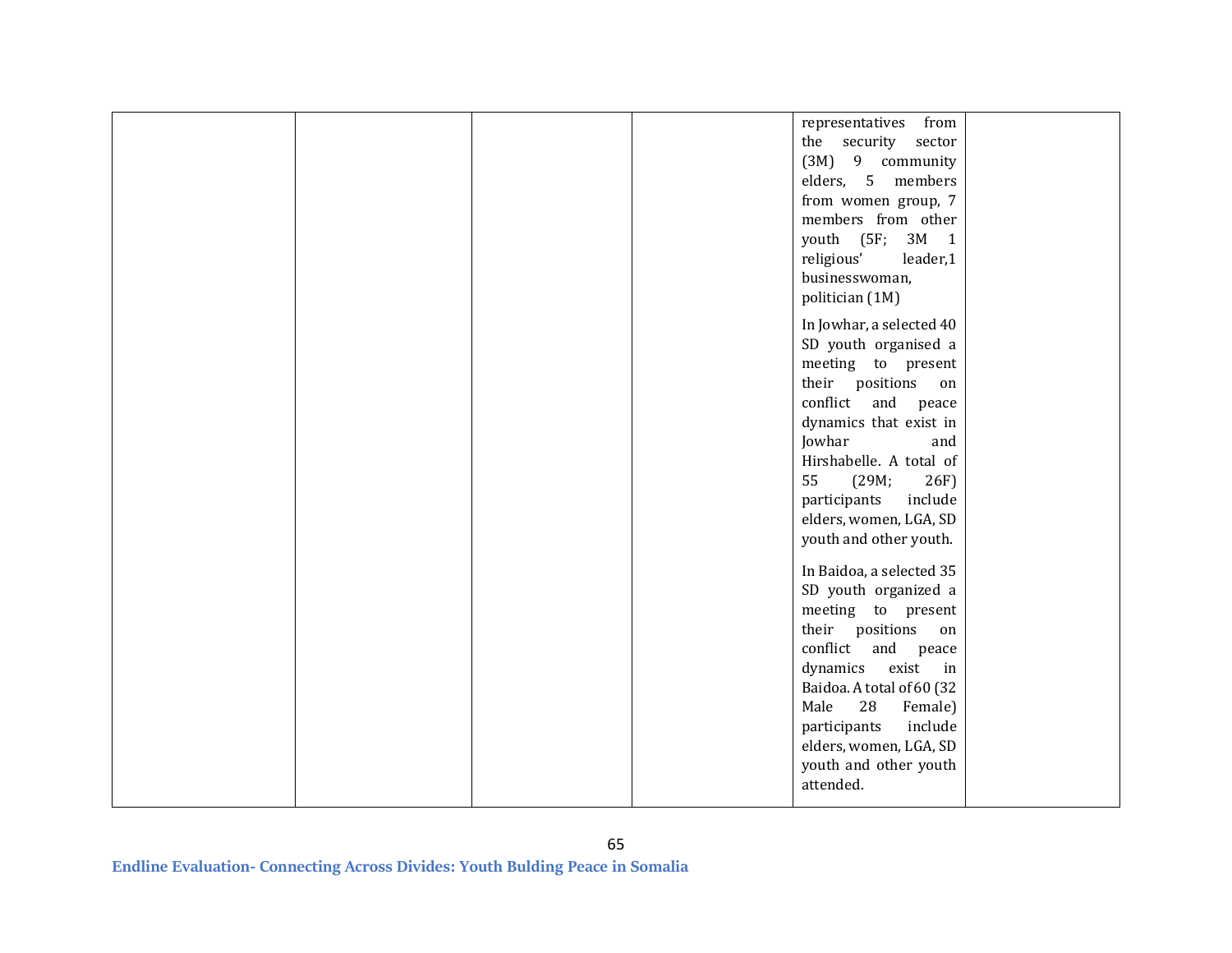## **Evaluation Questions**

*Table 14: Specific evaluation questions*

| <b>Evaluation Component</b> | <b>Evaluation Questions</b>                                                                                                                                                                                                                                                                                                                                                                                                                                                                                                                                                                                                                                                      | <b>Key Evaluation Instruments</b>                                                                                                                                                                                                                                                  |
|-----------------------------|----------------------------------------------------------------------------------------------------------------------------------------------------------------------------------------------------------------------------------------------------------------------------------------------------------------------------------------------------------------------------------------------------------------------------------------------------------------------------------------------------------------------------------------------------------------------------------------------------------------------------------------------------------------------------------|------------------------------------------------------------------------------------------------------------------------------------------------------------------------------------------------------------------------------------------------------------------------------------|
| Relevance                   | Any congruence with any global development tools/policies?<br>Is there congruence with the UN Peacebuilding mandate and<br>specifically SDG 16?<br>Any coherence to Somali peacebuilding goals and the challenges at the<br>time of the PBF project design?<br>Did the interventions address the conflict drivers and factors for<br>peace identified in the conflict analysis and baseline findings?<br>Do the project outcomes address identifiable problems?<br>Did the project address pertinent issues for Somali youth according to<br>the NDP, UNCF and the project conflict analysis?                                                                                    | Desk Study: Of UN peacebuilding mandate<br>and the SDGs<br>Desk Study: of the conflict analysis and<br>baseline report<br>Key informant interviews: With LPI, SPL<br>Beneficiary Interviews: With beneficiaries                                                                    |
| Effectiveness               | To what extent did the project achieve its intended objectives?<br>To what extent were outputs and targets achieved?<br>Are some components better achieved than others?<br>To what extent did the project contribute to its strategic vision?<br>Are there adequate arrangements for indicators and monitoring?<br>To what extent did the PBF Project contribute to gender<br>mainstreaming and support of gender response to peacebuilding?<br>To what extent did the youth in the project feel that the interventions<br>positively transformed their relationships with each other?<br>To what extent was youth cross clan collaboration achieved in the<br>three districts? | Desk Study: Review of project reports and<br>M&E system data, Baseline Report.<br>Key informant interview: With project<br>staff, partners and clan elders<br>Beneficiary<br>Survey: Survey<br><sub>of</sub><br>SD.<br>Participants.<br>Beneficiary Interviews: With beneficiaries |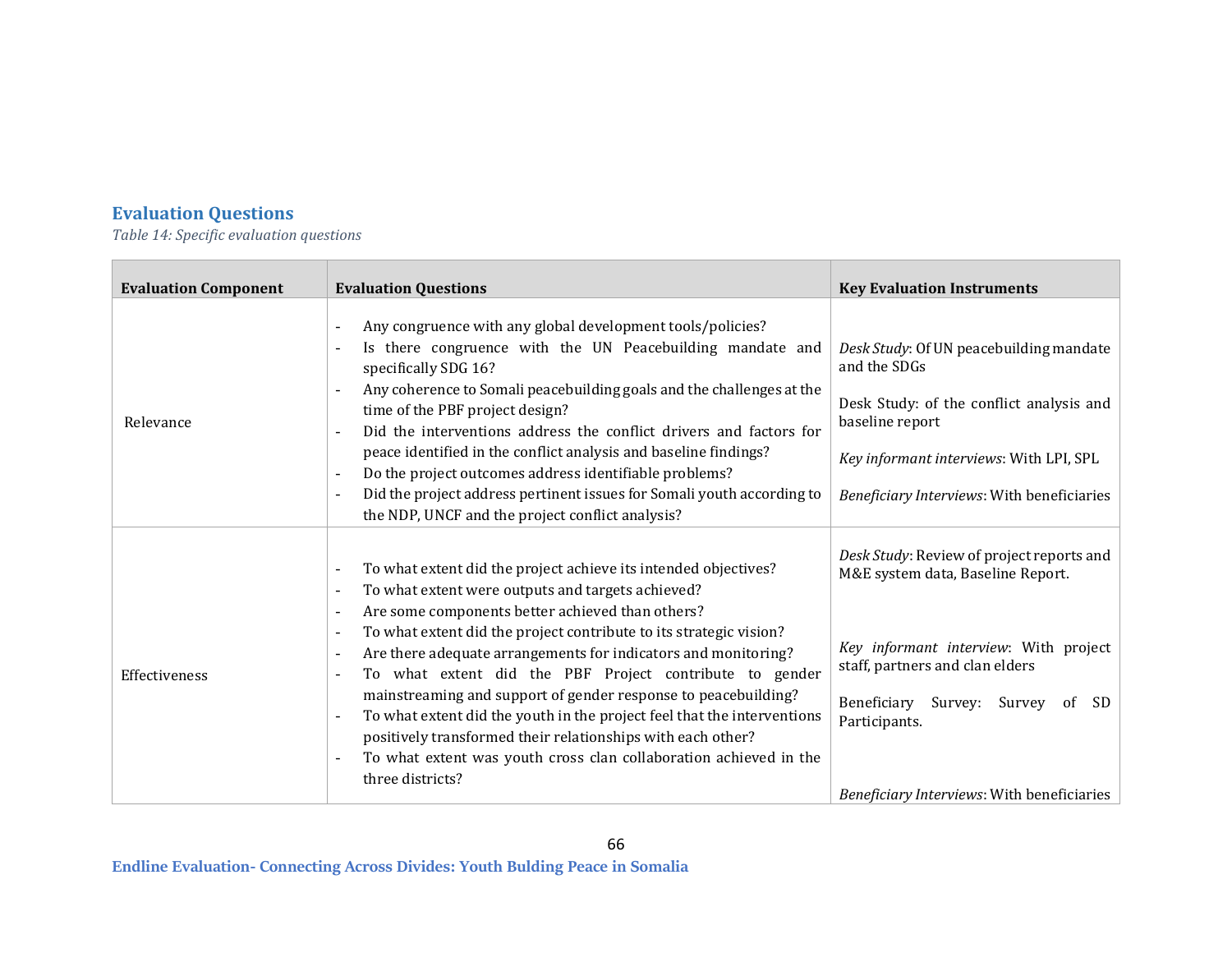| <b>Evaluation Component</b> | <b>Evaluation Questions</b>                                                                                                                                                                                                                                                                                                                                                                                                                                                                                                                                                                              |                                                                                                                                                                                                                                                                  |
|-----------------------------|----------------------------------------------------------------------------------------------------------------------------------------------------------------------------------------------------------------------------------------------------------------------------------------------------------------------------------------------------------------------------------------------------------------------------------------------------------------------------------------------------------------------------------------------------------------------------------------------------------|------------------------------------------------------------------------------------------------------------------------------------------------------------------------------------------------------------------------------------------------------------------|
|                             | What evidence is there and measure the effectiveness of whether<br>youth supported through this project has strengthened their agency<br>as peacebuilding actors?<br>Measure the outcome indicators at Endline and compare them to<br>baseline results.                                                                                                                                                                                                                                                                                                                                                  | <b>Key Evaluation Instruments</b><br>FGDs with the beneficiary youth                                                                                                                                                                                             |
| Efficiency                  | Are outputs and outcomes achieved within expected cost and time?<br>Did any issues emerge? Which issues?<br>How effective are project management (Planning, design,<br>implementation, supervision) and monitoring systems? And how did<br>they contribute to the achievement of the project results?<br>Was the project managed as planned? Were there any challenges<br>encountered and how were they addressed?<br>How were the communication between the project team and the<br>implementing partners, stakeholders, and project beneficiaries?                                                     | Desk Study: Project reports;<br>Project M&E system data                                                                                                                                                                                                          |
| Outcomes/Impact             | How many young women and men have positively transformed their<br>understanding of each other and increased their cross-clan<br>collaborations on conflict issues?<br>How many young women and men have strengthened their agency as<br>peacebuilding actors?<br>How many young women and men have developed a shared agenda<br>and strategy to increase youth influence in peacebuilding in their<br>area?<br>Are the Clan Leaders and Administration demonstrated increased<br>willingness to create space for youth inclusion in peacebuilding<br>processes?<br>Are the project's benefits spreading? | Study:<br>Review<br>of<br>Desk<br>project<br>documentation;<br>Interviews with country teams<br>Field Study: Interviews with project<br>management;<br>with<br>interviews<br>beneficiaries;<br>interviews with partners; data from<br>project M&E<br>system data |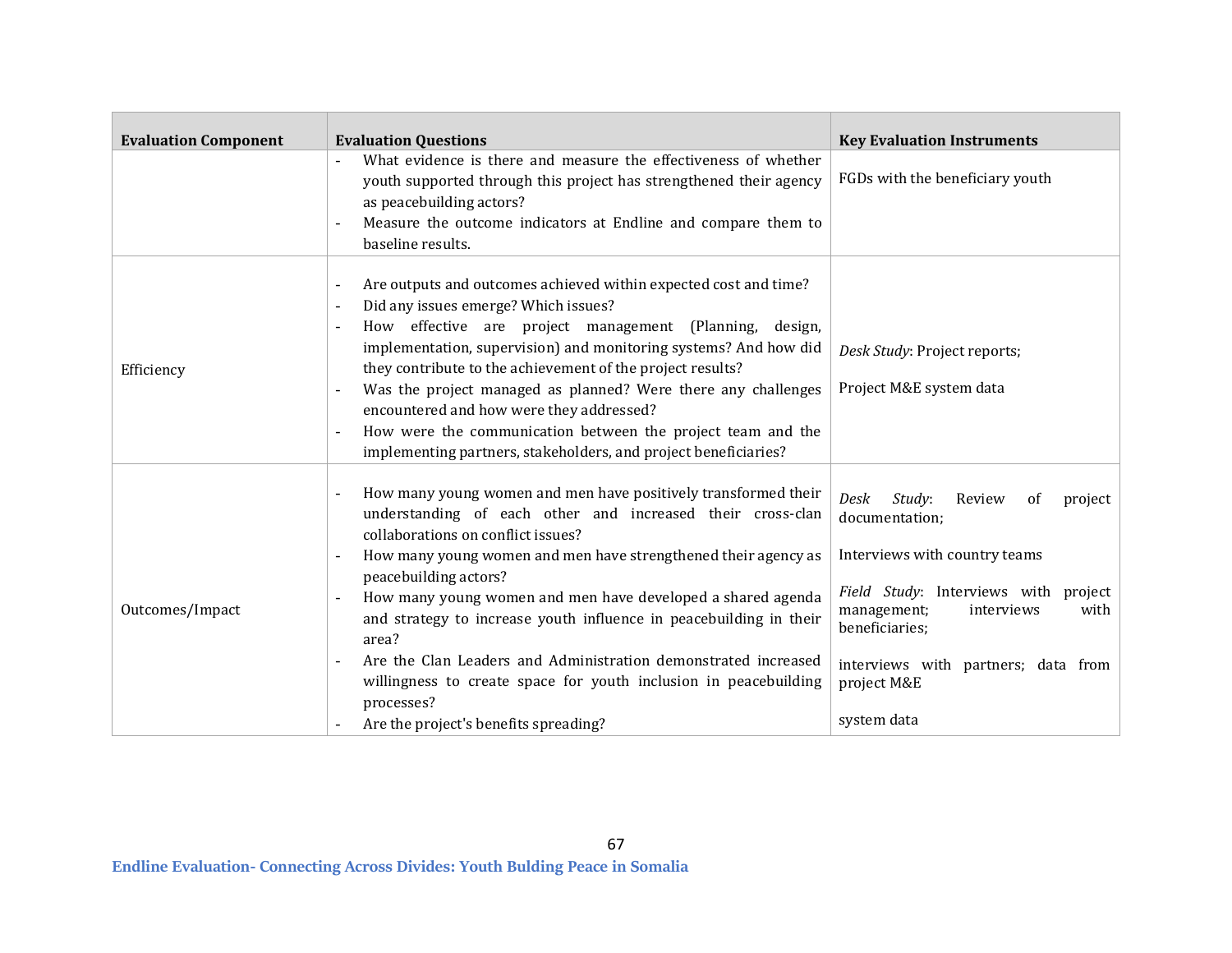| <b>Evaluation Component</b> | <b>Evaluation Questions</b>                                                                                                                                                                                                                                                                                                                                                                                                                                                                                                                               | <b>Key Evaluation Instruments</b>                                                                                                                                                                 |
|-----------------------------|-----------------------------------------------------------------------------------------------------------------------------------------------------------------------------------------------------------------------------------------------------------------------------------------------------------------------------------------------------------------------------------------------------------------------------------------------------------------------------------------------------------------------------------------------------------|---------------------------------------------------------------------------------------------------------------------------------------------------------------------------------------------------|
| Sustainability/Ownership    | Are the project's benefits sustainable?<br>To what extent did the project contribute to the broader strategic<br>outcomes identified in the nationally owned strategic plans,<br>legislative agendas and policies?<br>Are the state and non-state stakeholders committed to sustaining the<br>results of the projects?<br>Which are some of the results that the stakeholders are committed to<br>sustaining?<br>Has the PBF funding been used to scale up to other peacebuilding<br>work or has it helped to create broader platforms for peacebuilding? | Interviews with country teams<br>Field Study: Interviews with project<br>management;<br>interviews<br>with<br>beneficiaries;<br>interviews with partners; data from<br>project M&E<br>system data |
| Coherence                   | To what extent did the project complement the work of other national<br>stakeholders in Somalia including the UN?<br>How were the stakeholders involved in the project's design and<br>$\sim$<br>implementation?                                                                                                                                                                                                                                                                                                                                          | Interviews with partners<br>Data from project M&E<br>system data                                                                                                                                  |
| <b>Conflict Sensitivity</b> | Did the PBF project have an explicit approach to conflict sensitivity?<br>Were RUNOs and NUNOs' internal capacities adequate for ensuring an<br>ongoing conflict-sensitive approach?<br>Was the project responsible for any unintended negative impacts?<br>Were an ongoing process of context monitoring and a monitoring<br>system that allows for monitoring of unintended impacts established?                                                                                                                                                        | Document Review: Project Monitoring<br>reports and feedback mechanism,<br>progress Reports, project risk mitigation<br>mechanisms.<br>Interview: KII with LPI, SPL, and UNPBF<br>team             |
| Catalytic                   | Was the project financially and/or programmatically catalytic?<br>Has PBF funding been used to scale-up other peacebuilding work<br>and/or has it helped to create broader platforms for peacebuilding?                                                                                                                                                                                                                                                                                                                                                   | Document review: project<br>progress<br>reports, baseline report.<br>Interview: KII with LPI, SPL, and UNBPF                                                                                      |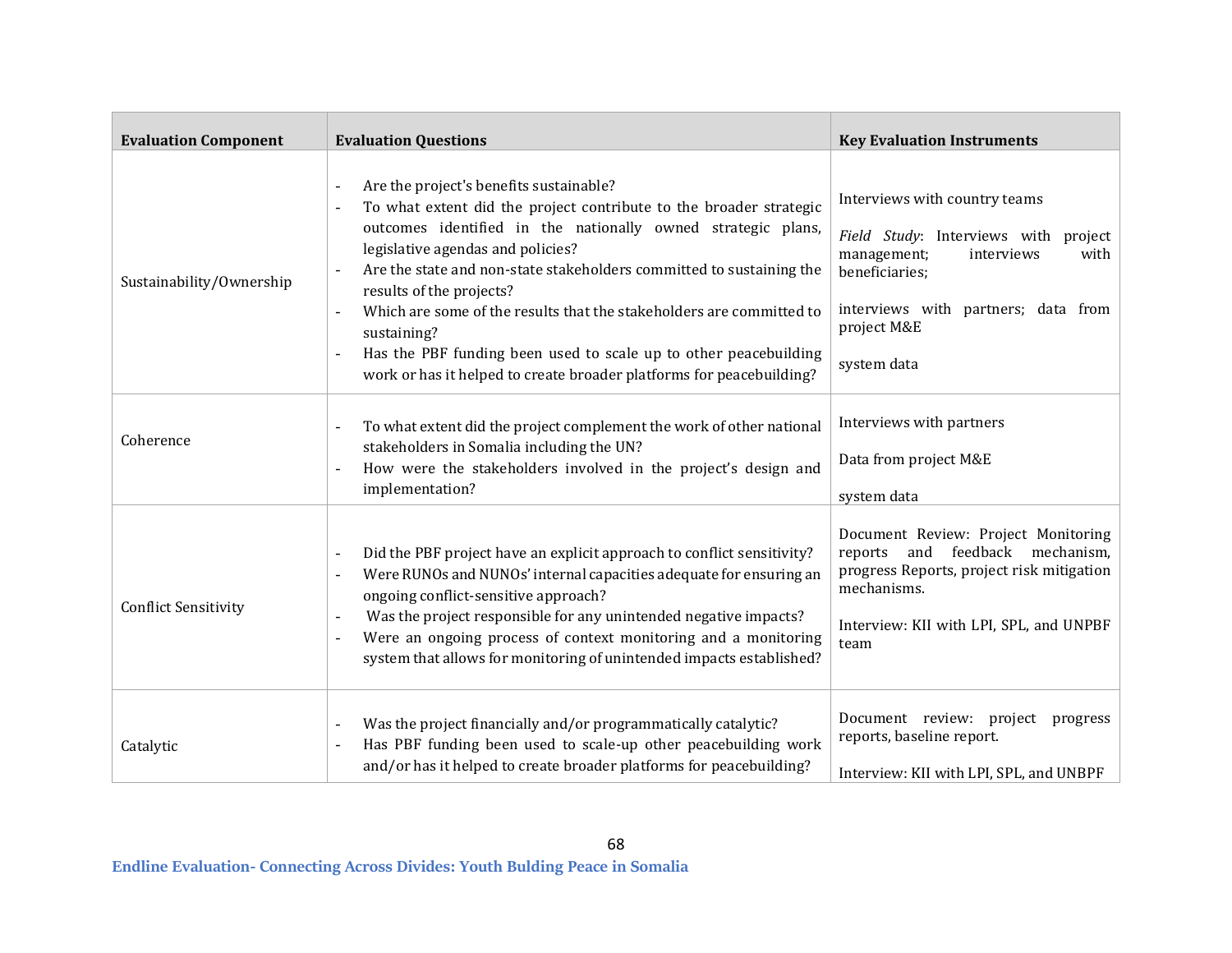| <b>Evaluation Component</b>                | <b>Evaluation Questions</b>                                                                                                                                                                                                                                                                                                                                                                                                   | <b>Key Evaluation Instruments</b>                                                                                                                                              |
|--------------------------------------------|-------------------------------------------------------------------------------------------------------------------------------------------------------------------------------------------------------------------------------------------------------------------------------------------------------------------------------------------------------------------------------------------------------------------------------|--------------------------------------------------------------------------------------------------------------------------------------------------------------------------------|
| Gender-Responsiveness/<br>Gender-Sensitive | Did the project consider the different challenges, opportunities,<br>constraints and capacities of women, men, girls and boys in project<br>design (including within the conflict analysis, outcome statements<br>and results frameworks) and implementation?<br>Were the commitments made in the project proposal to gender-<br>responsive peacebuilding, particularly to the budget, realized<br>throughout implementation? | Document review: Project progress<br>report, project monitoring reports<br>Interviews: KII with LPI project, SPL.<br>FGDs with Women CSO Groups<br>FGDs with women Moderators. |
| Risk tolerance & Innovation                | Was the project characterised as high risk, and were the risks<br>adequately monitored and mitigated?<br>How innovative was the project?<br>What are some of the lessons that can be drawn and applied to inform<br>similar approaches elsewhere?                                                                                                                                                                             | Data from project M&E<br>system data                                                                                                                                           |

## **Evaluation Matrix**

*Table 15: Evaluation Matrix*

| <b>EVALUATION QUESTION</b>                                                                      | <b>INDICATORS</b> | <b>SOURCES</b>                                | <b>METHODS FOR DATA</b><br><b>COLLECTION</b> |  |  |
|-------------------------------------------------------------------------------------------------|-------------------|-----------------------------------------------|----------------------------------------------|--|--|
| Relevance                                                                                       |                   |                                               |                                              |  |  |
| Was the Connecting Across<br>Divides: Youth Building Peace in<br>Somalia relevant in addressing |                   | Project documentation<br>FGDs, Key Informants | <b>Interview:</b> FGDs with SD<br>Moderators |  |  |

69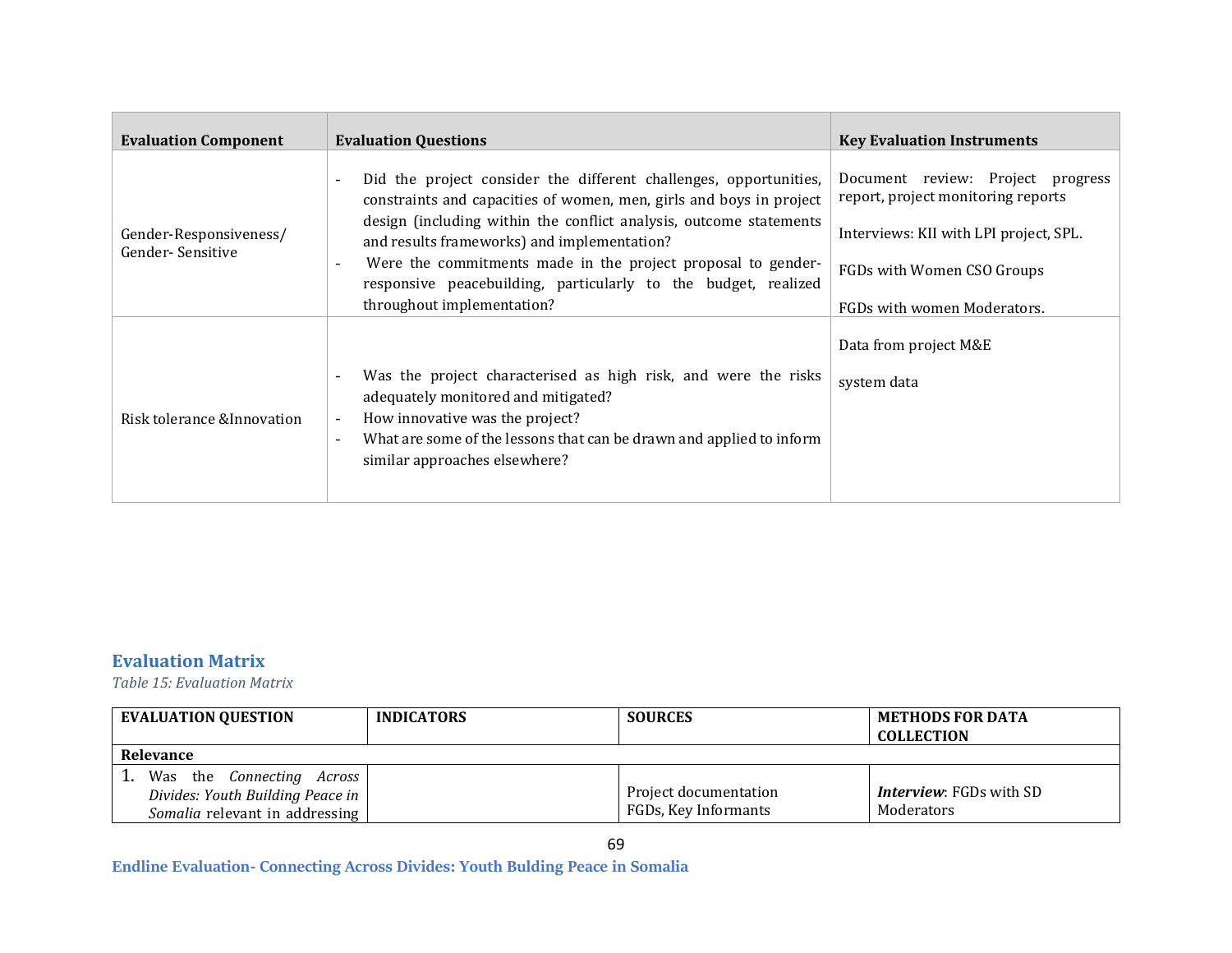|    | conflict drivers and factors for<br>peace identified in conflict<br>analysis and baseline findings?<br>Was it relevant to Somalia's<br>peacebuilding<br>goals<br>and<br>challenges in the country at the<br>time of the PBF project's<br>design? Did relevance continue<br>throughout implementation? | The topics of discussion in the SDs<br>addressing 'WHAT' the questions-<br>what are the drivers of conflict?<br>SD topics aligned to Somali<br>Peacebuilding Goals<br>Number and types of engagements<br>held with the local government<br>authorities during project design<br>Number and types of monitoring<br>activities conducted during the<br>local authority and national<br>government engagements during<br>the project implementation<br>Account of LPI conflict analysis<br>Pioneer Analysis of the current<br>Somalia conflict situation and<br>whether the project has addressed<br>the conflict drivers. |                                                     | Interview: KIIs with UNPBF team,<br>local government administration<br>Document review: PBF Somalia<br>Priority Plan<br>Somalia National Development<br>Plan(2020-2024)                                                        |  |
|----|-------------------------------------------------------------------------------------------------------------------------------------------------------------------------------------------------------------------------------------------------------------------------------------------------------|-------------------------------------------------------------------------------------------------------------------------------------------------------------------------------------------------------------------------------------------------------------------------------------------------------------------------------------------------------------------------------------------------------------------------------------------------------------------------------------------------------------------------------------------------------------------------------------------------------------------------|-----------------------------------------------------|--------------------------------------------------------------------------------------------------------------------------------------------------------------------------------------------------------------------------------|--|
| 2. | Was the Connecting Across<br>Divides: Youth Building Peace in<br>Somalia relevant to the Somalia<br>Development plan, National<br><b>Reconciliation Framework</b><br>(NRF), Wadajir frameworks<br>and UN's peacebuilding<br>mandate and the SDGs, in<br>particular SDG 16?                            | SD topics aligned to Somali<br>Peacebuilding goals<br>Number and types of engagements<br>held with the local and national<br>government authorities during<br>project design.                                                                                                                                                                                                                                                                                                                                                                                                                                           | <b>Project Documentation</b><br>FGDs, Key Informant | Interview: FGDs with SD<br>Moderators<br>Interview: KIIs with UNPBF team,<br>local government administration<br><b>Document review: PBF Somalia</b><br><b>Priority Plan</b><br>Somalia National Development<br>Plan(2020-2024) |  |
|    | <b>Efficiency</b>                                                                                                                                                                                                                                                                                     |                                                                                                                                                                                                                                                                                                                                                                                                                                                                                                                                                                                                                         |                                                     |                                                                                                                                                                                                                                |  |
| 3. | To what extent was the<br><b>Connecting Across Divides:</b><br>Youth Building Peace in Somalia<br>project cost and time effective<br>(monetary & personnel<br>resources)? Did any issues<br>emerge (if so, which ones)?                                                                               | Number and cost of personnel<br>used in the project implementation<br>vis a vis the budgeted personnel<br>Account of the admin costs vis-a-<br>vis the total budget                                                                                                                                                                                                                                                                                                                                                                                                                                                     | Project Documentation, LPI                          | <b>Documentation review: Project</b><br>progress reports<br>Interview: KII with LPI Project<br>team                                                                                                                            |  |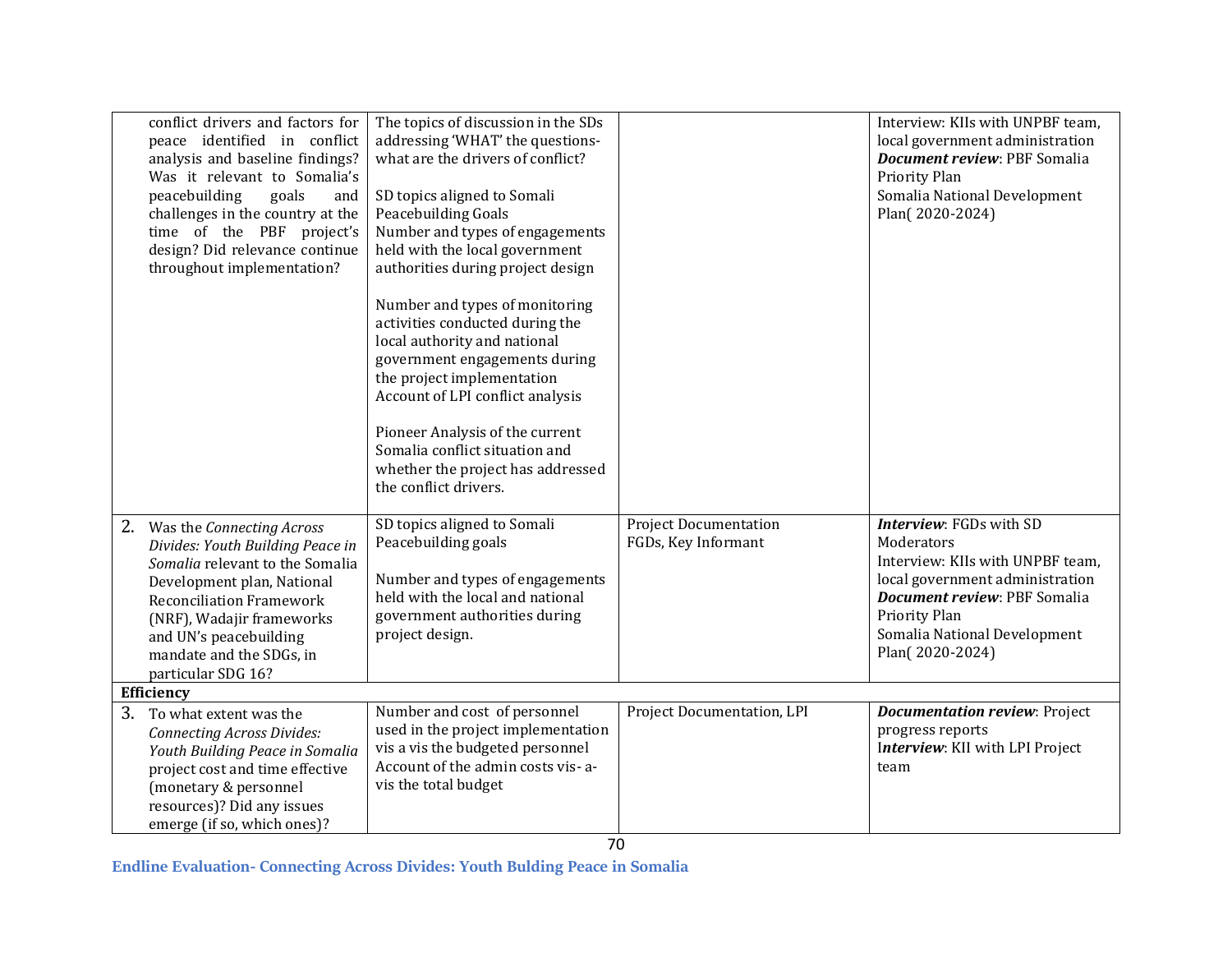| 4. | How did the project<br>management (planning, design,<br>implementation, supervision,<br>monitoring, evaluation &<br>learning) contribute to the<br>achievements of the project's<br>results? Was the project<br>managed as planned? If not,<br>what challenges were<br>encountered and how were<br>they addressed? How well did<br>the project team communicate<br>with implementing partners,<br>stakeholders, and project<br>beneficiaries on its progress? | Account of whether the project<br>was extended<br>The amount used in the internal<br>and external monitoring<br>Account of the monitoring<br>activities undertaken during the<br>project implementation<br>Account of the project<br>implementation timeline vis- a-vis<br>the planned project timeline.<br>Account of documented challenges<br>encountered during project<br>implementation.                                                               | Project Documentation, LPI                                             | <b>Documentation review: Project</b><br>progress reports. Midterm reports,<br>Monitoring reports<br>Interview: KII with LPI Project<br>team                                                                                 |
|----|---------------------------------------------------------------------------------------------------------------------------------------------------------------------------------------------------------------------------------------------------------------------------------------------------------------------------------------------------------------------------------------------------------------------------------------------------------------|-------------------------------------------------------------------------------------------------------------------------------------------------------------------------------------------------------------------------------------------------------------------------------------------------------------------------------------------------------------------------------------------------------------------------------------------------------------|------------------------------------------------------------------------|-----------------------------------------------------------------------------------------------------------------------------------------------------------------------------------------------------------------------------|
|    | <b>Effectiveness</b>                                                                                                                                                                                                                                                                                                                                                                                                                                          |                                                                                                                                                                                                                                                                                                                                                                                                                                                             |                                                                        |                                                                                                                                                                                                                             |
| 5. | To what extent did the<br><b>Connecting Across Divides:</b><br>Youth Building Peace in<br>Somalia project achieve its<br>intended objectives and<br>contribute to the project's<br>strategic vision?                                                                                                                                                                                                                                                          | % of SD participants reported<br>understanding each other<br>Number of dialogue sessions (by<br>location) and the number of SD<br>participants (disaggregated by sex,<br>location, clan affiliation, socio-<br>economic status, level of education<br>and migratory status.)<br>Verifiable changes in the<br>behaviour and relationships of<br>targeted youth towards<br>understanding & collaboration to<br>which the project has plausibly<br>contributed | Project Documentation, LPI, FGD                                        | <b>Documentation review: Project</b><br>progress reports.<br>Monitoring reports<br>Interview: KII with LPI Project<br>team<br><b>FGDs with SD Moderators</b><br><b>Beneficiary survey:</b> survey of the<br>SD participants |
| 6. | To what extent did the PBF<br>project substantively<br>mainstream a gender and                                                                                                                                                                                                                                                                                                                                                                                | % of women involved in the SD<br>sessions                                                                                                                                                                                                                                                                                                                                                                                                                   | Project documentation, LPI,<br>women beneficiaries and women<br>groups | <b>Documentation review: Project</b><br>reports<br>Interviews: KII with LPI team                                                                                                                                            |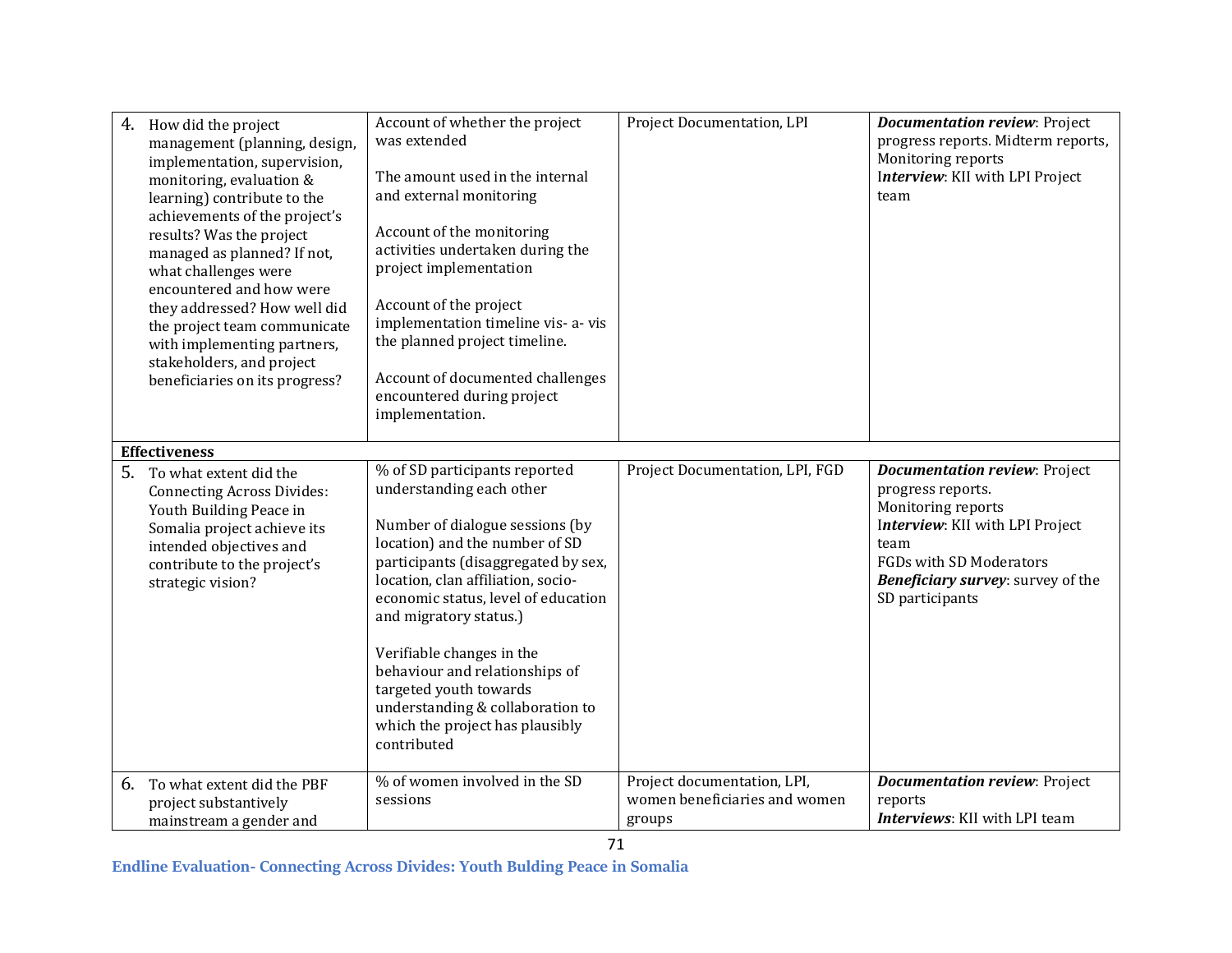| support gender-responsive<br>peacebuilding?                                                                                                                                                                                                                                                                                                                                              | % of women participating in<br>peacebuilding initiatives in their<br>respective Districts<br>% of surveyed SD participants who<br>report an improved understanding<br>of specific challenges and<br>opportunities connected to gender<br>identity<br>Number of peace actions that<br>address Gender Equality and<br>Women's Empowerment as one<br>dimension<br>Accounts that young women have<br>felt empowered and confident to<br>actively contribute in the cross-SD-<br>group discussions |                                                              | FGDs with women beneficiaries<br>and women groups. SD<br>Moderators.<br>Survey: a survey of women SD<br>participants |
|------------------------------------------------------------------------------------------------------------------------------------------------------------------------------------------------------------------------------------------------------------------------------------------------------------------------------------------------------------------------------------------|-----------------------------------------------------------------------------------------------------------------------------------------------------------------------------------------------------------------------------------------------------------------------------------------------------------------------------------------------------------------------------------------------------------------------------------------------------------------------------------------------|--------------------------------------------------------------|----------------------------------------------------------------------------------------------------------------------|
| Sustainability, Ownership and if the Project was Catalytic                                                                                                                                                                                                                                                                                                                               |                                                                                                                                                                                                                                                                                                                                                                                                                                                                                               |                                                              |                                                                                                                      |
| 7. To what extent did the<br><b>Connecting Across Divides:</b><br>Youth Building Peace in<br>Somalia project contribute to<br>the broader strategic outcomes<br>identified in nationally owned<br>strategic plans, legislative<br>agendas, and policies? Are state<br>& non-state stakeholders<br>committed to sustaining the<br>results of the project (if so,<br>which ones, and how)? | % increase in surveyed SD<br>participants reporting stronger<br>agency in peacebuilding,<br>disaggregated by sex, location, clan<br>affiliation, socio-economic status.<br>% of surveyed representatives that<br>report commitment and sense of<br>ownership (data disaggregated by<br>sex, location, clan affiliation, socio-<br>economic status, level of education<br>and migratory status)                                                                                                | SD participants, LPI, Clan elders,<br>Government authorities | Survey: SD participants<br>Interview: KII with clan elders, LPI<br>team, Government authorities                      |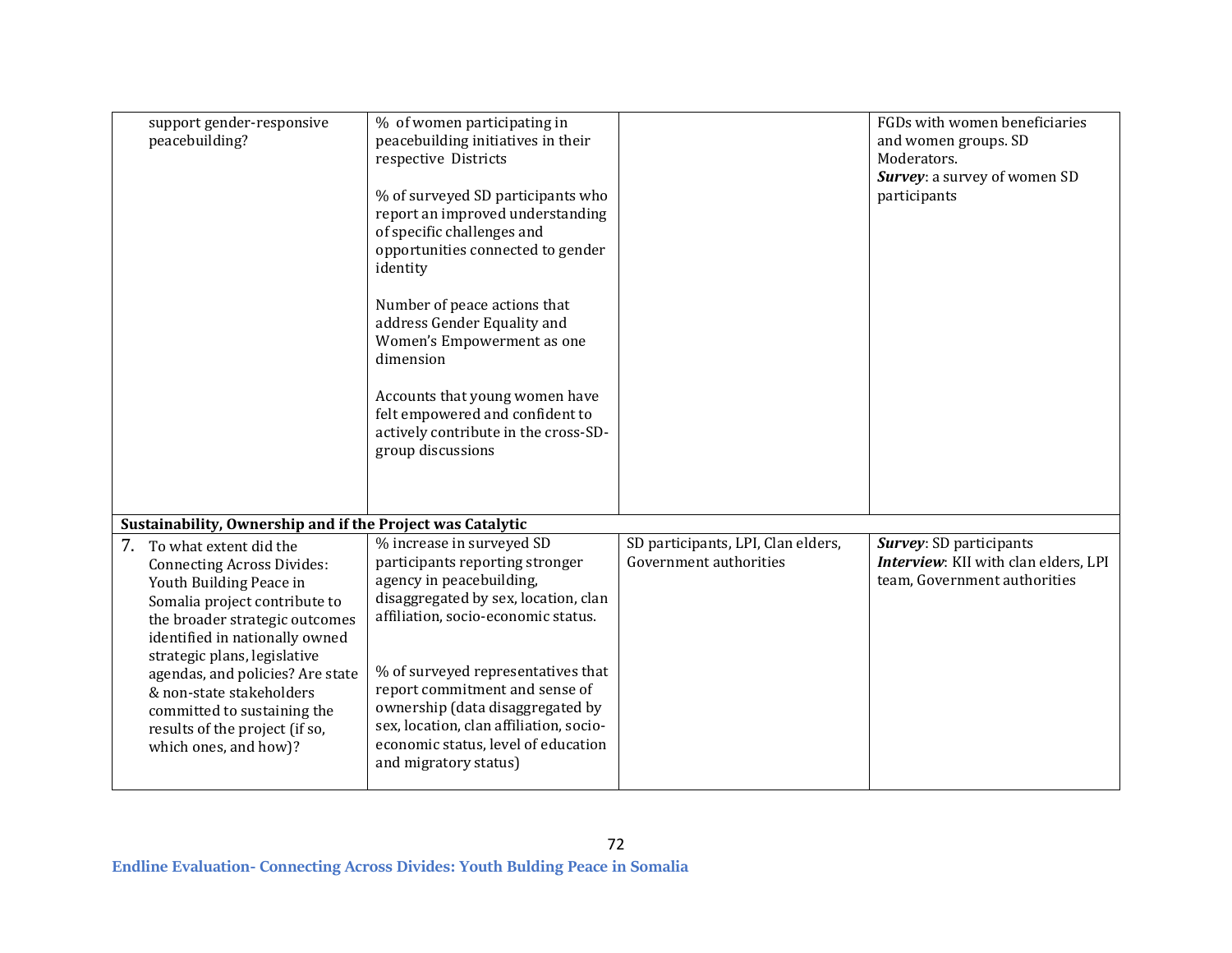|                                                                                                                                                                                                                 | Number of elders and authorities<br>who share their perspectives<br>openly during open dialogue fora                                                                                                                                                                                                                                               |                                                |                                                                                                                                                                                                                                  |
|-----------------------------------------------------------------------------------------------------------------------------------------------------------------------------------------------------------------|----------------------------------------------------------------------------------------------------------------------------------------------------------------------------------------------------------------------------------------------------------------------------------------------------------------------------------------------------|------------------------------------------------|----------------------------------------------------------------------------------------------------------------------------------------------------------------------------------------------------------------------------------|
| Has the PBF funding been used<br>8.<br>to scale up to other<br>peacebuilding work and/or has<br>it helped to create broader<br>platforms for peacebuilding?                                                     | % of project funding allocated to<br>other peacebuilding work outside<br>the project<br>An account of whether the PBF<br>funding has broadened LPI work<br>and peacebuilding approaches that<br>have resulted because of the<br>project funding.<br>Forms of peacebuilding platforms<br>have emerged as a result of the<br>project implementation. | LPI, PBF team                                  | Interview: KII with LPI and UNPBF<br>team                                                                                                                                                                                        |
| <b>Coherence</b>                                                                                                                                                                                                |                                                                                                                                                                                                                                                                                                                                                    |                                                |                                                                                                                                                                                                                                  |
| 9.<br>To what extent did the<br><b>Connecting Across Divides:</b><br>Youth Building Peace in<br>Somalia project complement<br>the work of other national and<br>international stakeholders<br>including the UN? | Evidence of any commitment from<br>reached elders and authorities<br>during the town hall event<br>An account of how the project<br>complements the Somalia national<br>and international peacebuilding<br>processes and the national<br>reconciliation mechanisms.                                                                                | PBF team, Civil society                        | <b>Interview:</b> KII with UNPBF team<br>and LPI<br><b>Document review: Somalia</b><br>national and international<br>peacebuilding processes, global<br>policy frameworks, and Somalia<br>national reconciliation<br>mechanisms. |
| 10. How were stakeholders<br>involved in the project's design<br>and implementation?                                                                                                                            | Number of stakeholders involved<br>project design and implementation<br>Types and meetings held with<br>different stakeholders                                                                                                                                                                                                                     | Civil society organisations, PBF<br>Team, LPI, | <b>Interview:</b> KII with PBF team and<br>civil society organisations, LPI<br>team                                                                                                                                              |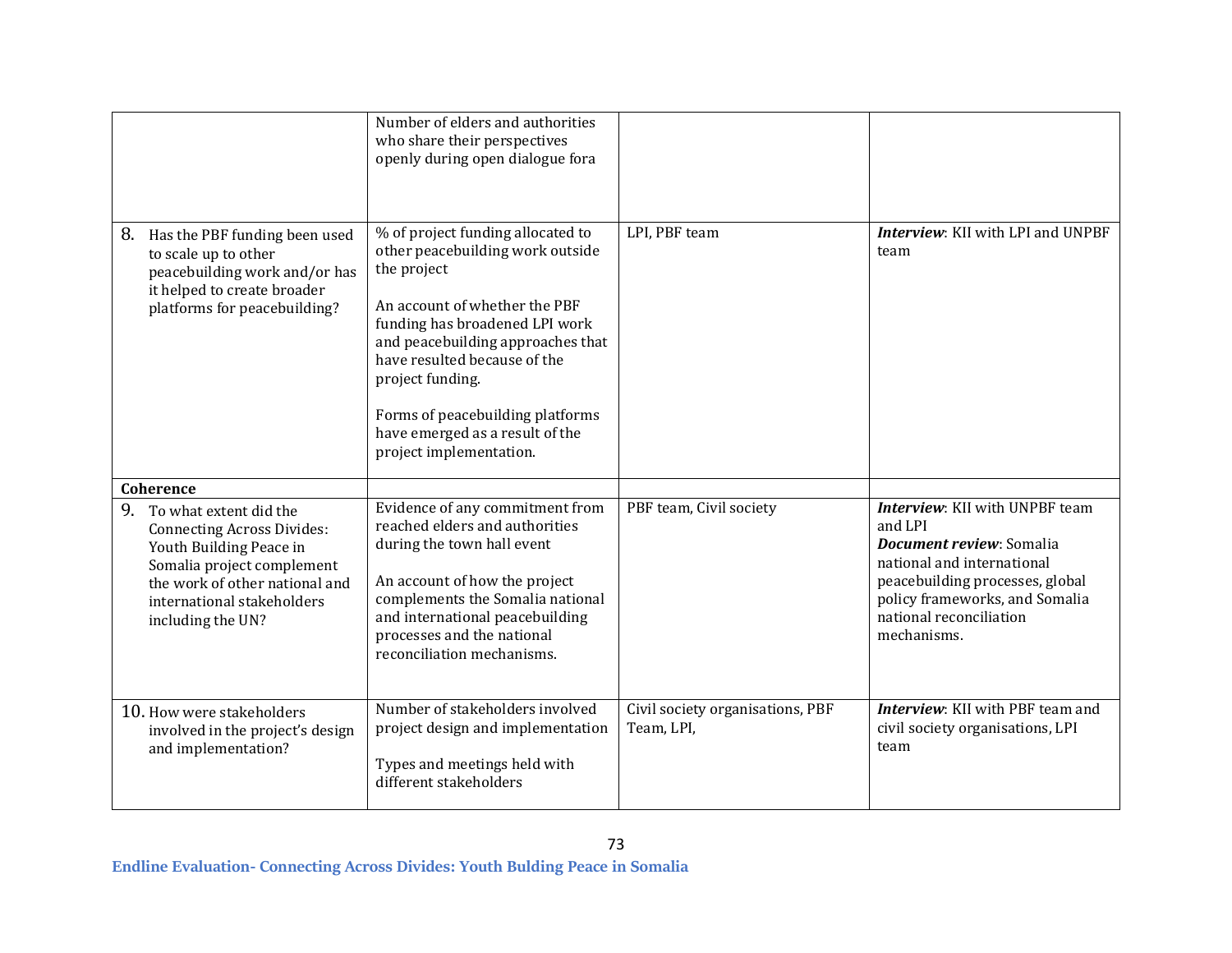|                                      | Quality of stakeholder              |                            |                                      |  |  |
|--------------------------------------|-------------------------------------|----------------------------|--------------------------------------|--|--|
|                                      | management and relationship         |                            |                                      |  |  |
|                                      | building approaches.                |                            |                                      |  |  |
| <b>Risk Tolerance and Innovation</b> |                                     |                            |                                      |  |  |
| 11. If the project was characterized | Account of the risks associated     | LPI                        | <b>Interview:</b> KII with, LPI team |  |  |
| as "high risk", were risks           | with the project                    |                            |                                      |  |  |
| adequately monitored and             |                                     |                            |                                      |  |  |
| mitigated?                           | Types of monitoring activities      |                            |                                      |  |  |
|                                      | conducted to mitigate any           |                            |                                      |  |  |
|                                      | associated risks.                   |                            |                                      |  |  |
|                                      |                                     |                            |                                      |  |  |
|                                      | An account of if all the risks were |                            |                                      |  |  |
|                                      | mitigated and if there were risks   |                            |                                      |  |  |
|                                      | difficult to mitigate.              |                            |                                      |  |  |
| 12. How novel or innovative was      | Account of any new                  | Project Documentation, LPI | <b>Documentation Review: Project</b> |  |  |
| the project approach? Can            | activities/approaches that might    |                            | reports                              |  |  |
| lessons be drawn to inform           | have come up because of the         |                            | <b>Interview:</b> KII with LPI team  |  |  |
| similar approaches elsewhere?        | sustained dialogue approach         |                            | FGD with the SD moderators           |  |  |
|                                      |                                     |                            |                                      |  |  |
|                                      | Account of new lessons learnt       |                            | Beneficiary Survey: Survey on the    |  |  |
|                                      | identified from the project,        |                            | SD participants.                     |  |  |
|                                      | including managing partnerships,    |                            |                                      |  |  |
|                                      | addressing conflicts and even       |                            |                                      |  |  |
|                                      | relating with the community.        |                            |                                      |  |  |
|                                      |                                     |                            |                                      |  |  |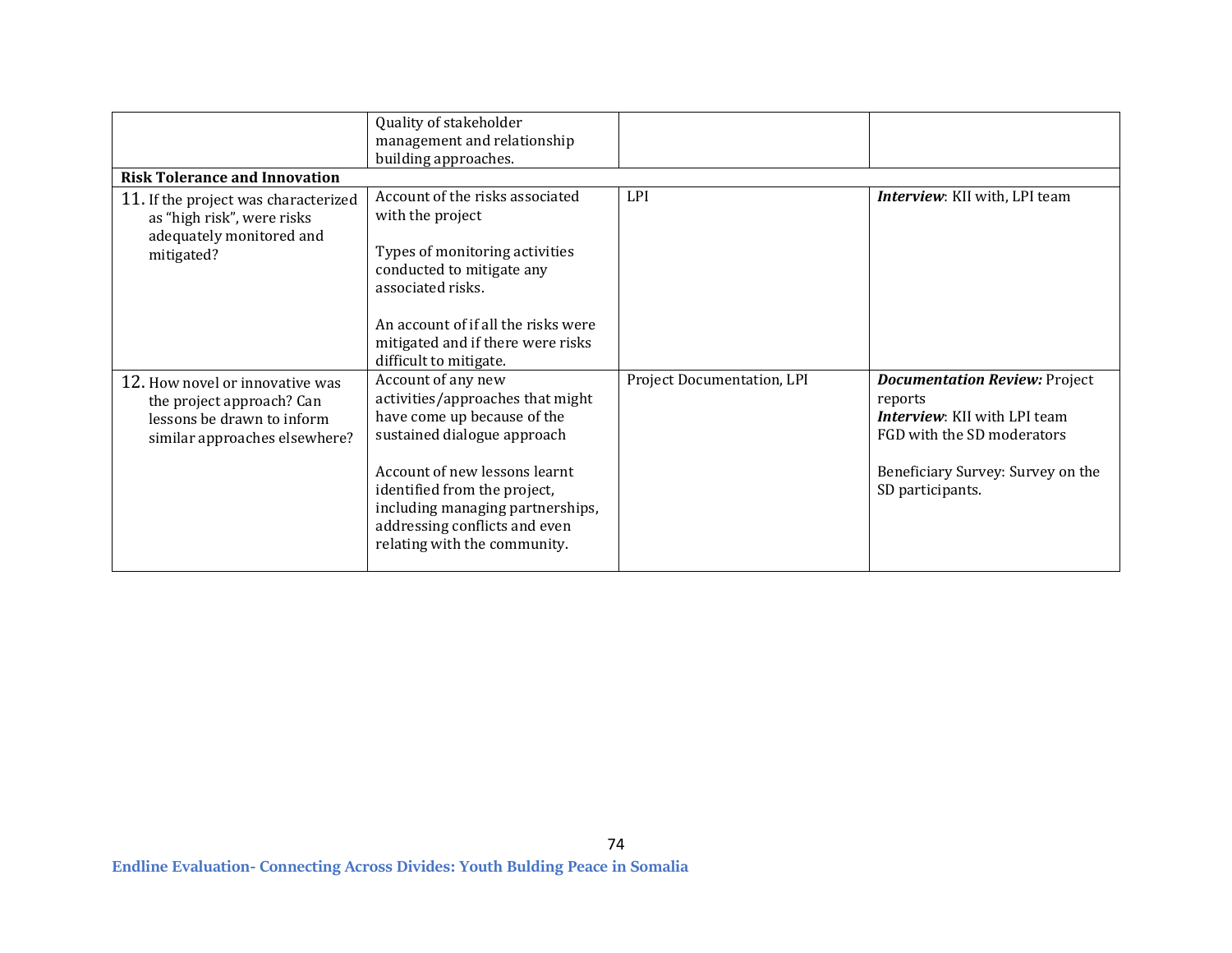## **References**

Federal Government of Somalia. (2019). *Somali National Reconcilliation Framweork.* Somalia.

- Minister of Planning, Investment and Economic Development. (2020-2024). *Somali National Development Plan.* Somalia: Federal Governmnet of Somalia.
- United Nations . (n.d.). *United Nations Peacekeeping- Mandates and the legal basis for peacekeeping.* United Nations.

United Nations. (n.d.). *The 2030 Agenda and the Sustainable Development Goals.* United Nations.